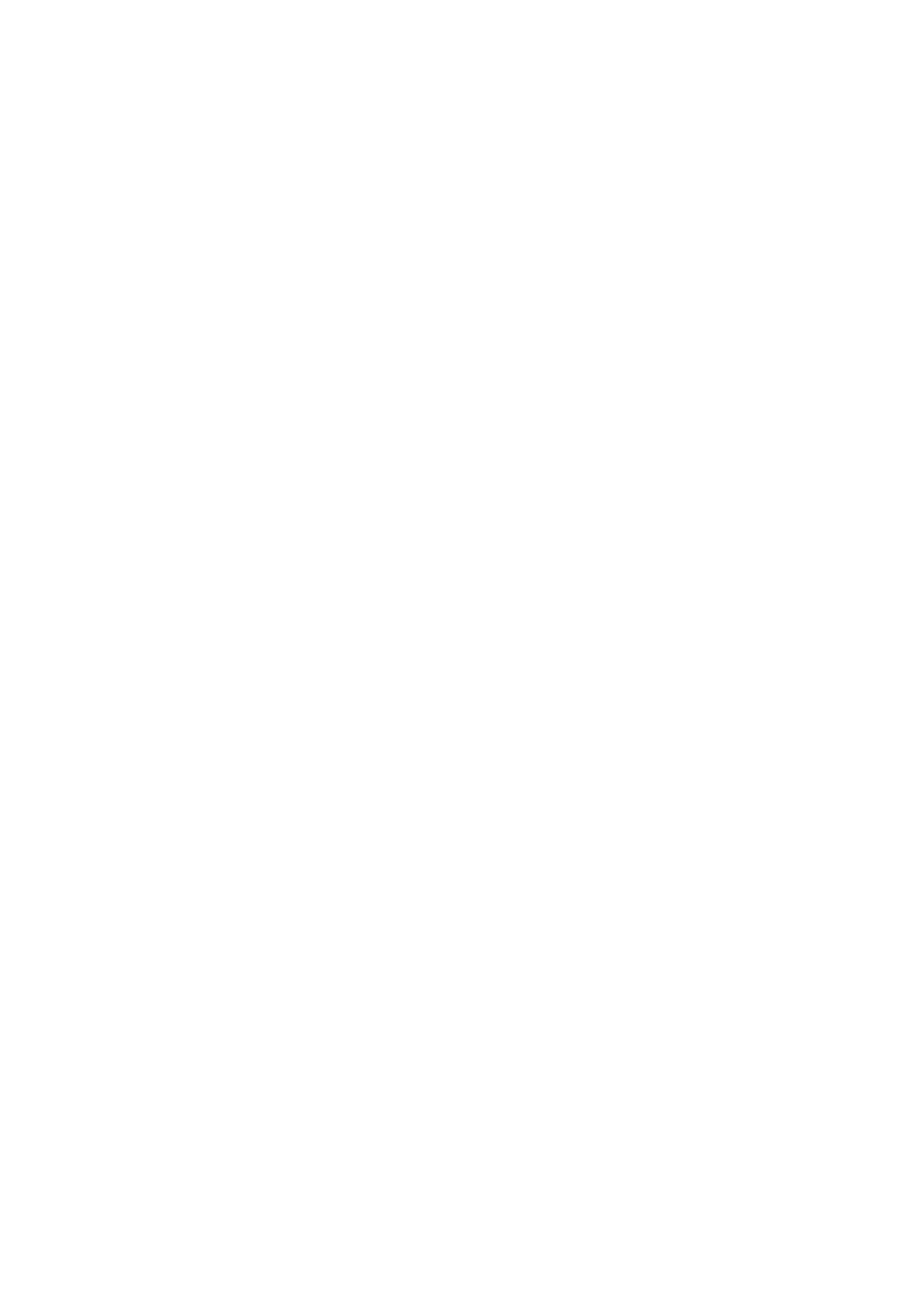# II National Strategic Plan for Childhood and Adolescence 2013-2016 (II PENIA)

Approved by Resolution of the Council of Ministers on April 5, 2013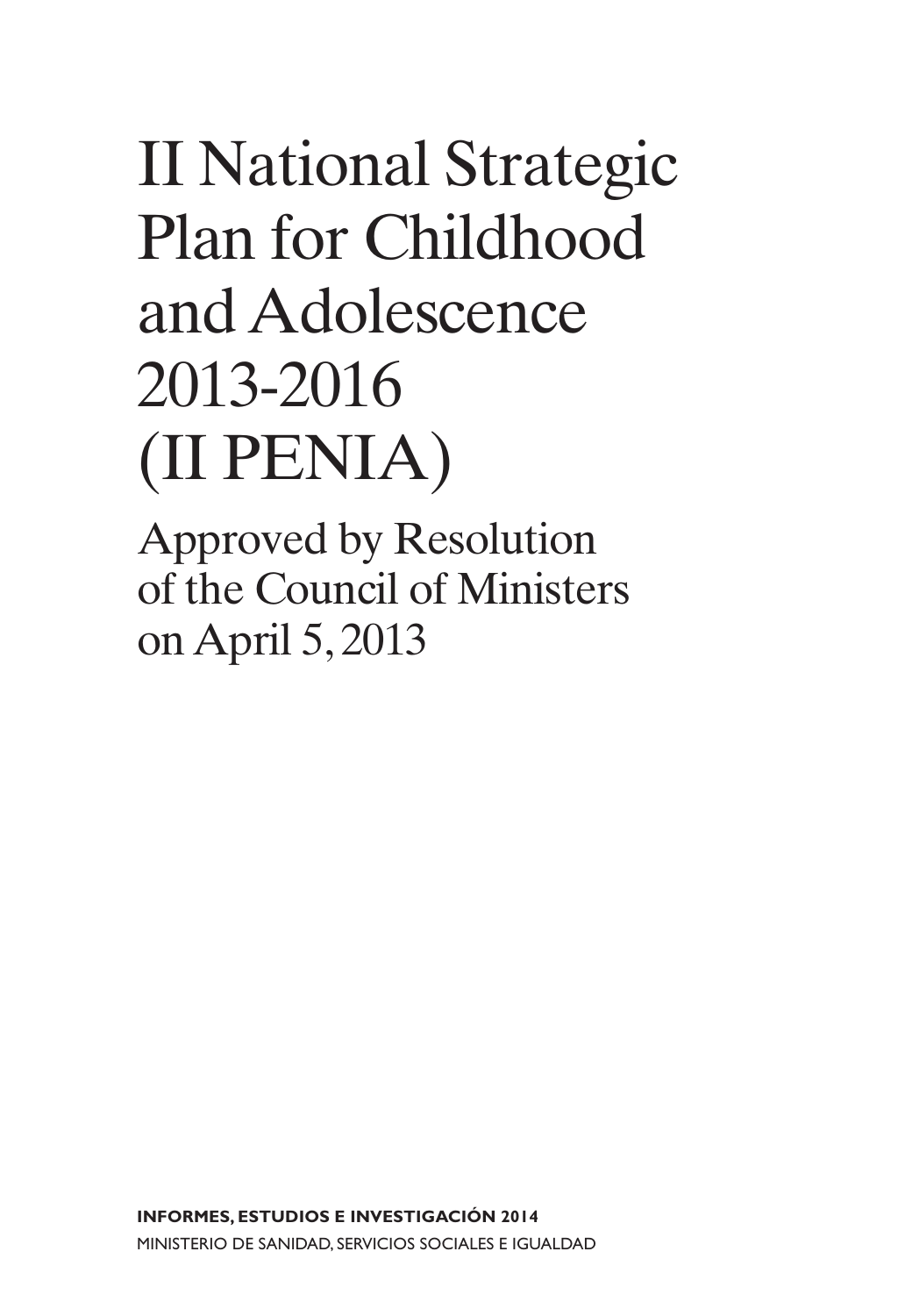Courtesy Translation



Edita y distribuye: © MINISTERIO DE SANIDAD, SERVICIOS SOCIALES E IGUALDAD CENTRO DE PUBLICACIONES PASEO DEL PRADO, 18-20. 28014 Madrid

NIPO: 680-14-091-0

Imprime: ESTILO ESTUGRAF IMPRESORES, S.L. Pol. Ind. Los Huertecillos, nave 13 - 28350 CIEMPOZUELOS (Madrid) http://publicacionesoficiales.boe.es/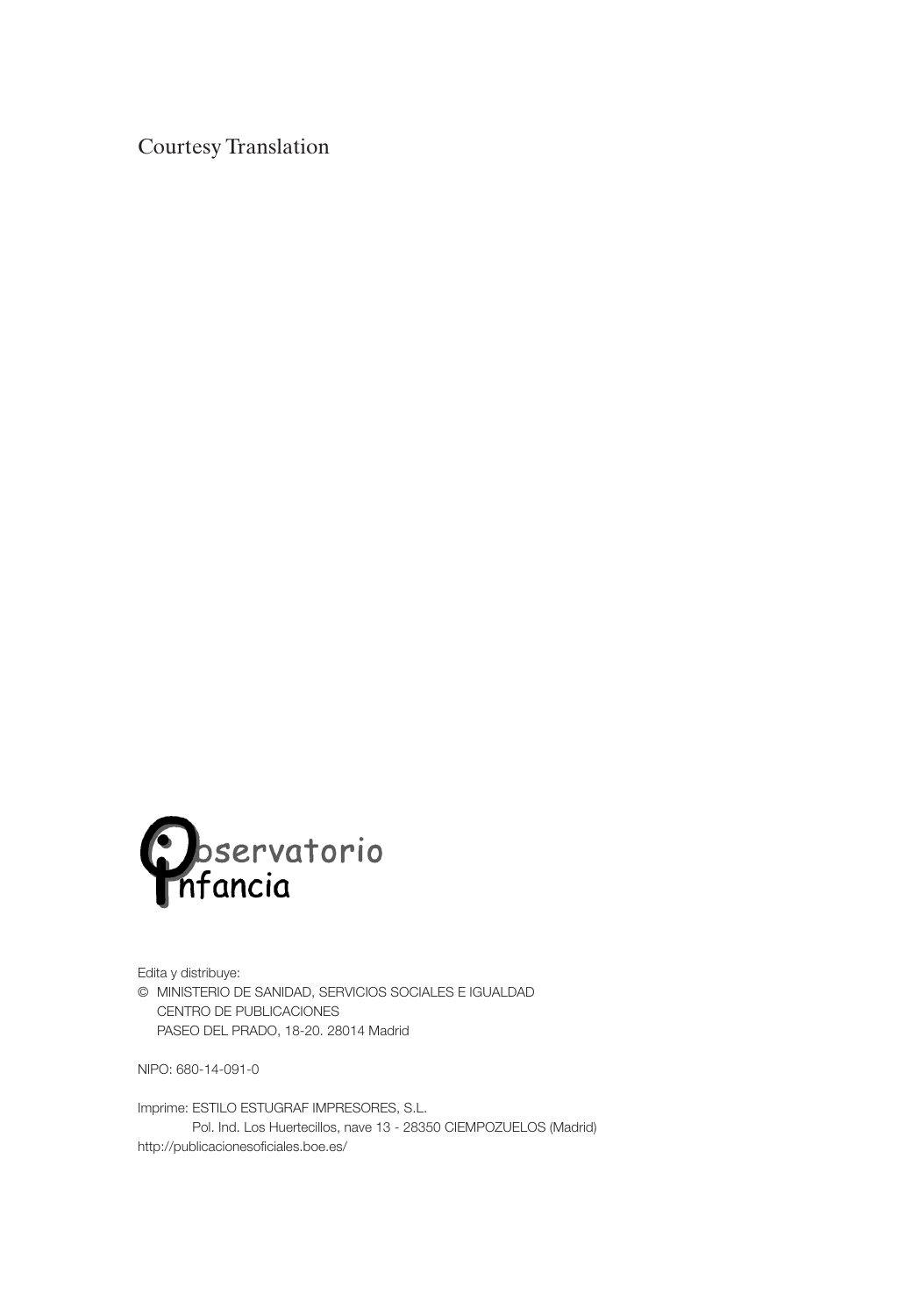# II National Strategic Plan for Childhood and Adolescence 2013-2016 (II PENIA)

Approved by Resolution of the Council of Ministers on April 5, 2013

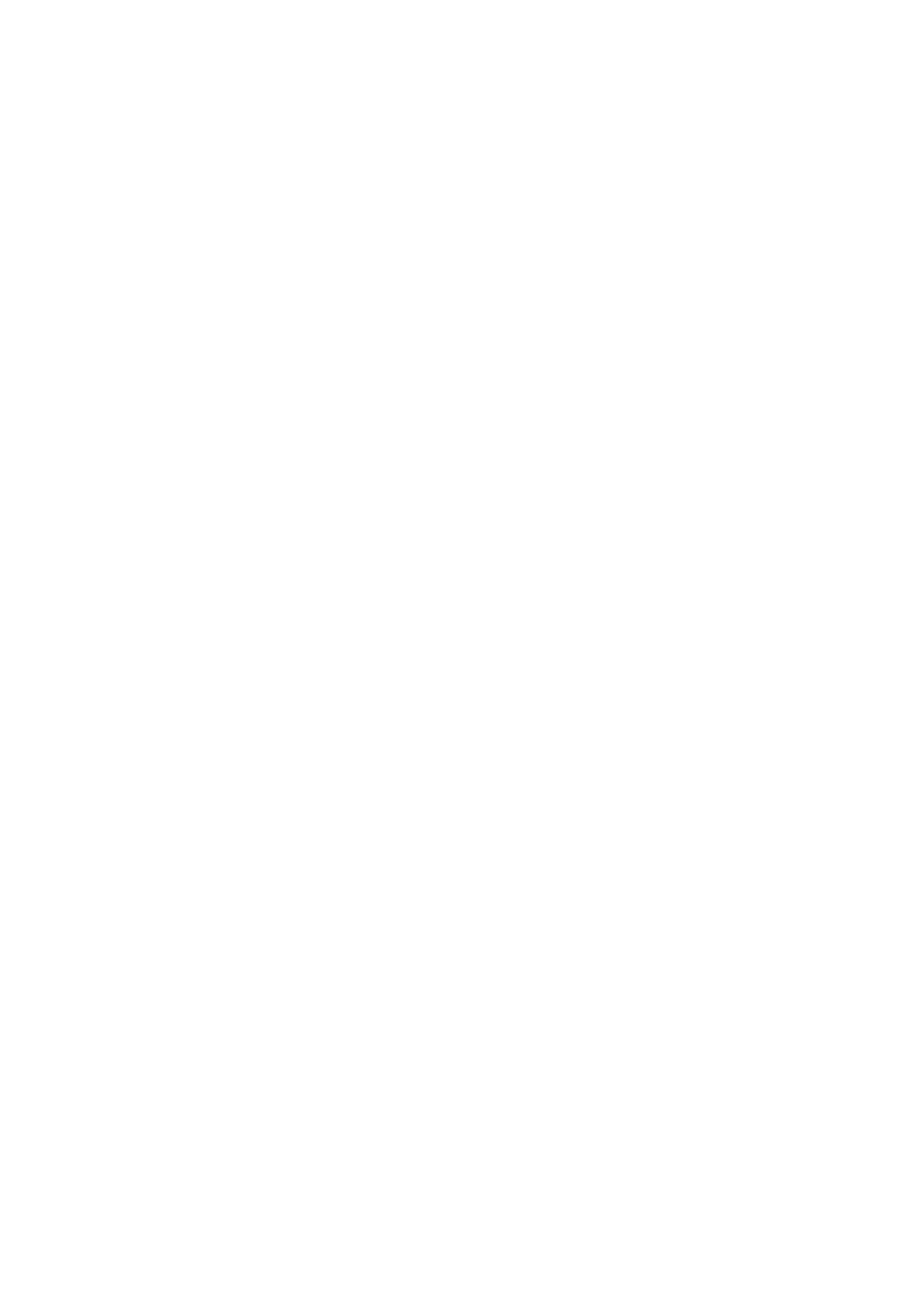# Index

| I.  | Introduction                                                                                                                                                                                                                                                                              | 7        |
|-----|-------------------------------------------------------------------------------------------------------------------------------------------------------------------------------------------------------------------------------------------------------------------------------------------|----------|
| Н.  | <b>Conceptual framework</b>                                                                                                                                                                                                                                                               | 11       |
| Ш.  | <b>Evaluation of I PENIA: results</b>                                                                                                                                                                                                                                                     | 15       |
| IV. | Analysis of the current situation                                                                                                                                                                                                                                                         | 25       |
| V.  | Glossary                                                                                                                                                                                                                                                                                  | 45       |
| VI. | <b>Objectives</b>                                                                                                                                                                                                                                                                         | 47       |
|     | <b>OBJECTIVE 1.- Promote knowledge of the situation</b><br>of children and adolescents, the impact of childhood<br>policies, making the population aware and mobilizing<br>social actors                                                                                                  | 48       |
|     | • SPECIFIC OBJECTIVE 1.1: Knowledge of the reality<br>to children<br>• SPECIFIC OBJECTIVE 1.2: Improvement of childhood<br>policies and their impact through cooperation<br>• SPECIFIC OBJECTIVE 1.3: Promotion of social<br>awareness on the rights of children by mobilizing            | 48<br>51 |
|     | all actors involved                                                                                                                                                                                                                                                                       | 54       |
|     | <b>OBJECTIVE 2.- Support families: Make progress in the</b><br>promotion of policies to support families in the exercise of<br>their responsibilities in the care, education and comprehensive<br>development of children, and facilitate reconciliation of work<br>and family life       | 56       |
|     | <b>OBJECTIVE 3.- Media and communication technologies:</b><br>Promote children's rights and children protection regarding<br>the media and information technology in general                                                                                                              | 60       |
|     | <b>OBJECTIVE 4.- Protection and social inclusion: Promote</b><br>social care and intervention for children and adolescents<br>at risk because of vulnerability, disability and/or social exclusion,<br>establishing common quality criteria and shared practices capable<br>of evaluation | 64       |
|     |                                                                                                                                                                                                                                                                                           |          |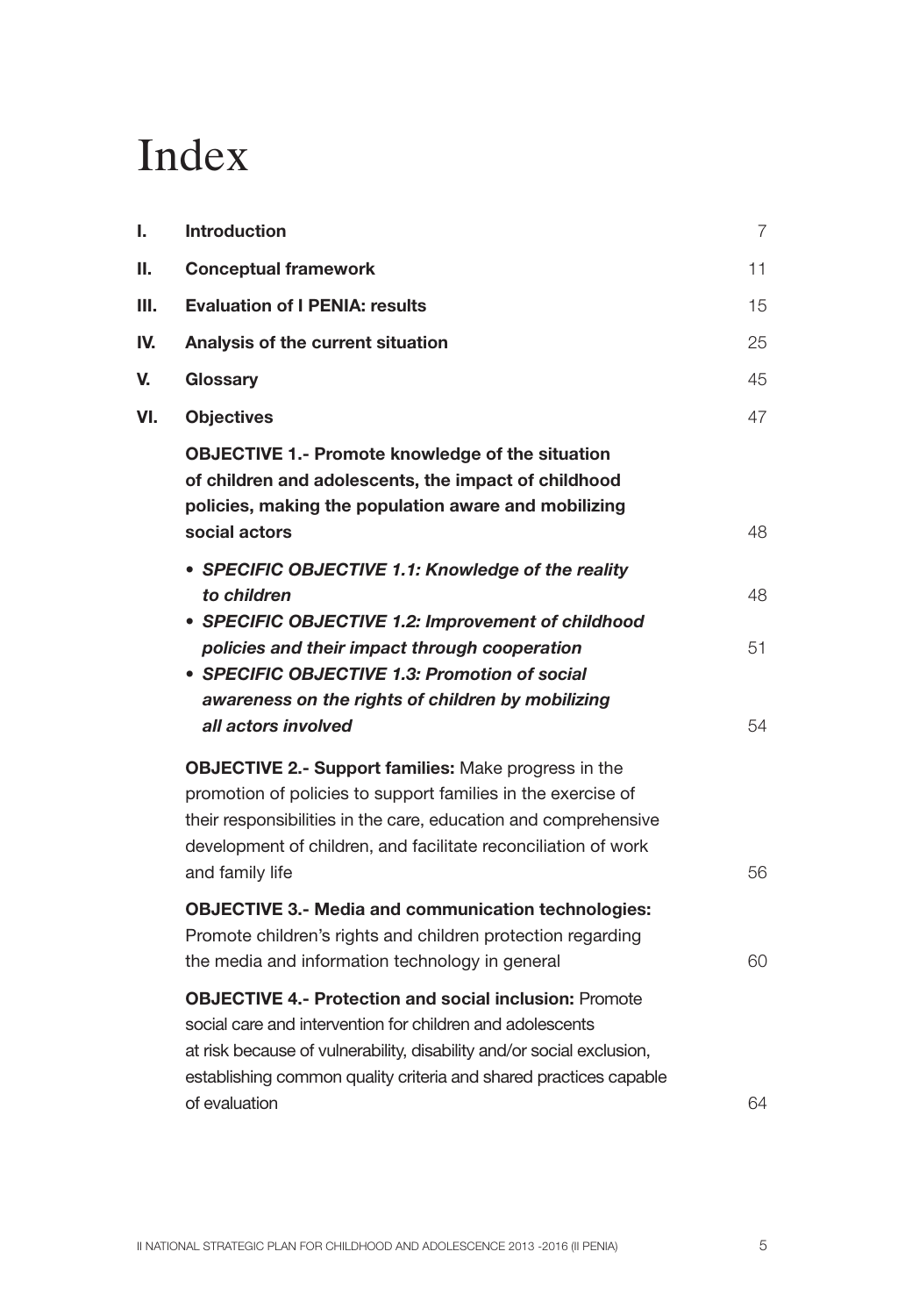|       | <b>OBJECTIVE 5.- Prevention and rehabilitation in situations</b><br>of social conflict: Intensify prevention and rehabilitation<br>activities of children and adolescents associations in situations<br>of social conflict                                                                                                                                                                                                                     | 71 |
|-------|------------------------------------------------------------------------------------------------------------------------------------------------------------------------------------------------------------------------------------------------------------------------------------------------------------------------------------------------------------------------------------------------------------------------------------------------|----|
|       | <b>OBJECTIVE 6.- Quality education:</b> Ensure a quality education<br>for all children and adolescents characterized by the instruction<br>in values, attention to diversity, progress in equal opportunities,<br>multiculturalism, respect for minorities, promoting equity and<br>compensation of inequalities, helping by a continuous attention,<br>the development of children's potential from the first years of life                   | 74 |
|       | <b>OBJECTIVE 7.- Comprehensive health: Promoting actions to</b><br>achieve the maximum development of right to health for children<br>and adolescents, from health promotion to rehabilitation, giving<br>priority to the most vulnerable groups                                                                                                                                                                                               | 79 |
|       | <b>OBJECTIVE 8.- Child participation and appropriate</b><br>environments: Promoting children's participation by<br>encouraging appropriate ecological and social environments<br>that allow the development of their skills, defending the right<br>to play, leisure, free time in equal opportunities and in safe<br>environments, and promoting responsible consumption, both<br>in urban and in rural areas in the interests of sustainable |    |
|       | development                                                                                                                                                                                                                                                                                                                                                                                                                                    | 85 |
| VII.  | Monitoring and evaluation of II PENIA                                                                                                                                                                                                                                                                                                                                                                                                          | 91 |
| VIII. | <b>Budget estimate</b>                                                                                                                                                                                                                                                                                                                                                                                                                         | 99 |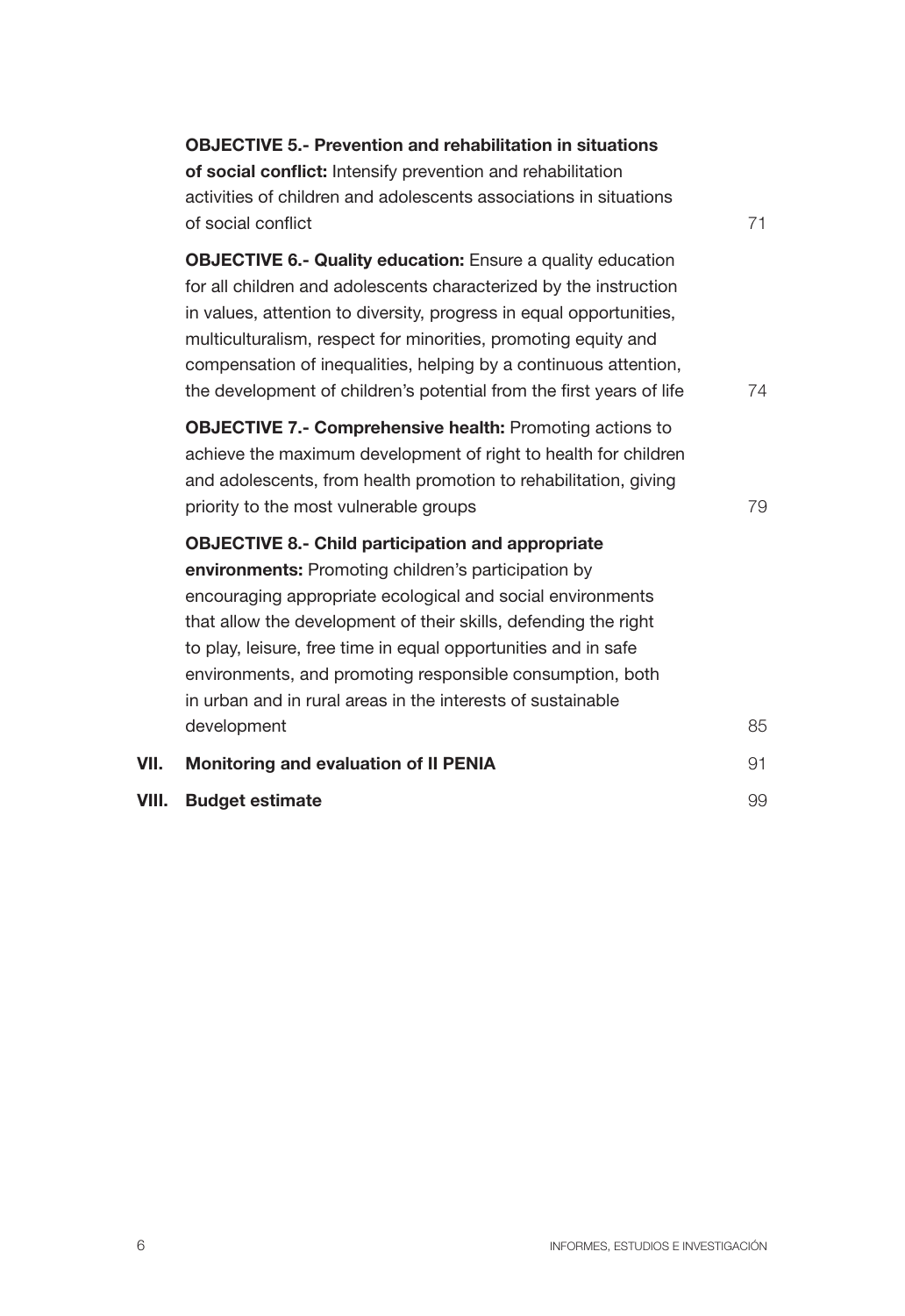# <span id="page-8-0"></span>I. Introduction

Since Spain ratified the United Nations Convention on the Rights of the Child (CRC) on December 6, 1990, there have been significant progress in our country in the promotion, protection and defense of children's and adolescent's rights. To this end, the First National Strategic Plan for Childhood and Adolescence (2006-2009) was developed (hereinafter I PENIA, by its Spanish initials) and extended to 2010, as a response to a recommendation of the Committee on the Rights of the Child of 2002 in which stressed the "need to develop a comprehensive strategy for children based on the principles and provisions of the CRC."

This Second National Strategic Plan for Childhood and Adolescence (2013-2016) (hereinafter II PENIA, by its Spanish initials) provides a framework for cooperation between all levels of government, both the State government, and the regional and local governments, and other social agents involved in children's rights, such as the Platform for Children Organizations (PCO). Its approval represents a strategic and term position, putting children as a priority on the political agenda.

In this II PENIA, the broad strategic policies for children are defined by consensus with the ultimate goal of the effective implementation of the CRC rights, taking into account the duties and responsibilities of the under age. If at one time the child was not considered a subject of rights, and then only as a holder of rights, today it should be emphasized that, according to their age and their evolutionary development, he is also gradually "subject of responsibilities" in the various areas in which he lives, primarily in the family, school, or neighborhood.

This II PENIA is aimed at those under 18 years, according to the provisions of Article 12 of the Spanish Constitution and Article 1 of the CRC. Specifically, according to that article of the CRC, "a child means every human being below the age of eighteen years unless under the law applicable to the child, majority is attained earlier." In this regard, we note that generic male references that appear in the objectives and measures of this II PENIA, will also refer to the corresponding female. In particular, the term child/children will include girl/girls and boy/boys.

The development process of II PENIA has been participatory; the regional, local and state authorities have collaborated, and also major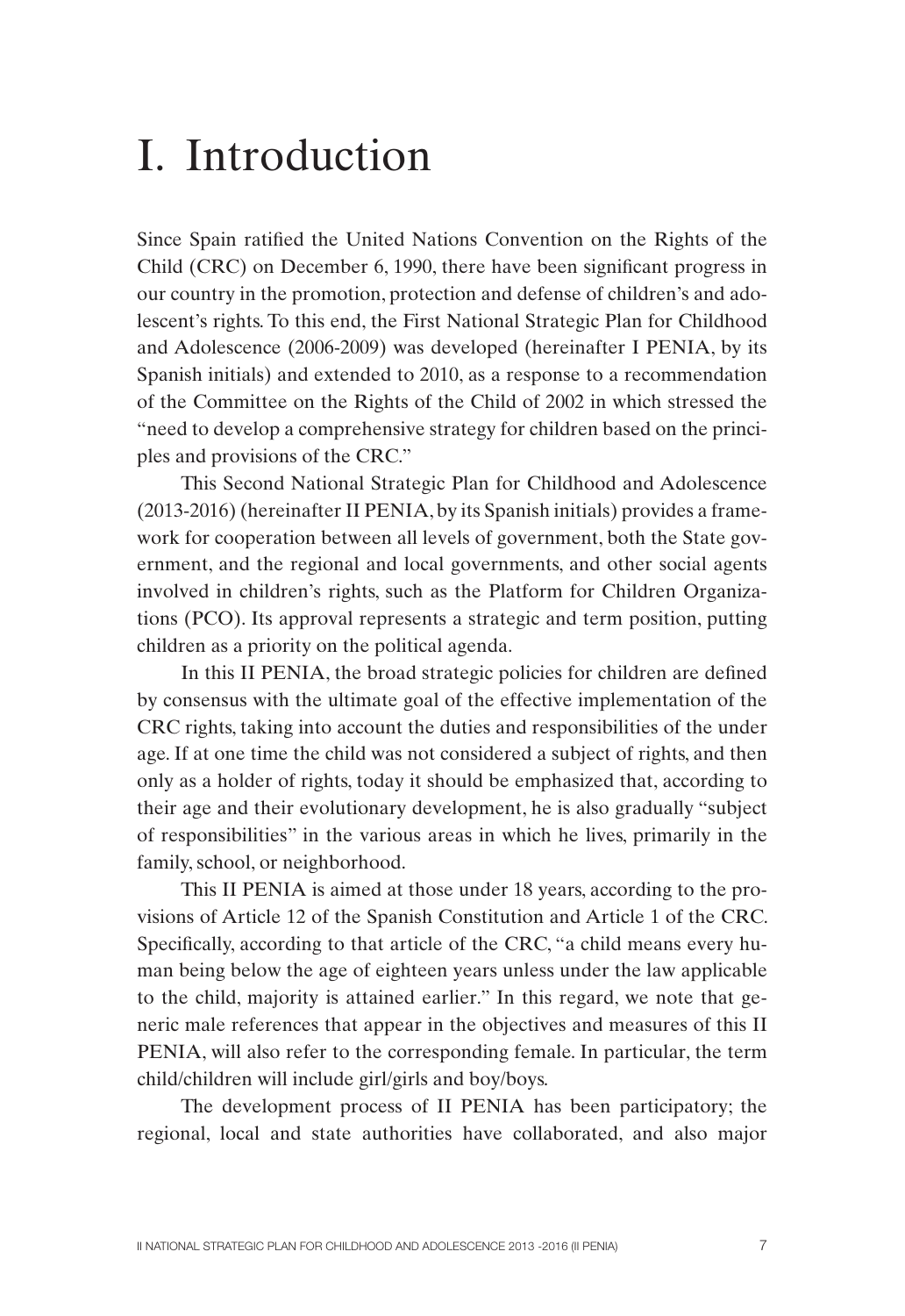childhood NGOs through multiple bilateral meetings as well as meetings in participatory and consultative bodies, such as the Committee of General Directors of Childhood of the Autonomous Communities, the Sectorial Conference on Social Affairs and the Childhood Observatory in which all relevant public bodies and associations participate. The Observatory reported it favorably on November 30, 2012.

In this regard, we have taken into account contributions from the following public and private institutions:

- Public authorities: Ministries involved, Autonomous Communities and the Spanish Federation of Municipalities and Provinces (FEMP, by its Spanish initials).
- NGOs, especially through the Childhood Platform (POI, by its Spanish initials), which represents some 50 childhood and adolescence associations, as well as research centers and universities. The contributions that the children sent us through the POI have also been taken into account.
- The conclusions of the Special Committee for the Study of Problems of National Adoption and related issues of the Senate that, after two years of work, were adopted unanimously on November 15, 2010. This report recommends the Government a number of proposals which include the improvement and adaptation of child protection.
- Recommendations of the Committee on the Rights of the Child of the United Nations of 2010.
- International documents from other UN agencies, such as:
	- Guidelines for the Alternative Care of Children.
	- The report of the Special Representative of the Secretary General on Violence against Children.
	- UNICEF report on the degree of achievement of the Millennium Development Goals.
	- The Commitments undertaken in the resolutions related to children's rights adopted in the United Nations General Assembly (66/41) on the girl, and in the Human Rights Council (19/37 on children's rights) adopted under the initiative of the European Union and co-sponsored by Spain.
- On the other hand, it has also been taken into account the approval and adoption by the United Nations of the Third Optional Protocol to the Convention on the Rights of the Child, regarding a com-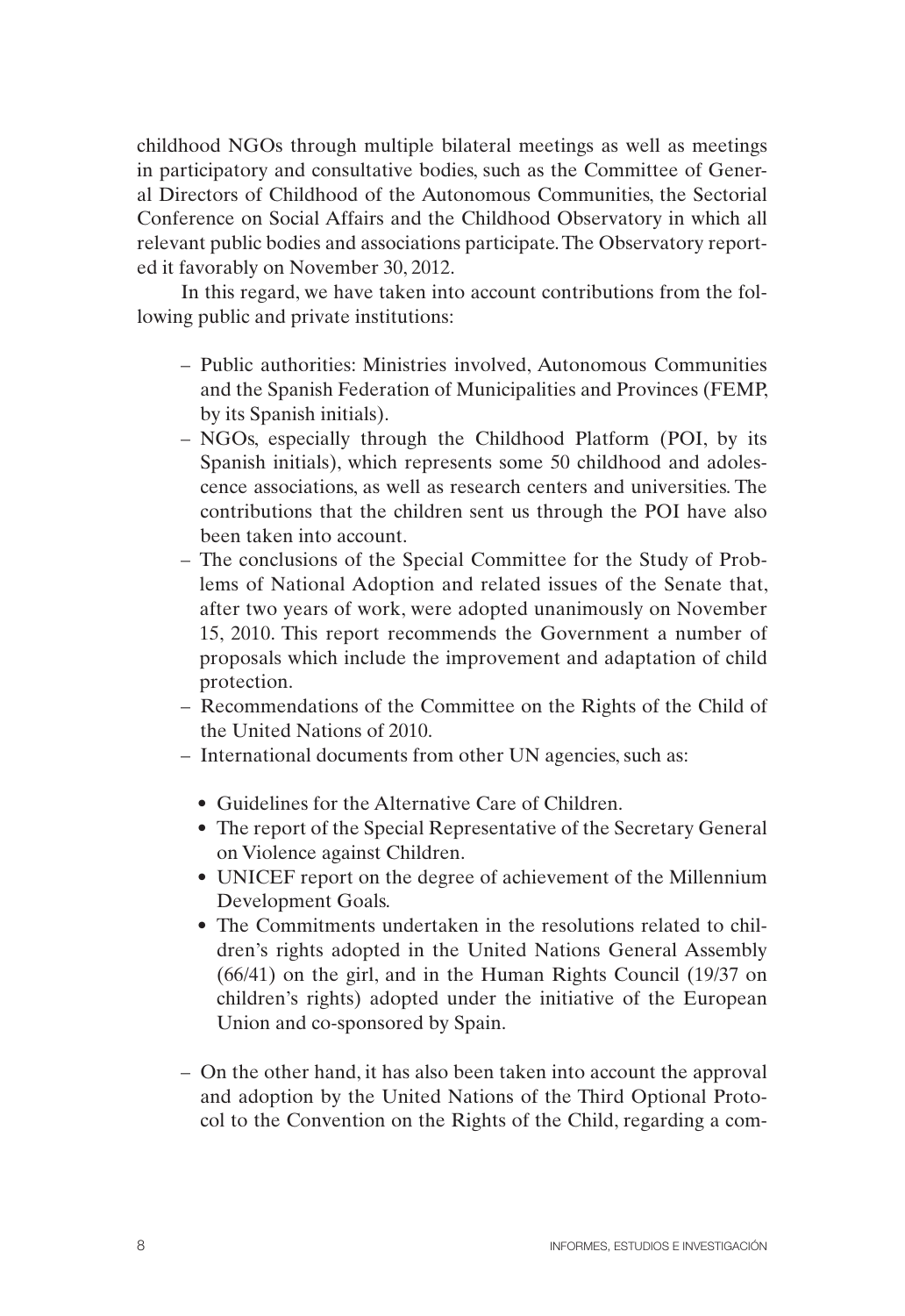munication procedure of violations of children's rights, which Spain signed on February 28, 2012 in Geneva.

In the European context, we have considered both the EU Agenda for the Rights of the Child (2011) and the Council of Europe Strategy for the Rights of the Child (2012-2015).

– Furthermore, the POI and the Directorate-General of Services for the Family and Children (DGSFI, by its Spanish initials) organized three thematic workshops for reflection and debate on key issues such as: 1. - Child protection: child abuse, residential care and foster family care. 2 - Participation of children and adolescents and the opportunities and risks of information technology and 3: Child poverty, and equality of opportunities in the system or the access to health and education.

In the preparation of the document has also participated the University Institute of Needs and Rights of Children and Adolescents (IUNDIA, by its Spanish initials) of the Autonomous University of Madrid.

Finally, it should be noted that in response to the recommendation of the Committee on the Rights of the Child of the United Nations to Spain of November 3, 2010 which suggested that in the national strategic plans "should be included the necessary resources ... to improve the effective implementation of the plan", for the first time, and unlike the previous plan, this II PENIA includes a budget estimate of the measures proposed by the various public administrations in charge of their execution.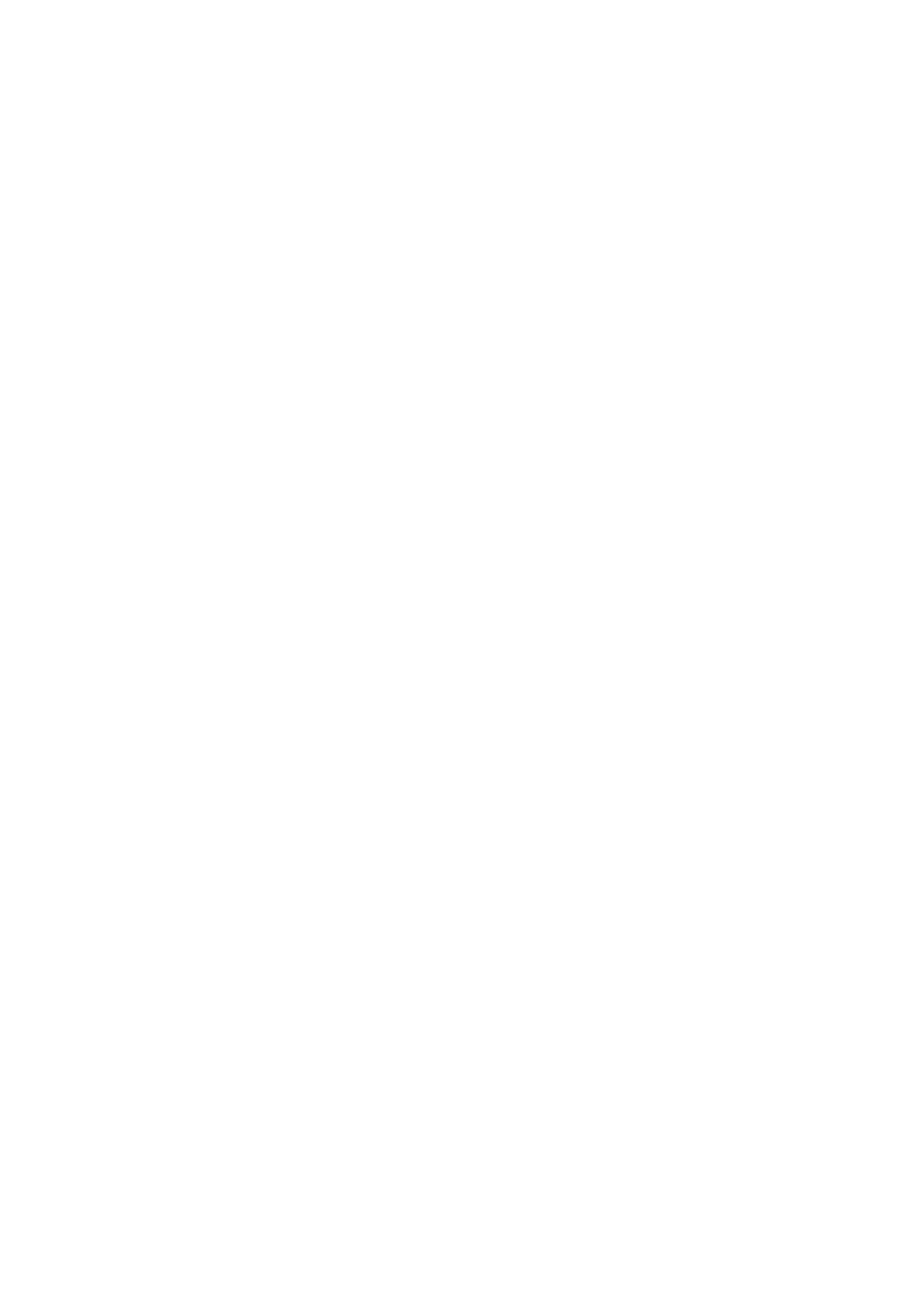# <span id="page-12-0"></span>II. Conceptual Framework

### Outline

The II PENIA is based, as the previous one, in the CRC. Its main objective according to Article 4 of the CRC, is to make progress in fulfilling the rights of children and adolescents in Spain, but also in their duties and responsibilities. This must be done addressing care for children and adolescents in a multidisciplinary manner through cooperation and effective and efficient coordination of the various agents involved to ensure, promote and defend their rights.

The Spanish Constitution and state and regional regulations, constitute the reference framework for the design and proposals of this II PENIA.

This II PENIA, also in line with the CRC, believes that children are active subjects of rights and responsibilities. Therefore, their active participation has been considered essential to its development, both in the assessment of the I PENIA, and in the proposed set of measures considered unavoidable to satisfy their needs and fulfill their rights.

It is proposed, therefore, to promote from the public institutions the maximum satisfaction of the basic needs of children and the complete guarantee of their rights, in close collaboration with all the agents involved in child welfare and in the development of a conducive and safe socio-cultural environment for the optimal development of their abilities.

The principle of the best interests of the child is to remain the key principle of public authorities in collaboration with families, the children and all the actors and institutions involved in the implementation of policies and comprehensive and multidisciplinary actions.

In the present times of financial and economic crisis, it is even more necessary to stress the importance of investing in children equity. As it is known, the investment in children is the one with the highest positive impact, not only in the economic development of a society, but also in their comprehensive development.

Investing in children is essential to break the cycle of poverty and reduce inequalities in a society.

In this sense, poverty and social exclusion of children are particularly sensitive and complex issues, and given their multidimensional nature, they cannot be addressed only in economic terms but in a comprehensive way: recognizing the need to support families with children, promoting access to the labor market of their parents, adopting conciliatory measures, supporting low-income households, providing access to quality services (health,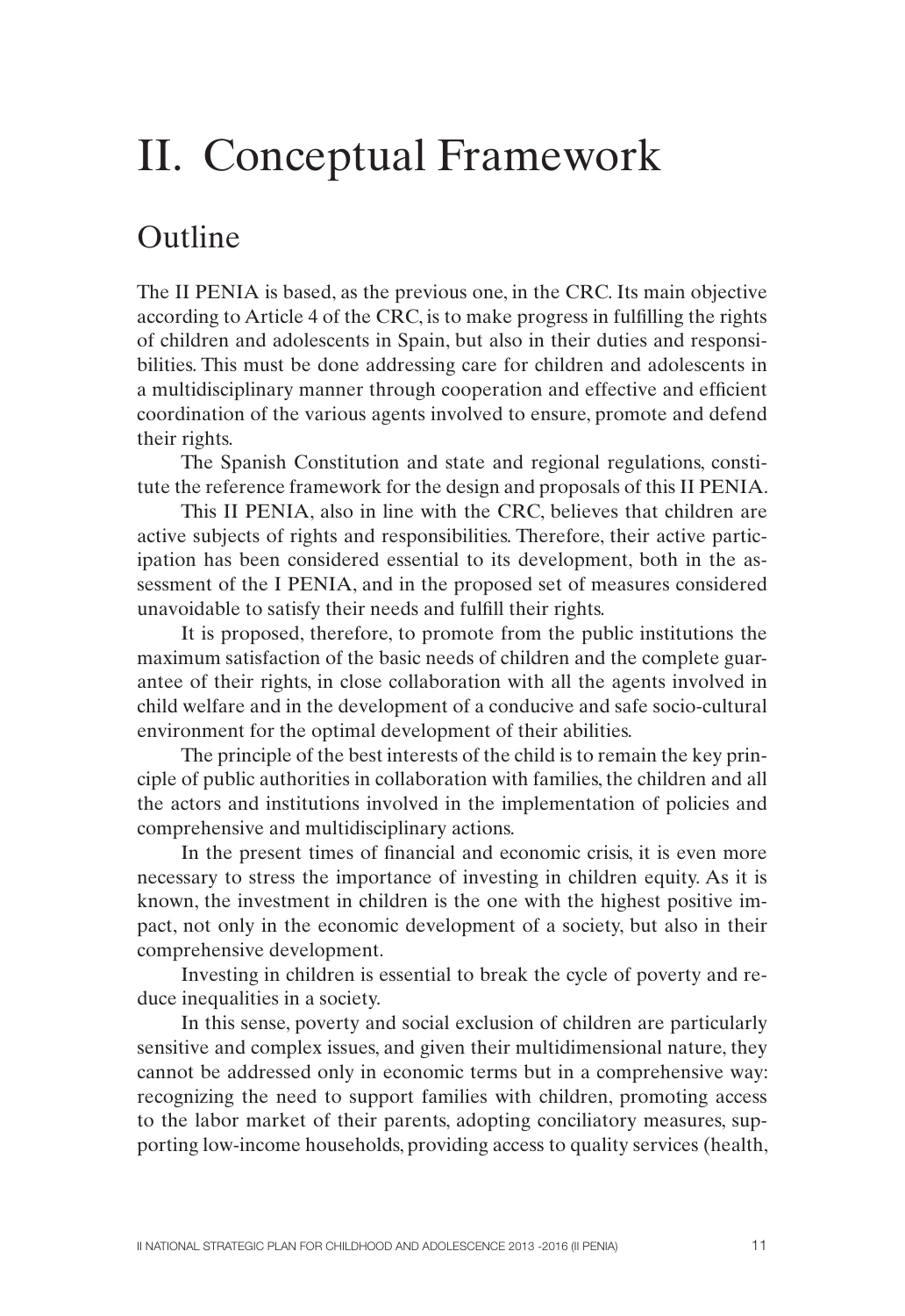education, housing and favorable environment) and encouraging the participation of children in policies that affect them. Only through this holistic approach, the rate of child poverty and social exclusion can be reduced and their welfare increased.

Once the I PENIA was completed and evaluated we found that, although it has helped improve the exercise of the rights of children and has been a useful tool for children's participation, as recognized by the United Nations Committee on the Rights of the Child it is essential to move forward in line with the recommendations of the Committee.

Indeed, since the completion of the I PENIA and the II PENIA, the III and IV Implementation Report of the CRC in Spain was presented to the Committee on the Rights of the Child of the United Nations. On November 3, 2010, the Committee issued its concluding observations on these reports. The PENIA II incorporates various recommendations of the Committee to its measures and responds to the challenges laid out by the Committee.

## Basic principles

This II PENIA, like the previous one, is based on the following guiding principles of the CRC:

- 1. The principle of the **best interests of the child**, according to which all actions concerning children taken by public or private institutions of social welfare, courts of law, administrative authorities or legislative bodies, will act to the interests of the child. This involves a commitment to ensure for the child the care and protection for their well-being, taking into account the rights and duties of their parents, guardians or other persons responsible for him before the law and, to that end, implement all adequate legislative and administrative measures.
- 2. The principle of **non-discrimination**, under which all rights apply to all children without distinction of race, color, sex, language, religion, political or other opinion, national, ethnic or social origin, property, disability, birth or other status of the child, their parents or their legal representatives, promoting gender equality and the principle of equity.
- 3. To ensure the child's fundamental **right to life and to the full development of all its potential**, guaranteeing that basic needs are met in the various contexts in which he spends his life. This involves access to food, clean water and sanitation, health, housing, education, culture, family relationships, peer relationships, affection, play and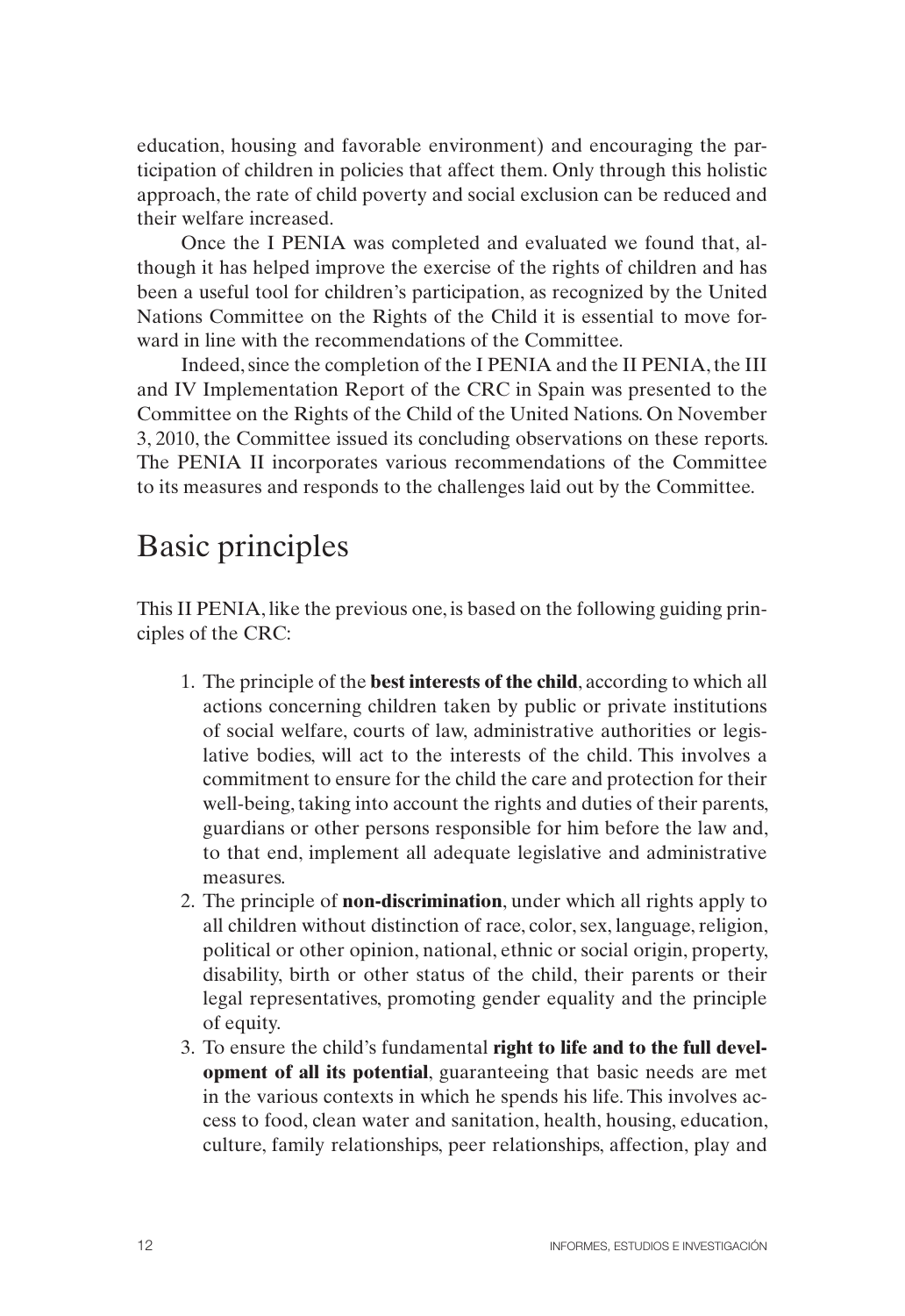active recreation. All this from the consideration of the child as an active and interactive subject to whom his environment should provide with all the necessary resources and support for his development, without obstacles or barriers of any kind.

4. **The right to education**, which involves not only universal access to education and the obligation of the same until age 16, but also a quality education to reduce the cases of school failure. It is therefore essential to develop the tools necessary to achieve that all children –especially those that come from a troubled family environment, have a disability, or are from a national or social origin in risk of educational exclusion– are educated comprehensively with the aim of building their autonomy and successfully participate in society. Access to quality education from the earliest stages of life is the best tool to fight poverty and social exclusion and its intergenerational transmission.

It should also be kept in mind that the right to education also involves education on rights, duties and responsibilities. The CRC also guarantees children the right to be educated on the universal values of the Declaration of Human Rights and the Convention itself.

5. The principle of **participation**, which is present in various articles of the CRC, results in the right of all children to be heard and to receive age-appropriate information to express informed opinions knowingly. The objective is to consider the necessity and the right of children to have an active role in the various environments in which they live.

Although the involvement of children in formal matters, such as litigation, is necessarily linked to their level of cognitive development, their ability to form their own judgment and, obviously, the more or less appropriate way in which they are provided with information, participation occurs in an early age in the usual contexts in which he spent his life. Thus, children participate initially in the family and in the playschool from the earliest stages of life and then, in the school, associations and local contexts.

Therefore it is necessary to promote educational and parenting styles that encourage dialogue and participation of children from the earliest stages of life. It is also necessary to generate new forms of school participation previous to those formally regulated for Compulsory Secondary Education schoolchildren and continue promoting participation at the local level.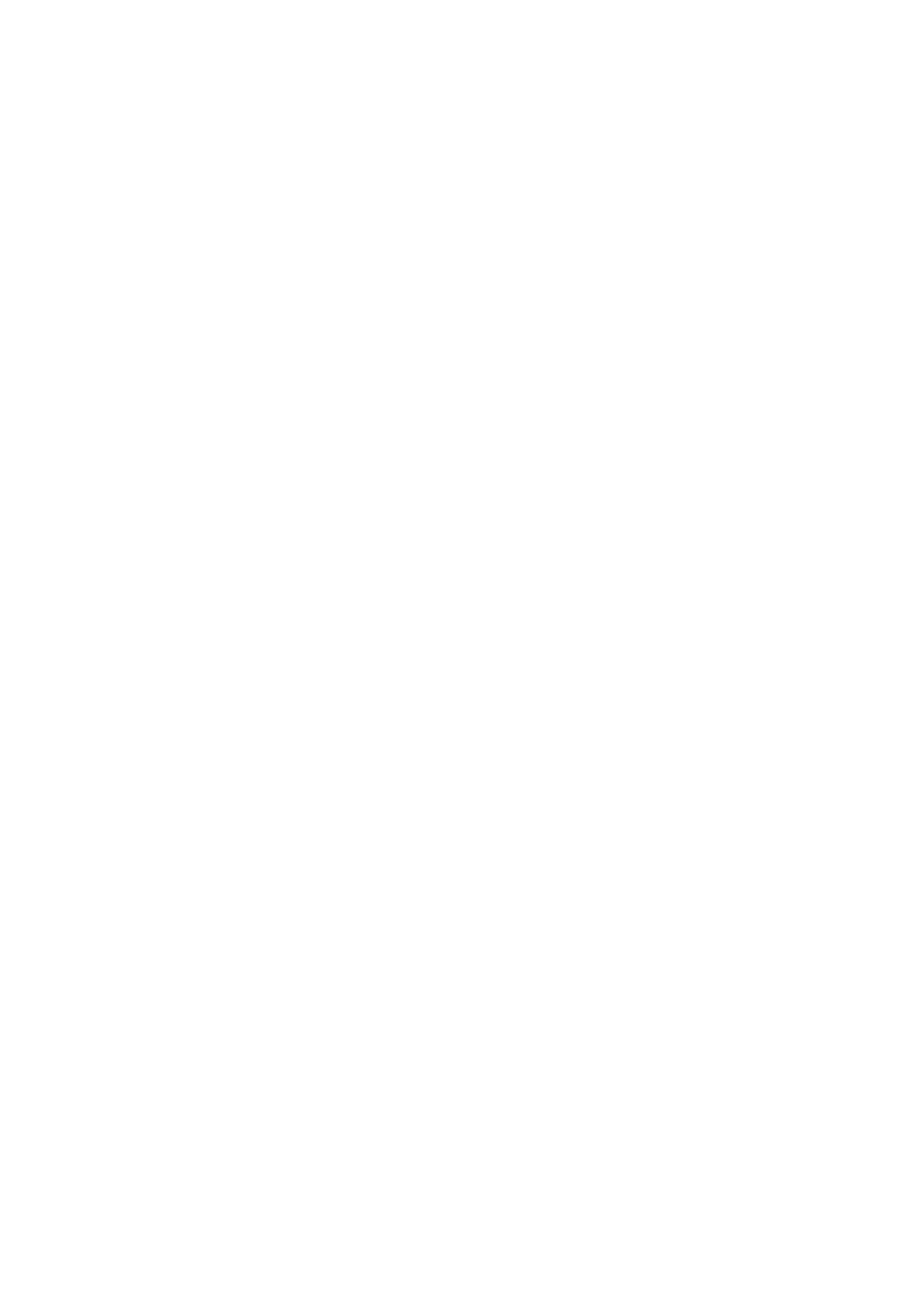# <span id="page-16-0"></span>III. Evaluation of I PENIA: results

One of the responsibilities assumed by the Childhood Observatory when PENIA I (2006-2009) was implemented was its monitoring and evaluation. To achieve this goal it undertook the first Monitoring Report on the Implementation of I PENIA for the period 2006-2008 and a final evaluation. This evaluation focused on understanding the degree of compliance with the Plan, as well as on the achievements that were made and the challenges that remained open, all with the purpose to provide guidance for the design of II PENIA.

The I PENIA has been an instrument of cooperation adopted by Spain which has helped to improve the situation of children and adolescents in our country and the recognition and exercise of their rights. In parallel, legislative changes have been made and are being made now, other plans related, more or less directly, with the I PENIA have been approved, and further international conventions affecting the implementation of the rights listed in the CRC have been ratified.

The assessment of the I PENIA is based on four different information sources that are complementary: the evaluation sheets that were sent by the General-Directorate to the various Autonomous Communities, administrations and bodies –both public and private– the Web, telephone interviews, budget information, and the evaluation of experts.

In the following pages it can be found the assessment of I PENIA organized into three complementary sections of information. There is first an overall assessment in relation to the social and political situation in which it was implemented, the strategic objectives defined therein and the implementation of the measures included in the Plan. In the second section is analyzed the degree of implementation of two of the most innovative basic principles included in the Plan: gender perspective and child participation. In the third and final section we will explain the main conclusions resulting from the evaluation of I PENIA, with a particular emphasis on the fact that these conclusions are grouped into five categories, which are those that have guided the evaluation of the plan, namely: design, implementation, structure and organization, achievements and difficulties encountered.

The overall assessment of the I PENIA shows the progress in its initial goal: "Ensuring the promotion and defense of the rights of children and adolescents in the entire national territory and meeting the political commitment of the Spanish State to the United Nations Convention on the Rights of the Child ". The I PENIA, was based on a human rights approach that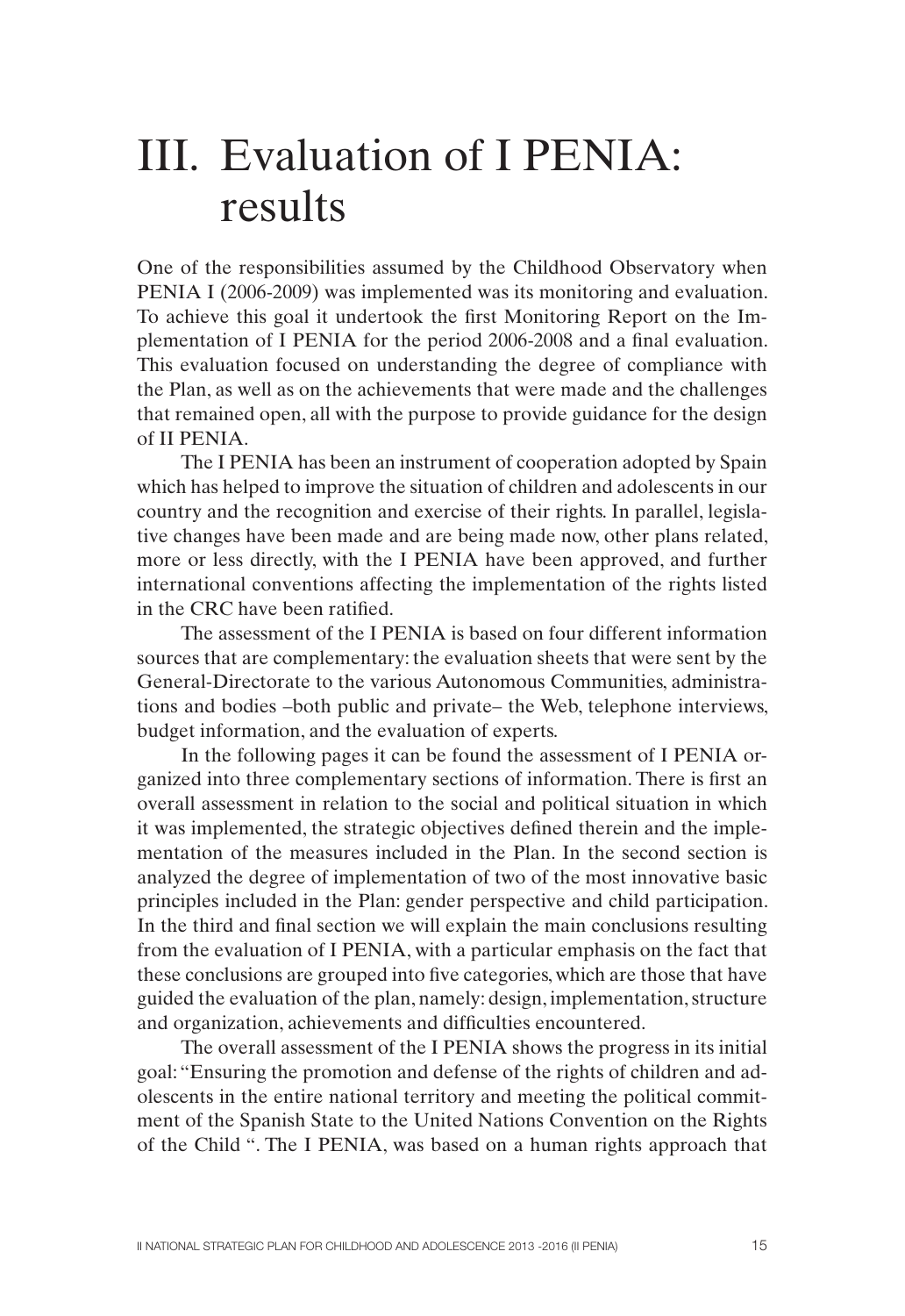goes beyond the protection of children including both vulnerable minors and "normalized children" as it addresses all children.

The I PENIA adds gender perspective and child participation. Regarding gender perspective it is important to emphasize that their measures have contributed to the design and development of equal opportunities policies.

In the second place, the I PENIA included child participation as one of its basic principles. Its implementation was an opportunity to add, for the first time, child and adolescent participation in the monitoring and evaluation of a national policy for children. This strategy has been demonstrated in each and every phase of the Plan: dissemination, implementation and evaluation. We have worked with 1,413 children and 3,852 educators, in order to explain them the I PENIA, have their assessment on the compliance of the strategic objectives and establish their priorities and demands on children. In the dissemination phase, we designed a children's version adapted from I PENIA in the last quarter of 2006, which was distributed to children's organizations in 2007. In 2008, the knowledge of I PENIA increased among its addressees, childhood technicians, educators, children's organizations and institutions with relevant competencies, thanks to the adapted version of I PENIA childhood. In this phase various pedagogical proposals were also designed based on I PENIA –"A Plan to our measure for boys and girls", "A plan to our measure for teenagers" and "The Adventure of PENIA"– and were implemented with groups of child participation in order to have the views of boys and girls. This required training for childhood technicians and educators who participated in the process to work on these proposals.

In 2009, new teaching proposals were made and, therefore, were designed new teaching guides –"Picturing the PENIA"– to work it in a playful, fun and participatory way. This experiment was conducted with children from childhood organizations and local childhood councils and also and the only peninsular childhood Autonomous Forum (Asturias), which has opened the possibility of moving child participation from regional to national level. In the first quarter of 2010 we have spread the views and assessments that children have made of I PENIA. Subsequently several workshops were developed to know the demands of children and adolescents regarding II PENIA, using for this purpose, a new teaching guide –"Reinventing PENIA". For this process, the members of the Childhood Observatory were invited to ask participant children and adolescent about specific issues. The result of these consultations is summarized in a document prepared by the Children NGOs Platform, entitled "Reinventing PENIA. Creative solutions workshops for childhood policy." These workshops involved a total of 829 children, aged 7 to 17, who have given their opinion on issues that affect them, especially on those which have a greater impact on their lives, and proposing creative solutions and viable for the competent authorities to go forward. The children who participated had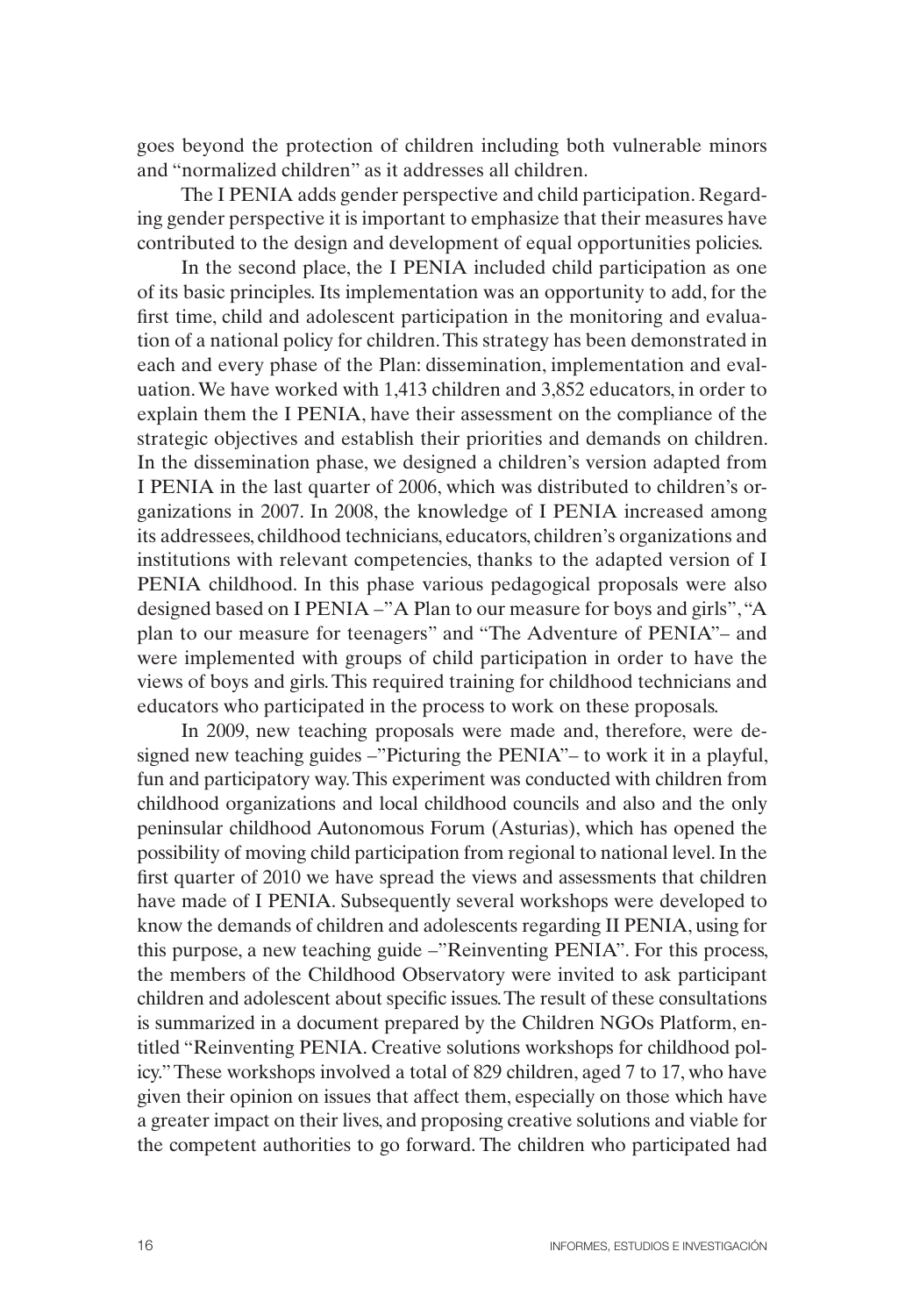previous experience from participation in child participation structures, such as childhood organizations, childhood councils...

The topics on which they were consulted, corresponded to the ten strategic objectives of I PENIA (2006-2009): children situation, child policy, family, rights awareness, media and new technologies, risk or social exclusion situations, social conflict situations, education, health, environment and child participation.

The general conclusions of the evaluation and the priorities established with respect to strategic objectives of I PENIA include:

- Assessments include specific aspects that affect their daily lives, but also point to other more general aspects that would lead to general policy design for all society and for them as specific group.
- They demand quality spaces, services and public resources.
- They express their right to be consulted and to have their opinion taken into account.
- Their opinion about the problems that affect children does not match that of adults and therefore they propose different solutions to those of adults.

The main contributions made by the children in relation to each of the topics on which they were consulted were:

With regard to the situation of children only talked about the right to participation (to be consulted and heard). There have also been very few children that wanted to discuss primarily about "child policy", probably because they do not know much about it as it is not part of their everyday experience. Nonetheless, it changes when the topic is the family. In this case, the children talk about the current economic crisis and unemployment problems. They are also very sensitive to the issue of child abuse and argue that prevention policies must be consider to serve families at risk. On the other hand, they are concerned about rights awareness, upholding the need to educate the general population and to focus the actions on risk groups. As regards the media, they think that they are absent and invisible and indicate that its contents are not interesting enough, neither for the issues that they address, nor for their sources and the information that they provide. With regard to information technology, more effort should be devoted to analyze its relationship to social networks and the degree of usefulness for training, information and communication.

In relation to situations of risk or social exclusion are there are two main issues: the problems of coexistence between different cultures and poverty. Moreover, as expected, education is one of the central topics. The most recurrent request is to stop the changes in education legislation. They also point out the need to revise the rules, as well as to carry out innovations and improve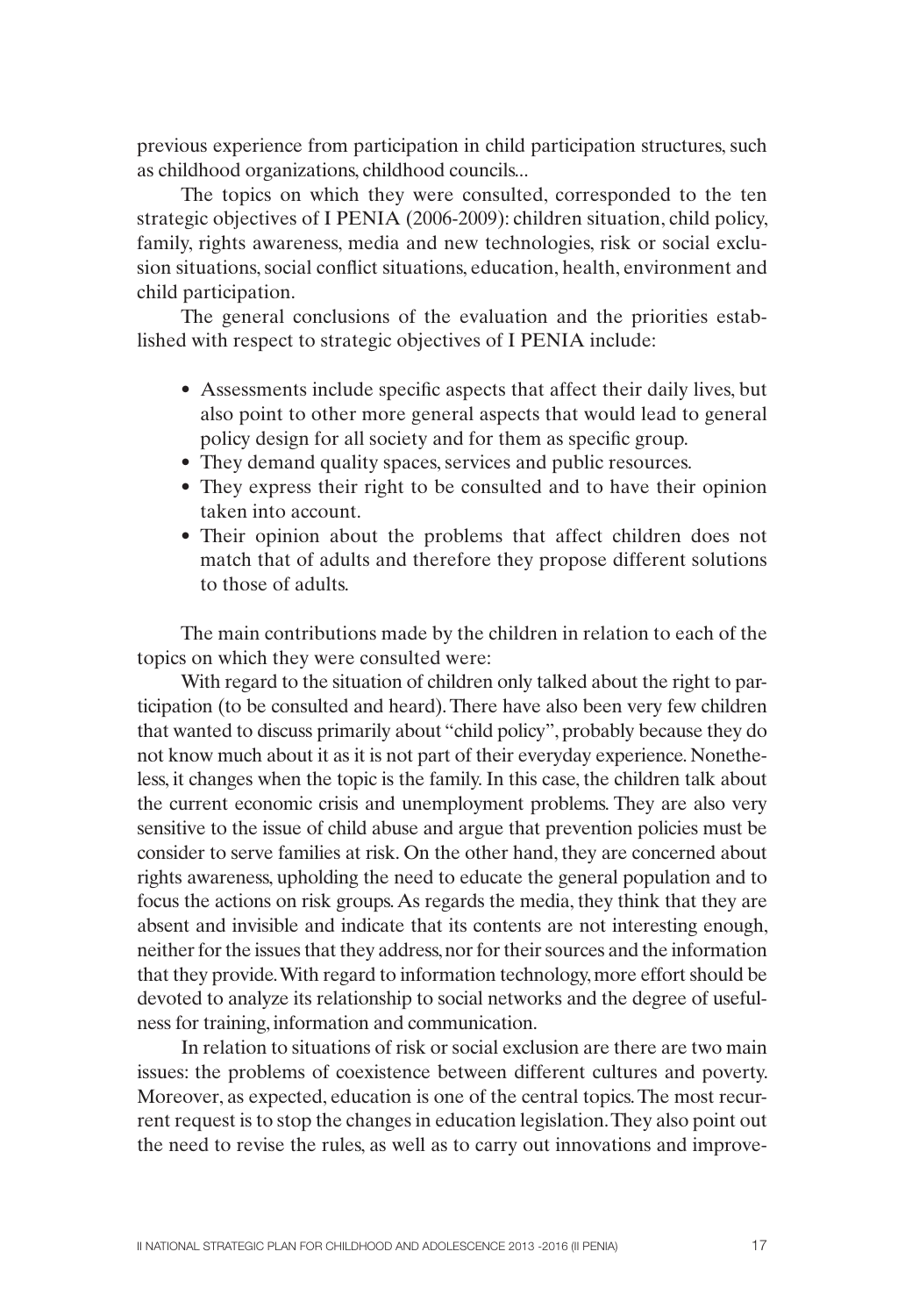ments in resources and methodologies. In health –as it also happens in education and the environment– sport essential in their lives. They also point to the need for quality public health policies. Regarding the environment, they stress the demand for quality services and public spaces that serve as meeting places for recreation and leisure more affordable for them and their interests. Given the importance of open spaces for children, it is not surprising that many references are made to urban elements, their maintenance and their proper use, as well as to all matters that related to environmental sustainability. The last of the topics discussed is participation, and here the views are very clear. Children say they should be taught to participate in decisions that affect them. To do this it is necessary to create spaces where they can participate and adults that listen to them and take account of their views.

As a result of this process, the final evaluation of I PENIA notes that the previous work has provided us with experiences, good practices and teaching proposals for incorporating child participation at different levels of decision. However, the actual experience is that such participation is still weak and poor in most environments, and that when it occurs, is mainly in the local level, unable to extend to other areas.

Therefore, II PENIA still has to promote children's participation in all stages of the process, the training of experts in the pedagogy of participation depending on the level of development and other important variables to consider to make children's participation a reality in the interaction with their environment, in their daily life and, in general, in their development as active and responsible citizens.

The general conclusions have been grouped in the five major categories that have guided the evaluation of the plan: design, implementation, structure and organization, achievements and difficulties encountered.

#### • **Design**

- Strategic objectives have different levels of generalization. PENIA I included both practical goals and general ones. While achieving the former can be evaluated, on the latter we can only have information on whether the actions taken are consistent with the expected trend. Something similar could be said about the proposed measures.
- There are many similar measures in their design, as they are aimed at different objectives that complement each other.
- The files that collect the assessments from the Autonomous Communities do not always include the same information as the answers criteria were not clearly defined "a priori". This situation makes virtually impossible to make comparisons between the data from different regions. Something similar happens with the institutions, agencies and NGOs that participated in the evaluation.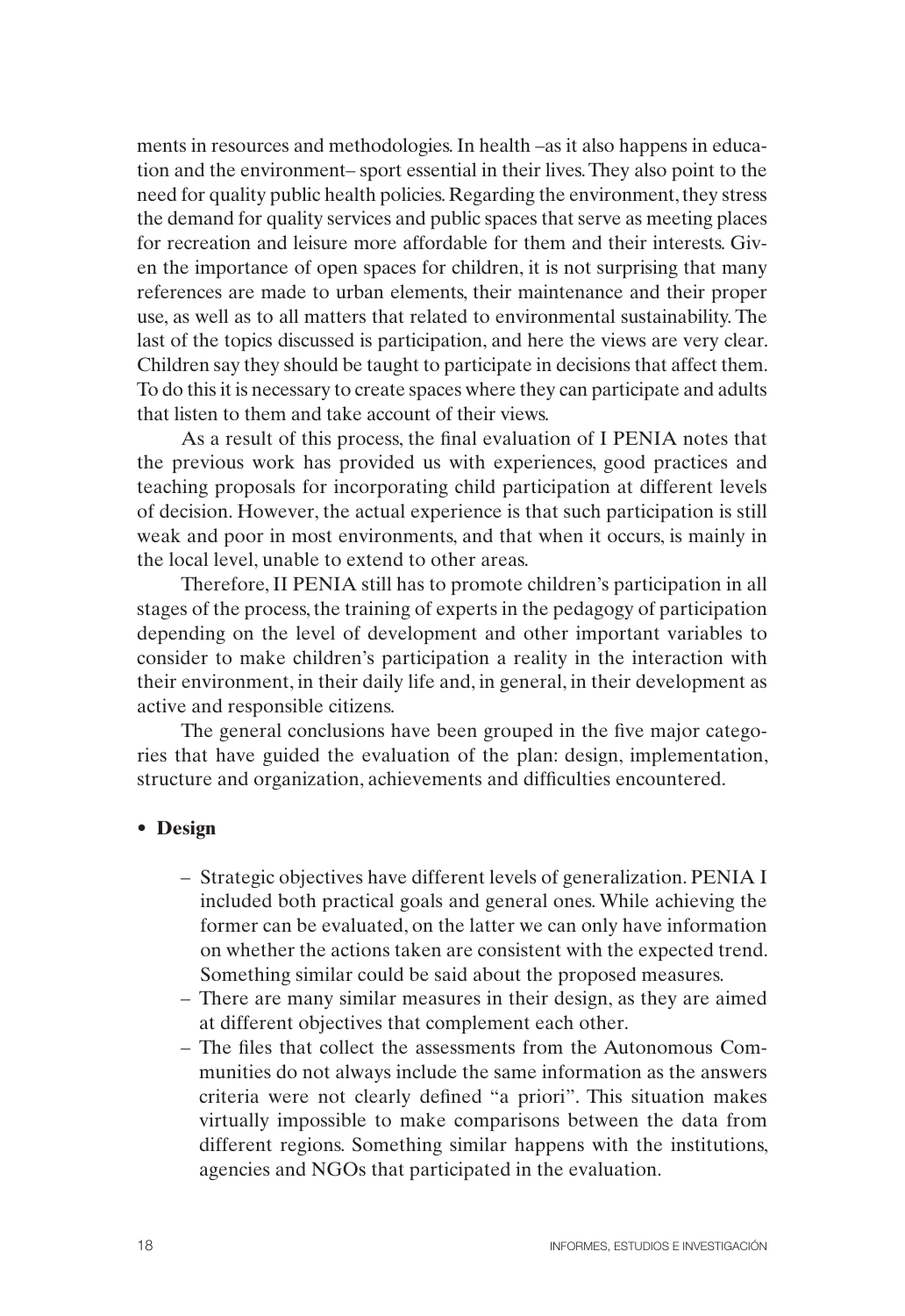- It is not possible to make a comprehensive assessment of the costs incurred for childhood and adolescence issues.
- In general, the indicators provide clear and precise information on the situation of children in our country, but are not adequate to assess the impact of a particular measure.

#### • **Implementation**

- All objectives outlined in the I PENIA have been developed to a greater or lesser extent.
- The very existence of the Plan provides a framework for identifying, planning and implementing all policies on children and adolescents, but it is necessary to improve the management aspects.
- Although I PENIA emerges as a strong commitment to the promotion of child rights and child participation, its final implementation has been more closely linked to the issue of protection.
- I PENIA implementation has been uneven in the different Autonomous Communities, in accordance with priorities established by themselves.
- The implementation of I PENIA has involved governments, private companies and NGOs.

#### • **Structure and organization**

- I PENIA organization has been negatively influenced by successive state agency institutional changes that have occurred in the period between 2006 and 2009, as childhood policies that belonged to the Ministry of Labour and Social Affairs were transferred to the Ministry of Education and Sports, later the Ministry of Health and Social Policy, and finally to the Ministry of Health, Social Policy and Equality.
- I PENIA is strongly driven by the work done by the various working groups that exist in the Childhood Observatory, which have contributed to the implementation of the various measures.
- Different agents from the Observatory who participated in the process of implementing the I PLAN have not always understood clearly their role in decision making.
- The participation of different actors (political and technical) that are part of the Observatory has been uneven, no very sustained over time, and with different levels of responsibility.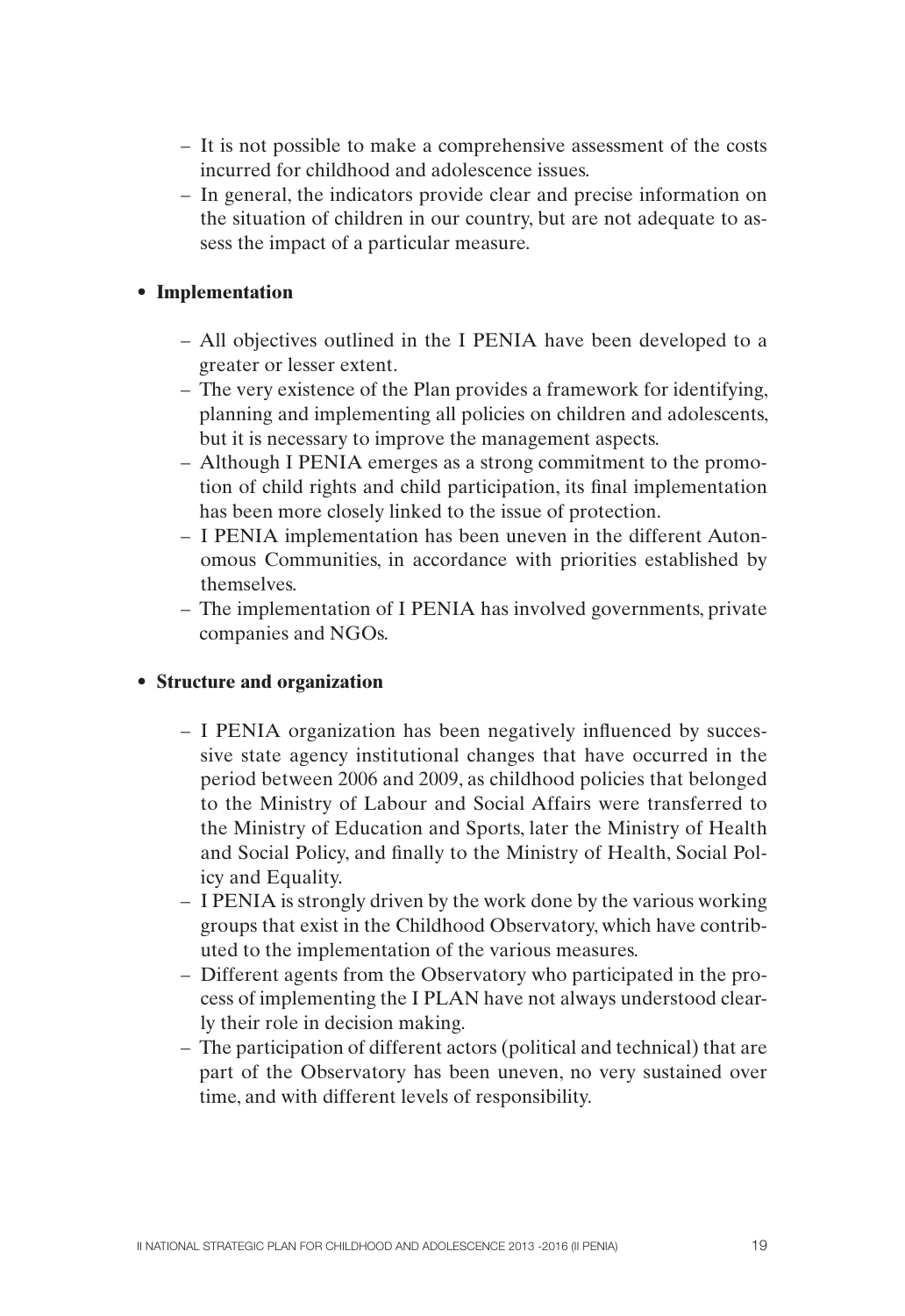– It has been impossible to accurately calculate the approximate spending on childhood and adolescence. Measures proposed by the administrations have not been budgeted.

#### • **Achievements**

- I PENIA introduces an approach to the promotion of children's participation rights which was innovative at the time for the design of new policies for children and adolescents in Spain. Today this approach must be supplemented with approach of the responsibilities depending on their age and evolutionary development.
- It has been an improvement of the situation of children and adolescents in some areas where it has acted, although in this II PENIA new improvements and challenges are proposed in line with the recommendation of the UN Committee for Spain.
- The achieved high level of participation, involvement and collaboration of all agents has been very well received, especially by NGOs for children who have been highly involved in decision-making, although this PENIA II has gone a step further when budgeting, for the first time, the measures contained therein.
- The incorporation of private companies in the implementation of I PENIA has allowed many of them to include children as a priority in corporate social responsibility.
- I PENIA has placed policies for children in an important place on the political agenda of our country but during the life of PENIA II certain structural legal reforms will be undertaken in order to give substance to these policies for children.
- It has contributed to the dissemination, monitoring and implementation of the CRC, as well as other national standards or international efforts to improve child welfare.
- It has allowed child participation as agents involved in the entire process, from the initial design to evaluation. However, this participation should be further strengthened.

#### • **Limitations**

– The legislative, political and budgetary plurality derived from the territorial organization of our country makes it complex to place the Plan priorities at the same level. Hence the differences between the Autonomous Communities, which were already explained in the section on implementation.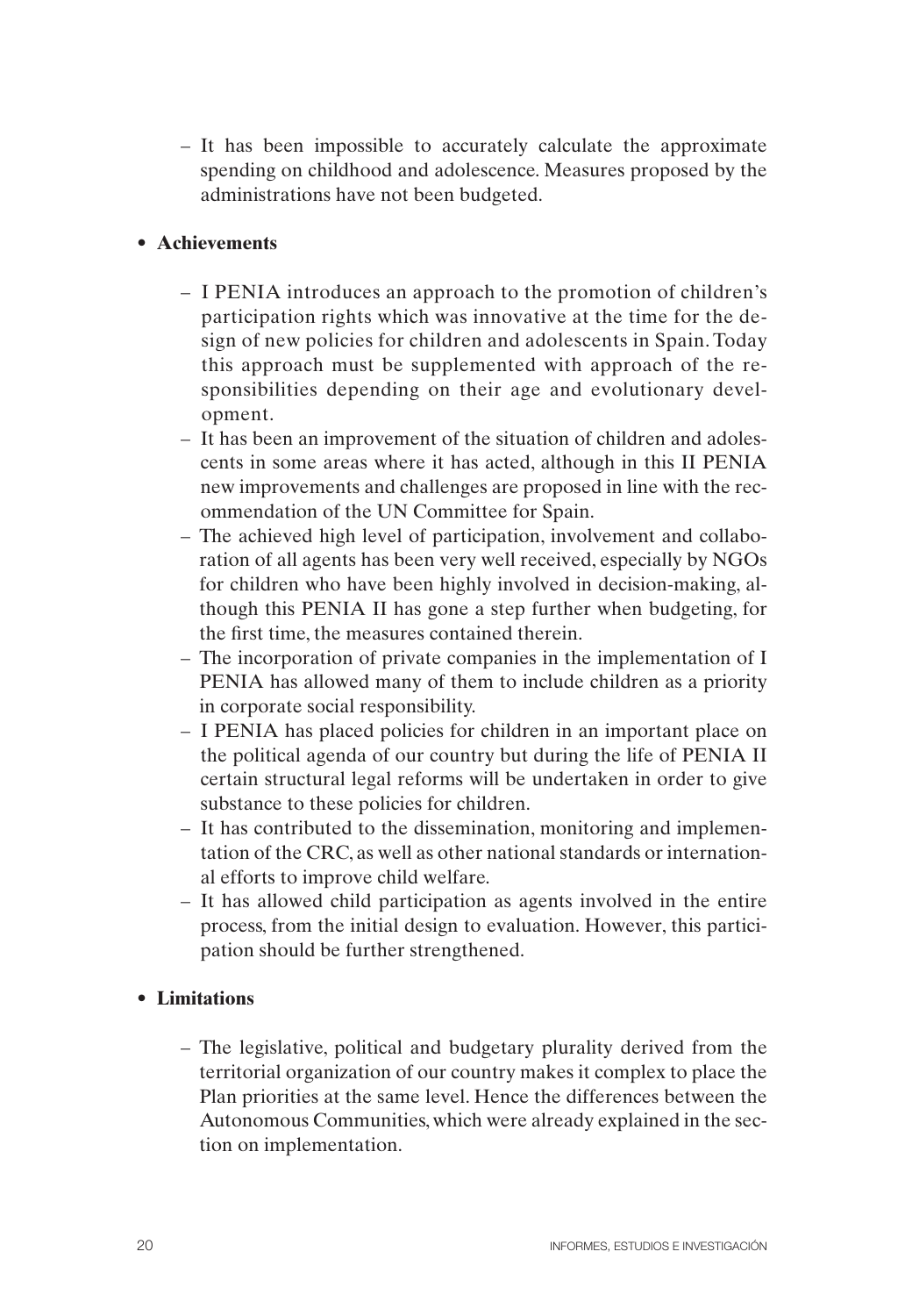- Communication among the different actors involved in the implementation of the I PENIA has not been sufficient, therefore it has been emphasized in various strategic objectives and measures in the various agencies and entities. This will, without a doubt, reduce their strategic nature.
- The need for a greater role of the Childhood Observatory.

In summary, for the writing of this II PENIA, the assessment of the first plan points to the need to include in its design a smaller number of strategic objectives and measures, grouping all those that are repeated and prioritizing those that seem to be more relevant within the conceptual framework on which it is defined and the current situation of children at the time of being drafted. Similarly, it seems pertinent to refine the indicators in more detail to assess the degree of achievement of objectives. It also seems to emerge from the evaluation of I PENIA the desirability of accurate data on the budget for the implementation of policies for children, as well as greater interagency and interterritorial coordination.

Then, as an example of the policy development, as well as the plans developed in this period that affect childhood in a lesser or a greater extent, the following documents are set forth:

### Legislation

- Ley Orgánica 4/2000, de 11 de enero, sobre derechos y libertades de los extranjeros en España y su integración social, en su redacción dada por las Leyes Orgánicas 8/2000, 11/2003, 14/2003, 2/2009, 10/2011 y Real Decreto Ley 16/2012.
- Ley Orgánica 2/2006, de 3 de mayo, de Educación.
- Ley Orgánica 8/2006, de 4 de diciembre, por la que se modifica la Ley Orgánica 5/2000, de 12 de enero, reguladora de la responsabilidad penal de los menores.
- Ley 39/2006, de 14 de Diciembre, de Promoción de la Autonomía Personal y Atención a las personas en situación de dependencia.
- Ley Orgánica de 3/2007, de 22 de marzo, para la igualdad efectiva de mujeres y hombres.
- Ley 27/2007, de 23 de octubre, por la que se reconocen las lenguas de signos españolas y se regulan los medios de apoyo a la comunicación oral de las personas sordas, con discapacidad auditiva y sordo-ciegas.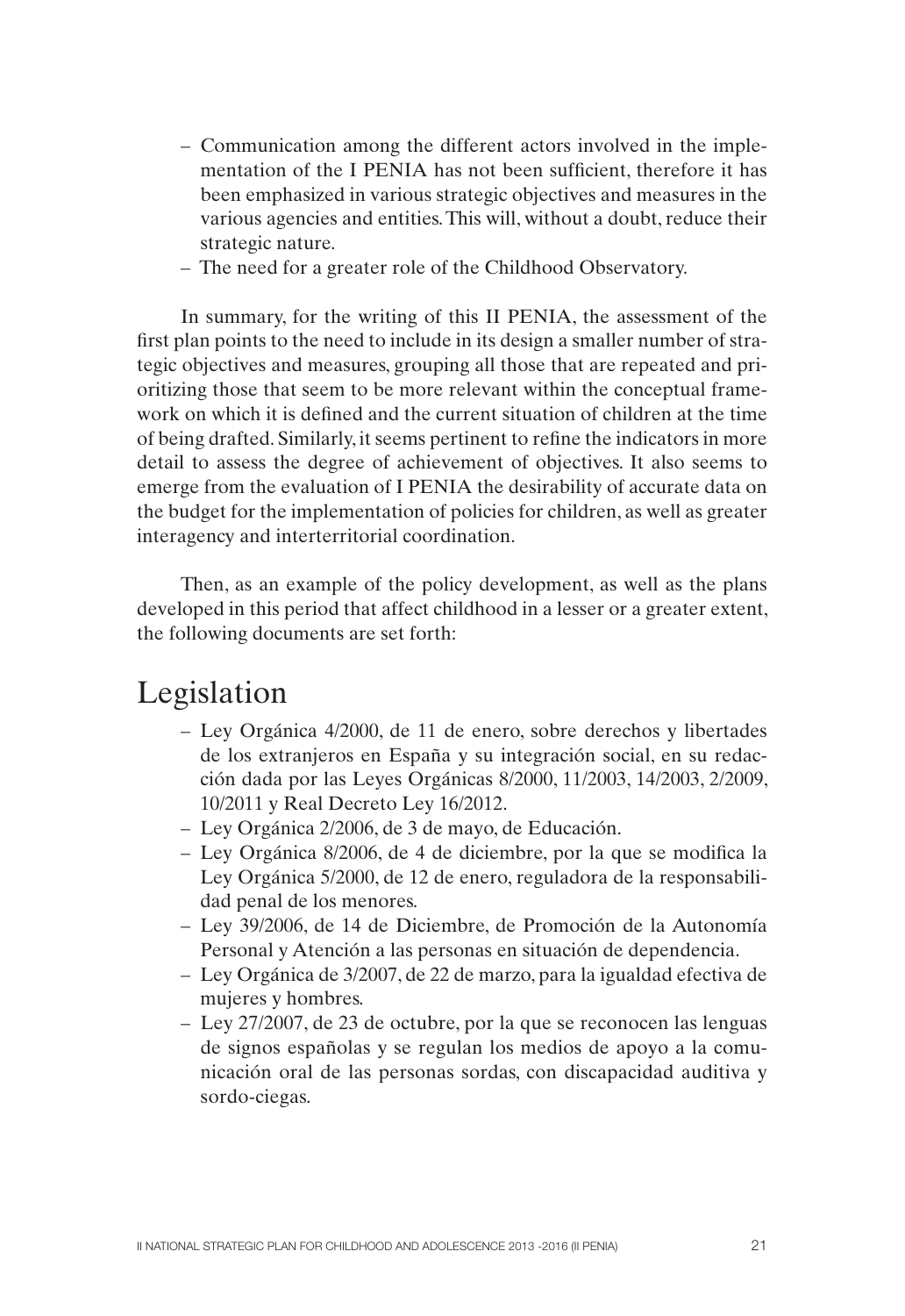- Ley 35/2007, de 15 de noviembre, por la que se establece la deducción por nacimiento o adopción en el Impuesto sobre la renta de las Personas Físicas.
- Ley 40/2007, de 4 de diciembre, de medidas en materia de Seguridad Social.
- Real Decreto Legislativo 1/1994, de 20 de junio, por el que se aprueba el Texto Refundido de la Ley General de la Seguridad Social.
- Ley 54/2007, de 28 de diciembre de Adopción Internacional.
- Ley 12/2009, de 30 de octubre, reguladora del derecho de asilo y de la protección subsidiaria.
- Ley Orgánica 5/2010, de 22 de junio, por la que se modifica la Ley Orgánica 10/1995, de 23 de noviembre, del Código Penal.
- Ley 7/2010, de 31 de marzo, General de Comunicación Audiovisual.
- Real Decreto 557/2011, de 20 de abril, por el que se aprueba el Reglamento de la Ley Orgánica 4/2000, de 11 de enero sobre derechos y libertades de los extranjeros en España y su integración social, tras su reforma por Ley Orgánica 2/2009.
- Ley 17/2011 de 5 de julio, de Seguridad Alimentaria y Nutrición.

## Plans, Strategies

- Plan de actuación para la promoción y la mejora de la convivencia escolar (26 de marzo de 2006).
- Plan de Acción 2010-2011 para conseguir los Objetivos de la Educación en el decenio 2010-2020 que España ha impulsado durante su Presidencia de la Unión Europea.
- Plan Director para la Convivencia y Mejora de la Seguridad Escolar (2007-2011).
- I Plan Nacional de Accesibilidad (2004-2010)
- Plan Interministerial de la Juventud (2005-2008)
- II Plan Nacional de Acción contra la Explotación Sexual Comercial de Infancia y Adolescencia y III Plan contra la Explotación Sexual de la Infancia y Adolescencia (en adelante, PESI), consensuado en el Pleno del Observatorio de Infancia el 20 de diciembre 2010.
- IV y V Plan Nacional de Acción para la Inclusión Social (2006- 2008/2008-2010).
- Plan Nacional de Sensibilización y Prevención de la Violencia de Género (2006-2008).
- Plan Estratégico sobre Ciudadanía e Integración (2007-2010) y PECI (2011- 2014)
- Plan Estratégico Nacional sobre Drogas (2008-2012).
- Plan Estratégico de Igualdad de Oportunidades (2008-2011).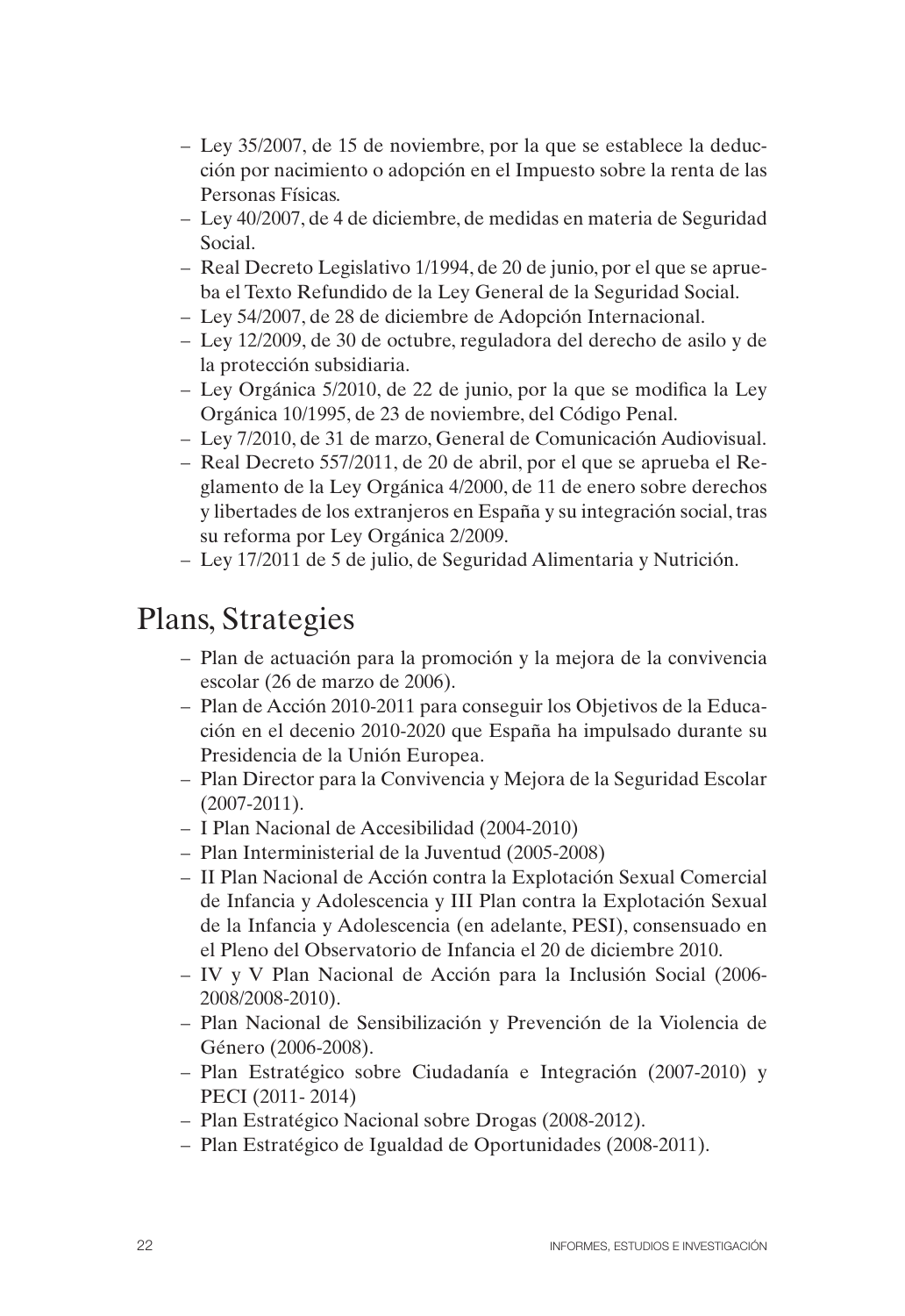- Plan Nacional de Derechos Humanos (aprobado en 2008).
- Plan Director de Cooperación Española (2009-2012).
- Plan de Acción sobre Menores Extranjeros nos acompañados (2010- 2014), elaborado por la Comisión Europea.
- Plan Integral para la Actividad Física y el Deporte (Plan A+D) 2010  $-2020$
- Plan de inclusión del alumnado con necesidades educativas especiales (2011-2013) elaborado por el Ministerio de Educación.
- Plan Integral contra la trata de seres humanos con fines de explotación sexual (2009-2012)
- Programa Nacional de Reformas (PNR) (2011 y 2012).
- Estrategia Española sobre discapacidad (2012-2020)

## Ratified Conventions, resolutions and recommendations adopted

- Recommendation Rec (2006)19 of the Committee of Ministers to member states on policy to support positive parenting (Adopted by the Committee of Ministers on 13 December 2006 at the 983rd meeting of the Ministers' Deputies)
- United Nations Convention on the Rights of Persons with Disabilities ratified by Spain in 2008 and its Optional Protocol.
- Iberoamerican Convention on Youth Rights ratified by Spain in 2007
- Council of Europe Convention on Action Against Trafficking in Human Beings (2009)
- Council of Europe Convention on the Protection of Children against Sexual Exploitation and Sexual Abuse, ratified by Spain in 2010.
- Convention on Jurisdiction, applicable law, recognition, enforcement and co-operarion in respect of parental responsability and measures for the protection of childern (Concluded 19 October 1996) and ratified by Spain in 2010.
- Guidelines of the Committee of Ministers of the Council of Europe on child-friendly justice and their explanatory memorandum
- European Convention of the Council of Europe on the Adoption of Children (Revised). Ratified by Spain en 2010
- European Disability Strategy 2010-2020 (EU)
- III Optional Protocol to the Convention on the Rights of the Child on a communications procedure. This instrument will allow individual children to submit complaints regarding specific violations of their rights under the Convention and its first two optional protocols. Signed by Spain 28, 2012 in Geneva and in ratification process.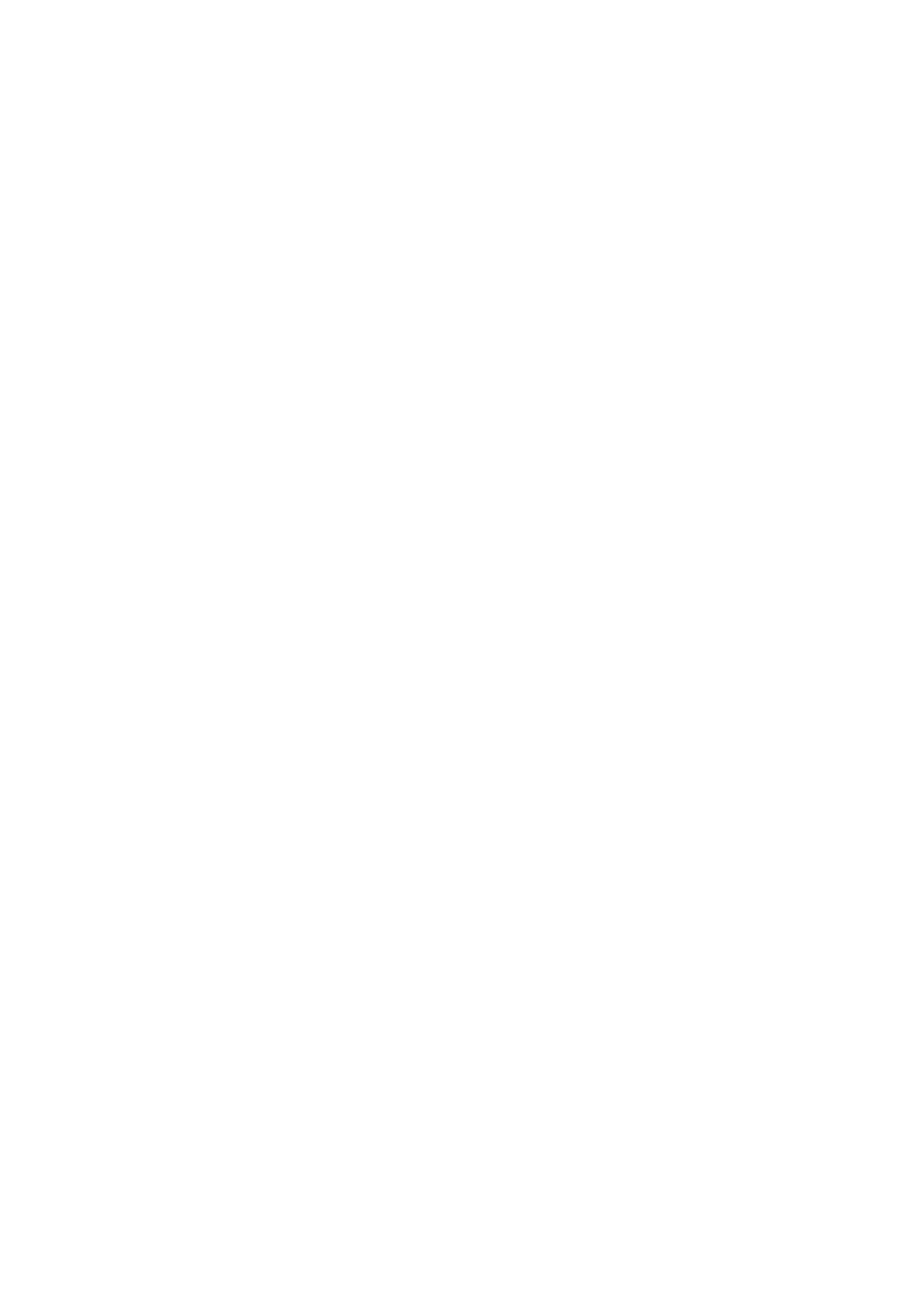# <span id="page-26-0"></span>IV. Analysis of the situation of children and the II PENIA

After the I PENIA period, the situation of children in Spain has evolved. Progress has been acknowledged by the Committee on the Rights of the Child in its 2010 recommendations but the challenges for the coming years are no less important to consolidate some of the improvements made and especially to develop new policies with a focus on children and adolescents to respond to the new challenges.

To facilitate uniformity of the contents of this II PENIA, the analysis of the current situation is made around the same strategic objectives:

Objective 1: Promote knowledge of the situation of children and adolescents, the impact of childhood policies, making the population aware and mobilizing social actors

It is clear that the design of policies for children, must emerge from the increasingly higher knowledge of data concerning them, the coordinated action of the various relevant authorities in the field (local, regional, national and international) and social awareness.

In that sense, the Committee on the Rights of the Child remembered it in its latest recommendations of 2010 to Spain, highlighting some of the main challenges:

- The Committee recommends that the State party *strengthen its process of collection and analysis of data disaggregated,* inter alia, by age, sex or ethnic origin, of all persons under 18 years.
- The Committee recommends that the State party *continue its efforts to improve the system of effective and adequate coordination in the central administration and between regions*, to implement policies for the promotion and protection of children.
- The Committee recommends that the State party continue *its efforts to guarantee broad dissemination and understanding by adults and children of all provisions of the Convention.*

Therefore, this objective will be achieved through the improvement of existing information on children, or the production of relevant new informa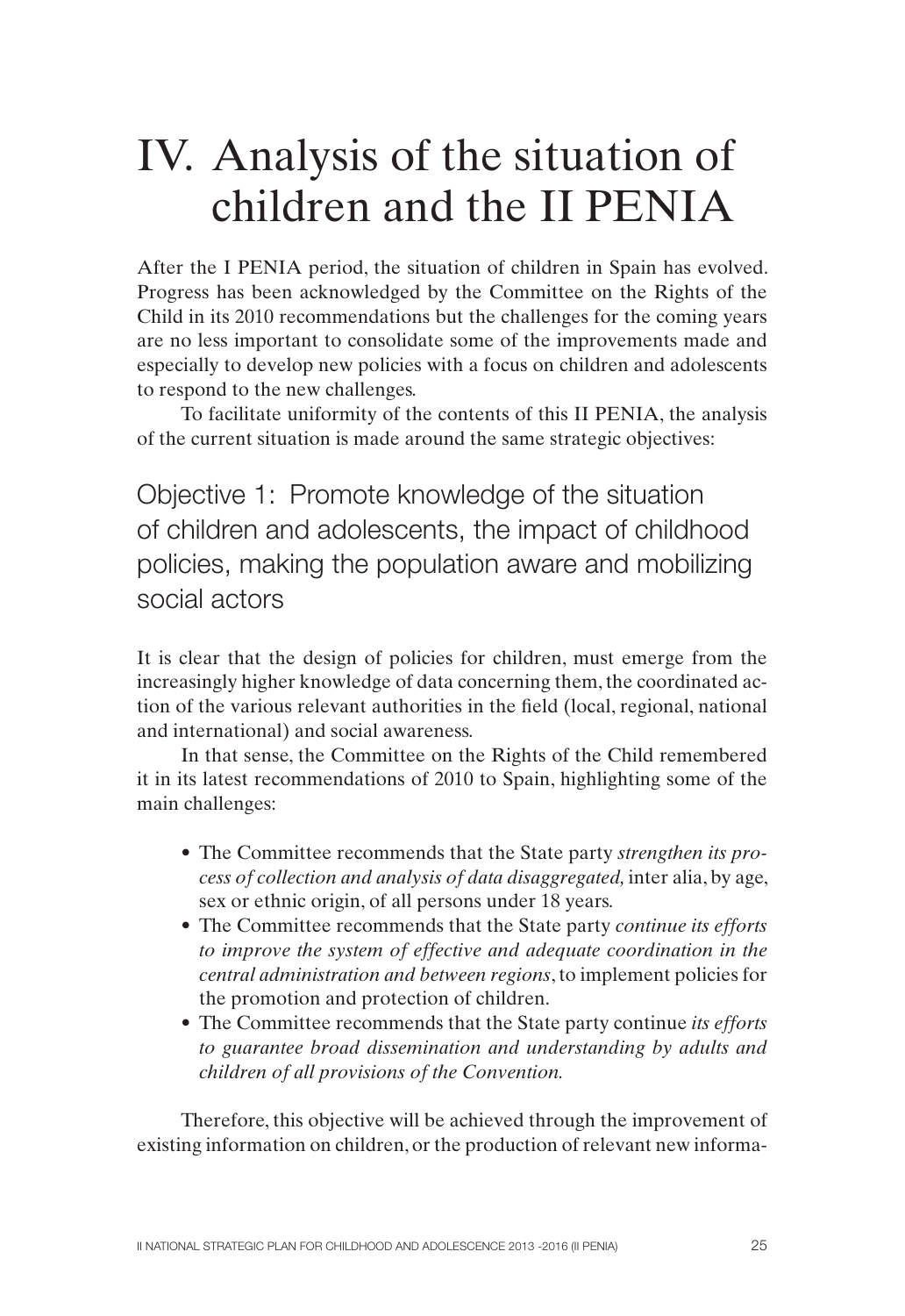tion that we currently do not have, such as statistical data of children of victims of domestic violence, the definition of the indeterminate legal concept of the best interests of the child, or the promotion of childhood programs under the framework of the companies' Corporate Social Responsibility.

The importance of these objectives and measures can be considered from the starting point, which can be summarized with the following notes.

According to the National Statistics Institute (INE) the number of people between 0 and 17 years of age in Spain is 8,348,433, according to census figures as of November 1, 2011, which constitutes 17.83% of the total population. The proportion decreased rapidly during the 80s and 90s, and by the middle of this past decade it has returned to increase. The highest densities of children and adolescents are in the south, and the highest population growth occurs in communities of the southwest in contrast to the north-east.

The characteristics of these children are very diverse and the different governments are making major efforts to get as complete a picture as possible about their situation and needs. It is important to highlight the work done by the Childhood Observatory at the state level, as well as the various observatories created by various autonomous communities and agencies especially devoted to the general analysis of data on the Spanish population (National Statistics Institute, Center for Sociological Research, etc.) It is also worth noting the effort in monitoring and evaluation as performed for the NAOS Strategy (2011) prepared by the Ministry of Health, Social Services and Equality, the Sports Council, the Departments of Health of the Autonomous Communities and Local Authorities.

There are several groups of children to whom some of the measures in this plan are addressed specifically. Girls and adolescent girls are the 48,56% of the total, and for them are designed many of the efforts to ensure equal opportunities from birth. It is significant the increasing proportion of children born abroad, which increased from a 4% of the population under 18 years in 2001 to over 8% in 2011. The integration of these children is turning out to be generally satisfactory, but their presence in Spain requires special attention. A relevant group which is also targeted by the plan is the gypsy children, in particular with regard to education; the existing data show clear progress in preschool and primary education attendance of the gypsy population, while the frequency of truancy and early drop remain high.

Another group of special importance is that of children under 15 with any limitation or disability, who, according to the Survey of Disability, Personal Autonomy and Dependency Situations of 2008, are 138,700. In this regard it should be highlighted the "Spanish Disability Strategy 2012-2020", which includes among its measures the promotion of early detection of special educational needs, or the reduction of the rate of early school leavers in this population to a level below 15%. Finally, public entities protect minors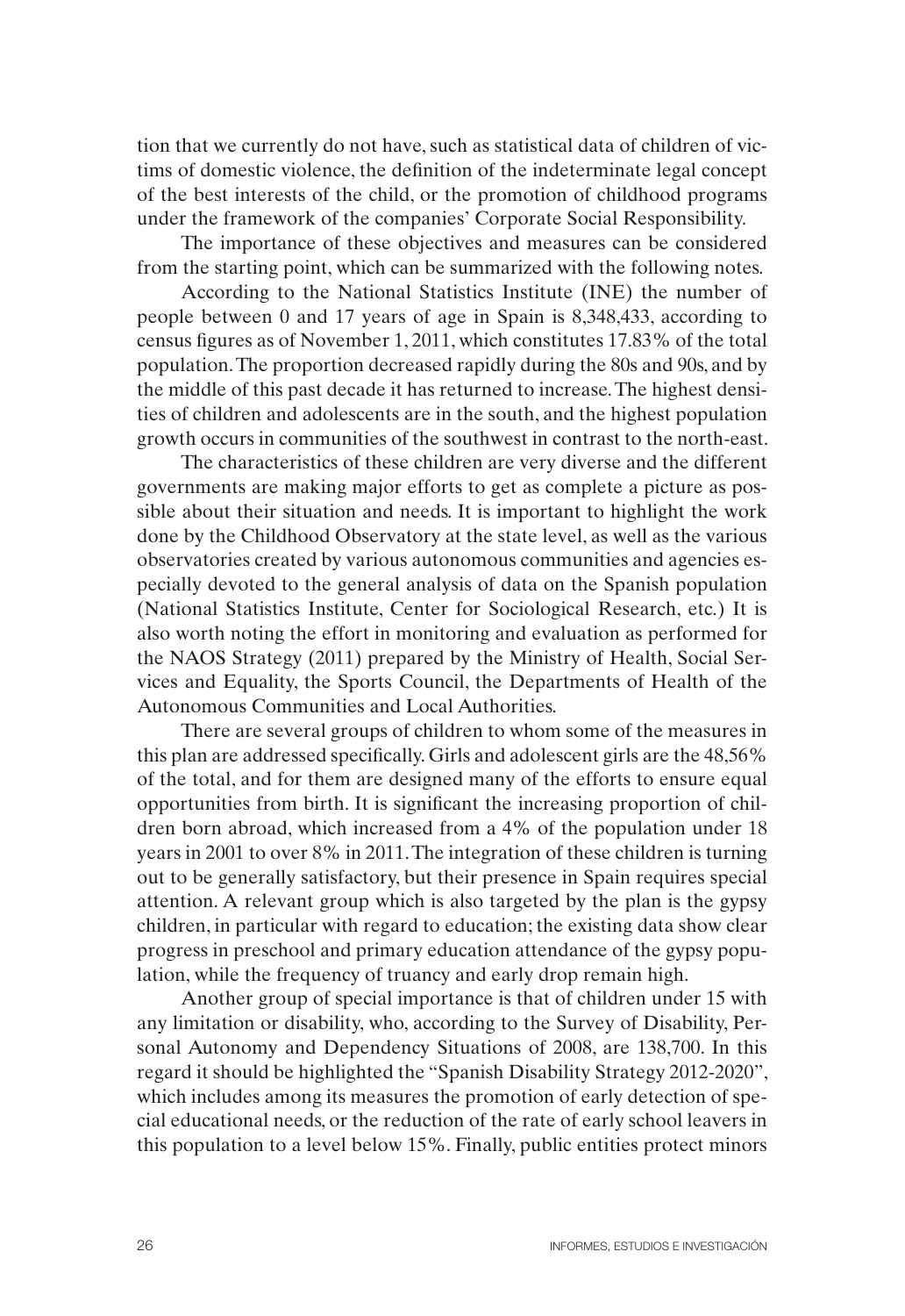under their guardianship or custody a total of 35,569 children in 2010. (Bulletin of Measures for the Protection of Children. MSSSI).

Coordination and harmonization of policies and actions of the state government, regional and local authorities, is constantly developed through organs like the Territorial Council of Social Services and Dependency, which analyzes the social needs and establish plans and intervention programs co financed with the state, establishing annual criteria for territorial distribution of budget appropriations for subsidies for the implementation of social service programs. On the other hand, the Inter-regional Committee of Directors-General for Children which regularly meets, was created to analyze relevant aspects that require pooling information for joint solutions that enable improvement in the quality of life of children and adolescents.

In this framework of cooperation and coordination, the Childhood Observatory can play an important role in facilitating the exchange of information between all levels of government and social organizations for children. One of the objectives of this II PENIA is to strengthen the role of this organ.

Regarding cooperation in the international arena, the Ministry provides all information requested by the Ministry of Foreign Affairs and Cooperation for the various reports required in international forums. The Ministry also participates at meetings convened by the European Union (where it takes part semiannually in a working group called "L'Europe de l'enfance" and is part of the Network of European Observatories ChildONEurope). It addresses the demands and also attends conferences and meetings organized by the European Commission, the Council of Europe and the periodic UNICEF Executive Boards.

Objective 2. Make progress in promoting policies to support families in the exercise of their responsibilities in the care, education and development of children, and facilitate reconciliation of work and family life

The Child Rights Committee of the United Nations, recommended in its concluding observations for Spain in 2010 to "increase the efforts to provide appropriate assistance to parents and legal guardians in the performance of their child-rearing responsibilities, particularly those from families in crisis due to poverty, lack of adequate housing or separation. Likewise it recommends measures to ensure that the needs of all children are met and to take all necessary measures to ensure that no group of children lives below the poverty line. The Committee also recommends that the State party strengthen the system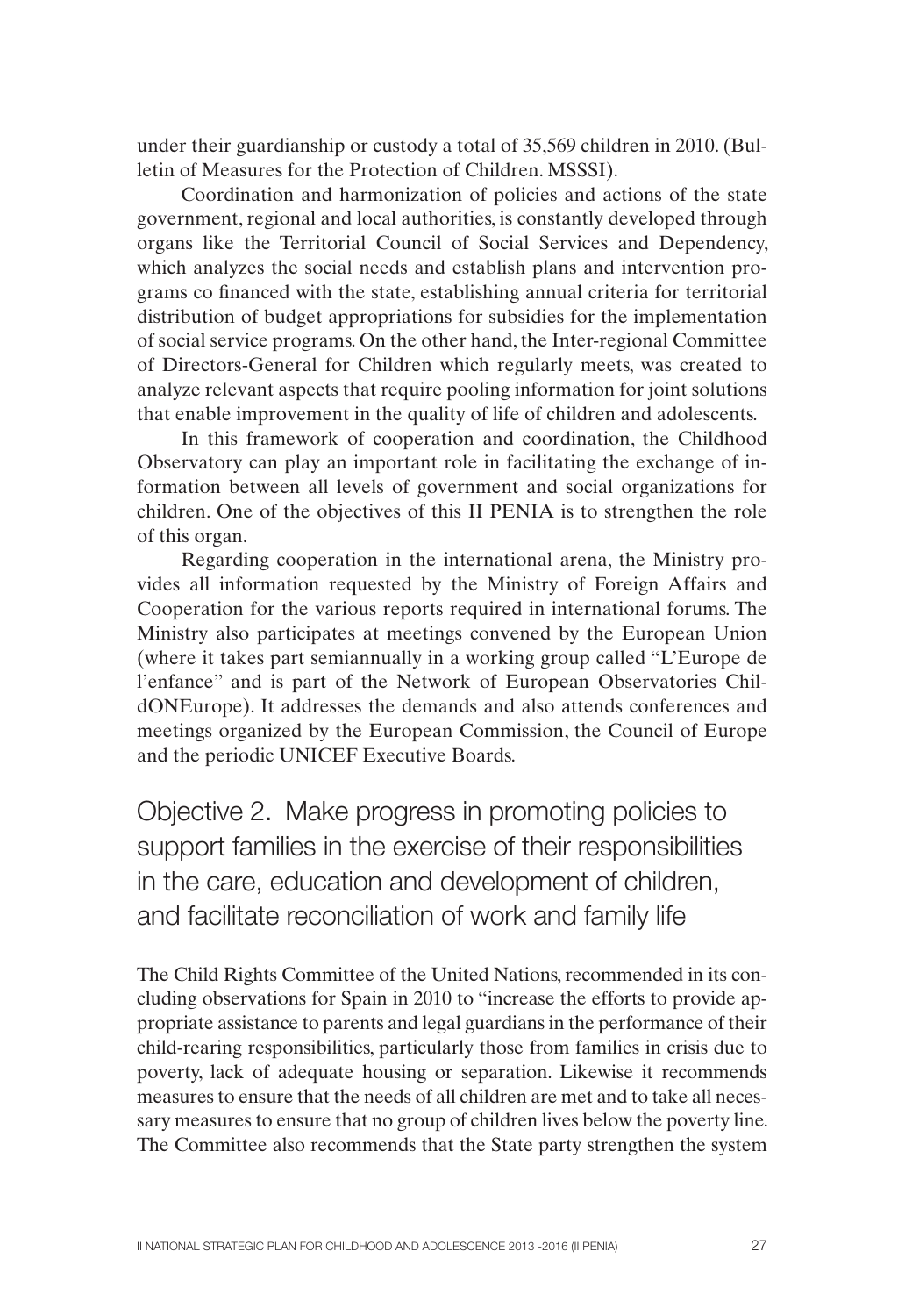of family and children benefits and support parents and children in general, providing additional support to single parent families, families with many children and families whose parents are unemployed ".

It is clear that this recommendation emerges from the observation of a necessary and urgent family support policy that encourages family reconciliation, highlights the family support services and addresses families with special needs as a priority. These are some of the measures that PENIA II included in this objective and arise from the following analysis of the current situation.

Children in Spain live generally with their parents. Despite the decline in the birth rate, it is especially significant the number of families with 3 or more children (487,000) and the growing number of single parent families (548,600 in the third quarter of 2011, according to "Women in Numbers" from the Women's Institute).

Regarding equal opportunities policies, although the Organic Law 3/2007 of March 22 for effective equality of women and men, introduced a paternity leave of 15 days, according to data from the Ministry of Employment and Social Security the total of paternity leaves from 2007 to December 2012 amounted to 1,651,275. Specifically in the years 2010 and 2011 were 308,510 and 301,271 respectively. Moreover, in relation to the legal possibility for fathers to enjoy a part of the maternity leave given up by the mother, the data indicate that this option is rarely used, since in 2010 from a total of 332,557 maternity leaves only 5,805 were enjoyed by fathers, while in 2011 from 324,405 maternity leaves only 5,798 were male beneficiaries.

Social spending on family protection in Spain is still one of the lowest in the European Union.

According to Eurostat, the differential between Spain and the EU as a percentage of social expenditure on family was 2.77 points (8.34 / 5.57) and in 2009 (the latest year with complete data across the EU) this difference was reduced to 1.83 points (8/6.17). In terms of percentage of GDP, while the EU average in family protection expenditure in 2009 was 2.26%, in Spain it reached 1.51%, one of the lowest rates in the EU.

Figures on relative poverty and child poverty are very alarming in Spain. The indicator that measures relative poverty is the poverty risk rate. People at risk of poverty are those living in households with income below 60% of median equivalised income, taking into account the number of persons in the household. Thus, according to data provided by the INE in Spain for 2012, the income threshold is at 15,445 euros for a household with two adults and two children under 14 years (provisional data). For the general population the at-risk-of-poverty rate is 21.1% (18.4% with income equivalent to the imputed rent). For children under 16 the rate is 25.9% calculated without imputed rent. The situation varies according to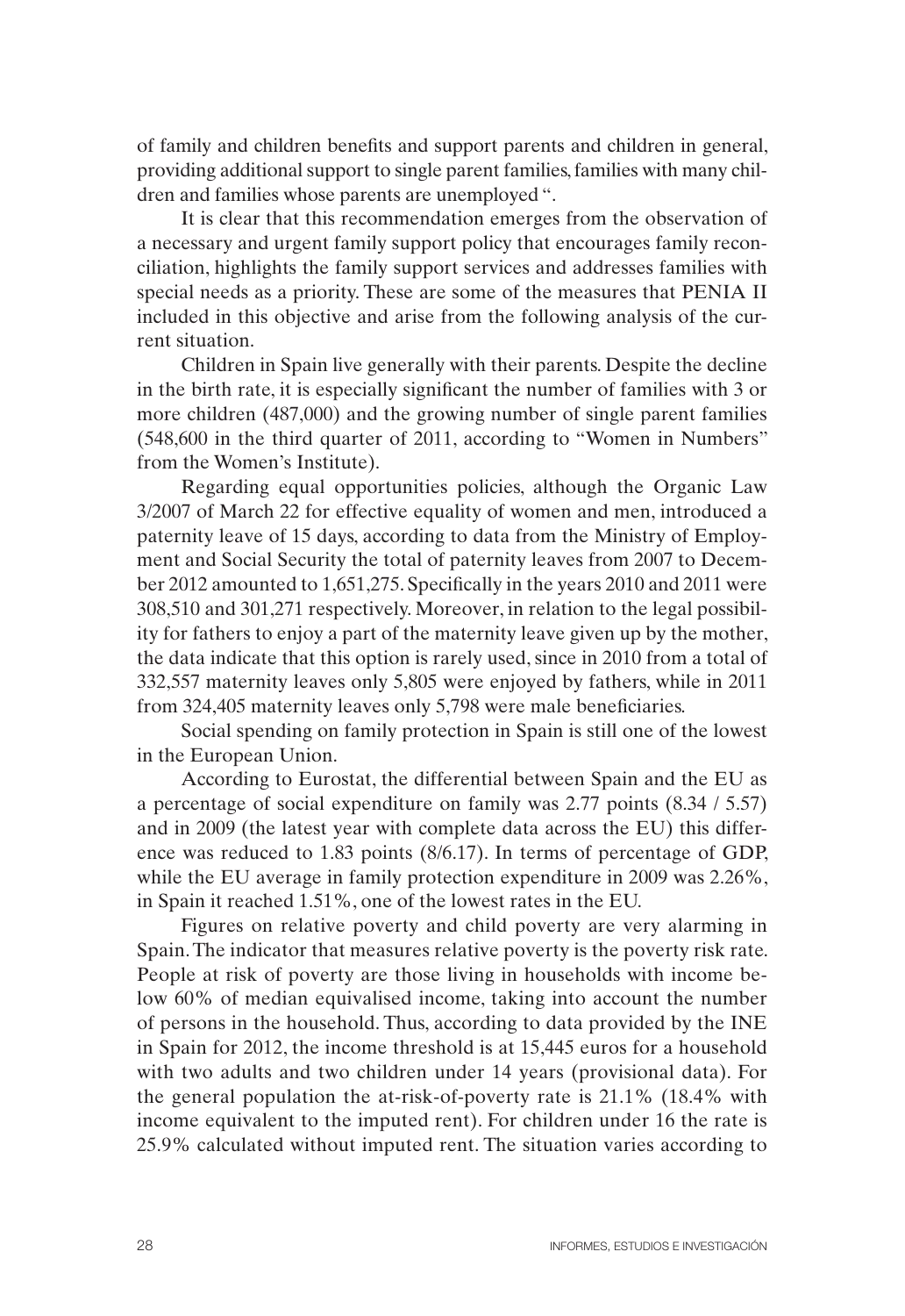the structure and size of the family. In the "Living Conditions Survey 2011" it is worse for single parents (38.9%), but for families with two adults and one or more dependent children the rate is 24.0%. The probability of having an income below the poverty line is more than three times (3.3) higher for people with primary education (28.9%) than for those with higher education  $(10.0\%)$ .

UNICEF's report on "The impact of the crisis on children" (2012-2013) notes that the growth in childhood chronic poverty in Spain from 2007 to 2010 was 53% over the years; in 2008-2010 there were nearly 205,000 children at risk of poverty and 23.7% live in households with high poverty level: there are more poor children are they are poorer.

Child poverty is undoubtedly one of the major challenges at this time, therefore, because of its importance, it will be specifically addressed in the Next National Plan for Social Inclusion 2013-2016 whose completion is scheduled for 2013.

Gender violence at home has become a focus of priority intervention for all administrations, and according to the gender violence macrosurvey 2011 promoted by the Government Office for Gender Violence (MSSSI) and conducted by the CIS, 64.9% of women who had been abused had underage children when such abuse was occurring, with the average of 2 children per woman abused. When asked directly whether children suffered violence at some time, 54.7% of women answered yes, which means that 1,530,000 people have suffered as minors and nearly 517,000 children have suffered from it in the last year, which represents 6.2% of underage children in our country. Therefore, one of the main objectives of this PENIA II is both the visibility of these children, and their protection. So for the first time, these children will be taken into account in official statistics of domestic violence.

### Objective 3. Promote children's rights and child protection in relation to the media and information technology in general

The Committee on the Rights of the Child recommended to Spain in 2010 to continue the efforts to promote the existence of quality media that contribute to digital literacy of children, ensuring that public television takes the initiative, and to exercise a leadership role in the creation of responsible shows for the children primetime, giving priority to the development of these and not to the economic benefits, and with the participation of children in the development of the content and design of children's programs that encourage companies operating in the Internet sector to adopt appropriate codes of conduct and to train children and adults to safely navigate the Internet.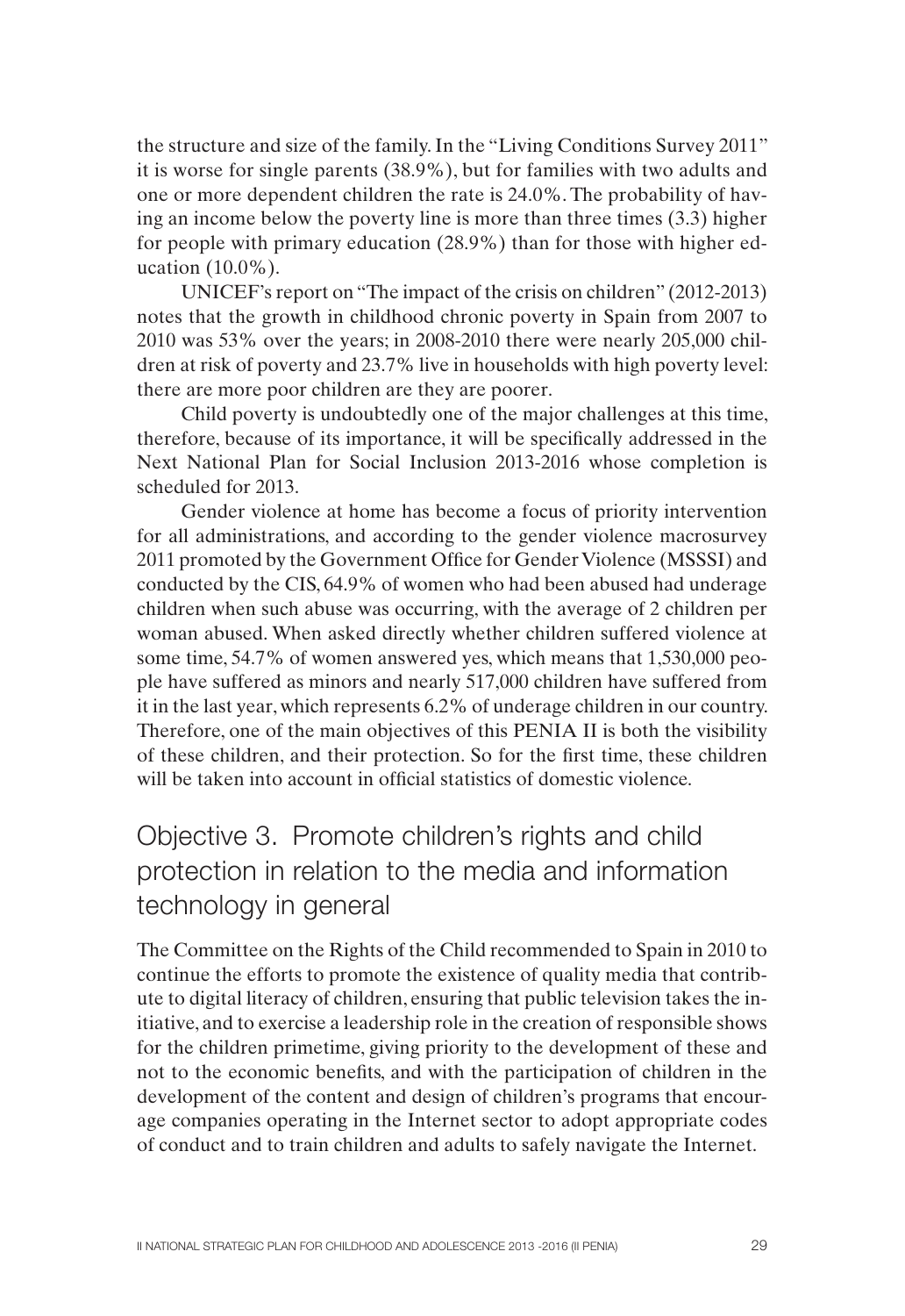There are clear challenges that today's child protection has to face in relation to the means of communication and information technologies. Various measures proposed in this objective relate to them and are based on the following data.

The media and information and communication technologies (ICT) are consistently present in the lives of the new generations. As an example we can mention that according to the Survey on Equipment and Use of information technologies and communication in households (INE 2011) the use of computers among children between 10 to 15 years is almost universal (95.6%) and 87.1% of them use the Internet. By gender, the data on the number of children using computers and the Internet in the last three months, are very similar. As mobile phone availability, we see that girls surpass boys by four points (68.1% vs. 63.7%). These results suggest that the use of the Internet and especially the computer is a common practice in ages before 10. It is also interesting to note that the use of mobile phones increases considerably with age to the point that, at age 15, 87.3 of children already have one. It is expected that the use of this communication channel from such an early age and consumption quickly generates new challenges, and operators have already signed, in the framework of the European Union, a first agreement to establish a code of conduct regarding access for children.

According to the study "Internet addictive behavior among young Europeans" (2012) funded by the European Commission, the relationship between social networks and online dysfunctional behavior reaches its highest proportion in Spain, so that 39.2 % of teens who spend more than two hours a day on social networks exhibit dysfunctional behaviors online compared to 13% of those who spend less than two hours daily.

As for TV consumption, the study on "Programming TV and Internet contents: the views of children on the protection of their rights," conducted by the Spanish Ombudsman's office and UNICEF in 2010, shows that almost 50% of children between 12 and 18 years watch television more than two hours on school days, and 44% watch TV between 22:00 h and 24:00 h, after "protection" hours. This study indicates that although 47% of children think that television does not respect the code of self-regulation of the "protection" time, most do not believe that the contents that are issued are inadequate for them.

From the foregoing, it follows that it is necessary to regulate the content being accessed by children. Regarding television, we must mention the approval of Law 7/2010, of March 31 for General Audiovisual Communication, which has child protection among its guiding principles. Previously, in 2005, we launched the Self-Regulatory Code of Television Content and Children, which was signed by the television networks, and whose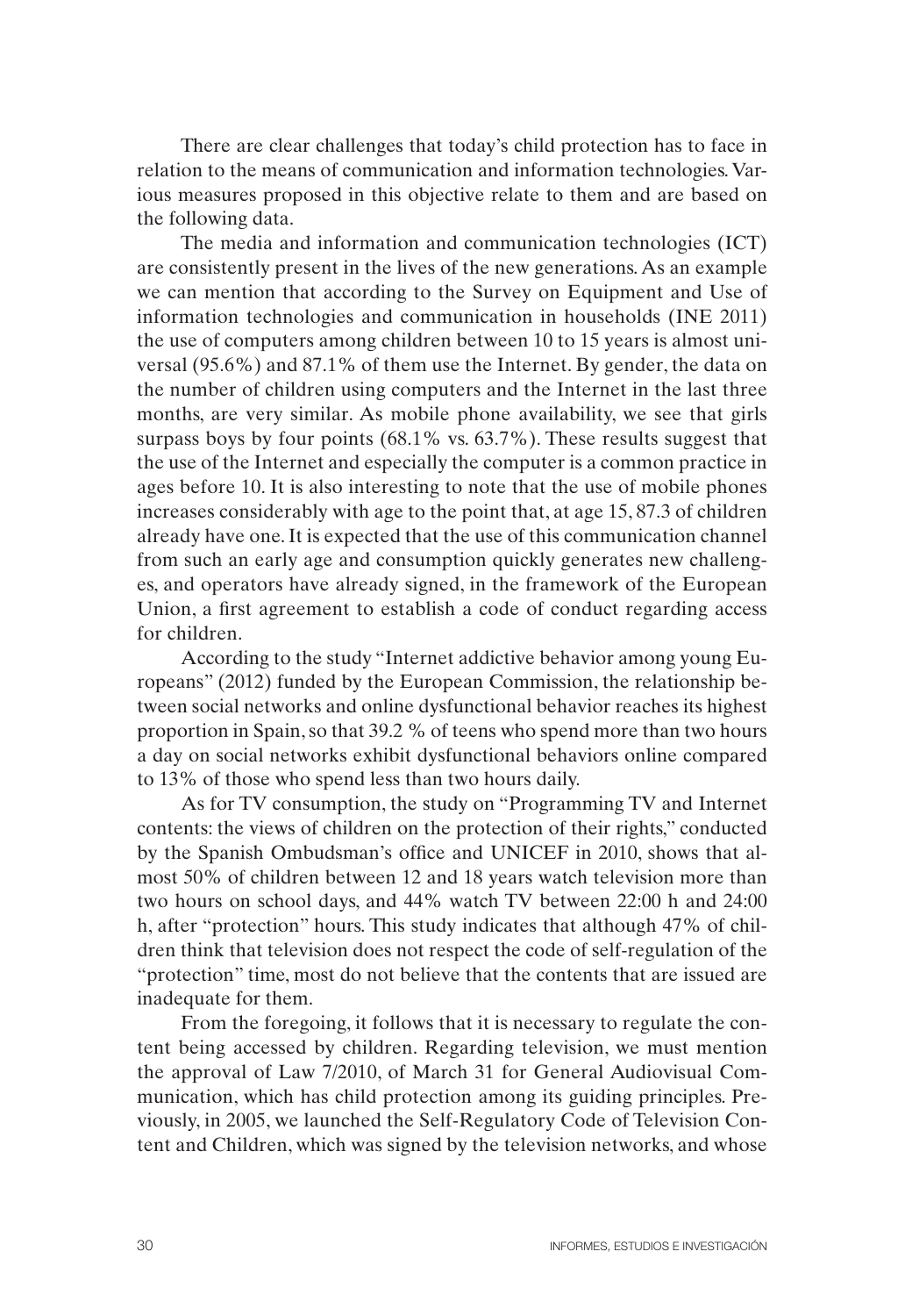monitoring committee received between 03/09/2010 and 03/09/2011, 172 complaints, of which 17 were processed (9.8% of total complaints), as reflected in the VI Evaluation Report on the Implementation of the Code of Self-Regulation.

Regarding child pornography, complaints have increased as a sign of social awareness of the problems faced by child victims of the networks that are used for this purpose. With the data provided by the Ministry of the Interior, in 2006 there were 392 complaints about it, and the figure has almost doubled in 2011 with 704 complaints.

Finally, interventions to combat corruption of minors or disabled people have led to the detection of 253 in 2011, compared to 201 in 2006 (Source: Ministry of the Interior).

Regarding cyberbullying, in the hotline on cyberbullying, under the Center for Internet Security for Spain, of the Safer Internet Programme of the European Commission (PROTÉGELES), there have been 435 and 363 cases in 2011 and 2012 respectively. However, according to the aforementioned study on addictive behaviors, of the seven EU countries studied, Spain is the country in which less cyberbullying situations occur (13.3% versus 37% in Romania).

This greater impact of sexual abuse and harassment of minors, results in various measures in this II PENIA and proposals of reform of penal code to combat more forcefully the child grooming, sexual crimes against minors and prostitution and corruption of minors.

Objective 4. Promote social care and intervention to children and adolescents at risk vulnerability, disability and/or social exclusion, establishing common quality criteria and shared practices capable of evaluation

It is clear that in Spain there are many challenges posed by the system of child protection dating from 1996. The United Nations Committee focused heavily on them on its latest recommendations (numbers 42-45 and not reproduced because of its extension).

According to the Basic Statistic of Measures for Child Protection of the Ministry of Health, Social Services and Equality, corresponding to the measures imposed by the Autonomous Communities during 2010, total protection files opened for this year totals 41,155, representing a rate of 501.7 per 100,000 children. As noted on the first objective, of all these children, 4,955 are under guard and 30,614 under custody assigned by the Public En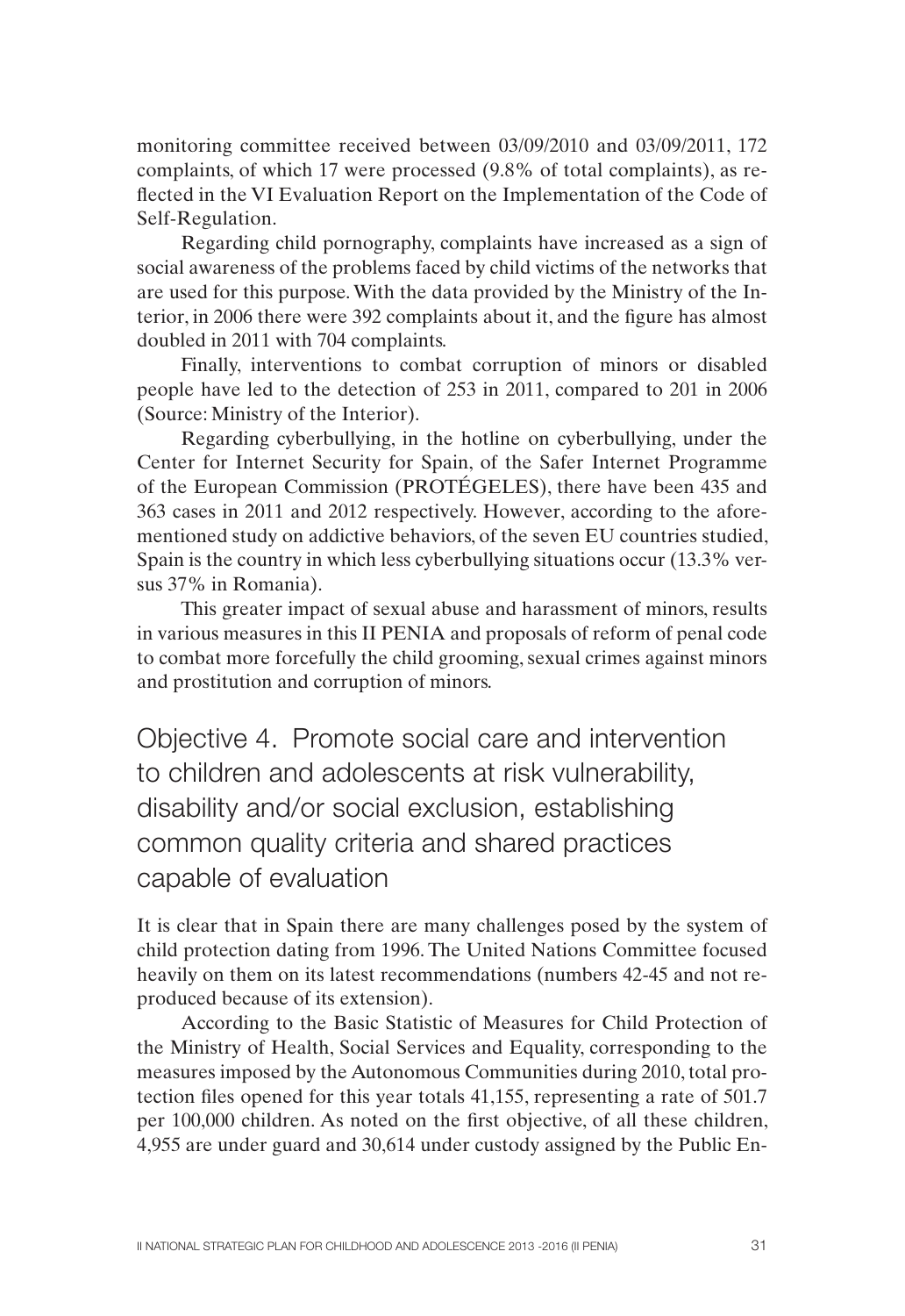tities to family members, foster families or residential resources, as not all files that are opened based on evidence of lack of social protection end in protection measures. These data show an equivalent number of children who are in Residential care (14,088) and Foster care (15,100), plus judicial Foster care (5,381). As for domestic adoptions, the figure stood at 793 in 2010, compared to 916 in 2006.

Several of the measures proposed in this objective are part of a major reform of the entire legal framework for child protection that the government will undertake, based on the empowerment of family solutions in opposition to the institutional solutions and permanent versus temporary ones. This way permanent foster care will be more flexible by making administrative its constitution, and will speed up adoption to offer family and permanent solutions to this high number of children in care, or protected by public authorities, that are not having the opportunity to grow in a family.

On the other hand, according to the same Basic Statistics (data provided by the Consulates), Spain remains among the countries with the highest number of international adoptions in the world, reaching a total of 2,891 in 2010 and 2,573 in 2011 confirming the decline started from 2004, when it reached 5,541. In this area, and in the first objective in the framework of international cooperation we have included measures to ensure that international adoptions are made with the necessary safeguards and guarantees of the rights of children.

Two groups of adolescents subject to protective measures have required special attention in this period: the unaccompanied foreign adolescents and those with conduct disorder. Regarding children who arrive alone, without legal representation, from other countries, there have been established two agreements with the governments of Senegal and Morocco on cooperation in the field of prevention of migration of unaccompanied minors, their protection, return and reintegration, and the number of repatriations, has declined dramatically to 4 in 2011, compared to 111 in 2006.

Regarding children with behavioral difficulties, both the Spanish Ombudsman and the Committee on the Rights of the Child have proposed in its latest recommendations new guidelines for intervention to the governments, based on the treatment and support in their own home and social environment, limiting detention to exceptional situations and always with judicial authorization.

In relation to children born to mothers under age, the figures provided by the INE show a decline, from 4,341 in 2006 to 3,273 in 2011. Finally, with regard to children, and especially girls, in a situation of vulnerability because of their gender, the data are to be welcomed, as the number of marriages in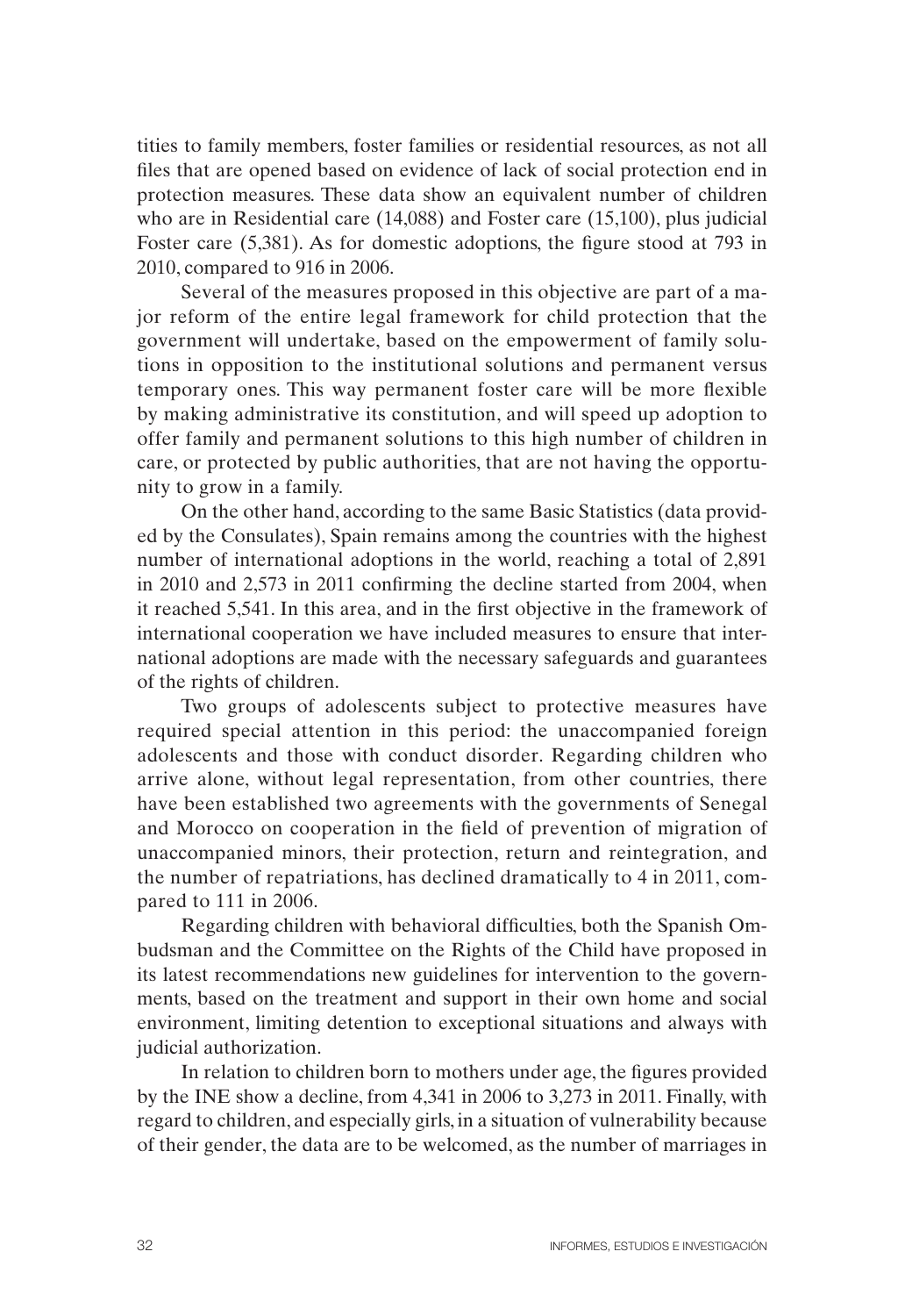which one of its members is a minor has decreased, with 137 in 2011, compared to 350 in 2006.

### Objective 5. Intensify prevention and rehabilitation activities for the groups of children and adolescents in situations of social conflict

The UN Committee makes two long recommendations to Spain (No. 63 and 64) in relation to the administration of juvenile justice.

And, as has been shown, social judgment on young offenders has been conditioned by certain especially serious cases, although very particular and not at all representative. The total number of minor criminal offenses in 2009 (According to Statistical Yearbook of Spain 2011, General Registry of Criminal Responsibility of Minors. Ministry of Justice.) Is 29,673. Of these, 25,372 are committed by males (85.50%) and 4,301 (14.50%) by women.

According to the same source by age segments, minors commit 4,227 (14.20%) offenses at age 14, 6,690 (22.55%) at age 15, 8,963 (30.20%) at age 16 and 9,793 (33%) at age 17. The group of 16 and 17 is the group that makes the highest number of criminal offenses.

Since the approval in 2000 of the Organic Law 5/2000 of January 12, regulating criminal responsibility of children, intervention with adolescents subject to legal action has evolved significantly. Regarding the type of measures imposed, the aim is to encourage as much as possible the rehabilitation and reintegration of children in their own social background, an approach that is reflected in the type of measures imposed: the number of measures implemented or running in 2010 was 30,878. (Basic Statistic of Measures imposed on young offenders. MSSSI, 2010), 5,805 were executed with detention (18.79%) 12,868 with probation (41.16%), 4940 with community service (16 %), 3,344 with educational activities (10.88%) and 1,389 with weekend stay (4.49%). These data show the trend in intervention in open environment, social background environment and environments where juvenil criminal behavior are generated and maintained.

The publication of the Circular of the Attorney General's Office 1/2010, of July 23, on treatment from the Juvenile Justice System of the abuse of minors against their families, provides compliance measures in an open environment, in their own social context where it occurred, for minors who commit criminal abusive behavior, in order to solve, in the most educational way and within their environment, the situations that have come to this family violence.

The results in some Autonomous Communities on the profile and intervention with juvenile offenders, suggest the need for further discussion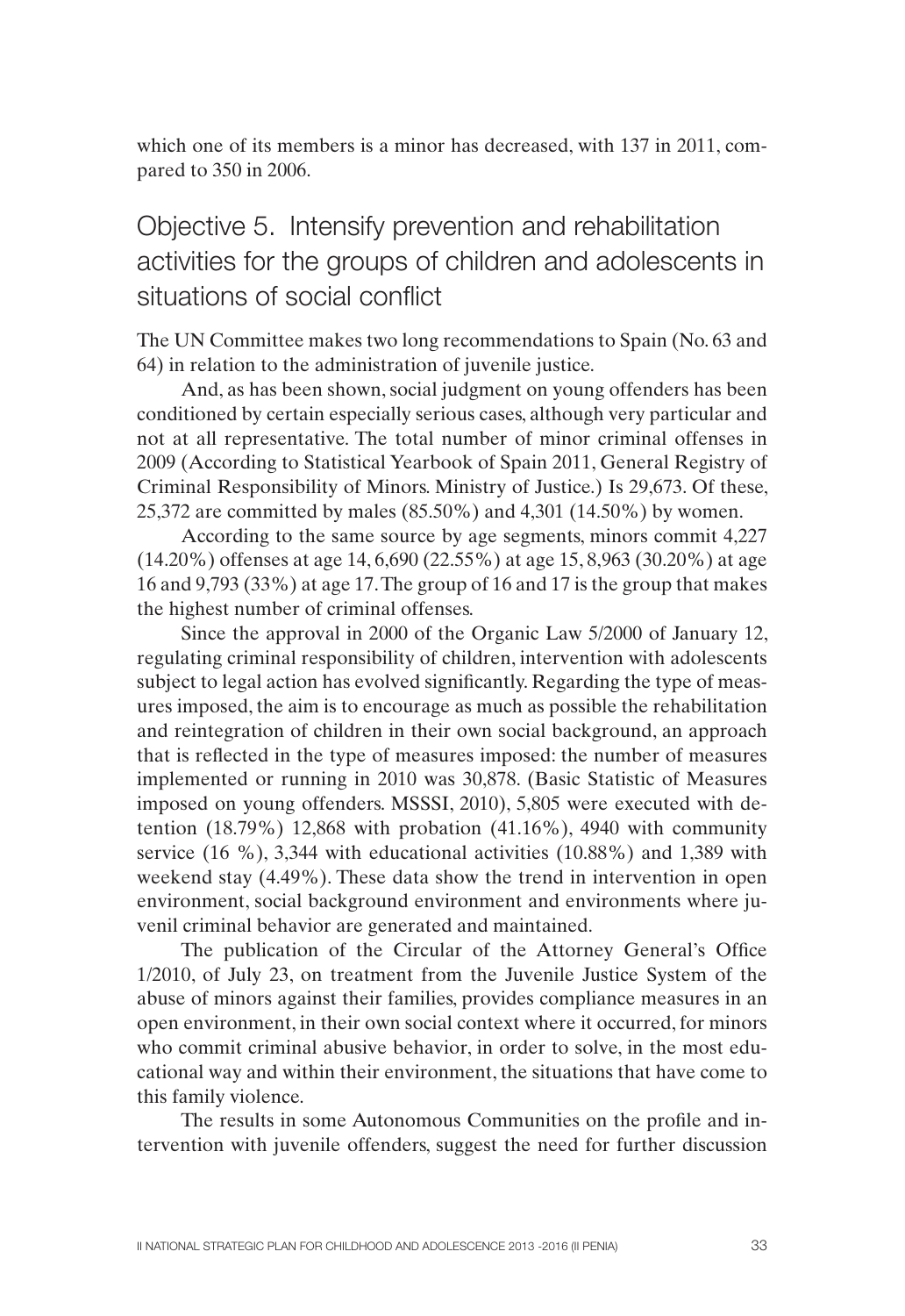on the origin and maintenance of criminal behavior in children, and an analysis of their most common profiles and generate programs based on best practices of intervention. These good practices should be elucidated through reliable rates of recidivism and the analysis of the success factors associated with programs with juvenile offenders. In relation to this last point, the University of Barcelona has carried out a study commissioned by the Ministry of Health, Social Services and Equality entitled "Success factors associated with intervention programs with young offenders" which sets out good practices in educational activities carried out in the various regions that contribute to the reduction of the motivation and crime risk for the youth.

To adequately respond to this reality, the fifth objective includes measures of knowledge, administrative cooperation, training professionals involved, violence prevention through family support and intervention with violent groups, etc.

Objective 6. Ensure a quality education for all children and adolescents characterized by the instruction in values, attention to diversity, progress in equal opportunities, multiculturalism, respect for minorities, promoting equity and compensation of inequalities, helping by a continuous attention, the development of children's potential from the first years of life

Clearly one of the major challenges we face as a country is that of quality education. A good job depends on a good education, and employment will be the key driver to overcome the drama of unemployment. Successive PISA reports call into question the results of our educational system. Precisely measures included in this objective are intended to prevent school failure and truancy, to strengthen instruction in values, and pay special attention to children with the greatest needs, such as disabled children, foreign children... also in line with the recommendations of the Committee on the Rights of the Child.

Probably it is in this area where the minor population in Spain have their greater challenges, despite the significant fiscal boost it has received in recent years, with an increased investment of 50%, from 27,000 million in 2000 to nearly 51,000 in 2008 (Social Indicators. INE. 2010).

The greatest achievements are concentrated in early childhood education: the data provided by the Ministry of Education, Culture and Sports indicate that the enrollment rate at three years is now at 99.1% in 2009-10,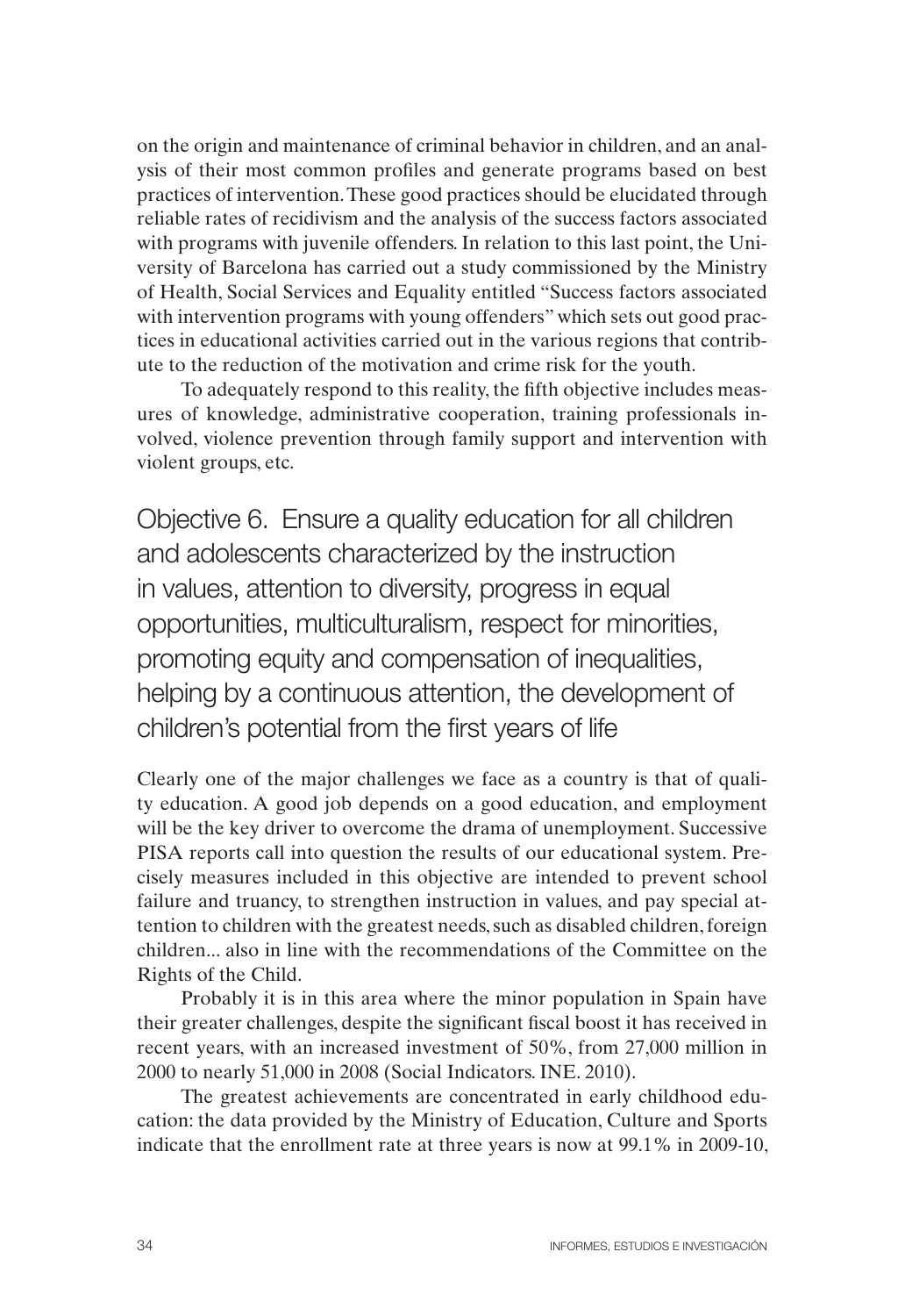and the number of children enrolled in the first cycle education (for 0-3 years) has increased from 199,341 in 2004-2005 to 398,340 in 2009-2010. The number of schools has also increased significantly; there has been an increase of 1,146 centers between the academic years between 2008-9 and 2010-11.

The main challenge is undoubtedly found in the high school dropout rates that are reflected in the certainly troubling following data:

- The suitability rate (ratio between the actual number of students who are enrolled in the course theoretically appropriate for their age and the total population of that age) at age 15 is 58.6 and almost 40% of children aged 15 has repeated a year (INE. Social Indicators. 2010).
- In 2008-2009, 25.9% of students failed to graduate from ESO and 17% did not complete primary education at age 12 (Facts and Figures of education in Spain. INE).

Many are ongoing measures aimed at alleviating this situation: curricular adaptations, compensatory measures, diversification programs, faculty support, creation of special schools, etc. Regarding this we cannot forget the impulse given to Quality Physical Education programs, as they are an important factor in improving student achievement.

The Committee on the Rights of the Child also provides a recommendation to *"promote professional training and education for children who have left school without a certificate ... to improve their job opportunities*"1 . In this sense, the Initial Professional Qualification Programmes as a measure of attention to diversity. Their purpose is to offer an alternative to students who have not obtained the Certificate in Secondary Education, so they can get a professional qualification to facilitate their access to the labor market. It is primarily aimed at students aged 16 years, in order to educate them on the competences of a Level 1 qualification of the structure of the National Catalogue of Professional Qualifications. During 2011-12 the number of students in these programs was 82,939 (data from the Ministry of Education, Culture and Sports). It is expected that in 2012-13 the number of students in this mode will increase by 1,587 up to 84,526.

Regarding Roma students and according to existing data and reflected in the National Strategy for Social Inclusion of Roma Population in Spain 2012-2020, we see significant progress in the same, especially in schooling in kindergarten and primary education. Enrollment rates in primary education are lower than for the whole population, but have increased significantly in recent years, between 1994 and 2009 there has been an improvement of almost 30 percentage points in the Roma children who have attended child-

<sup>1</sup> Recommendation n. 55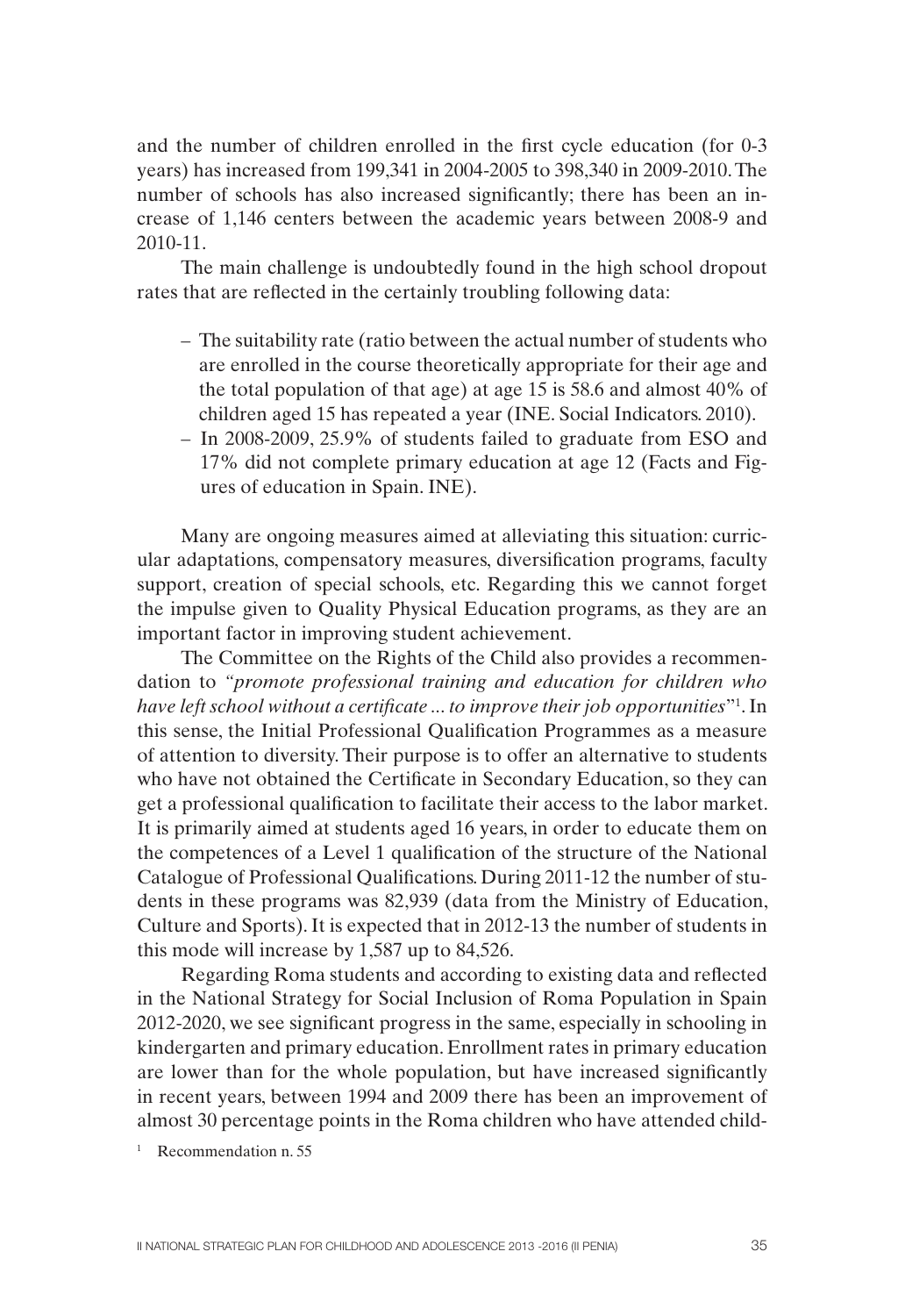hood education prior to compulsory schooling (87% in 2009). In the case of primary education, schooling of Roma children is practically normalized, although the frequency of truancy and dropping out remains a worrying concern, these phenomena are intensified in the first cycle of compulsory secondary education in which the situation is worse in the case of Roma girls. The presence of young Roma people in post-compulsory education, despite being perceived as a growing trend, it is still rare and the gap with respect to the whole population is large.

In 2007, 1.6% of the Roma population had reached the level of non-compulsory secondary education (baccalaureate, middle level vocational training and the like) compared to 19.4% of the total population according to the annual data from the 2006 Labor Force Survey; in the case of college graduation, the gap was larger: 0.3% of the gypsy population compared to 22.3% of the total population.

The most recent data published in this area, included in the study Roma Population, Employment and Social Inclusion, Fundación Secretariado Gitano, 2011 which uses the methodology of the Labor Force Survey (EPA, by its Spanish initials) show that the differences in the educational level between the Roma population and the general population, although it has been generally reduced compared to the previous study, in 2005, they are still very significant. Thus, the illiteracy rate is almost four times that of the general population (8.6 vs. 2.2). Regarding the highest educational level attained, it indicates that the Roma population with secondary education or higher represent 10%, compared to 45.1% of the general population, according to the EPA of the 2nd quarter of 2011. Only 2.6% of the Roma population has a degree or a higher level of education.

Regarding the inclusion of students with special educational needs and according to statistics from the Ministry of Education, Culture and Sports, 97.4% of these students enrolled in secondary education are in the same center as the population that have no need of special education. In the earlier stages, preschool and primary education, the figures are somewhat lower, 89.4% and 87% respectively. It is also significant the rapid increase in the percentage of foreign students, which add to the difficulties of their migrant status (language, culture…) the deficiencies originated in their education systems of origin. The number of children born in other countries has multiplied by 7 during the period 1999-2010, and now make up 10.02% of the students. The distribution of these students is very uneven, and in some centers almost 90% of the students are foreign, compared to others where there are none or very few.

As for schools, most are public, 69.79% in 2009-10 (Source: Ministry of Education, Culture and Sports), although there is variation by educational stages. Regarding the coverage, during 2009-2010 there were 34.1 places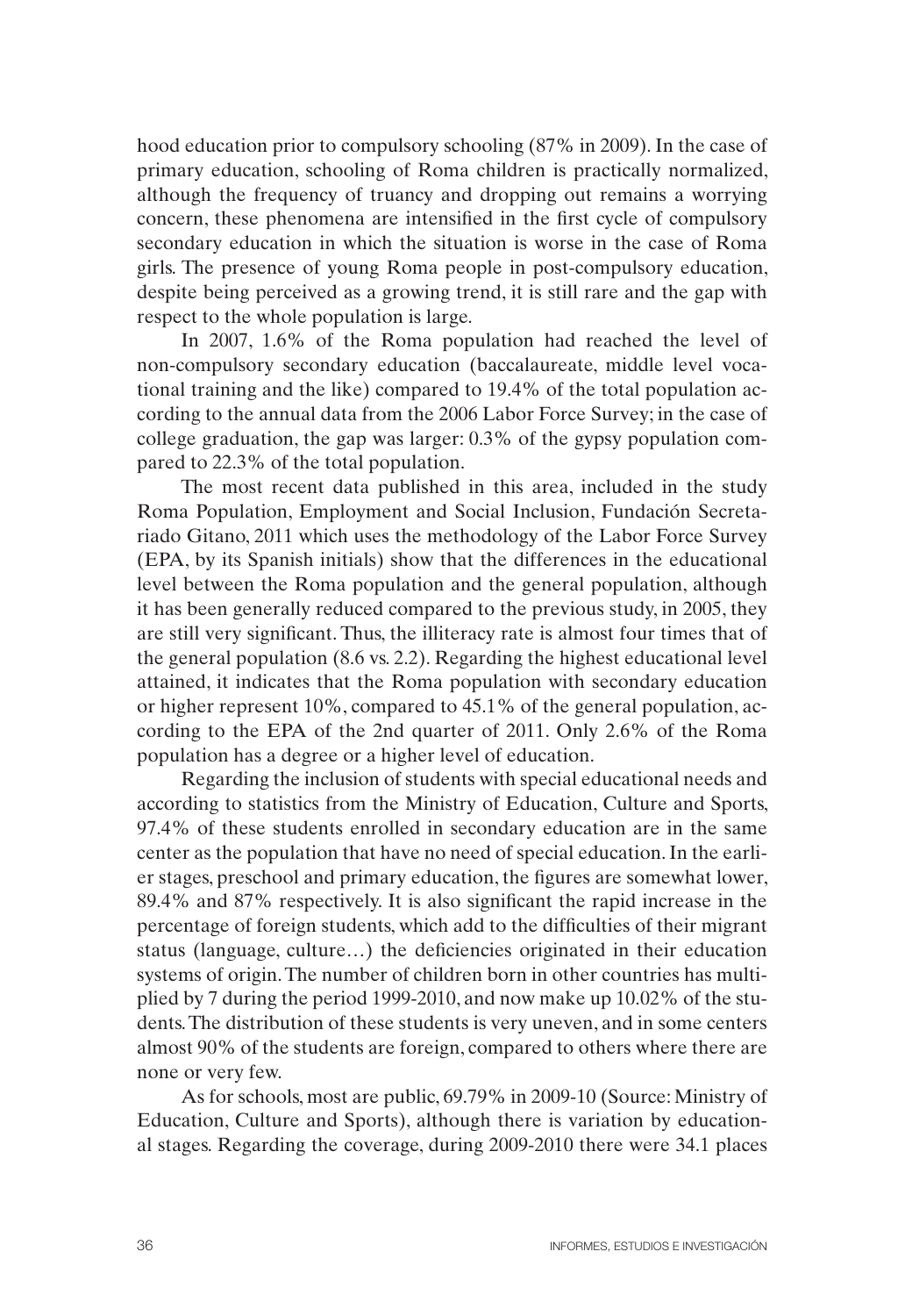per 100 children under three years in the whole Spanish territory. Of these, less than half (15.9%) are public. During 2008-2009, the 65.99% of students attending compulsory secondary education did it in a public center and 34.10% in a private one. The average student-teacher ratio has improved significantly and is now at 10.34 students enrolled per teacher in public and 13.44 in private.

According to the Statistic of the Society of Information and Communication in non-university schools during 2009-2010, of the Ministry of Education, Culture and Sports, the average number of students per computer intended for teaching and learning is 4.3, 3.5 for public schools of primary education, 3.8 for the public schools of secondary education and vocational training schools, and 6.7 for private schools. There is a significant improvement over the previous year, especially in public primary education (5.2 in the previous year) and private schools (8.4).

Using data from the same source, the period 2009-2010 is the first in which the number of the computers located in ordinary classrooms (48.4%) exceeds those in specific computer classrooms (26.6%). 90% of schools have broadband, and 49.8% have a connection faster than 2 Mb. These figures represent a significant increase over the year 2008-2009, when 87.1% had a connection faster than 512 Kb connection and only 40.1% at 2 Mb.

In terms of culture, statistical data published by the INE, 2010, indicate that there are 6,608 libraries in our country, having a total 8,963 local service points dependent on these libraries. Of these 4164 are public. The latter had 108,006,723 visitors in 2010 and the number of children enrolled in them was 3,640,159.

Moreover, the study of the Federation of Publishing Guilds of Spain sponsored by the Directorate General of Books, Archives and Libraries of the Ministry of Education, Culture and Sport, said that all children between 10 and 13 years read at least once per quarter. All the children read books, 48% read magazines, and 22.5% read newspapers. In terms of gender, girls read more magazines than boys, while the latter read more newspapers and comics. During their free time, 72% of children are frequent readers (weekly) and 5.5% occasional (monthly or quarterly). The novelty is that 48.7% of them read in digital format.

In connection with sports as a substantial element for the "comprehensive health," relevant data show the prevalence of sedentary lifestyles among children and adolescents in our country in relation to sports. The Sports Council in its "Study of the sport habits of schoolchildren in Spain" (2011) shows that 46% of schoolchildren in Spain are moderately sedentary (11%) or sedentary (35%). Moreover, the recent study ALADINO, conducted by the Spanish Agency for Food Safety and Nutrition (AESAN, by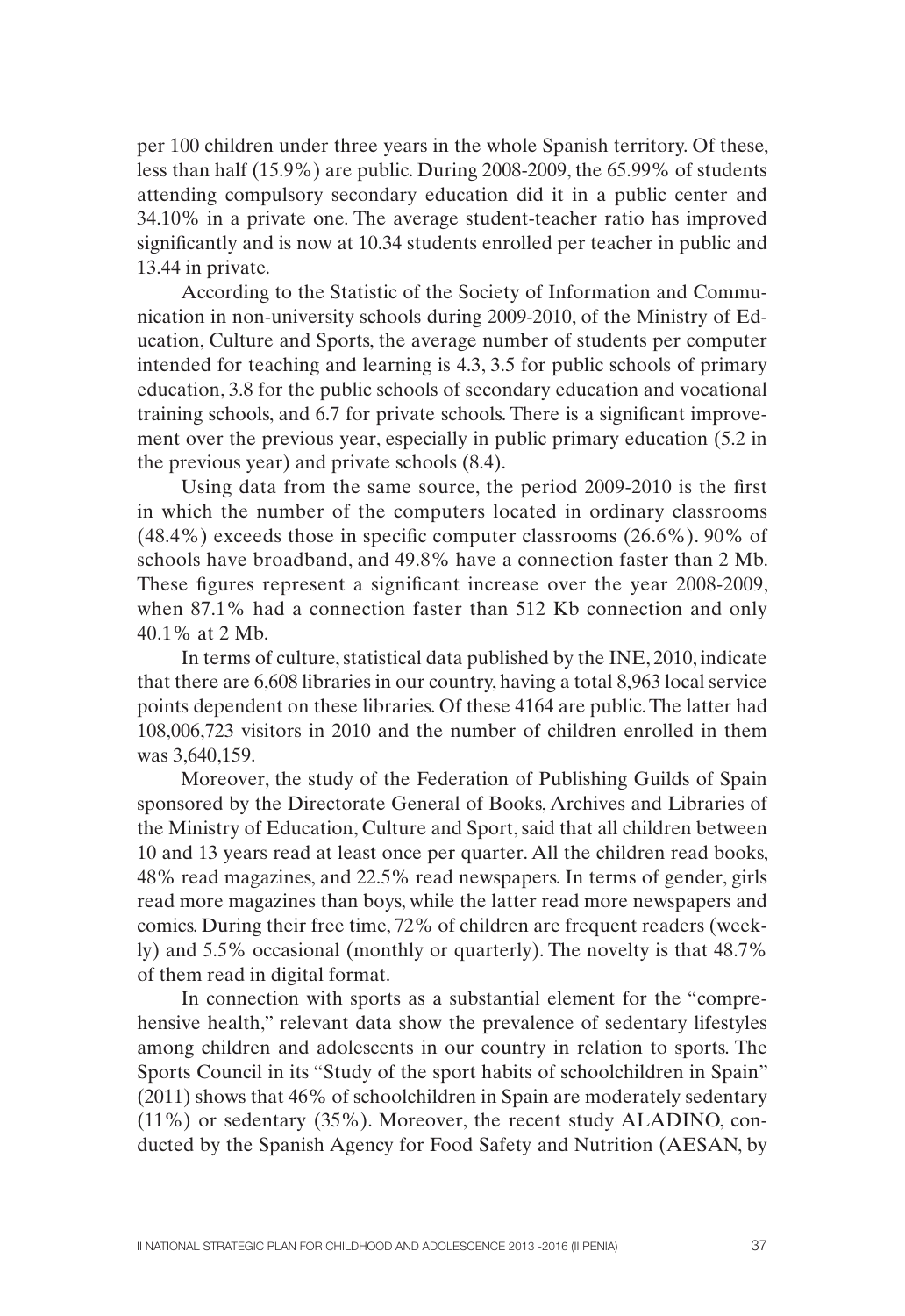its Spanish initials) in 2011, described a prevalence of excess weight (overweight + obesity) in children aged 6-9 years (45.2%).

Objective 7. Promoting actions to achieve the maximum development of the right to health for children and adolescents, from health promotion to rehabilitation, giving priority to the most vulnerable populations

The UN Committee recommended Spain "to continue and intensify its efforts to combat the abuse of psychotropic substances by adolescents, control childhood obesity, and pay close attention to the health of children and adolescents." Treatment of consumption of substances with addictive potential and childhood obesity are some of the measures included in the objective, and other that relate to issues such as overmedication, promoting health in school, etc.

Currently and according to official data from the INE, life expectancy at birth (2011) in Spain has reached 82 years (85.0 years for women and 79.2 years in men), which puts us at the head of the EU countries with an increase of more than two years since 2000. On the other hand there is an obvious gender difference, always favorable to girls with a gap of six years.

Infant mortality (deaths under one year per 1,000 live births) is one of the highly relevant indicators that is widely used to measure the effect of economic conditions on the health of mothers and newborns and also the quality of health services, disease prevention and health promotion. The evolution of the infant mortality rate in Spain has been falling steadily: in 2011 there were 3.14 deaths, 3.3 per thousand births in 2009, 3.5 in 2006 and 4,4 in 2000. (Source: INE)

Injuries produced by external causes are the most common cause of death in the age group of 1-19 years (the 3rd most common cause of death when you consider the age group of 0-19 years). The data provided by the INE for the year 2010 show that in that year, 445 people died due to injuries from external causes aged between 0 and 19 years. In addition, 32,589 children and young people had to be hospitalized as a result of injury, 90 children under 19 years are hospitalized each day as a result. It is noteworthy that 29,076 of these situations (89.2%) were urgent, according to the MSSSI.

In 2010 pediatricians from the Health Centers of the National Health System offered medical 32.4 million ordinary consultations (non-urgent), with a 5.0 frequenting consultations per assigned pediatric population and year, according to the Information System of Primary Health Care (SIAP,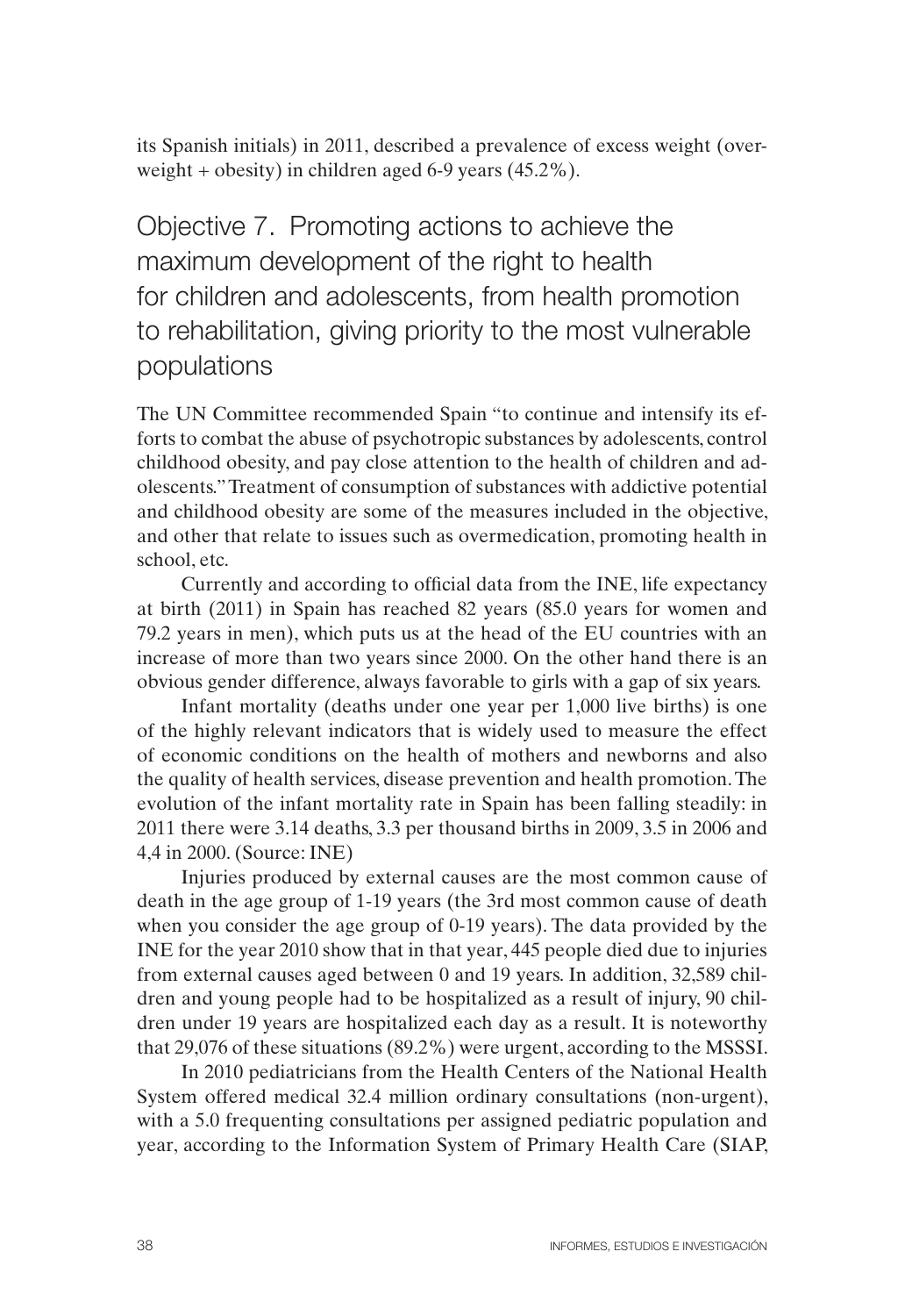by its Spanish initials, MSSSI) 2010. According to the Hospital Morbidity Survey (INE, 2010) in 2010 there were 405,334 hospital admissions of children aged 0 to 14 years (232,014 boys and 173,320 girls) (440,902 in 2006, 252,958 boys and 187,944 girls).

Health centers of the National Health System must ensure compliance with the rights of children in accordance with the European Charter for Children in Hospital\* (adopted unanimously in 1986 by the Parliament, Council of Europe, UNICEF and WHO) and the Convention on the Rights of the Child of the United Nations\* (in force since 1990). Thus, to improve the quality of care in hospital pediatric units based on scientific evidence, on the best available knowledge and good practices, it will be extended until age 18 so that children receive appropriate care to their age and needs, and can be accompanied by the mother, father or relative, participating actively in their care, and collaborating with professionals in the diagnostic tests or therapeutic interventions in any form of care, provided that their situation does not contraindicate it.

In relation to the health of our children and adolescents, the MSSSI has carried out in 2012 a campaign in the website of the Spanish Agency of Medicines and Health Products (AEMPS, by its Spanish initials) in order to warn them on the illegal sale of drugs. This campaign is aimed particularly at young people to let them know why they should buy drugs with guarantees, which may be the health risks of consuming these substances, and what sites sell these illegal products.

Health Strategies in the National Health System incorporates specific recommendations for child and adolescent care.

The NHS Cancer Strategy defines between their lines of work one dedicated to assisting children and adolescents, where such assistance is proposed to be from the start a comprehensive care for children and their family and social environment. In Spain, approximately 1,400 children and adolescents are diagnosed with cancer every year. A serious illness, increasingly curable, requiring complex treatment often long, in the child's life. A disease that affects decisively to the personal and social structure of a family. Today in Spain, 1 in every 2,000 adults is a childhood cancer survivor. Therefore, the goal of pediatric oncology cannot be other than getting the child healed of cancer and helping him to become an adult with a normal life, both physically, emotionally, and socially, an adult with the same rights and duties as their contemporaries who were not sick.

In the Rheumatic and Musculoskeletal Diseases Strategy NHS, despite its low incidence and prevalence compared to other childhood diseases, they are considered a significant health problem for children as they are causing limitations and sometimes important disabilities. In addition, children and adolescents with these conditions require specific and comprehensive atten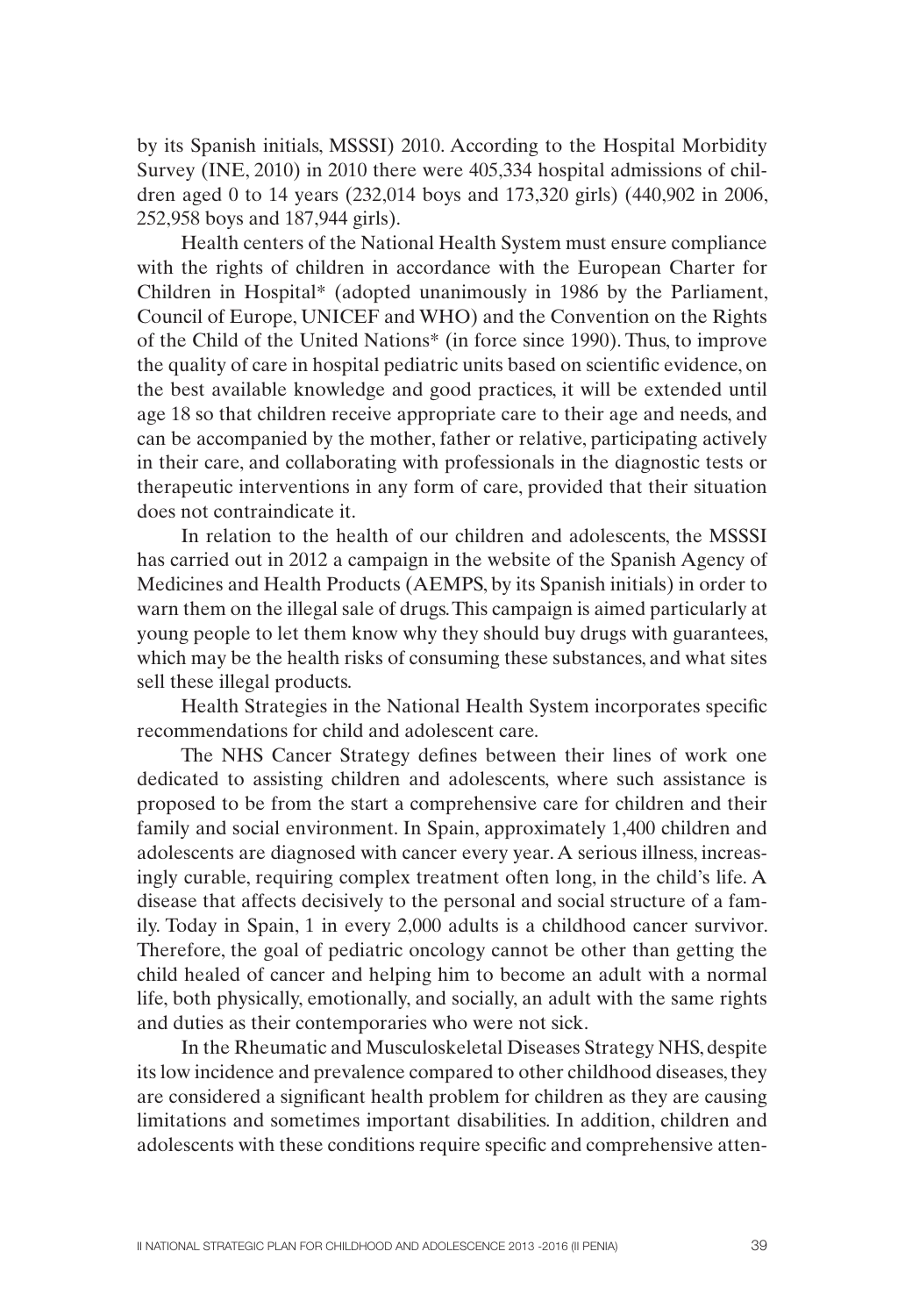tion, allowing early diagnosis, proper treatment and successful transition to adulthood.

In the Palliative Care Strategy the NHS pays special attention to children and adolescents in advanced and terminal stages, and their families. The death of the child is an event for which the health community and family environment are not sufficiently prepared. Society, in general, does not expect children to die and families, in particular, tend to believe that medicine can cure almost all diseases. These expectations lead to family and medical personnel sometimes to reject a formal transition to interventions that do not target healing. It is therefore important to provide children and adolescents with advanced-stage terminal illness and their families in a time of great need and of special vulnerability, with assessment and comprehensive care at all times tailored to their situation, at any level of care and throughout its evolution.

The Strategy for Addressing Chronicity in the NHS consider the perspective of the life cycle to recognize the social determinants of health that act throughout all stages of development (prenatal, infancy, childhood, adolescence, youth, adulthood and old age) and to promote in health, prevention of disease and adequate access to health and social services, giving priority to the most vulnerable and disadvantaged, strengthening intersectoral collaboration in order to achieve favorable outcomes in health, wellness and quality of life for people of all ages. The Strategy includes as specific recommendations to the pediatric population:

The promotion of collaboration between health and social systems with the educational system, involving families and teachers in the design, implementation, monitoring and evaluation of interventions to promote health during childhood and adolescence

The promotion of participation of children and adolescents, their development and involvement in the decision making on actions to meet their health needs and problems, and the planning, implementation and evaluation of their attention.

The improvement of their transition from pediatric chronic illness to adult consult, making it flexible and individualizing the age limit at which this transition is made.

It is also noteworthy, in line with Recommendation No. 49 for Spain by the CRC, which contained various recommendations on child health, including specifically attention to children's mental health: "The Committee recommends that the State Party having made a national policy on child mental health, including the promotion of mental health and emotional well-being and prevention of common problems of mental health in schools and primary healthcare, and establish professional teams specialized in children's mental health to serve children in need in the inpatient and outpa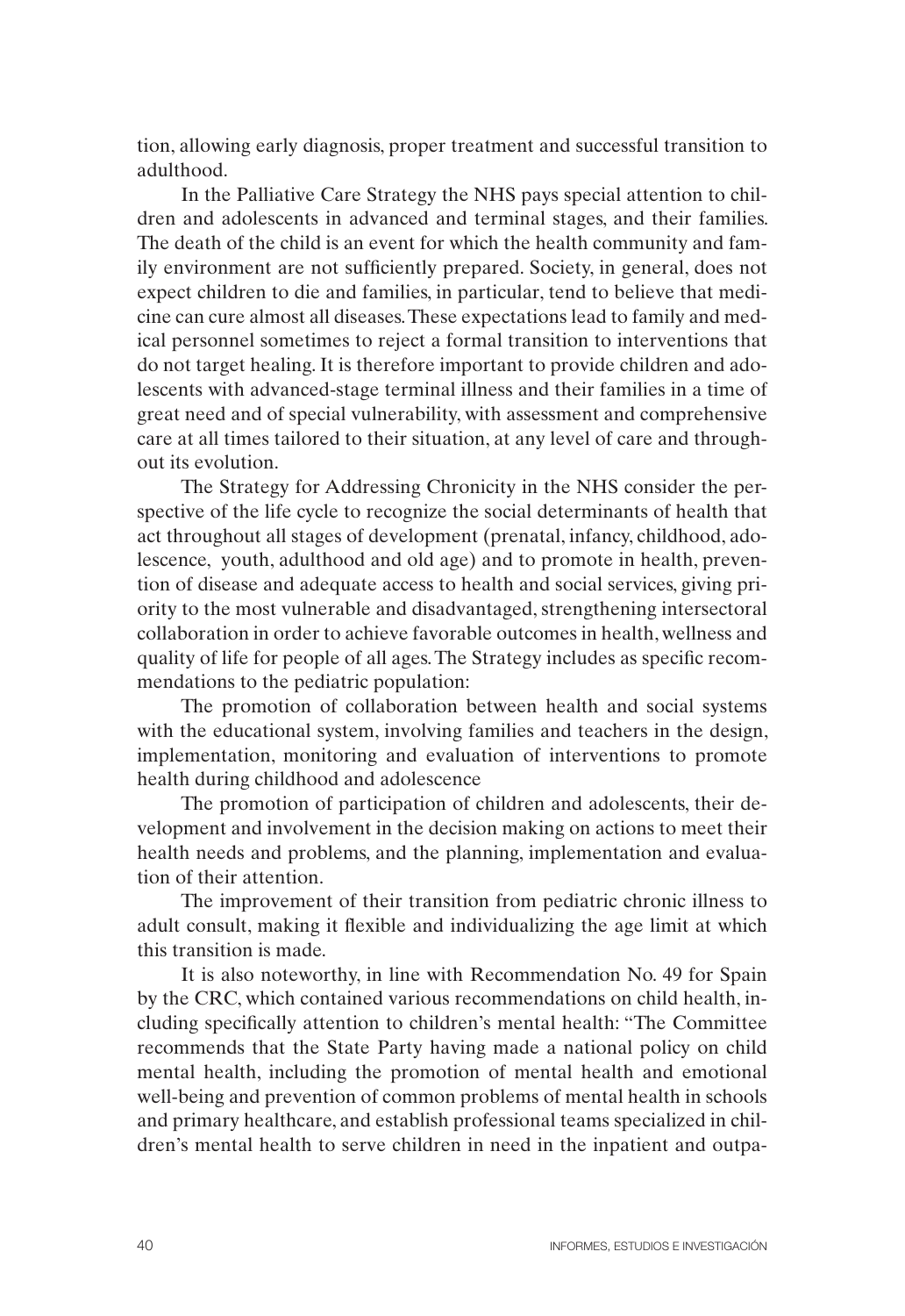tient services." In this sense, it provides for the creation of a specialty of child and adolescent psychiatry in the draft RD core, currently in process.

Additionally, the Ministry of Health, Social Services and Equality, in Mental Health of Children and Adolescents is developing three initiatives:

- 1. Through the update of the Mental Health Strategy of the National Health System, 2009-2013 that includes objectives and recommendations on mental health of children and adolescents. Ten Autonomous Communities have carried out several programs targeted for children, adolescents, parents and youth, both in general and for neighborhoods or situation of social risk. They have launched plans to promote physical activity, a balanced diet, smoking cessation, promotion of healthy lifestyles, prevention of metabolic syndrome in psychiatric patients, programs for health education, and others. Among the list of the guidelines for clinical practice supported by the Ministry are:
	- CPG for Eating Disorders
	- CPG on the management of depression in adolescents
	- GPC on Autism.
	- CPG hyperactivity disorder and attention deficit
- 2. It has developed a consensus document in the framework of the European Pact for Mental Health and Welfare with the title: "Mental health and education of young people."
- 3. The "Report on the situation of mental health care and mental disorders of children and adolescents in Spain" (2009) suggests possible areas of application of the philosophy of the Mental Health Strategy to these groups.

Finally, in 2010 the Guidelines for Clinical Practice on Attention Deficit Hyperactivity Disorder (ADHD) in Children and Adolescents were published, in the framework of cooperation laid down in the Quality Plan for the National Health System of the Ministry, then call of Health, Social Policy and Equality.

In this regard, in the group under 15 years, the number of hospital discharges for mental health disorders are stable, about 3,000 per year. According to the MSSSI, anxiety medication use among children had a prevalence of 10.1% in the last 12 months, compared to 7.4% in 2006. This increased medication has been of concern to the Committee on the Rights of the Child, which recommends increasing access to psychological and social interventions to address mental health problems in childhood (Source: Hospital Morbidity Survey 2010-INE).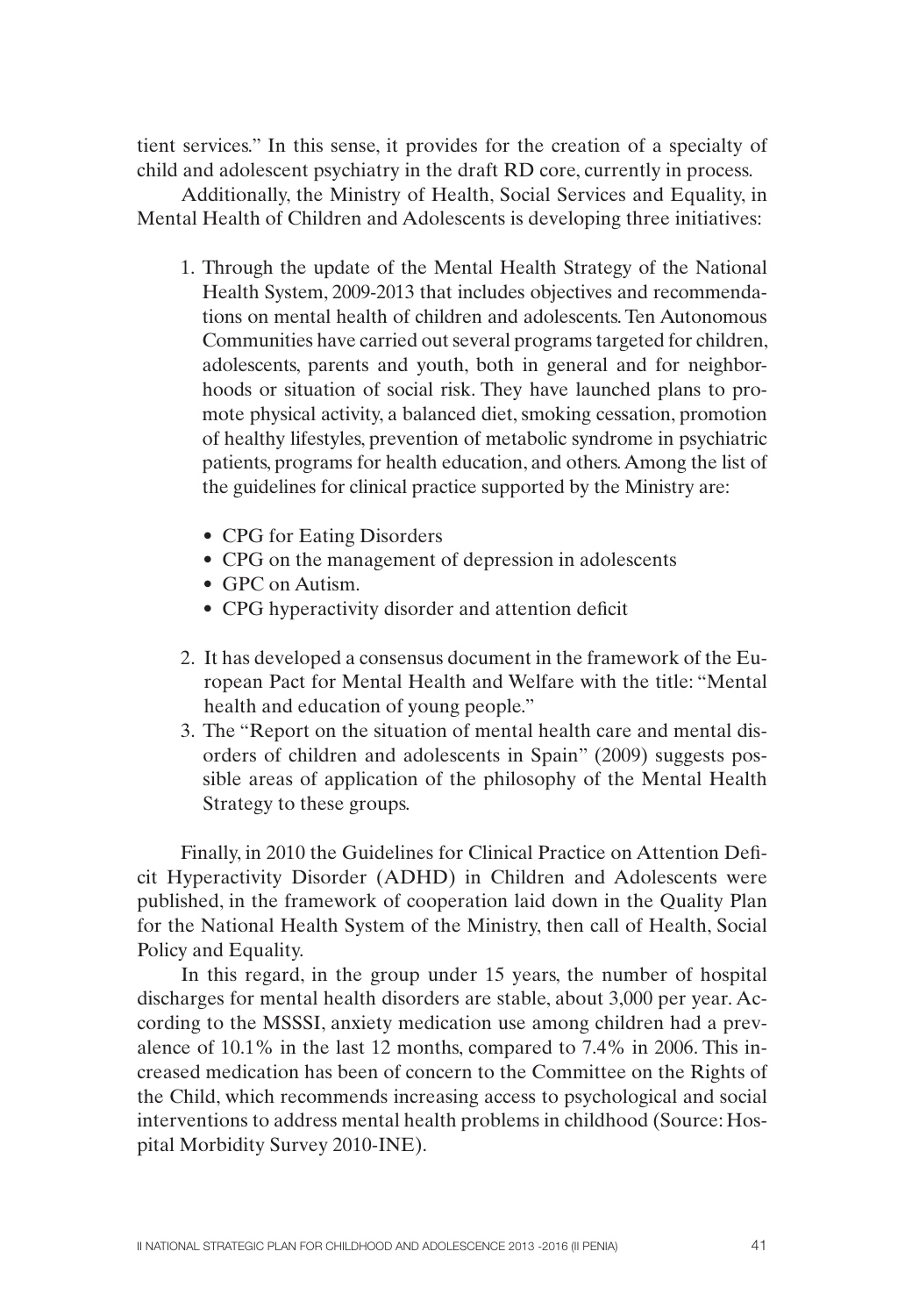HIV, which was a major focus of attention in the past, seems finally controlled for children and new HIV infections in children are practically nonexistent, with only three cases of infection transmitted from mother to child in 2010 according the National AIDS Registry (MSSSI) as of June 30, 2011. In any case, there are still a significant number of children living with the virus, since the total number of pediatric cases (0-12 years) registered in Spain as of June 30, 2010 is 1,018 (INE Spain's. Statistical Yearbook 2011).

Abortion has been at the center of public debate following the approval of the Organic Law 2/2010, of March 3, on sexual and reproductive health and abortion. According to data from MSSSI in 2011, the rate of under 19 who had abortions that year increased up to 13.67 which represents the highest percentage of teenage abortions in recent years, with a total of 14,586 cases in absolute terms. As indicated by the National Sexual Health Survey of 2009, 71.5% of boys and 69.4% of girls report having kept their first sexual intercourse before age 19 years. These data require measures of information, training, and family, school and social prevention, as support measures for pregnant adolescents and mothers.

In relation to children who use psychoactive substances, the State Survey on drug use in secondary education (ESTUDES, by its Spanish initials) of the Government Delegation for the National Plan on Drugs, offers a very complete overview and it is one of the largest school surveys worldwide. According to the data from this survey and the Survey on alcohol and drugs in the general population in Spain (EDADES, by its Spanish initials), the most consumed drugs by students of 14-18 years (2010) are alcohol, tobacco and cannabis.

In this regard, it has been of special significance the decline of tobacco consumption in 2010, something that started in 2004. So, that year 21.5% of students smoked daily and in 2010 the number had fallen to 12.3%. The percentage of adolescents aged 14 to 17 who reported having consumed alcohol in the past 30 days is 63% (2010), slightly higher than the figure for 2006 (58.0%). The number of those who report having used cannabis is 17.2%, which decreased to 1998 levels. Especially positive are the figures of those who report having ever used cocaine or ecstasy in life, whose evolution has gone down from 5.1% in 2008 to 3.9% in 2010 and 1.9% to 1.7% respectively from 2008-2010. There is a different behavior between girls and boys: the former have a pattern of consumption of tobacco, alcohol, and sedatives (with or without prescription), higher than that of men, while boys are mostly in the consumption of all other substances. However, illegal drugs except cannabis, are consumed by a very small percentage of both sexes.

In the field of road safety, the data provided by the extinct Observatory for Road Safety of the Traffic Department, whose record is systematic, show that the number of children killed and injured in traffic accidents has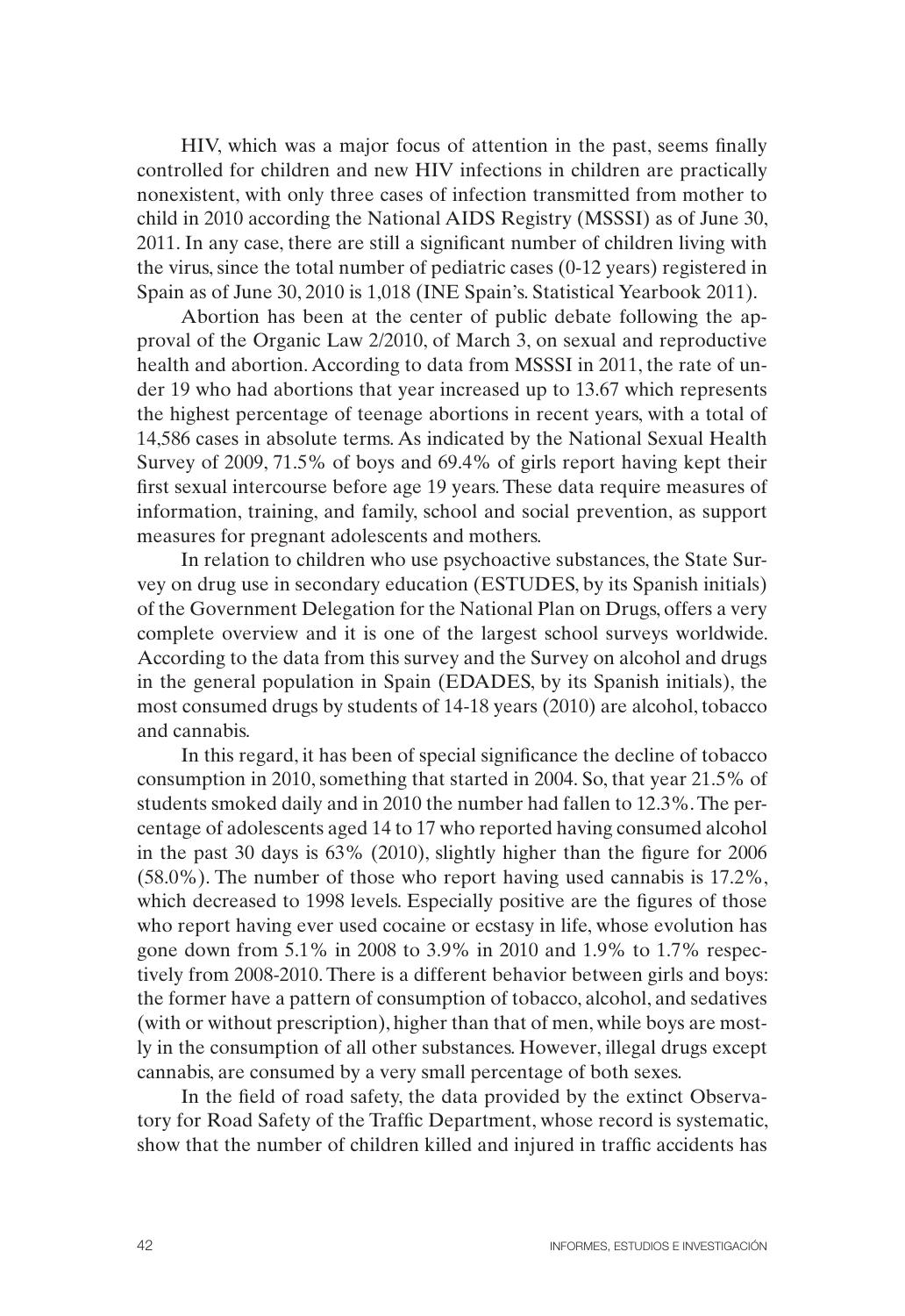declined considerably in recent years. If in 2006, 167 children were killed on the roads, the number dropped to 129 in 2010. Regarding the number of serious injuries, the figures show a decline from 1,091 to 826. Still, traffic accidents are the leading cause of infant mortality in Spain. The latest data provided by the Ministry of the Interior registered 42 deaths under 14 years in 2011 and 39 in 2012.

Objective 8. Encourage child participation by promoting appropriate ecological and social environments that allow the development of their skills, defending the right to play, leisure, free time in equal opportunities and in safe environments, and promoting responsible consumption, both in urban and in rural areas in the interests of sustainable development

Respect for the opinions of children and their gradual participation in society is one of the important recommendations made by the Committee on the Rights of the Child. To accomplish this objective some measures have been included, such as sport facilities for all municipalities, the development of social spaces and playgrounds, and the promotion of volunteerism.

The conditions of the environment where children lives varies greatly depending on aspects such as income level, type of household and even the region of residence. However, we can give some information about areas for which there are basic patterns recorded.

The right of children to participate in civil society, and especially in matters that affect them is being growingly recognized by many government and social actors. In this regard, we should highlight the growing number of municipalities that have already bodies or councils for child participation (12% of a total of 8,144 municipalities) registered through the program "Child Friendly Cities". The Child Friendly Cities Program is an initiative of the Spanish Committee of UNICEF funded for 10 years by the MSS-SI whose main goal is to promote the implementation of the CRC by the Spanish Local Authorities. Along with this basic purpose and because of it, this program also aims to promote the participation of children in local public life through Childhood Councils or, more generally, forums for child and youth participation created for this purpose. It also fosters networking and facilitates relations between local governments and between them and other parties in the development of the CRC to share information and cre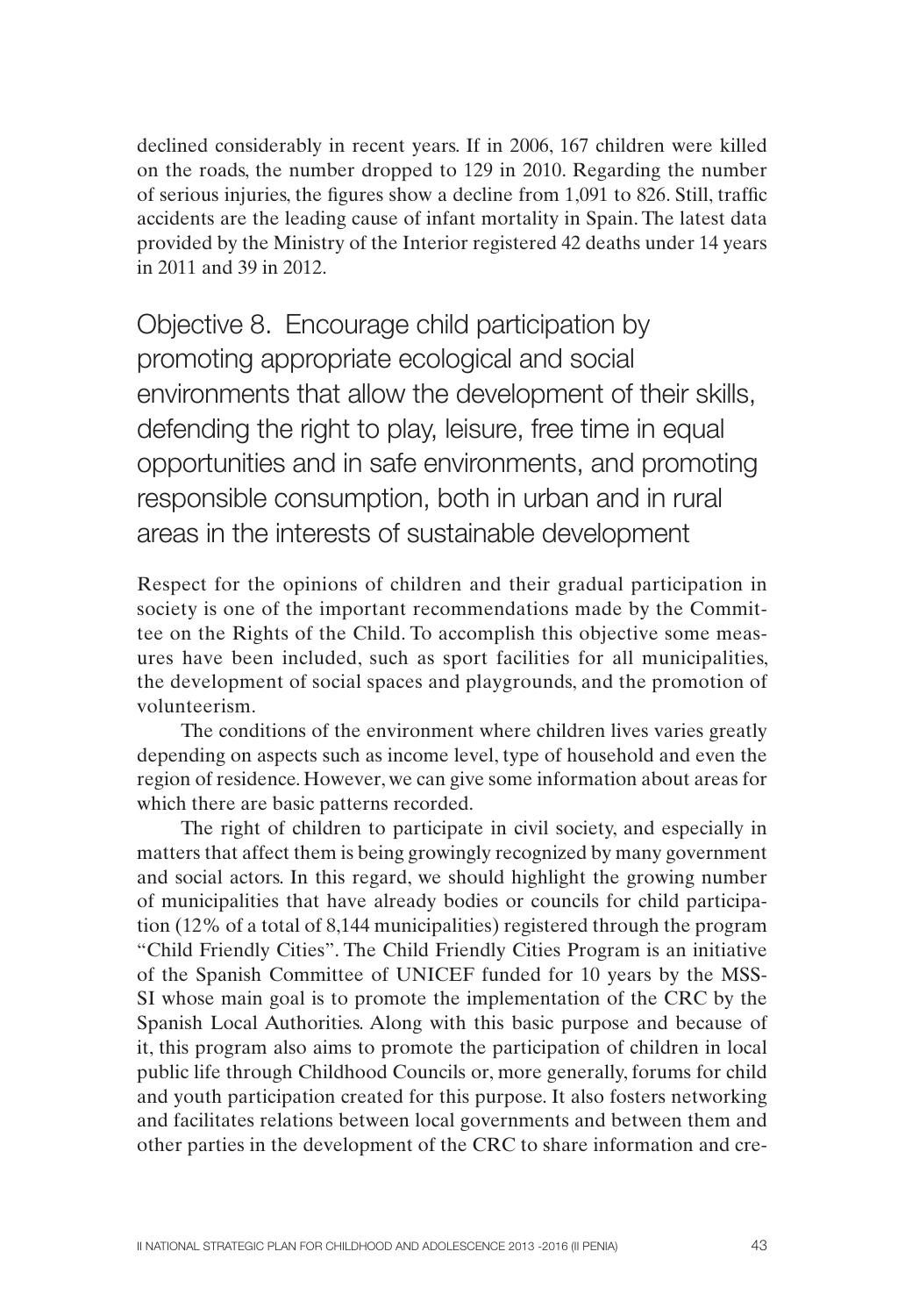ative solutions. During this process 54 Spanish cities have been recognized as "child friendly".

With regard to child participation in associations, Spain has a long tradition which remains until now. The figures provided by the Survey of Childhood in Spain 2008, a study by F. Vidal and R. Mota indicate that 44% of children between 6 and 11 years say that they belong to a group or association, as well as 31% of those between 12 and 14 years. The authorities have also made efforts to have the child and adolescent perspective in the design and evaluation of policies and services that affect them, but it is a path that has just started and a there is still a lot to do until participation is effective and autonomous.

Currently, the area that has more clearly regulated child participation is education, where high school students have clearly defined how they can influence decisions that affect them through school councils. Probably it is over this period when the basis for a new model of decision making that have children as protagonists are created. Play, leisure and recreation can be factors of sufficient physical activity for children's health, but it is not assured when it comes to children over 13 years and adolescents, and especially female. Therefore it is very important to promote safe environments for children, including strategies to ensure or at least encourage movement and energy use at these ages. In the words of F. Vidal and R. Mota (Survey of Childhood in Spain 2008), sport saves the Spanish association world, both in childhood and in youth and adulthood. According to the study of these authors, 64.5% of children aged 6 to 14 years say that they performs sports activities, figures well above those found for volunteering (8%) or artistic activities (31%).

In many recent regulations adopted by the Autonomous Communities the right to child participation is considered specifically, but even with this regulation, its effective implementation is very diverse and uneven, not only in our country but in others.

Following the instructions and recommendations of international organizations, and taking into account the culture and customs of each country, it is necessary to intensify our efforts to effectively develop this right together.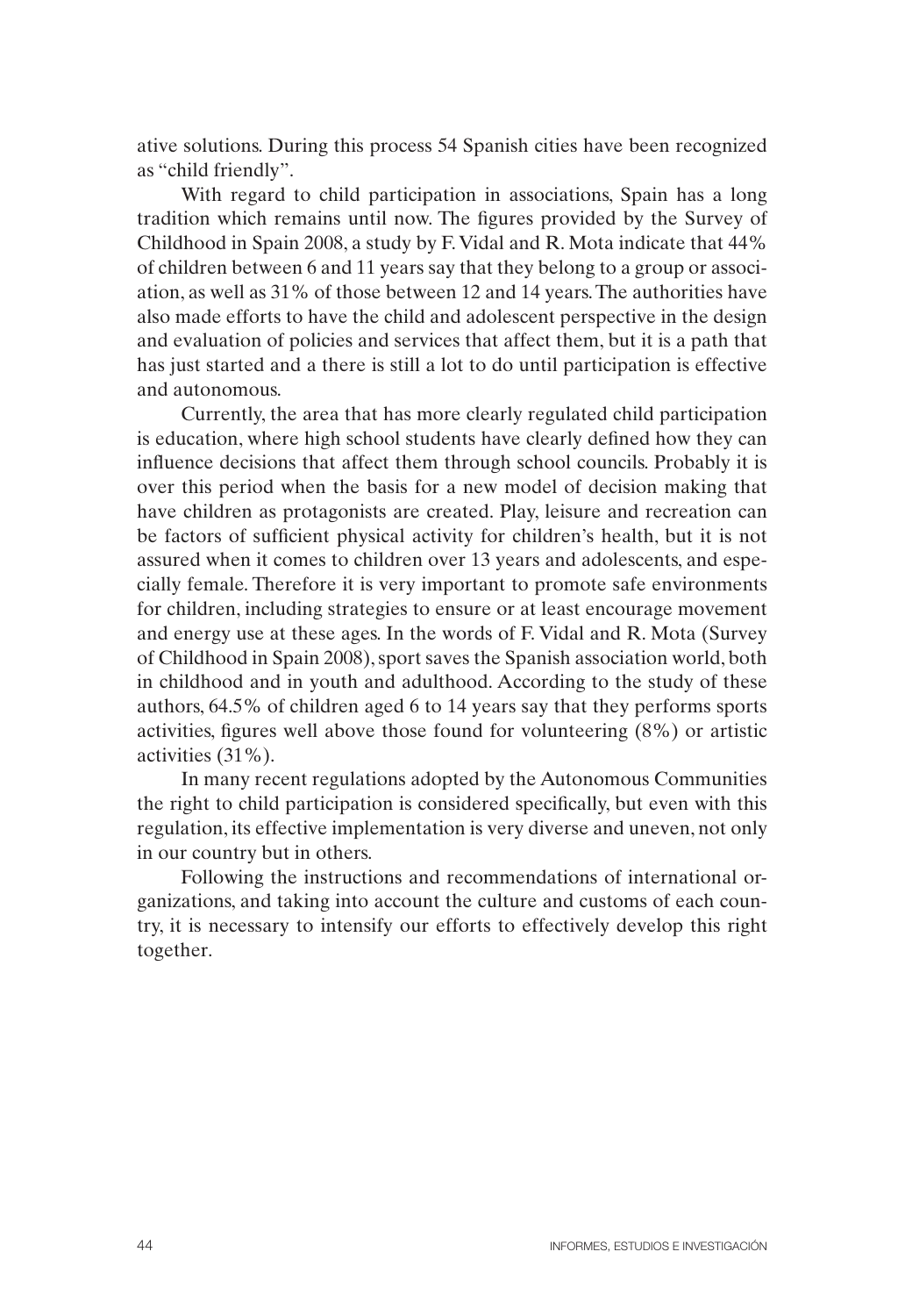# V. Glossary

| <b>AECID</b>   | Spanish Agency for International Cooperation and De-                |
|----------------|---------------------------------------------------------------------|
|                | velopment                                                           |
| <b>AESAN</b>   | Spanish Agency for Food Safety and Nutrition.                       |
| <b>CC.AA</b>   | Autonomous Communities                                              |
| <b>CCAI</b>    | <b>International Adoption Advisory Council</b>                      |
| CC.LL.         | <b>Local Governments</b>                                            |
| <b>CRC</b>     | Convention on the Rights of the Child                               |
| <b>CEF</b>     | <b>State Council for Families</b>                                   |
| <b>CEOE</b>    | Spanish Confederation of Business Organizations                     |
| CGA            | General Council of the Bar                                          |
| <b>CGCEES</b>  | General Council of Associations of Social Educators.                |
| <b>CIS</b>     | Center for Sociological Research                                    |
| <b>CNIIE</b>   | National Center for Educational Research and Innova-                |
|                | tion                                                                |
| <b>COE</b>     | Spanish Olympic Committee                                           |
| CSD            | Spanish Sports Council                                              |
| <b>CSIC</b>    | Higher Council for Scientific Research                              |
| <b>CSPJ</b>    | <b>High Judicial Council</b>                                        |
| <b>DGECT</b>   | Directorate General for Territorial Assessment and Co-<br>operation |
| <b>DGIO</b>    | Directorate General for Equal Opportunities                         |
| <b>DGITSS</b>  | General Inspectorate of Labor and Social Security                   |
| <b>DGM</b>     | Directorate General for Migration                                   |
| <b>DGPAD</b>   | Directorate General for Policy Support to Disability                |
| <b>DGPND</b>   | Government Delegation for the National Plan on Drugs                |
| <b>DGSFI</b>   | Directorate General for Family and Children                         |
| <b>DGSPCI</b>  | Directorate General for Public Health, Quality and In-<br>novation  |
| <b>DGT</b>     | Directorate General for Traffic                                     |
| <b>DGVG</b>    | Government Delegation for Gender Violence                           |
| <b>ECAIS</b>   | Collaborating Entities for International Adoption                   |
| <b>EPE.RED</b> | <b>RED Public Enterprise Body</b>                                   |
| <b>FEMP</b>    | Spanish Federation of Municipalities and Provinces                  |
| <b>FGE</b>     | <b>State Attorney General</b>                                       |
| <b>IM</b>      | <b>Institute for Women</b>                                          |
| <b>IMSERSO</b> | Institute of the Elderly and Social Services                        |
| <b>INAEM</b>   | National Institute of Performing Arts and Music                     |
| <b>INC</b>     | National Institute of Consumers                                     |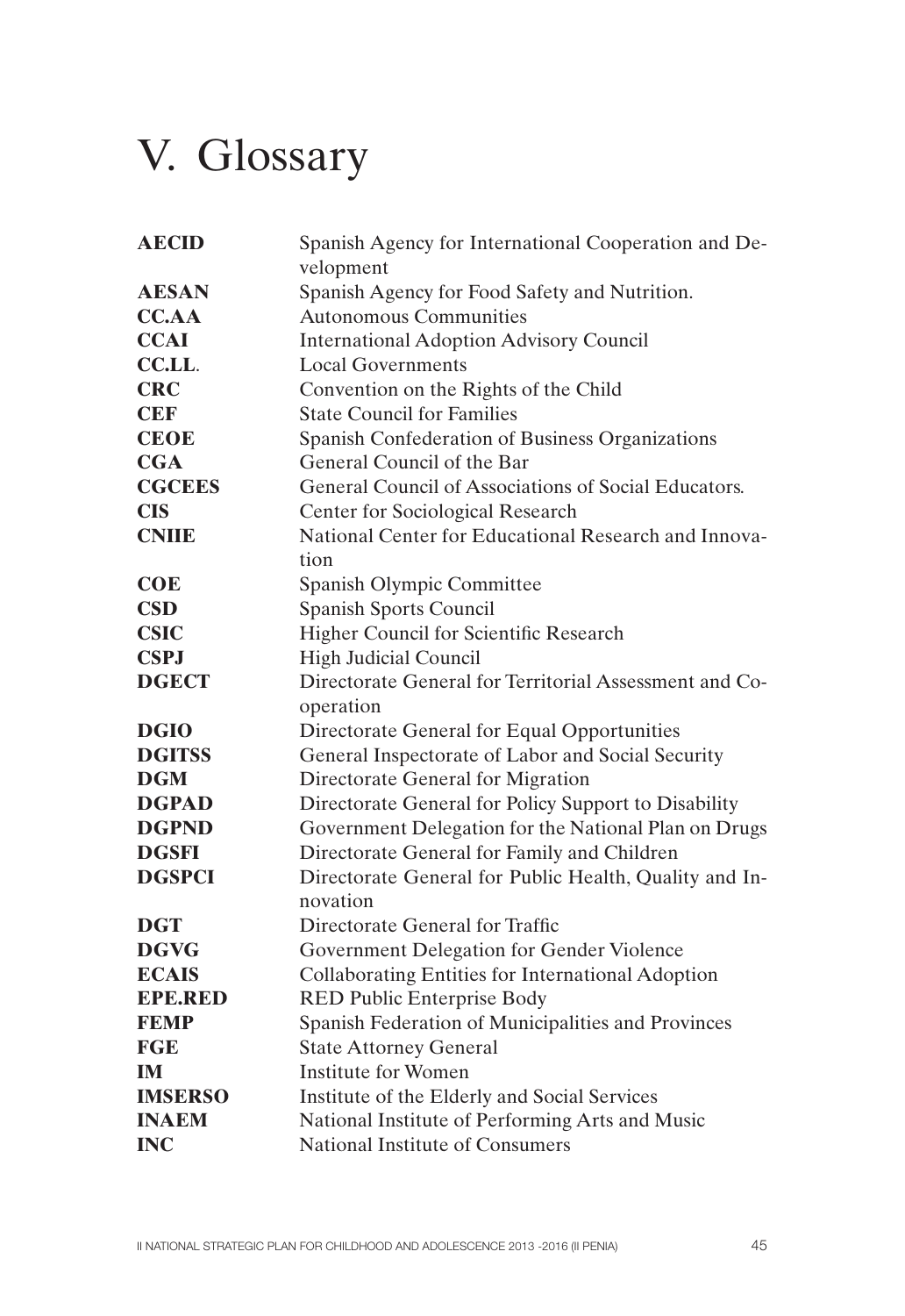| <b>INE</b>     | <b>National Statistics Institute</b>                 |
|----------------|------------------------------------------------------|
| <b>INJUVE</b>  | National Youth Institute                             |
| <b>INTECO</b>  | National Institute of Communication Technologies     |
| <b>INTEF</b>   | National Institute of Educational Technology<br>and  |
|                | Teacher Education.                                   |
| <b>MAEC</b>    | Ministry of Foreign Affairs and Cooperation          |
| <b>MEC</b>     | Ministry of Economy and Competitiveness              |
| <b>MECD</b>    | Ministry of Education, Culture and Sports            |
| <b>MEYSS</b>   | Ministry of Employment and Social Security.          |
| <b>MHAP</b>    | Ministry of Finance and Public Administration        |
| MI             | Ministry of the Interior                             |
| <b>MINETUR</b> | Ministry of Industry, Energy and Tourism             |
| MJ             | Ministry of Justice                                  |
| <b>MP</b>      | Ministry of the Presidency                           |
| <b>MSSSI</b>   | Ministry of Health, Social Services and Equality     |
| <b>OECD</b>    | Organization for Economic Cooperation and Develop-   |
|                | ment                                                 |
| <b>ODH</b>     | Office of Human Rights                               |
| <b>OEVM</b>    | State Observatory on Violence against Women          |
| <b>OI</b>      | Childhood Observatory                                |
| NGO            | Non-Governmental Organization                        |
| <b>ONTSI</b>   | National Observatory of Telecommunications and In-   |
|                | formation Society                                    |
| <b>OVDG</b>    | Observatory for Domestic and Gender Violence of the  |
|                | <b>CGPJ</b>                                          |
| <b>PENIA</b>   | National Strategic Plan for Children and Adolescents |
| <b>PESI</b>    | Plan for Children Sexual Exploitation                |
| POI            | Platform of Childhood Organizations                  |
| <b>RTVE</b>    | Spanish Radio and Television                         |
| <b>SEC</b>     | Secretary of State for Communication                 |
| <b>SESSI</b>   | Secretary of State for Social Services and Equality  |
| <b>SETSI</b>   | Secretary of State for Telecommunications and Infor- |
|                | mation Society                                       |
| <b>SET</b>     | Secretary of State for Tourism                       |
| <b>ICT</b>     | Information and Communication Technologies           |
| <b>TVCCA</b>   | <b>Autonomic Televisions</b>                         |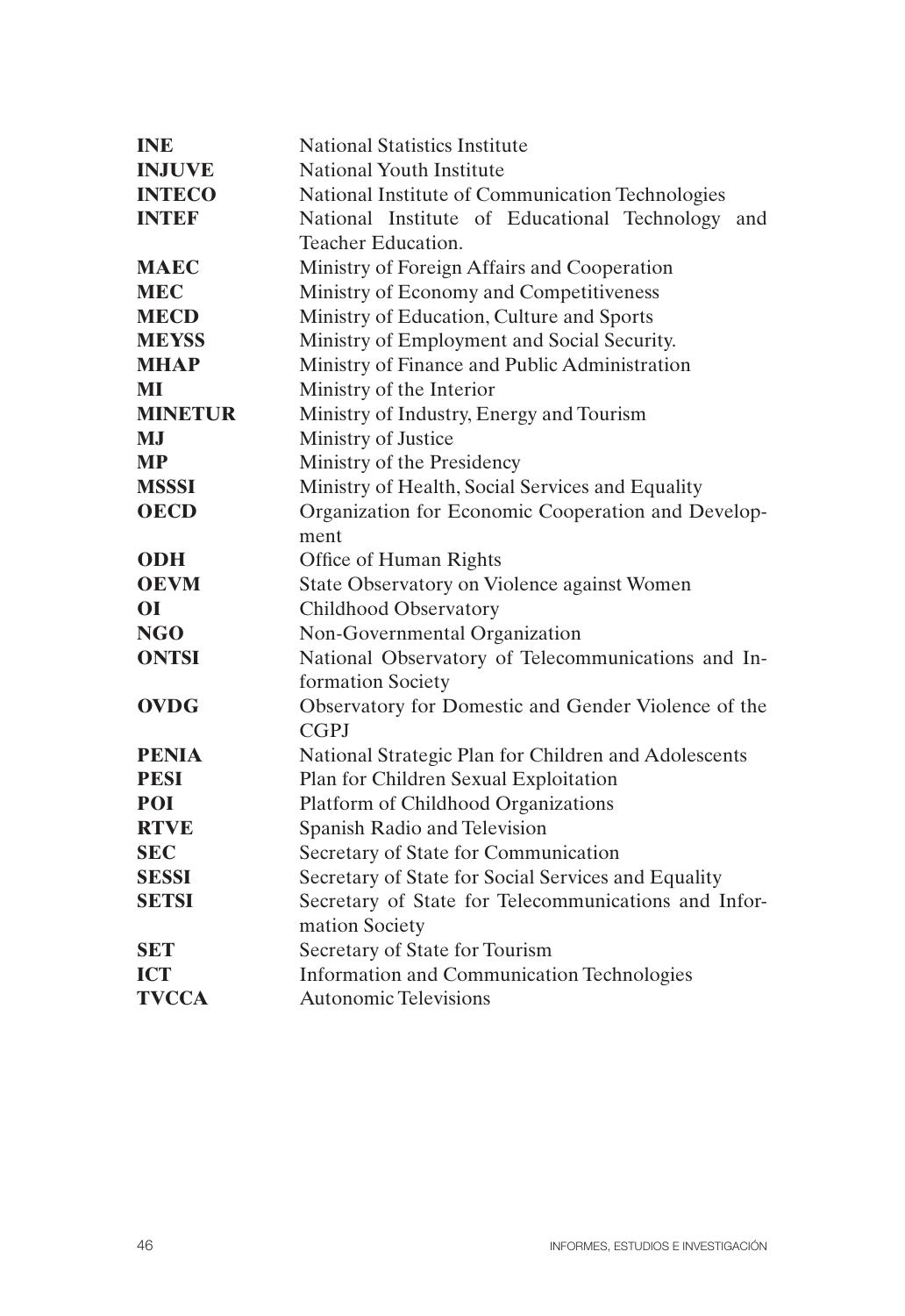## VI. Objectives

The II PENIA provides 8 OBJECTIVES that, although following the parameters of I PENIA, have been grouped and allocated as follows: first, the first general objective has three specific objectives related to the information necessary to carry out all the measures, and coordination and collaboration aimed at their achievement. On the other hand, the rest, which are directly related to improving the protection and good treatment of children and adolescents in the context of their rights.

Also in the last of the objectives have been integrated measures for child participation and appropriate environments, understanding that the latter are the cornerstone of an effective and feasible education as active and responsible citizens.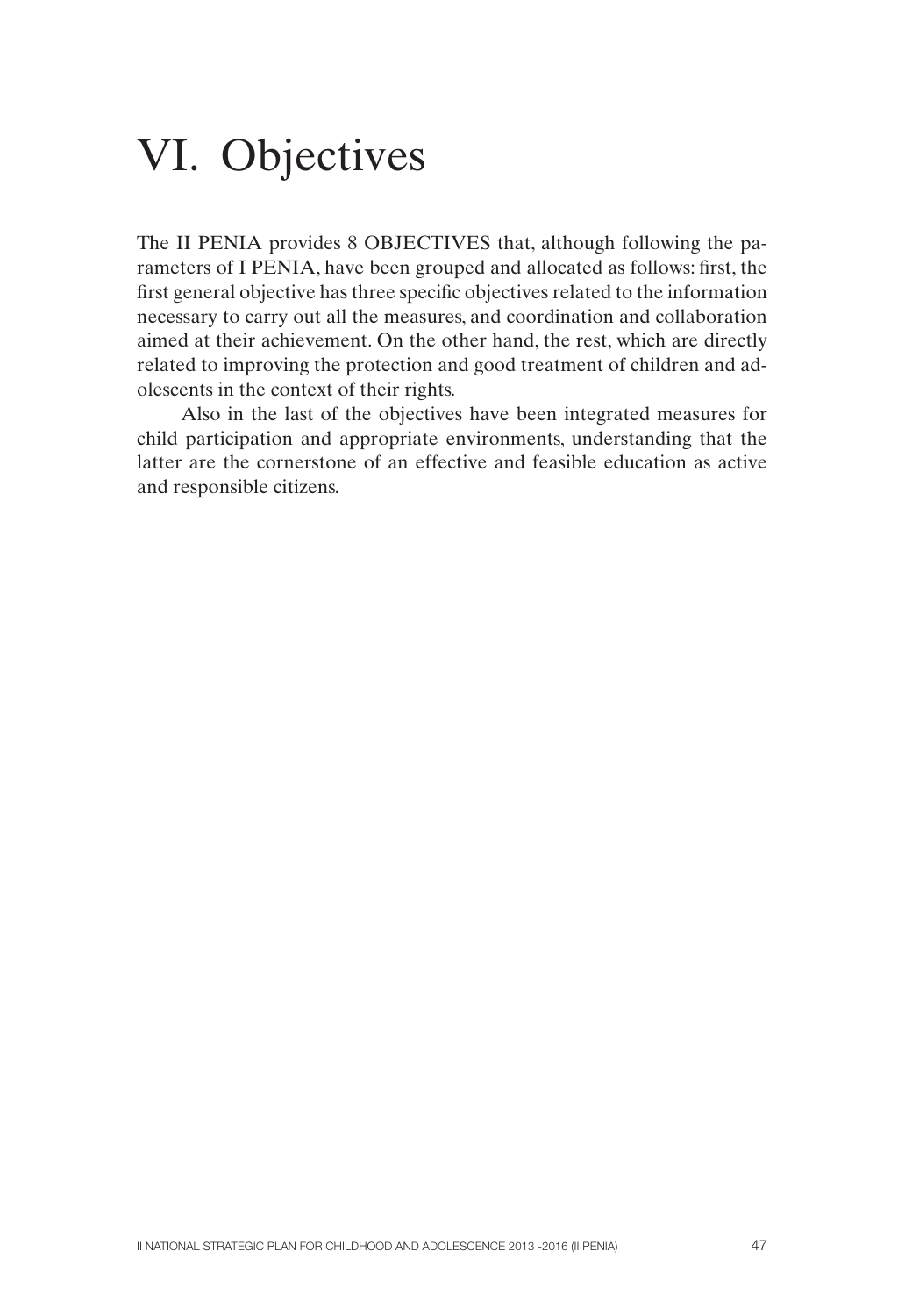| SPECIFIC OBJECTIVE 1.1: Knowledge of the situation of children                                                                                                                                 |                         |                                     |
|------------------------------------------------------------------------------------------------------------------------------------------------------------------------------------------------|-------------------------|-------------------------------------|
|                                                                                                                                                                                                |                         |                                     |
| <b>MEASURES</b>                                                                                                                                                                                | <b>RELEVANT BODY</b>    | <b>COLLABORATING</b><br><b>BODY</b> |
| 1.1.1.- General statistical analysis                                                                                                                                                           | <b>MSSSI</b>            | <b>MSSSI</b>                        |
| - Continue the development of statistical compilations or publications about the "situation of children in<br>Spain "or" Children in figures "on a regular basis in order to establish series. | (DGSFI - OI)<br>(DGPAD) | (DGPND)                             |
| Offer new statistical information on issues that affect children between 0-18 years, disaggregated by<br>sex, age, disability status and habitat.                                              |                         | <b>MECD</b>                         |
|                                                                                                                                                                                                |                         | <b>INJUVE</b>                       |
|                                                                                                                                                                                                | <b>INE</b>              | <b>CSIC</b>                         |
|                                                                                                                                                                                                |                         | <b>UNIVERSIDADES</b>                |
| 1.1.2.- Statistical Bulletin of Measures for Child Protection: Improving the Statistical Bulletin of                                                                                           | <b>MSSSI</b>            | CC.AA                               |
| Measures for Child Protection that offers a more complete description.                                                                                                                         | $(DGSFI - OI)$          |                                     |
| 1.1.3. - Statistical Bulletin of Measures Imposed on Young Offenders: Improve the Statistical Bulletin                                                                                         | <b>MSSSI</b>            | CC.AA                               |
| of Measures Imposed on children who have committed offenses.                                                                                                                                   | $(DGSFI - OI)$          | <b>CGPJ</b>                         |
| 1.1.4.- Regulate the establishment, between regions and the State Administration of an                                                                                                         | <b>MSSSI</b>            |                                     |
| information system that facilitates the knowledge of the situation of child protection in Spain,                                                                                               | (DGSFI)                 |                                     |
| both for purposes of compliance with specific measures protection and for statistical purposes.                                                                                                |                         |                                     |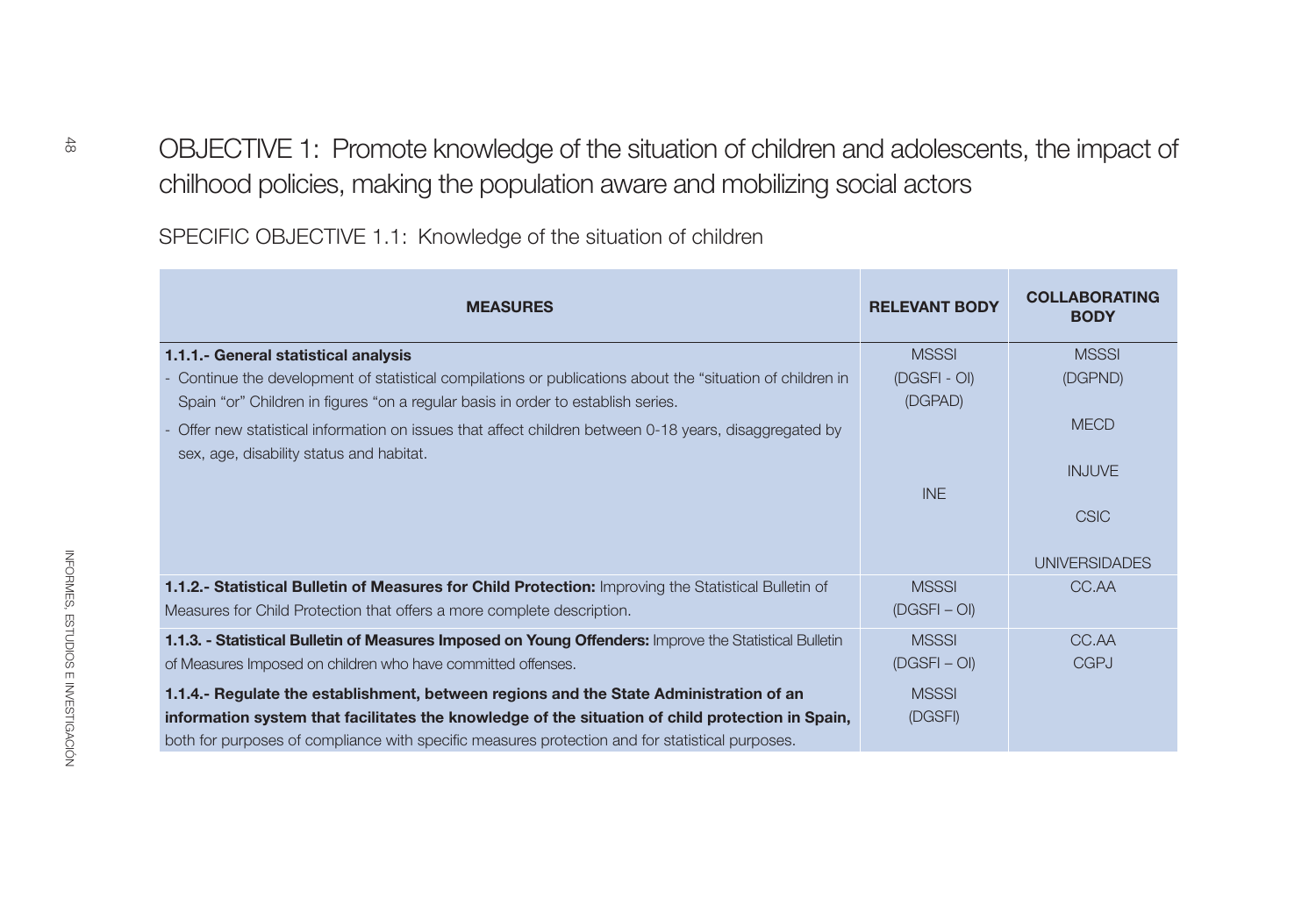| <b>MEASURES</b>                                                                                               | <b>RELEVANT BODY</b> | <b>COLLABORATING</b><br><b>BODY</b> |
|---------------------------------------------------------------------------------------------------------------|----------------------|-------------------------------------|
| 1.1.5.- Development of reports:                                                                               | <b>MAEC</b>          | Departamentos                       |
| <b>1.1.5.1.-</b> Periodic preparation of Reports on the Implementation of the Convention on the Rights of     | (ODH)                | Ministeriales                       |
| the Child and its optional protocols and responses and requests or contributions to rulings requested         |                      | competentes                         |
| by the U.N.                                                                                                   |                      | <b>FEMP</b>                         |
| <b>1.1.5.2.-</b> Participation in negotiations on resolutions and texts on child rights in the United Nations |                      | CC.AA                               |
| framework.                                                                                                    |                      | <b>ONG'S</b>                        |
| <b>1.1.5.3.-</b> Preparation of responses to questionnaires and other requests from the U.N.                  |                      |                                     |
| 1.1.6.- Knowledge and information sharing internationally: Promote awareness actions, training,               | <b>MSSSI</b>         | Red Europea de                      |
| best practices and support for networks of organizations and specialized institutions or UNICEF-Spain         | (DGSFI)              | <b>Observatorios</b>                |
| institutions through the exchange of experiences on the status of the childhood, especially in the            |                      | Nacionales de Infancia              |
| neighboring countries (EU) and the countries included as priorities (historical, geographical and sectorial)  | <b>MAEC</b>          |                                     |
| in the Master Plan for Spanish Cooperation.                                                                   |                      | $\overline{O}$                      |
|                                                                                                               |                      | <b>AECID</b>                        |
|                                                                                                               |                      |                                     |
|                                                                                                               |                      | <b>UNICEF</b>                       |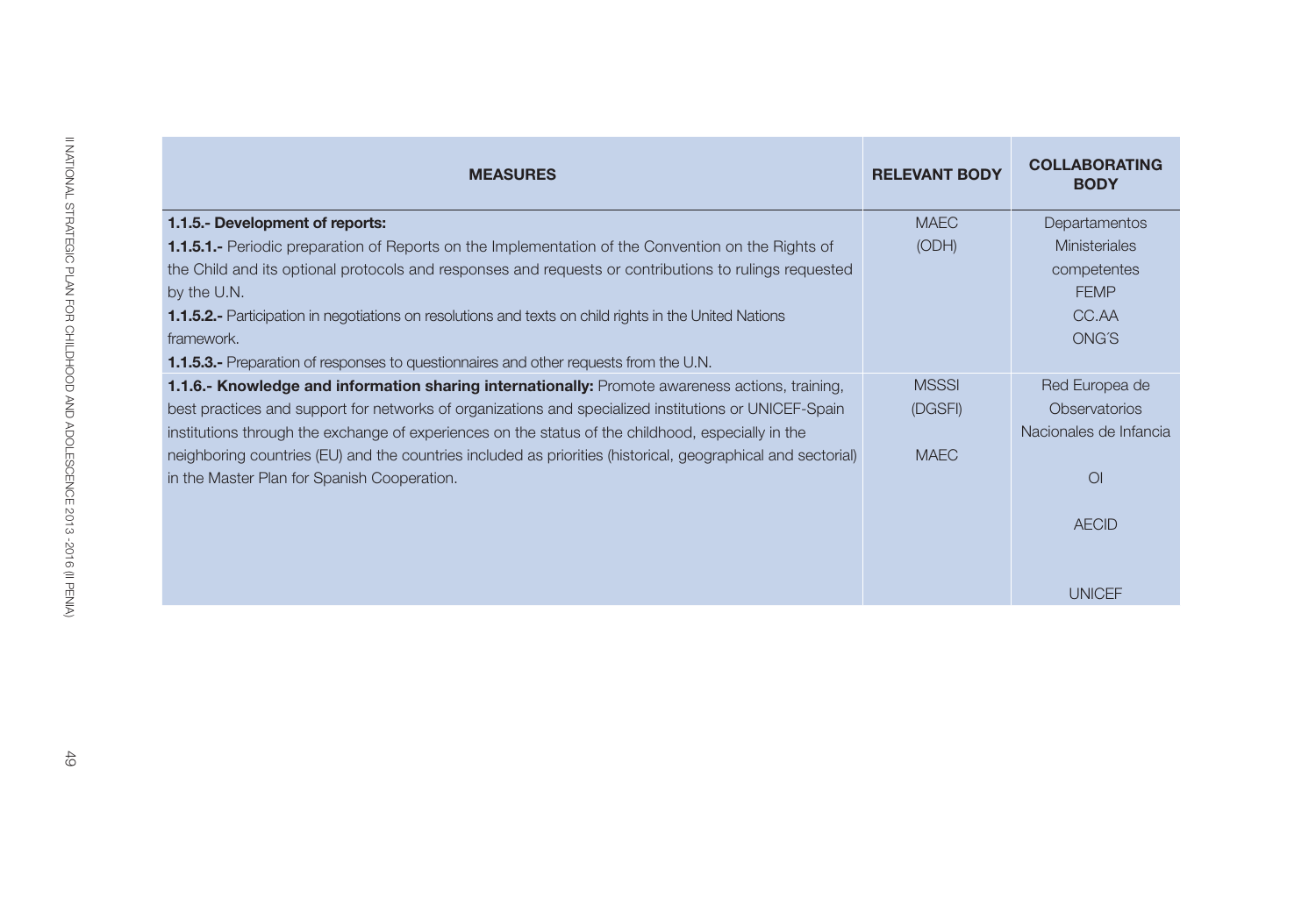| <b>MEASURES</b>                                                                                                                                                                                                                                                                                                             | <b>RELEVANT BODY</b>                                 | <b>COLLABORATING</b><br><b>BODY</b> |
|-----------------------------------------------------------------------------------------------------------------------------------------------------------------------------------------------------------------------------------------------------------------------------------------------------------------------------|------------------------------------------------------|-------------------------------------|
| 1.1.7.- Registration of cases of sexual exploitation of children: Data collection for the preparation                                                                                                                                                                                                                       | MI                                                   |                                     |
| and registration of cases of child sexual exploitation in Spain in connection with III PESI (2010-2013)<br>(Action Plan against Sexual Exploitation, by its Spanish initials), including trafficking cases data among<br>others, which provides direct control, through the Coordinating Board of Immigration, to the State | <b>MJ</b>                                            | O <sub>l</sub>                      |
| Attorney General over all criminal proceedings of human trafficking in our country.                                                                                                                                                                                                                                         | <b>FGE</b><br>(Coordinating Board<br>of Inmigration) |                                     |
| 1.1.8.- Knowledge and use of data on gender violence: Collecting statistical data on children and<br>adolescents born to women victims of gender violence.                                                                                                                                                                  | <b>MSSSI</b><br>(DGVG)                               | <b>MJ</b>                           |
| <b>1.1.8.1.-</b> Compilation of statistics on adolescent victims of domestic violence.                                                                                                                                                                                                                                      | <b>FGE</b>                                           | <b>MSSSI</b><br>(OGVM)              |
|                                                                                                                                                                                                                                                                                                                             |                                                      | O <sub>l</sub>                      |
|                                                                                                                                                                                                                                                                                                                             |                                                      | CC.AA.                              |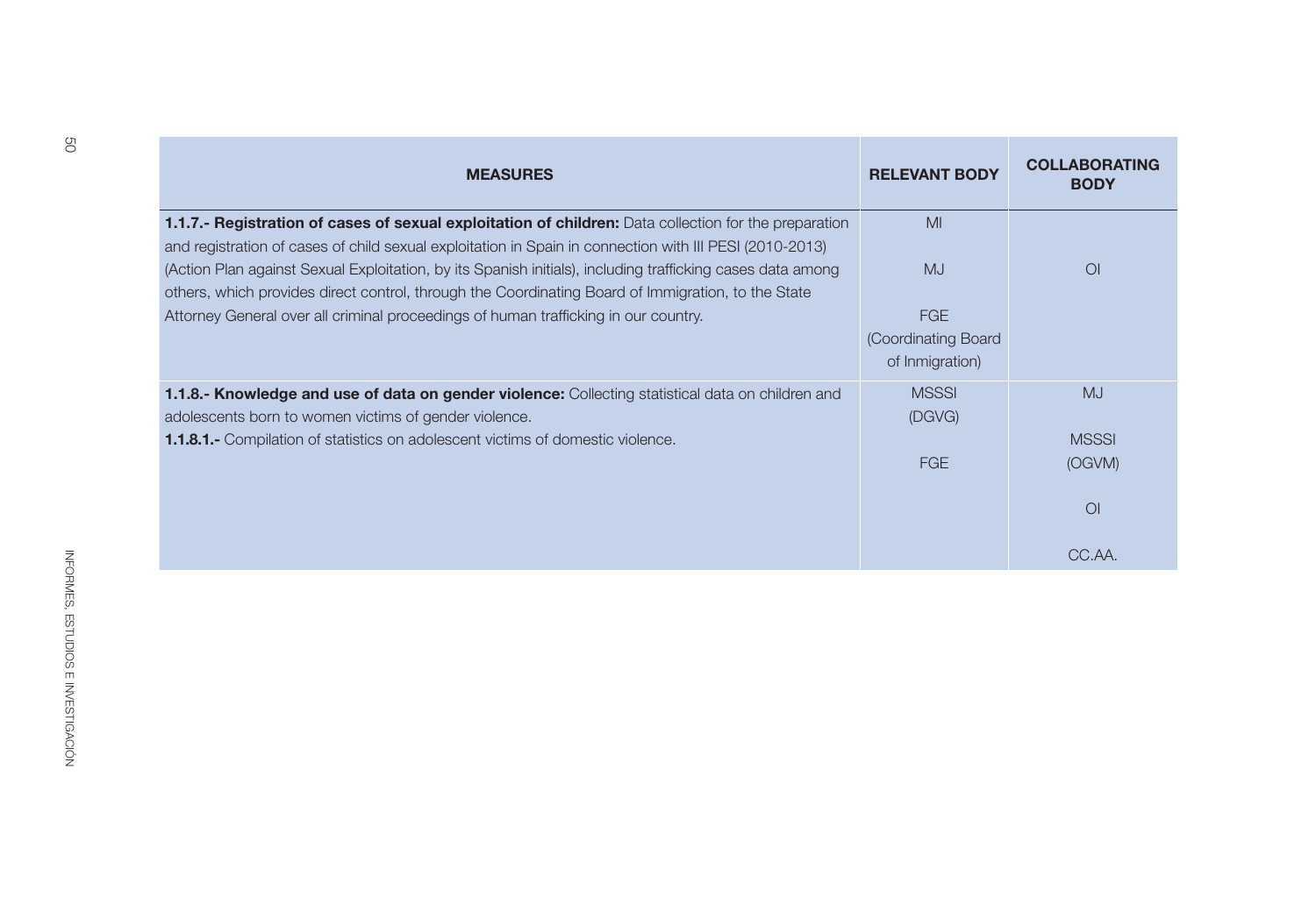| <b>MEASURES</b>                                                                                                                | <b>RELEVANT BODY</b> | <b>COLLABORATING</b><br><b>BODY</b> |
|--------------------------------------------------------------------------------------------------------------------------------|----------------------|-------------------------------------|
| <b>1.2.1.- Best interests of the Child:</b> Establish, standardize and systematize criteria for determining the                | <b>MJ</b>            | <b>MSSSI</b>                        |
| best interests of the child between the different branches of the government and the administration, joining                   |                      | (DGPND)                             |
| the next legislation review on child protection.                                                                               | <b>MSSSI</b>         |                                     |
|                                                                                                                                | (DGSFI)              | CC.AA.                              |
| 1.2.2.- Local and Regional Plans: Encourage the development of regional and local plans for children                           | <b>CCAA</b>          | O <sub>l</sub>                      |
| and adolescents, including specific resources (human and material) for execution and analysis of the                           |                      |                                     |
| contents of these plans, and evaluate and disseminate good practices resulting therefrom.                                      | CC.LL                | ONG's                               |
|                                                                                                                                | <b>FEMP</b>          |                                     |
|                                                                                                                                |                      | <b>UNICEF</b>                       |
| 1.2.3.- Inter-ministerial Cooperation: Promoting inter-ministerial cooperation to improve comprehensive<br>childhood policies. | <b>MJ</b>            | <b>MAEC</b>                         |
|                                                                                                                                | <b>MSSSI</b>         | CC.AA                               |
|                                                                                                                                | (DGSFI)              |                                     |
| <b>1.2.4.- Inter-regional cooperation.</b> - Promote inter-regional cooperation, forums for dialogue and                       | <b>MSSSI</b>         | <b>ECAIS</b>                        |
| exchange of experiences and encouraging consensus.                                                                             | (DGSFI)              |                                     |
| <b>1.2.4.1.-</b> Inter-regional Cooperation for international adoption: establish lines of action agreed with the              |                      |                                     |
| regions to provide guarantees in processing adoptions, provide quality attention in the information services,                  |                      |                                     |
| international adoption preparation and processing of application files for international adoption and post-                    | CC.AA                |                                     |
| adoption services.                                                                                                             |                      |                                     |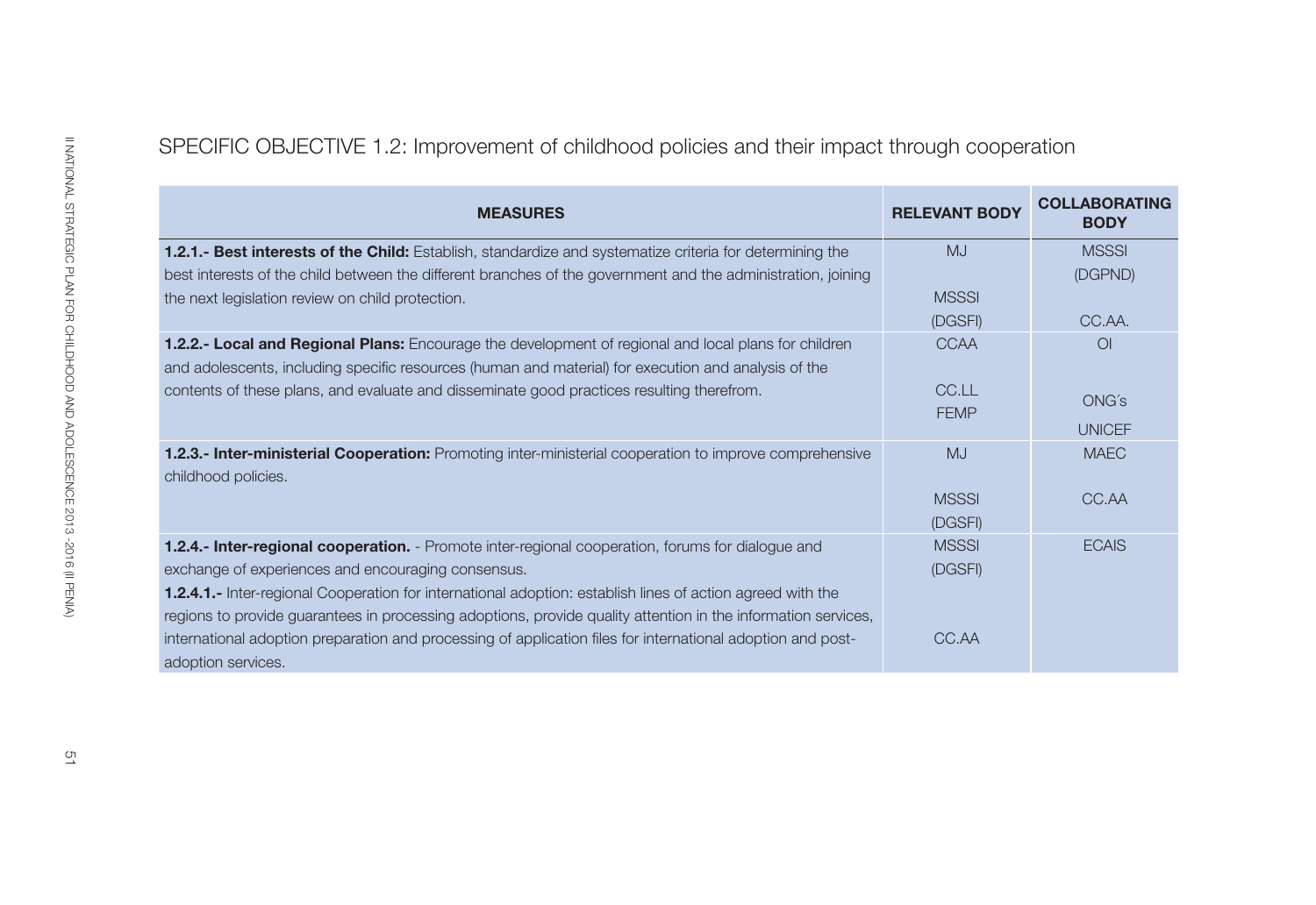| <b>MEASURES</b>                                                                                                      | <b>RELEVANT BODY</b> | <b>COLLABORATING</b><br><b>BODY</b> |
|----------------------------------------------------------------------------------------------------------------------|----------------------|-------------------------------------|
| 1.2.5.- International Cooperation.                                                                                   | <b>MAEC</b>          | <b>MEYSS</b>                        |
| <b>1.2.5.1.-</b> International Cooperation for Development: To promote, assist and undertake activities of           |                      | (DGM)                               |
| international development cooperation in a wide-ranging way that incorporates the principles of the                  | <b>AECID</b>         |                                     |
| CRC participating in international programs embedded in multilateral and bilateral childhood and other               |                      | <b>CCAA</b>                         |
| specialized instruments and international conventions on the protection of children and youth signed by              | <b>MSSSI</b>         |                                     |
| Spain.                                                                                                               | (DGSFI)              | <b>ONG's</b>                        |
| <b>1.2.5.2.-</b> International cooperation regarding parental responsibility and child protection: Develop effective |                      |                                     |
| channels of cooperation between state and regional authorities relevant in matters of parental responsibility        | <b>MJ</b>            |                                     |
| and child protection.                                                                                                | <b>CSPJ</b>          | <b>ECAIS</b>                        |
| <b>1.2.5.3.-</b> International Cooperation in Regard to International Adoption: Promote international                |                      |                                     |
| cooperation actions (with exchange of experiences and best practices among professionals) in line                    |                      |                                     |
| with principles of the CRC and the Hague Convention on Intercountry Adoption, in order to establish                  |                      |                                     |
| the necessary precautions to ensure that adoptions take place in countries that offer guarantees to                  |                      |                                     |
| safeguard the rights of children.                                                                                    |                      |                                     |
| 1.2.6.- Incorporate a report on the impact on children in the analysis of the regulatory impact of                   | The whole            |                                     |
| <b>Bills and regulations.</b>                                                                                        | <b>Ministries</b>    |                                     |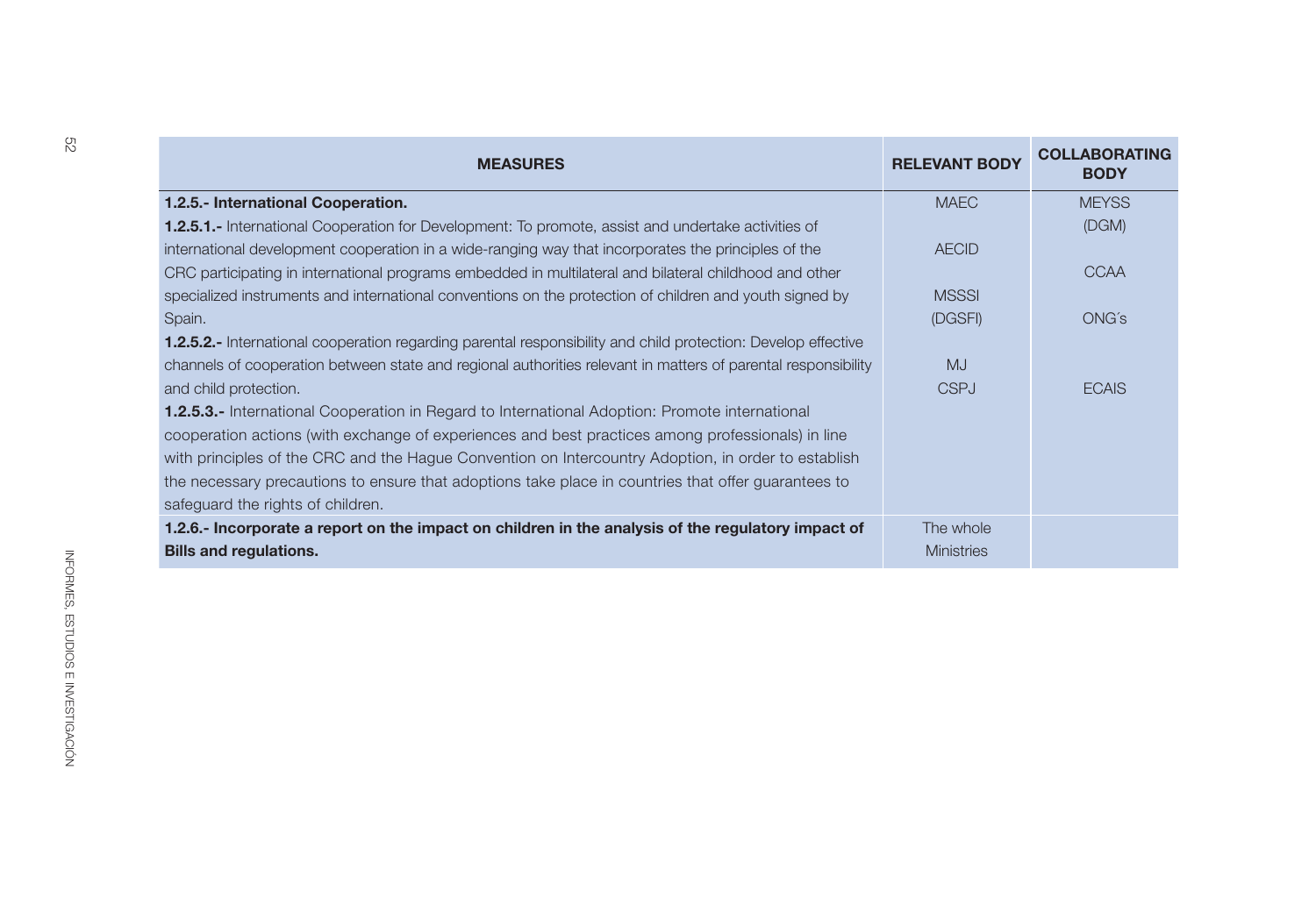| <b>MEASURES</b>                                                                                                | <b>RELEVANT BODY</b>                          | <b>COLLABORATING</b><br><b>BODY</b> |
|----------------------------------------------------------------------------------------------------------------|-----------------------------------------------|-------------------------------------|
| 1.2.7.- Information system on international adoption: Promote the development of a swift and                   | <b>MSSSI</b>                                  | CC.AA                               |
| efficient information system between countries on procedures and exchange of experiences of international      | (DGSFI)                                       |                                     |
| adoption.                                                                                                      |                                               |                                     |
|                                                                                                                | <b>MAEC</b>                                   | <b>ECAIS</b>                        |
|                                                                                                                | (Directorate General                          |                                     |
|                                                                                                                | for Spaniards                                 |                                     |
|                                                                                                                | residing abroad                               |                                     |
|                                                                                                                | and Consular and<br><b>Migration Affairs)</b> |                                     |
| 1.2.8.- Childhood Observatory:                                                                                 | <b>MSSSI</b>                                  | CC.AA                               |
| 1.2.8.1.- Childhood Observatory should become a collegial organ under the terms provided in the                | (DGSFI)                                       |                                     |
| legislation (Law 6/1997 of April 14)                                                                           |                                               |                                     |
| 1.2.8.2.- Intensify the Childhood Observatory character as a forum for participation between the public        |                                               |                                     |
| administrations and associations.                                                                              |                                               |                                     |
| <b>1.2.9.- Regional and local observatories:</b> Promote collaboration with the Childhood Observatories of     | <b>MSSSI</b>                                  |                                     |
| the Autonomous Communities and Local Corporations in order to establish a homogeneous and common               | (DGSFI-OI)                                    |                                     |
| system of communication and information on childhood policies of the Administrations.                          | CC.AA.                                        |                                     |
|                                                                                                                | CC.LL.                                        |                                     |
|                                                                                                                | <b>FEMP</b>                                   |                                     |
| 1.2.10.- Proposal to approve a comprehensive care plan for children under three who suffer from                | <b>IMSERSO</b>                                | CC.AA.                              |
| severe disabilities by the Territorial Council of the System for Autonomy and Care for Dependency, with        |                                               | <b>ONG's</b>                        |
| the aim to facilitate early intervention and rehabilitation of their physical, mental and intellectual skills. |                                               |                                     |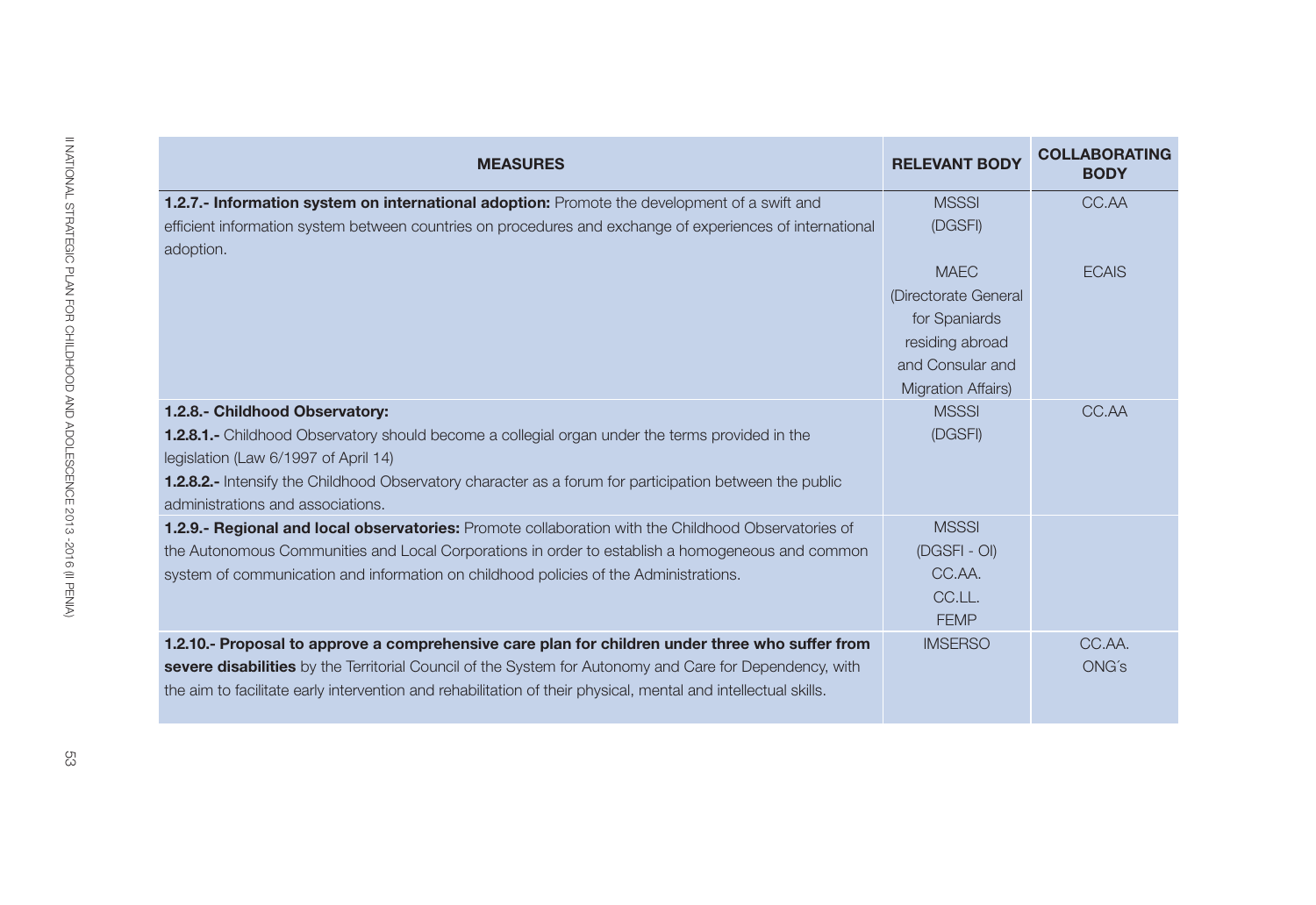| <b>MEASURES</b>                                                                                                                                                                                                    | <b>RELEVANT BODY</b> | <b>COLLABORATING</b><br><b>BODY</b> |
|--------------------------------------------------------------------------------------------------------------------------------------------------------------------------------------------------------------------|----------------------|-------------------------------------|
| 1.3.1.- Research and data on the social perception of the rights and duties of children: Include                                                                                                                   | <b>MSSSI</b>         | $\Omega$                            |
| questions concerning attitudes and opinions about children and adolescents in other studies and opinion                                                                                                            | (DGSFI)              | <b>INE</b>                          |
| polls.                                                                                                                                                                                                             | <b>INJUVE</b>        | CC.AA.                              |
| 1.3.2.- Awareness on the rights and duties of children: Promote awareness campaigns and actions                                                                                                                    | <b>MSSSI</b>         |                                     |
| on the rights of children and adolescents, aimed at the general public and professional groups working with                                                                                                        | (DGSFI)              | O <sub>l</sub>                      |
| children (police, lawyers, judges); among them, most notably, the celebration of Universal Children's Day<br>which commemorates the Convention on the Rights of the Child and promote actions that encourage child | (DGPAD)              |                                     |
| participation.                                                                                                                                                                                                     | <b>MAEC</b>          | <b>ONG's</b>                        |
| <b>1.3.2.1.-</b> Provide to the media and the general public, factual information about the conditions of detention<br>of minors and intervention in cases of young offenders.                                     | (ODH)                |                                     |
|                                                                                                                                                                                                                    | <b>MECD</b>          |                                     |
|                                                                                                                                                                                                                    | CC.AA                |                                     |
|                                                                                                                                                                                                                    | CC.LL                |                                     |
|                                                                                                                                                                                                                    | (FEMP)               |                                     |
| 1.3.3.- Encourage and support the development of Corporate Social: Responsibility programs for                                                                                                                     |                      |                                     |
| the Spanish entrepreneurs, focused in childhood and adolescence. Programs should promote respect                                                                                                                   |                      | <b>SOCIAL</b>                       |
| for the human rights enshrined in the United Nations Global Compact and the non-use of child labor by                                                                                                              | <b>MEYSS</b>         | <b>PARTNERS</b>                     |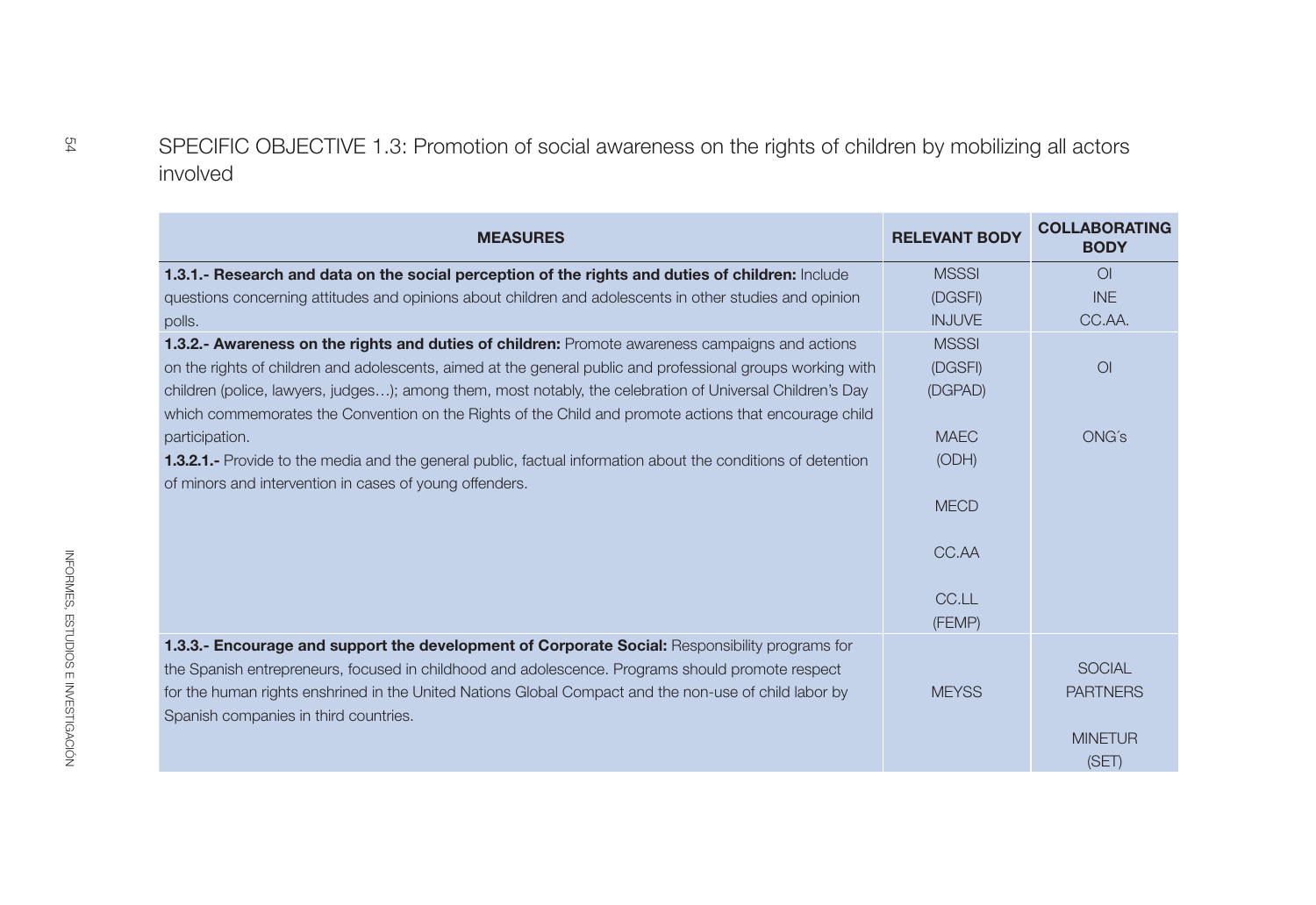| <b>MEASURES</b>                                                                                                        | <b>RELEVANT BODY</b> | <b>COLLABORATING</b><br><b>BODY</b> |
|------------------------------------------------------------------------------------------------------------------------|----------------------|-------------------------------------|
| 1.3.4.- Introduce the CRC in university education: Integrate the content and principles of the CRC and                 | <b>MECD</b>          | <b>MSSSI</b>                        |
| its optional protocols on higher education, especially in careers related to the different areas of child welfare      | (DGPU)               | (DGSFI)                             |
| and healthy habits, incorporating them in the process of continued training.                                           |                      |                                     |
| 1.3.5.- Spreading and dissemination actions:                                                                           | <b>MSSSI</b>         | O <sub>l</sub>                      |
| <b>1.3.5.1.</b> -Disseminate II PENIA and the III Plan Against Children and Adolescent Exploitation (hereinafter, III  | (DGSFI)              |                                     |
| PESI) including versions tailored to the language and format for children and adolescents.                             |                      | CC.LL                               |
| <b>1.3.5.2.-</b> Disseminate reports made in Spain on the implementation of the CRC and its optional protocols,        | <b>MINISTRIES</b>    | <b>FEMP</b>                         |
| as well as the observations and recommendations made by the Committee on the Rights of the Child                       |                      |                                     |
| <b>1.3.5.3.-</b> Disseminating the Conventions, Resolutions, Recommendations, EU Regulations and Directives            |                      | <b>ONG's</b>                        |
| emanating from international organizations and affect children under 18 years (on disabilities, positive               | CC.AA                |                                     |
| parenting, information technologies)                                                                                   |                      | <b>CGCEES</b>                       |
| <b>1.3.5.4.-</b> Web Pages: Encourage the creation of Web pages on rights, duties, needs and interests of              |                      |                                     |
| children for professionals, parents and child and adolescent public on this issue, and consolidate existing            |                      |                                     |
| ones.                                                                                                                  |                      |                                     |
| <b>1.3.6.- Awareness and promotion of positive parenting.</b> - Take actions and programs that promote                 | <b>MSSSI</b>         | <b>CEF</b>                          |
| educational models in the family to prevent and eradicate violence by encouraging positive parenting.                  | (DGSFI)              | <b>MSSSI</b>                        |
|                                                                                                                        |                      | (DGVG)                              |
|                                                                                                                        | <b>FEMP</b>          | <b>ONG's</b>                        |
| <b>1.3.7.- Promoting equal opportunities.</b> - Promote activities to defend and promote equality among                | <b>MSSSI</b>         |                                     |
| children, regardless of gender, age, nationality, ethnicity, disability, religion, social or other status, intervening | (DGIO)               | CC.AA                               |
| from early childhood to reduce social inequalities. In particular, to promote and disseminate male models of           | (DGPAD)              |                                     |
| responsibility and family care in order to eliminate gender stereotypes in households daily life                       | (DGSFI)              |                                     |
|                                                                                                                        |                      | CC.LL                               |
|                                                                                                                        |                      | (FEMP)                              |
| 1.3.8.- Social awareness on children exposed to violence. - We should encourage actions to raise the                   | <b>MSSSI</b>         | <b>MSSSI</b>                        |
| awareness of children exposed to gender violence in their family context                                               | (DGVG)               | (DGSFI)                             |
|                                                                                                                        |                      |                                     |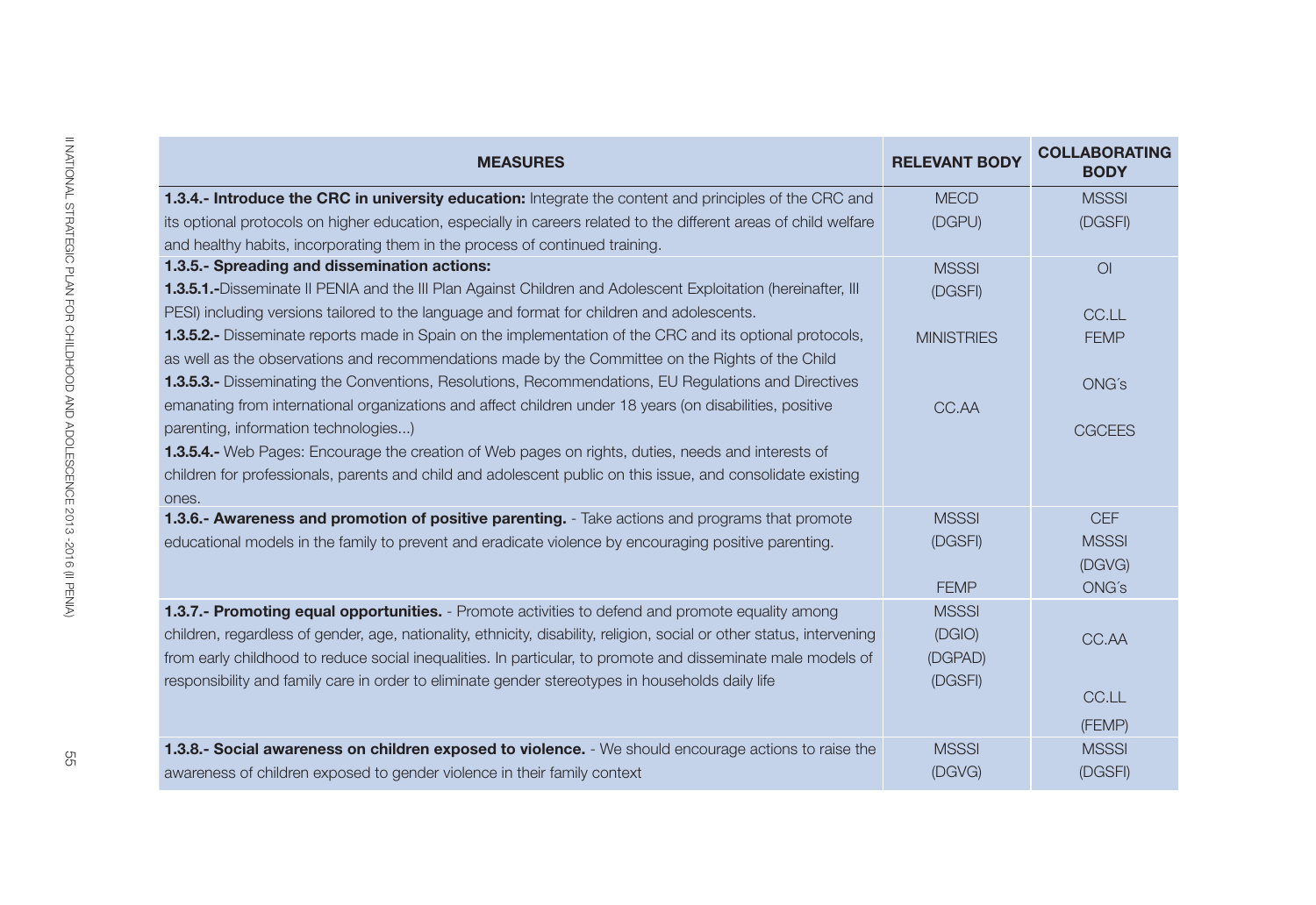| <b>RELEVANT BODY</b><br><b>MEASURES</b><br>2.1.- Promote studies on the needs of families of the 21 <sup>st</sup> century, both at the national and European<br><b>MSSSI</b><br>level, with particular attention to the orientation, education, special needs of vulnerable groups, family<br>(DGSFI)<br>mediation, meeting places and conciliation of family life.<br>(DGPAD)<br>2.2.- Promote the positive exercise of family responsibilities (Positive Parenting) promoting the<br><b>MSSSI</b><br>development of the skills and competencies of parents to carry out their caring responsibilities and<br>(DGSFI)<br>education of their children, as well as promoting an environment that supports and enhances this exercise:<br>(DGPAD)<br><b>2.2.1.-</b> Promote and develop multilateral cooperation with all actors involved (Autonomous Communities,<br>CC.AA<br>local corporations, associations, experts) for the study, awareness, dissemination of information and best<br>practices especially for groups with different needs, such as children with disabilities, professional training<br>and promotion of specialized social services.<br>CC.LL<br><b>2.2.2.</b> Maintain awareness programs and training in positive parenting and education skills and free from<br>violence, with the collaboration of regions, municipalities and associations.<br>(FEMP)<br>2.2.3.- Include positive parenting as one of the strategic lines of the next Comprehensive Plan of Family<br>Support.<br><b>2.2.4.-</b> Include parental education services and other family support services in the catalog of social |  |                                     |
|------------------------------------------------------------------------------------------------------------------------------------------------------------------------------------------------------------------------------------------------------------------------------------------------------------------------------------------------------------------------------------------------------------------------------------------------------------------------------------------------------------------------------------------------------------------------------------------------------------------------------------------------------------------------------------------------------------------------------------------------------------------------------------------------------------------------------------------------------------------------------------------------------------------------------------------------------------------------------------------------------------------------------------------------------------------------------------------------------------------------------------------------------------------------------------------------------------------------------------------------------------------------------------------------------------------------------------------------------------------------------------------------------------------------------------------------------------------------------------------------------------------------------------------------------------------------------------------------------------------------------|--|-------------------------------------|
|                                                                                                                                                                                                                                                                                                                                                                                                                                                                                                                                                                                                                                                                                                                                                                                                                                                                                                                                                                                                                                                                                                                                                                                                                                                                                                                                                                                                                                                                                                                                                                                                                              |  | <b>COLLABORATING</b><br><b>BODY</b> |
| <b>ONG's</b><br>CC.AA                                                                                                                                                                                                                                                                                                                                                                                                                                                                                                                                                                                                                                                                                                                                                                                                                                                                                                                                                                                                                                                                                                                                                                                                                                                                                                                                                                                                                                                                                                                                                                                                        |  | <b>CEF</b>                          |
|                                                                                                                                                                                                                                                                                                                                                                                                                                                                                                                                                                                                                                                                                                                                                                                                                                                                                                                                                                                                                                                                                                                                                                                                                                                                                                                                                                                                                                                                                                                                                                                                                              |  |                                     |
|                                                                                                                                                                                                                                                                                                                                                                                                                                                                                                                                                                                                                                                                                                                                                                                                                                                                                                                                                                                                                                                                                                                                                                                                                                                                                                                                                                                                                                                                                                                                                                                                                              |  |                                     |
|                                                                                                                                                                                                                                                                                                                                                                                                                                                                                                                                                                                                                                                                                                                                                                                                                                                                                                                                                                                                                                                                                                                                                                                                                                                                                                                                                                                                                                                                                                                                                                                                                              |  |                                     |
| <b>ONGs</b>                                                                                                                                                                                                                                                                                                                                                                                                                                                                                                                                                                                                                                                                                                                                                                                                                                                                                                                                                                                                                                                                                                                                                                                                                                                                                                                                                                                                                                                                                                                                                                                                                  |  | <b>CEF</b>                          |
|                                                                                                                                                                                                                                                                                                                                                                                                                                                                                                                                                                                                                                                                                                                                                                                                                                                                                                                                                                                                                                                                                                                                                                                                                                                                                                                                                                                                                                                                                                                                                                                                                              |  |                                     |
|                                                                                                                                                                                                                                                                                                                                                                                                                                                                                                                                                                                                                                                                                                                                                                                                                                                                                                                                                                                                                                                                                                                                                                                                                                                                                                                                                                                                                                                                                                                                                                                                                              |  |                                     |
|                                                                                                                                                                                                                                                                                                                                                                                                                                                                                                                                                                                                                                                                                                                                                                                                                                                                                                                                                                                                                                                                                                                                                                                                                                                                                                                                                                                                                                                                                                                                                                                                                              |  |                                     |
|                                                                                                                                                                                                                                                                                                                                                                                                                                                                                                                                                                                                                                                                                                                                                                                                                                                                                                                                                                                                                                                                                                                                                                                                                                                                                                                                                                                                                                                                                                                                                                                                                              |  |                                     |
|                                                                                                                                                                                                                                                                                                                                                                                                                                                                                                                                                                                                                                                                                                                                                                                                                                                                                                                                                                                                                                                                                                                                                                                                                                                                                                                                                                                                                                                                                                                                                                                                                              |  |                                     |
|                                                                                                                                                                                                                                                                                                                                                                                                                                                                                                                                                                                                                                                                                                                                                                                                                                                                                                                                                                                                                                                                                                                                                                                                                                                                                                                                                                                                                                                                                                                                                                                                                              |  |                                     |
|                                                                                                                                                                                                                                                                                                                                                                                                                                                                                                                                                                                                                                                                                                                                                                                                                                                                                                                                                                                                                                                                                                                                                                                                                                                                                                                                                                                                                                                                                                                                                                                                                              |  |                                     |
|                                                                                                                                                                                                                                                                                                                                                                                                                                                                                                                                                                                                                                                                                                                                                                                                                                                                                                                                                                                                                                                                                                                                                                                                                                                                                                                                                                                                                                                                                                                                                                                                                              |  |                                     |
|                                                                                                                                                                                                                                                                                                                                                                                                                                                                                                                                                                                                                                                                                                                                                                                                                                                                                                                                                                                                                                                                                                                                                                                                                                                                                                                                                                                                                                                                                                                                                                                                                              |  |                                     |
|                                                                                                                                                                                                                                                                                                                                                                                                                                                                                                                                                                                                                                                                                                                                                                                                                                                                                                                                                                                                                                                                                                                                                                                                                                                                                                                                                                                                                                                                                                                                                                                                                              |  |                                     |
|                                                                                                                                                                                                                                                                                                                                                                                                                                                                                                                                                                                                                                                                                                                                                                                                                                                                                                                                                                                                                                                                                                                                                                                                                                                                                                                                                                                                                                                                                                                                                                                                                              |  |                                     |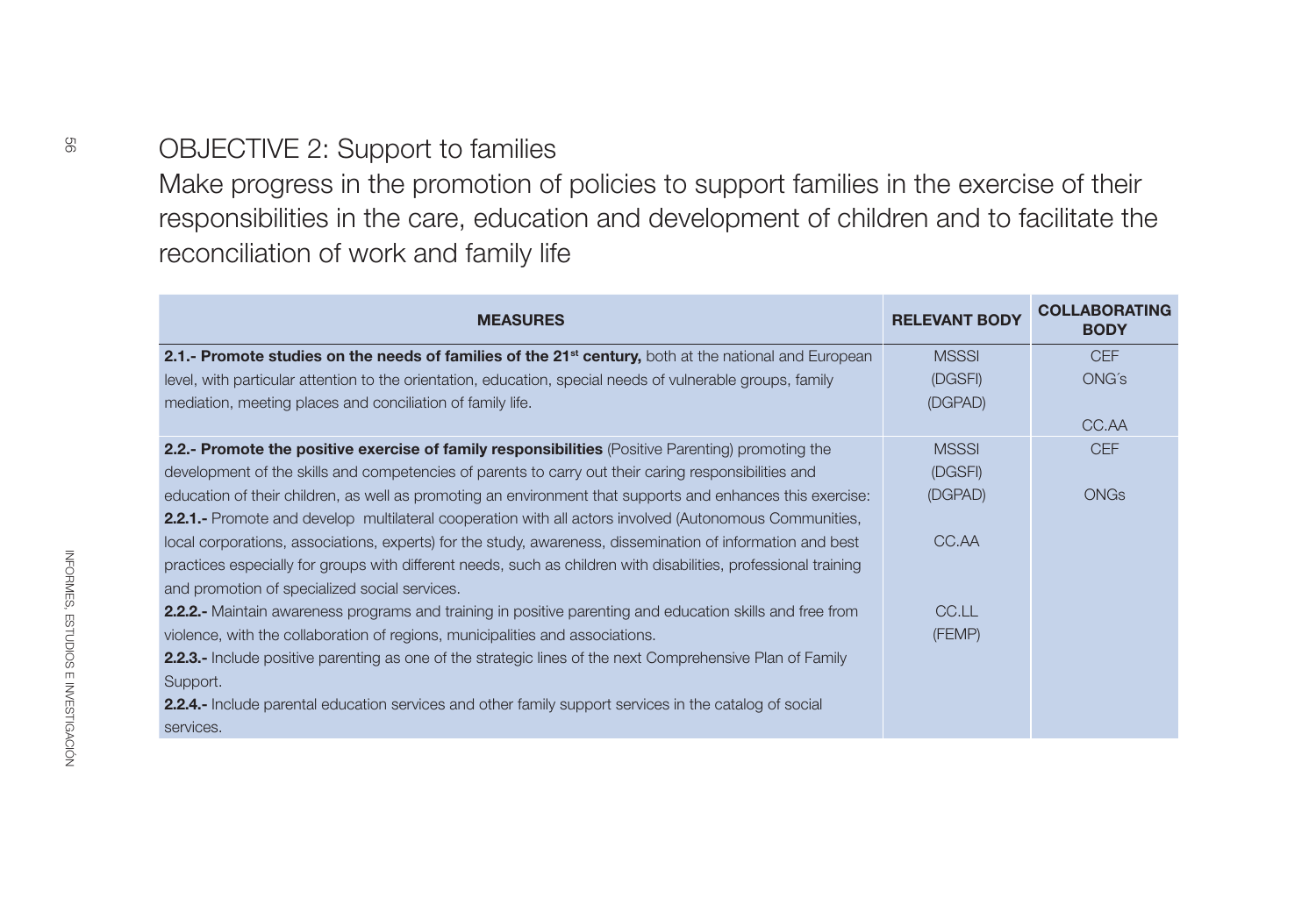| <b>MEASURES</b>                                                                                                        | <b>RELEVANT BODY</b> | <b>COLLABORATING</b><br><b>BODY</b> |
|------------------------------------------------------------------------------------------------------------------------|----------------------|-------------------------------------|
| 2.3.- Exchange of good practices in social work with families, including their dissemination, to                       | <b>MSSSI</b>         | <b>CEF</b>                          |
| establish basic principles agreed by all public and private entities involved.                                         | (DGSFI)              | <b>ONG'S</b>                        |
|                                                                                                                        | <b>IMSERSO</b>       |                                     |
|                                                                                                                        | CC.AA                |                                     |
| 2.4.- Quality criteria for family support services: Establish quality standards in the development of                  | <b>MSSSI</b>         | <b>CEF</b>                          |
| orientation services, family education and meeting places, as well as training professionals to evaluate their         | (DGSFI)              | <b>CC.LL (FEMP)</b>                 |
| effectiveness.                                                                                                         |                      | <b>ONG's</b>                        |
|                                                                                                                        | CC.AA                |                                     |
| 2.5.- Promote conciliation between work, family and personal life                                                      |                      |                                     |
| <b>2.5.1.-</b> Optimize quality services for children schools 0-3 years during the working hours of their parents,     | <b>MECD</b>          |                                     |
| thus following the parameters of the European Union guidelines, supporting compliance with minimum                     | (DGETC)              | <b>IM</b>                           |
| standards of quality, staff training and facilities and promoting the exchange of experiences in conciliation          |                      |                                     |
| and the development of educational and recreational activities.                                                        |                      |                                     |
| <b>2.5.2.-</b> Encourage the participation of social partners in promoting the conciliation of work, family and        | <b>MEYSS</b>         | <b>MSSSI</b>                        |
| staff.                                                                                                                 | (DGITSS)             | (DGSFI)                             |
| 2.5.3.- Increase enforcement of enterprises in regards to the rights of parents to the conciliation of personal        |                      |                                     |
| and family life.                                                                                                       | <b>MSSSI</b>         |                                     |
| <b>2.5.4.-</b> Promote measures boosting flexibility and balance in enterprises, especially in relation to the care of | (DGSFI)              |                                     |
| children under 3 years.                                                                                                |                      | <b>ONG's</b>                        |
| <b>2.5.5.-</b> Promote studies or analysis for the rationalization of schedules to facilitate better compatibility of  | CC.AA                |                                     |
| work and family life.                                                                                                  |                      |                                     |
| <b>2.5.6.-</b> Promote the participation and responsibility of children in household chores regardless of their        |                      |                                     |
| gender and in relation to their age.                                                                                   |                      |                                     |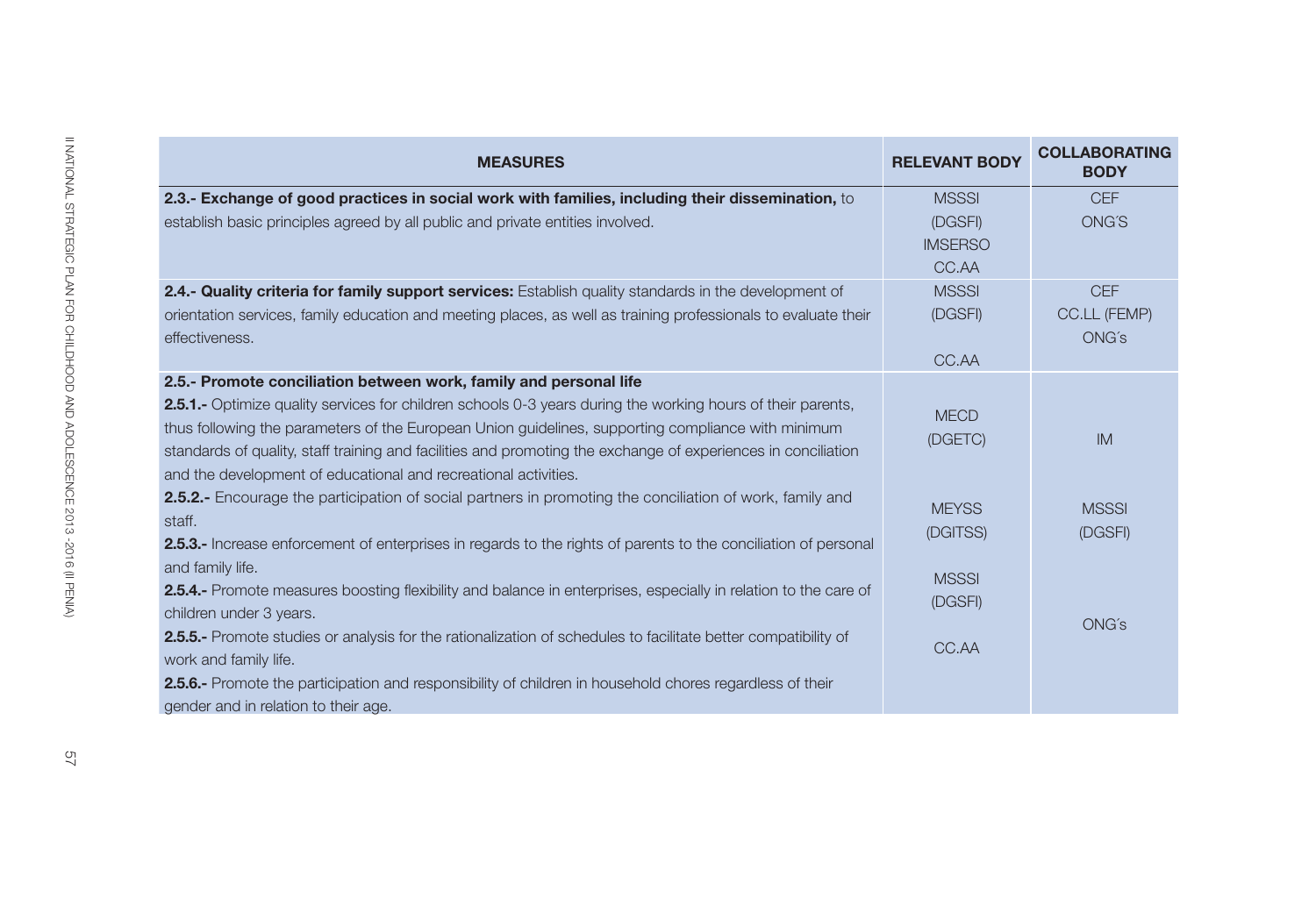| <b>MEASURES</b>                                                                                                    | <b>RELEVANT BODY</b> | <b>COLLABORATING</b><br><b>BODY</b> |
|--------------------------------------------------------------------------------------------------------------------|----------------------|-------------------------------------|
| <b>2.6.- Participation of families.</b> - Promote the participation of families or guardians with children through | <b>MSSSI</b>         | <b>CEF</b>                          |
| associations.                                                                                                      | (DGSFI)              | ONG's                               |
|                                                                                                                    | CC.AA                |                                     |
| 2.7.- Assist in the promotion and development of the programs managed by NGOs to:                                  | <b>MSSSI</b>         | <b>ONG's</b>                        |
| 2.7.1.- Facilitate the compatibility between work and family life.                                                 | (DGSFI)              |                                     |
| 2.7.2.- Support families or guardians who are in especially difficult circumstances or social vulnerability        | (DGPAD)              |                                     |
| <b>2.7.3.-</b> Orientation programs, family mediation and meeting places.                                          |                      |                                     |
| <b>2.7.4.-</b> Support programs for families.                                                                      | <b>IMSERSO</b>       |                                     |
| 2.7.5.- Support for families or guardians with children with disabilities and/or dependency status.                |                      |                                     |
| <b>2.7.6.-</b> Family education programs and positive parenting.                                                   | CC.AA                |                                     |
| 2.8.- Early detection of child abuse. - Promote a system for early detection of gender violence and child          | <b>MSSSI</b>         | <b>MECD</b>                         |
| abuse in the family environment of children and adolescents with the involvement of schools, the health            | (DGVG)               |                                     |
| sector, police and social services.                                                                                | (DGSFI)              | <b>MJ</b>                           |
|                                                                                                                    | M <sub>l</sub>       | CC.AA                               |
|                                                                                                                    |                      | <b>CGCEES</b>                       |
| 2.9.- Review minimum ages:                                                                                         | <b>MJ</b>            | <b>MJ</b>                           |
| 2.9.1.- Raise the minimum age for marriage and sexual consent to prevent abuses in the latter case from            |                      |                                     |
| the older to the younger, and fight against pedophilia, according to the observations of the UN Committee          | <b>MSSSI</b>         |                                     |
| on the Rights of Child and the Council of Europe, reaching agreements with the various political forces in         | (DGSFI)              |                                     |
| Parliament on the proposals by the MSSSI and the Ministry of Justice.                                              | (DGPND)              |                                     |
| <b>2.9.2.-</b> Setting a standard with sufficient range to standardize legal age limit to have access to legal     |                      |                                     |
| substances with addictive potential, in line with the range of legal age, throughout the state.                    |                      |                                     |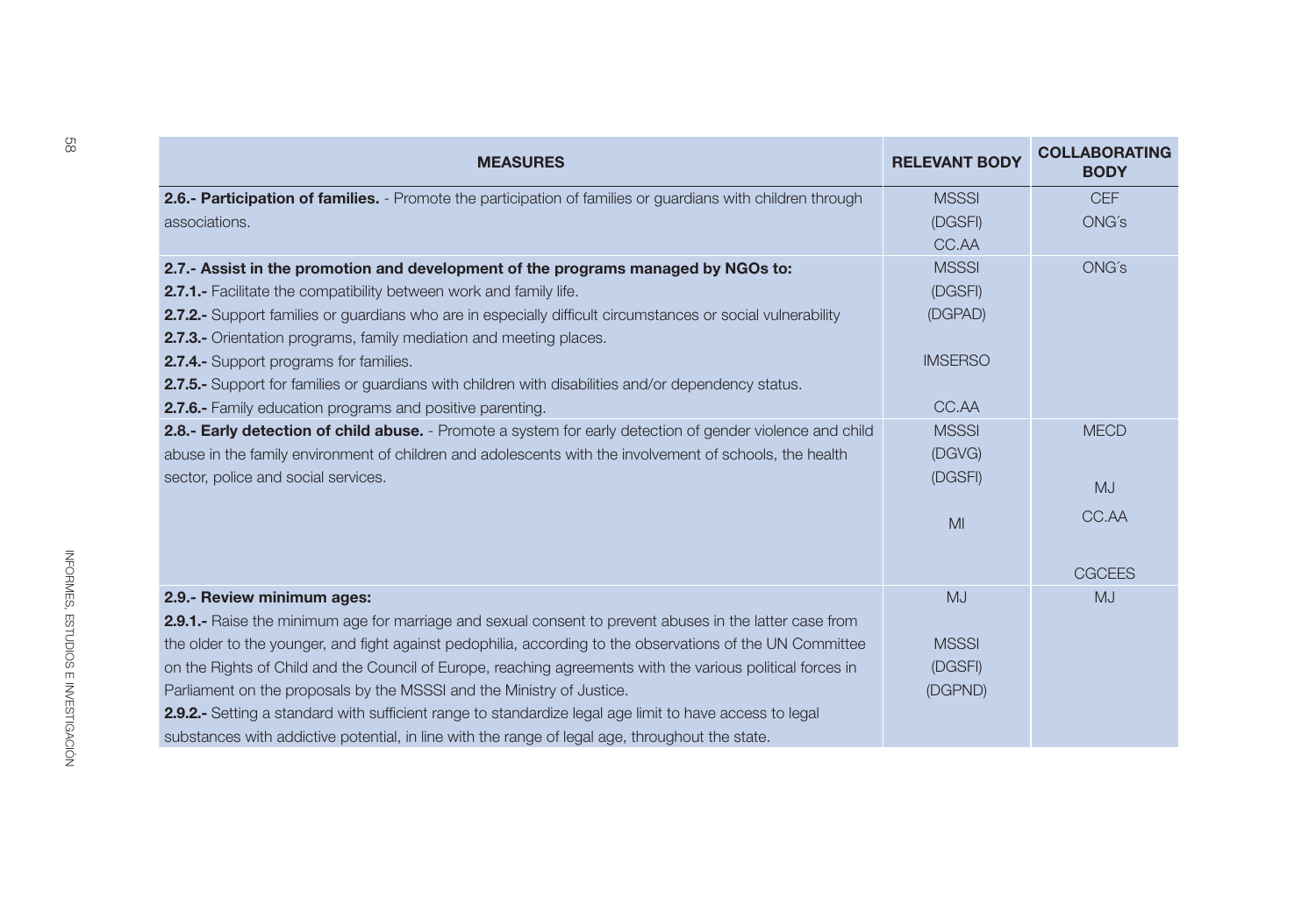| <b>MEASURES</b>                                                                                                | <b>RELEVANT BODY</b> | <b>COLLABORATING</b><br><b>BODY</b> |
|----------------------------------------------------------------------------------------------------------------|----------------------|-------------------------------------|
| 2.10.- Comprehensive care for families and children at risk of social exclusion: Promoting                     | <b>MSSSI</b>         | <b>ONG's</b>                        |
| comprehensive care programs for these families and children, combining in a flexible and effective specific    | (DGSFI)              |                                     |
| attention to families by social services and the intensification of the proceedings toward the most vulnerable | <b>IMSERSO</b>       |                                     |
| groups: children in foreign-born families, single parents, large families, families with unemployed members,   |                      |                                     |
| children in transition to independent living among other groups.                                               | <b>MEYSS</b>         |                                     |
|                                                                                                                | CC.AA                |                                     |
| 2.11.- Develop a Comprehensive Plan of Family Support                                                          | <b>MSSSI</b>         | <b>CEF</b>                          |
|                                                                                                                | (DGSFI)              | <b>ONG's</b>                        |
|                                                                                                                | (DGPND)              |                                     |
|                                                                                                                |                      |                                     |
|                                                                                                                |                      |                                     |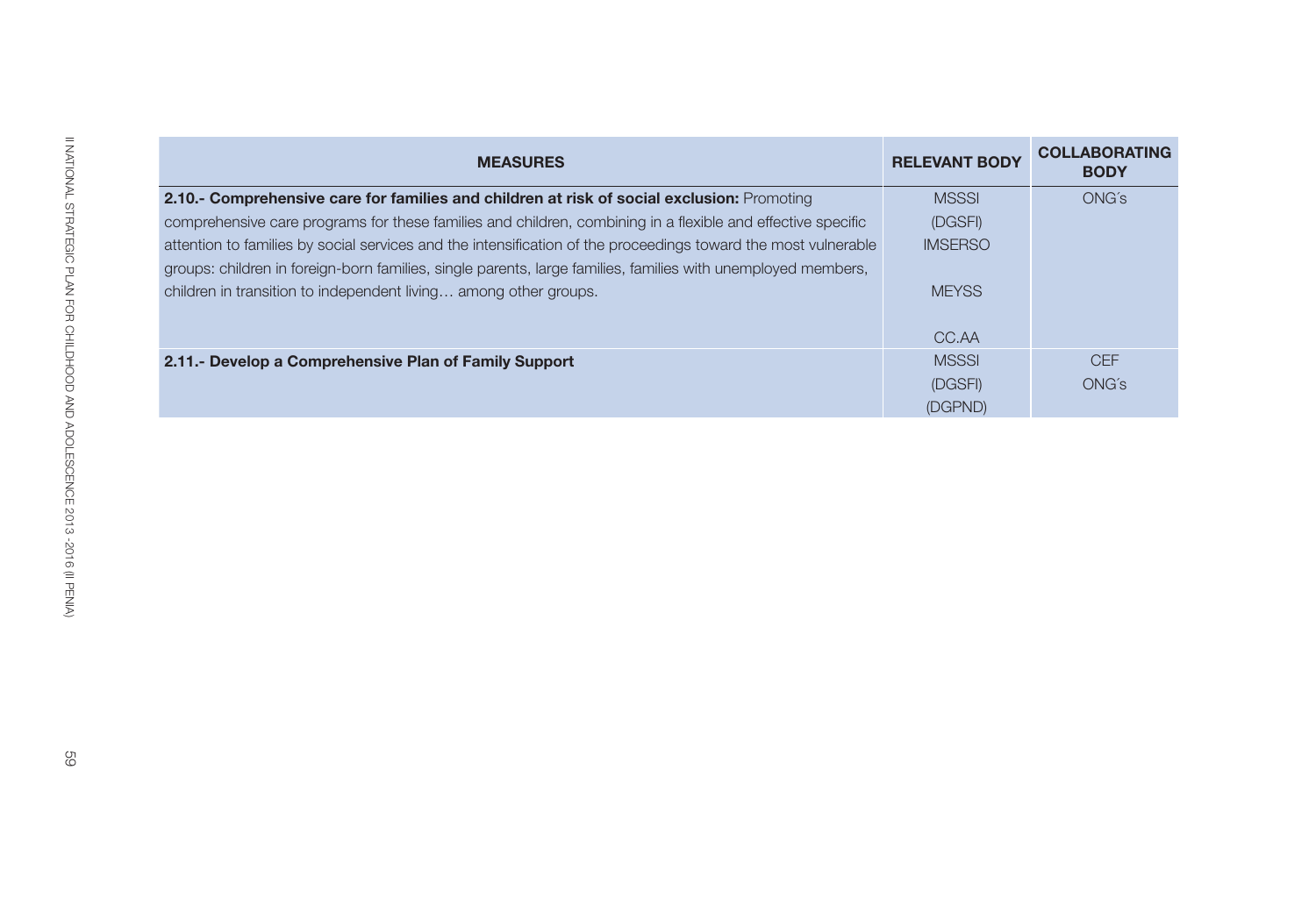| <b>MEASURES</b>                                                                                                 | <b>RELEVANT BODY</b> | <b>COLLABORATING</b><br><b>BODY</b> |
|-----------------------------------------------------------------------------------------------------------------|----------------------|-------------------------------------|
| <b>3.1.- Media:</b> Promoting actions aimed at the media (advertising, video, press, cinema, mobile, Internet ) | <b>MINETUR</b>       | $\Omega$                            |
| to promote values education and children's right with special attention to violent content.                     | <b>SETSI</b>         |                                     |
|                                                                                                                 | <b>INTECO</b>        | CC.AA                               |
|                                                                                                                 | <b>MP</b>            |                                     |
|                                                                                                                 | (S de E              | <b>EPE Red.es</b>                   |
|                                                                                                                 | Comunicación)        |                                     |
| 3.2.- Develop a critical view of television in the family environment, the school and society at large,         | <b>MECD</b>          | $\Omega$                            |
| which would be constructive, participative and respectful of different children (children with disabilities,    |                      |                                     |
| ethnic minorities, immigrants, etc. ) with the collaboration of public administrations, social organizations    | <b>MSSSI</b>         | <b>ONG's</b>                        |
| and media companies, spreading training materials and promoting attractive alternatives for young               | (DGPAD)              |                                     |
| audiences.                                                                                                      |                      | Empresas y                          |
|                                                                                                                 | <b>MINETUR</b>       | Operadores                          |
|                                                                                                                 | <b>SETSI</b>         | del sector                          |
|                                                                                                                 |                      | <b>Telecomunicaciones</b>           |
|                                                                                                                 |                      | CC.AA                               |
| 3.3.- Control and sanction mechanisms for TV programming: Strengthen control and sanction                       | <b>MINETUR</b>       | $\Omega$                            |
| mechanisms for the content of television programming in children prime time, prioritizing content aimed at      | <b>SETSI</b>         |                                     |
| children and sensitizing parents.                                                                               |                      |                                     |
|                                                                                                                 | MP                   |                                     |
|                                                                                                                 | (SEC)                |                                     |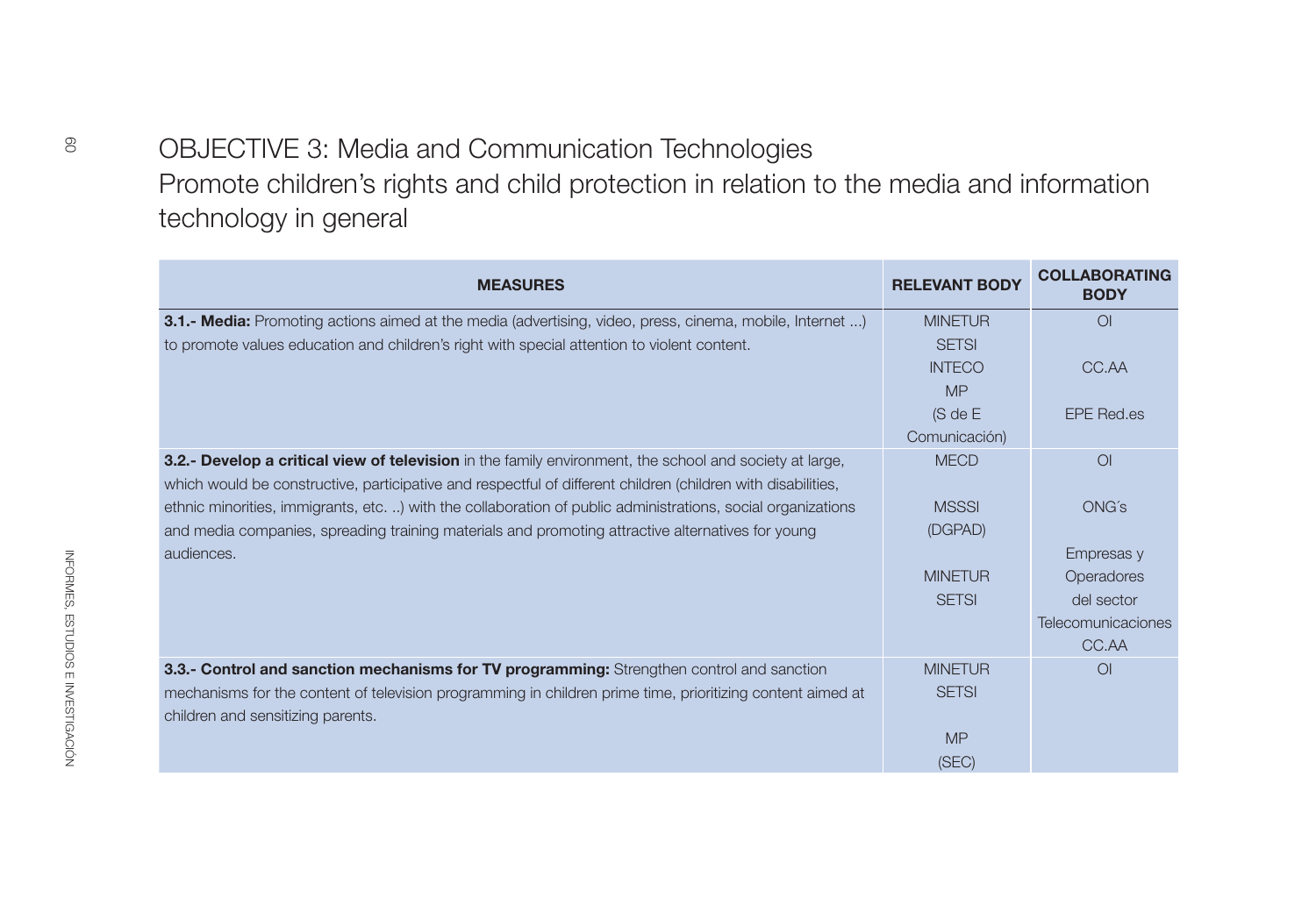| <b>MEASURES</b>                                                                                                  | <b>RELEVANT BODY</b> | <b>COLLABORATING</b><br><b>BODY</b> |
|------------------------------------------------------------------------------------------------------------------|----------------------|-------------------------------------|
| <b>3.4.- Internet access:</b> Promote awareness and training activities aimed at children and adolescents,       | <b>MECD</b>          | O <sub>l</sub>                      |
| families and teachers to improve Internet access for all and good use with actions such as:                      | (INTEF)              |                                     |
| 3.4.1.- Training for families and children in the proper use of the Internet and its opportunities, taking into  |                      | <b>ONG's</b>                        |
| account their different capabilities and developing support techniques and design for accessibility for all.     | MI                   |                                     |
| <b>3.4.2.</b> Promote learning the new languages of information technologies and boost access to online          |                      | CC.AA                               |
| educational content based on the principles of universal accessibility and design for all children, avoiding     | <b>MINETUR</b>       |                                     |
| any digital exclusion or inequality (gender/disability) to access and use of new technologies that could lead    | <b>SETSI</b>         |                                     |
| to double discrimination.                                                                                        | <b>INTECO</b>        |                                     |
| <b>3.4.3.-</b> Promote the prevention of abuse or sexual exploitation of children and adolescents through the    | (Red.es)             |                                     |
| Internet. Provide training for children and adolescents on the activities and behaviors that may constitute      |                      |                                     |
| criminal offenses (cyberbullying, grooming, hacking ) or any unwanted consequence.                               |                      |                                     |
| <b>3.4.4.-</b> Promote access to communication technologies, especially the Internet and other audiovisual media | <b>MSSSI</b>         |                                     |
| for all children with any disability.                                                                            |                      |                                     |
| <b>3.4.5.-</b> Develop and disseminate guidelines to prevent the abuse of ICT                                    | (DGPAD)              |                                     |
| <b>3.4.6.-</b> Promote and develop the presence of the Government Delegation for the National Plan on Drugs      | (DGPND)              |                                     |
| in social networks as a way to access the youngest populations in order to raise awareness of the risks of       |                      |                                     |
| addiction.                                                                                                       |                      |                                     |
|                                                                                                                  |                      | O <sub>1</sub>                      |
| 3.5.- Children's opinion about information technologies (hereafter ICTs) Promote studies to elicit               | <b>MINETUR</b>       |                                     |
| the views of children about the opportunities and risks perceived in relation to the media, information          | (INTECO)             | <b>EPE Red.es</b>                   |
| technologies and social networks, and their attitude and perception of parental "surveillance" and how to        |                      |                                     |
| address conflicts arising from excessive or improper use.                                                        | <b>INJUVE</b>        | <b>ONTSI</b>                        |
|                                                                                                                  |                      | CC.AA                               |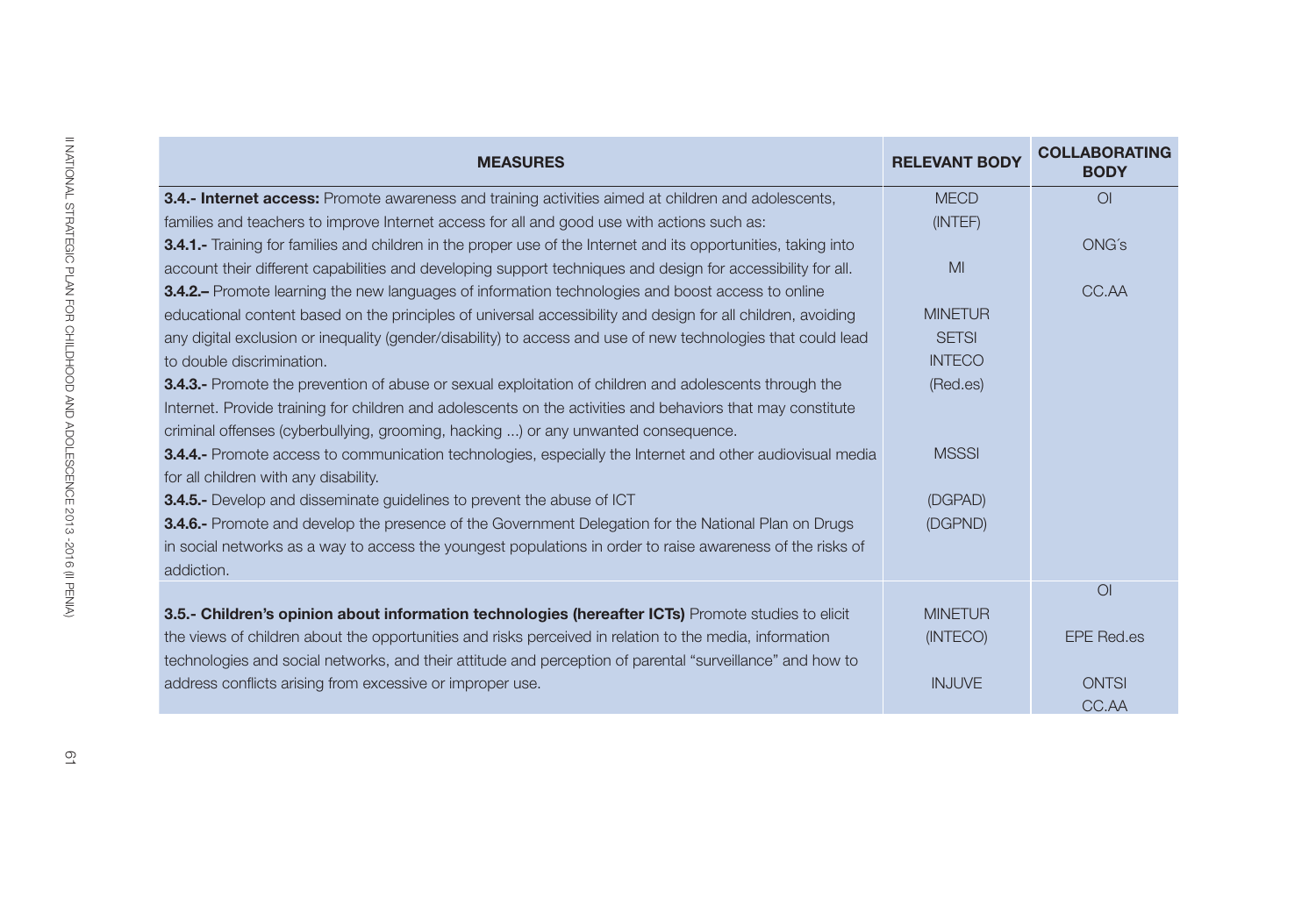| <b>MEASURES</b>                                                                                                     | <b>RELEVANT BODY</b> | <b>COLLABORATING</b><br><b>BODY</b> |
|---------------------------------------------------------------------------------------------------------------------|----------------------|-------------------------------------|
| 3.6.- Internet Security: Collaborate on improving the levels of network security through dissemination and          | <b>MINETUR</b>       | M <sub>l</sub>                      |
| promotion of filtration systems that can be installed from the servers.                                             | <b>SETSI</b>         | Companies and                       |
| <b>3.6.1.-</b> Promote self-regulatory codes and hotlines, by competent agencies and entities.                      |                      | operators of                        |
|                                                                                                                     |                      | telecommunication                   |
|                                                                                                                     |                      | area                                |
|                                                                                                                     |                      | <b>ONG's</b>                        |
| 3.7.- Awareness and training. - Promote professional meetings between media and communication                       | <b>MINETUR</b>       | $\Omega$                            |
| experts and experts in childhood and adolescence through seminars and workshops for the exchange of                 | <b>SETSI</b>         |                                     |
| experiences and good practices, with the aim of analyzing the spaces dedicated to children and the social           |                      | CC.AA                               |
| image that the media project.                                                                                       | <b>INTECO - OSI</b>  |                                     |
| 3.7.1.- Develop a Plan on awareness and training on the use of ICT: Start up this Plan in the schools with          |                      | <b>CORPORACIÓN</b>                  |
| the aim of raising awareness about the importance of respecting intellectual property rights and prevent            | <b>MP</b>            | <b>RTVE</b>                         |
| illegal downloads Internet.                                                                                         | (SEC)                |                                     |
| <b>3.7.2.-</b> To promote the transmission of a positive image of the ICT use in children and adolescents and their |                      | <b>FEMP</b>                         |
| families through education and the promotion of professional ethical codes.                                         | <b>MECD</b>          |                                     |
| 3.7.3.- Spread a proper social image of children with disabilities (and disability in general) avoiding             |                      | <b>ONG's</b>                        |
| stereotypes or preconceptions.                                                                                      |                      |                                     |
|                                                                                                                     | <b>MSSSI</b>         |                                     |
|                                                                                                                     | (DGPAD)              |                                     |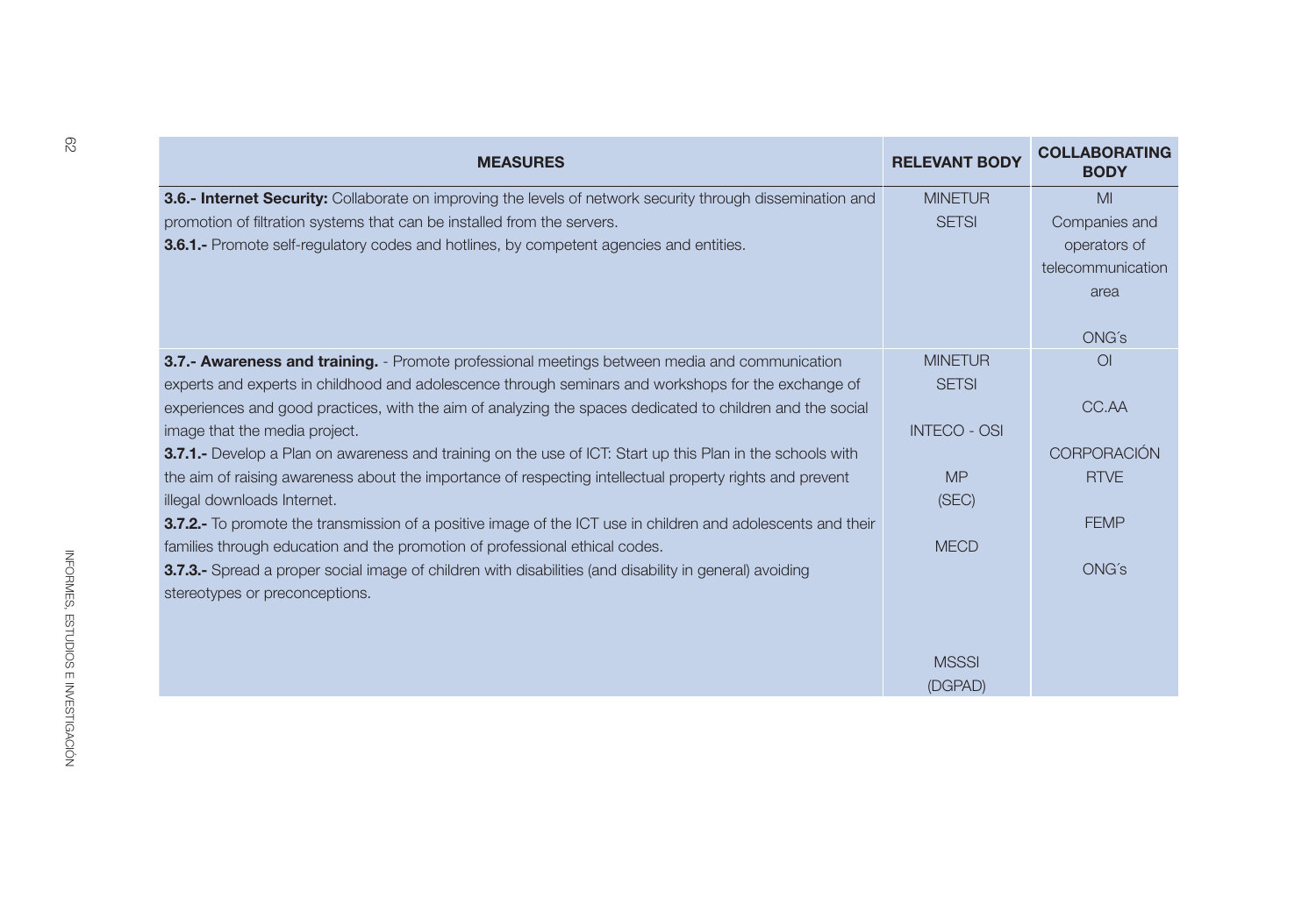| <b>MEASURES</b>                                                                                              | <b>RELEVANT BODY</b> | <b>COLLABORATING</b><br><b>BODY</b> |
|--------------------------------------------------------------------------------------------------------------|----------------------|-------------------------------------|
| 3.8.- Children's participation in media: Promote the creation of child participated channels for the         | <b>RTVE</b>          | <b>ONG's</b>                        |
| development of content in the media, with special emphasis on public media.                                  |                      | CC.AA                               |
|                                                                                                              | TV CCAA              |                                     |
| 3.9.- News on children compilation. - Continue the task of monitoring and compilation news regarding         |                      |                                     |
| youth in the media and Internet (daily news bulletin) and at the same time, in direct contact with the media | <b>INJUVE</b>        | <b>ONGs</b>                         |
| for the systematic dissemination of any information or documentation related to the interests and problems   |                      |                                     |
| of the youth.                                                                                                |                      |                                     |
|                                                                                                              |                      |                                     |
|                                                                                                              |                      |                                     |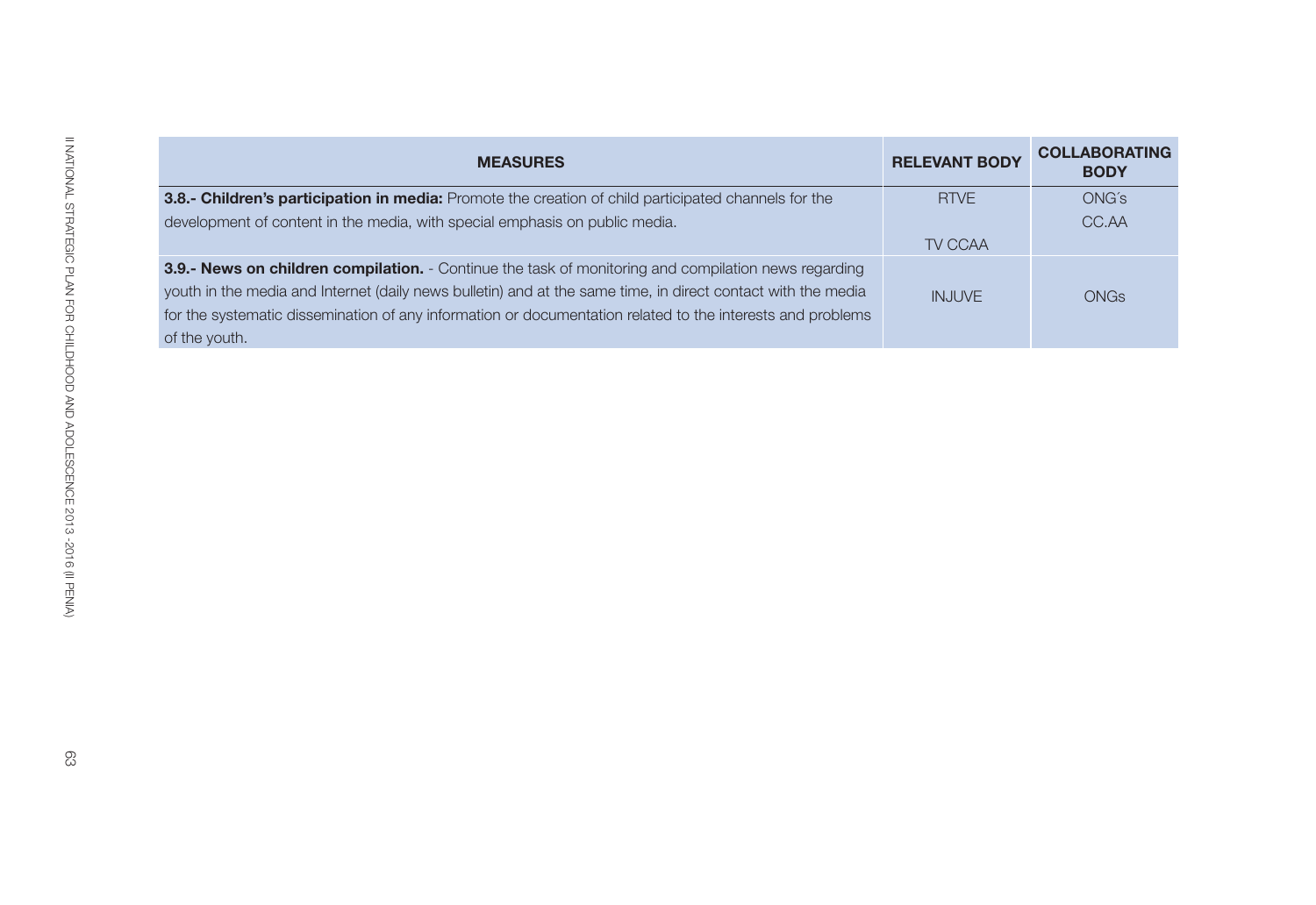| Promote social care and intervention to children and adolescents at risk, vulnerability,<br>disability and/or social exclusion, establishing common quality criteria and shared |                         |                                     |  |
|---------------------------------------------------------------------------------------------------------------------------------------------------------------------------------|-------------------------|-------------------------------------|--|
| practices capable of evaluation                                                                                                                                                 |                         |                                     |  |
| <b>MEASURES</b>                                                                                                                                                                 | <b>RELEVANT BODY</b>    | <b>COLLABORATING</b><br><b>BODY</b> |  |
| 4.1.- Elaborate the Draft Law on Updating of children's protection legislation                                                                                                  | M <sub>u</sub>          | CC.AA                               |  |
|                                                                                                                                                                                 | <b>MSSSI</b><br>(DGSFI) | ONG's                               |  |
| 4.2.- Promoting research on risk prevention and vulnerability of children and adolescents in                                                                                    | <b>MSSSI</b>            | <b>INJUVE</b>                       |  |
| Spain with a special effort to:                                                                                                                                                 | (DGSFI)-OI              |                                     |  |
| 4.2.1.- Develop lines of research on domestic violence and in different environments against children                                                                           | (OEVM)                  | <b>MEYSS</b>                        |  |
| (especially those belonging to vulnerable groups, such as children with disabilities, etc.), ill-treatment,                                                                     | (DGPAD)                 | <i>(Inspectorate)</i>               |  |
| sexual abuse and other forms of violence in parent-child relationships or any other asymmetrical power                                                                          |                         | of Labour and                       |  |
| relationship, reflecting the reality of these phenomena nationwide.                                                                                                             |                         | Social Security)                    |  |
| 4.2.2.- Exploit child abuse data and their types, from the results contained in the Unified Register of Child                                                                   |                         |                                     |  |
| Abuse.                                                                                                                                                                          | <b>MEYSS</b>            | <b>FGE</b>                          |  |
| 4.2.3.- Use the Information System of Social Services Users as a source of data.                                                                                                |                         |                                     |  |
| 4.2.4.- Establish uniform criteria for determining the risk, through standard protocols for intervention with                                                                   |                         | CC.AA                               |  |
| children and families.                                                                                                                                                          |                         |                                     |  |
|                                                                                                                                                                                 |                         |                                     |  |
|                                                                                                                                                                                 |                         |                                     |  |
|                                                                                                                                                                                 |                         |                                     |  |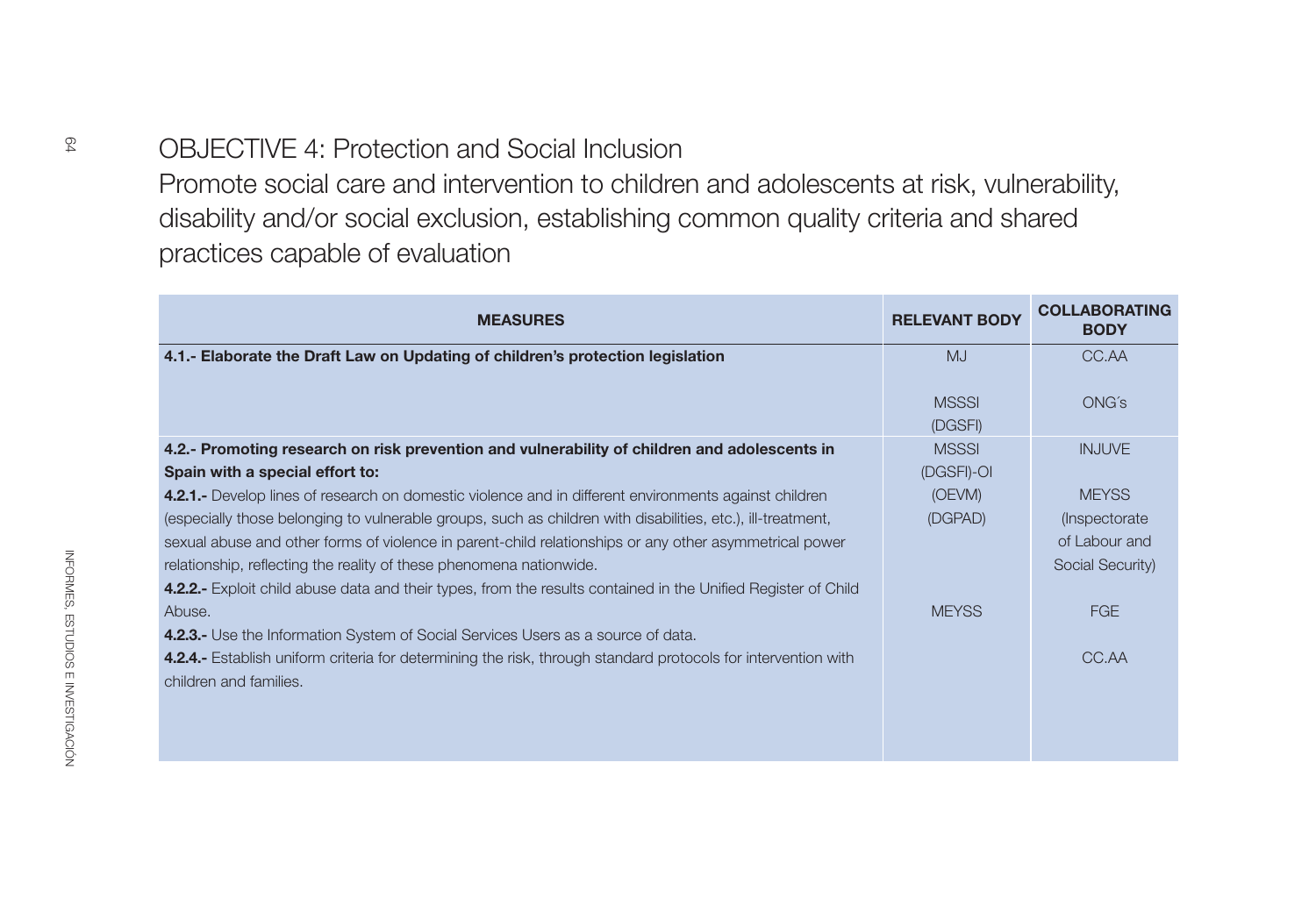| <b>MEASURES</b>                                                                                                                                                                                                                                                                                                                                                                                                                                                                                                                                                                                                                                                                                                                                                                                                                                                                                                                                                                                                  | <b>RELEVANT BODY</b>                                        | <b>COLLABORATING</b><br><b>BODY</b> |
|------------------------------------------------------------------------------------------------------------------------------------------------------------------------------------------------------------------------------------------------------------------------------------------------------------------------------------------------------------------------------------------------------------------------------------------------------------------------------------------------------------------------------------------------------------------------------------------------------------------------------------------------------------------------------------------------------------------------------------------------------------------------------------------------------------------------------------------------------------------------------------------------------------------------------------------------------------------------------------------------------------------|-------------------------------------------------------------|-------------------------------------|
| 4.2.5.- Conduct nationwide studies in order to assess the possible impact of child labor and its conditions<br>in Spain.<br>4.2.6.- Encourage lines of research on child poverty in Spain and, in particular, on their persistence and<br>intergenerational transmission.                                                                                                                                                                                                                                                                                                                                                                                                                                                                                                                                                                                                                                                                                                                                        |                                                             | <b>ONG's</b>                        |
| 4.3.- Quality management of protection services: promote and strengthen quality management<br>systems, evaluation and best practices in programs and services specializing in the protection of minors                                                                                                                                                                                                                                                                                                                                                                                                                                                                                                                                                                                                                                                                                                                                                                                                           | CC.AA<br>CC.LL<br>(FEMP)                                    | <b>ONG's</b>                        |
| 4.4.- Continue undertaking the necessary actions for prevention, detection, care and treatment<br>of abused children<br>4.4.1.- Provide specialized care to children and adolescents who are victims of any kind of violence and<br>protection from their abusers including legal, psychological and social development in order to avoid double<br>victimization.<br>4.4.2.- Conduct awareness campaigns to encourage citizen cooperation in the detection and reporting of<br>abuse situations and reinforce counseling and professional training.<br>4.4.3.- Strengthen a unified national registry of cases, detection and reporting of child abuse and track and<br>inform all agents on the extrapolation of the obtained data and evaluate its effectiveness.<br>4.4.4. Promote forums to share information on innovative and effective prevention, detection and treatment<br>of child abuse and sexual abuse, with special attention to the situation of children and adolescents with<br>disabilities. | <b>MSSSI</b><br>(DGSFI-OI)<br>(DGPAD)<br><b>MJ</b><br>CC.AA | <b>ONG's</b><br>CC.LL<br>(FEMP)     |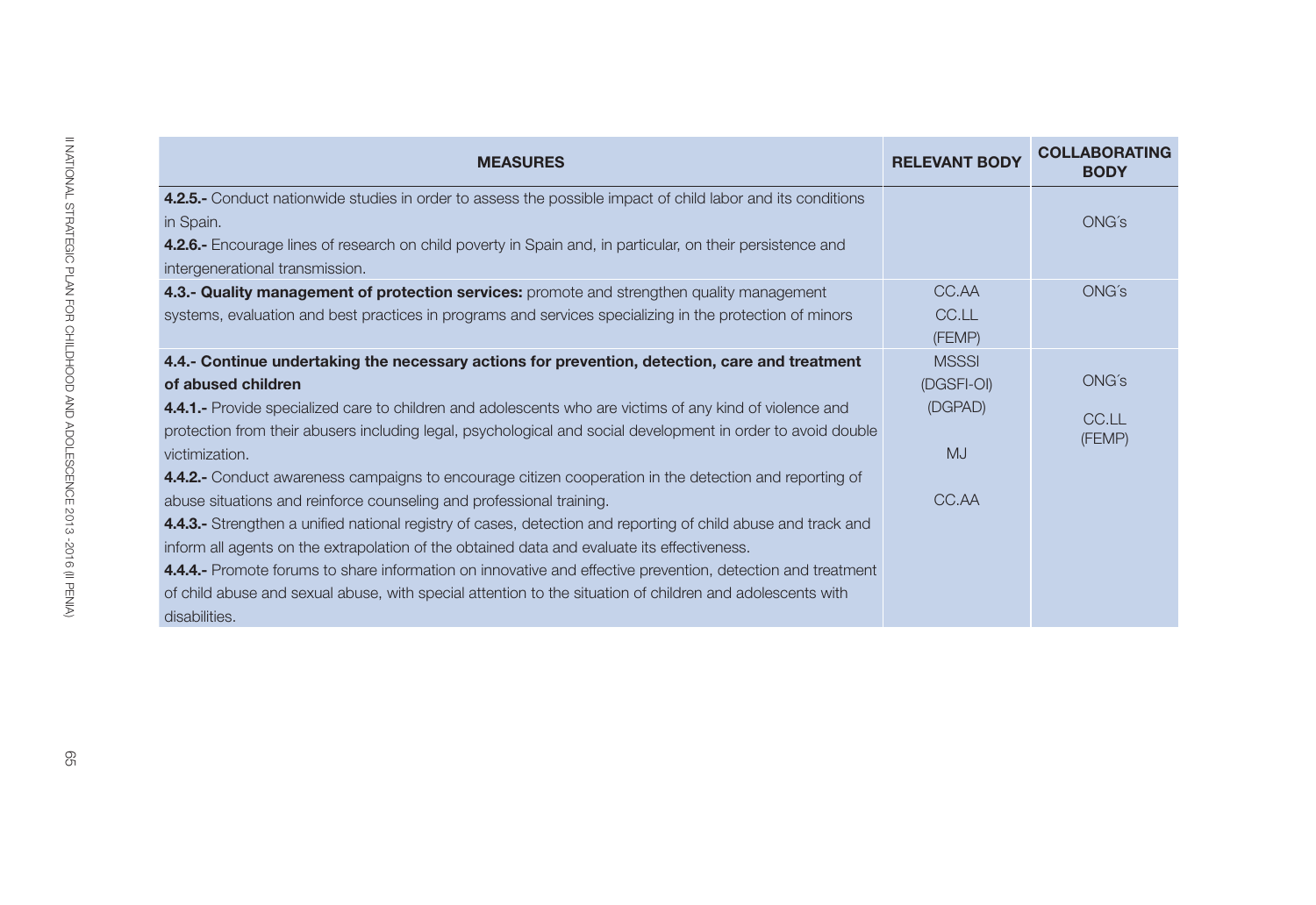|                                            | <b>MEASURES</b>                                                                                                                                                                                                                                                                                                                                                                                                | <b>RELEVANT BODY</b>                                                                                                                                             | <b>COLLABORATING</b><br><b>BODY</b> |
|--------------------------------------------|----------------------------------------------------------------------------------------------------------------------------------------------------------------------------------------------------------------------------------------------------------------------------------------------------------------------------------------------------------------------------------------------------------------|------------------------------------------------------------------------------------------------------------------------------------------------------------------|-------------------------------------|
| exploitation.                              | 4.5.- Develop measures of III PESI: Develop the measures agreed at the III PESI, conduct monitoring<br>and evaluation of it, in collaboration with the Comprehensive Plan against Human Trafficking for sexual                                                                                                                                                                                                 | Entities Involved in<br><b>III PESI and Plan</b><br>against Human<br><b>Being Trafficking</b><br><b>MSSSI</b><br>(DGVG)<br>(DGSFI-OI)<br><b>MINETUR</b><br>(SET) | <b>ONG's</b>                        |
| sexual exploitation and child pornography. | 4.6.- Transpose Directive 2011/92/EU of the European Parliament and the Council of 13 December<br>2011 on combating sexual abuse, sexual exploitation of children and child pornography, in all<br>matters not covered by the legislation, and more specifically, those concerning possible attacks and<br>harassment online, as well as the investigation and prosecution of offenses of alleged child abuse, | <b>MSSSI</b><br>MI<br><b>MJ</b>                                                                                                                                  | CCAA                                |
|                                            | 4.7.- Strengthen the training of professionals and the adequacy of the qualifications of those who<br>work in different areas of intervention services for children and adolescents at risk and social difficulties.                                                                                                                                                                                           | <b>MSSSI</b><br>(DGSFI)                                                                                                                                          | <b>MSSSI</b><br>(DGVGI)             |
|                                            |                                                                                                                                                                                                                                                                                                                                                                                                                | <b>MECD</b><br>(INTEF)                                                                                                                                           | O <sub>l</sub><br><b>ONG's</b>      |
|                                            |                                                                                                                                                                                                                                                                                                                                                                                                                | <b>CCAA</b>                                                                                                                                                      | <b>CGCEES</b>                       |
|                                            |                                                                                                                                                                                                                                                                                                                                                                                                                | CC.LL<br>(FEMP)                                                                                                                                                  |                                     |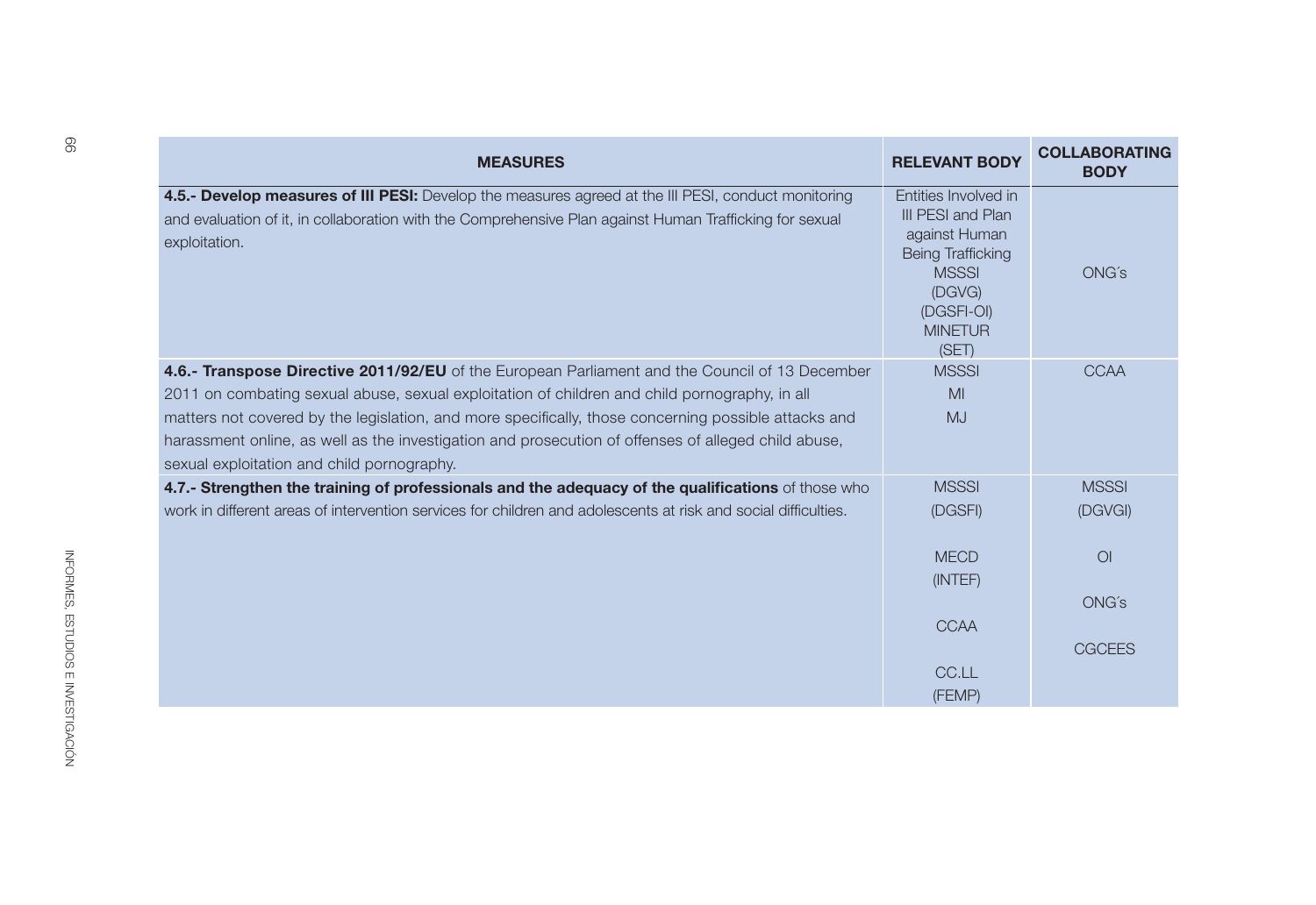| <b>MEASURES</b>                                                                                                | <b>RELEVANT BODY</b> | <b>COLLABORATING</b><br><b>BODY</b> |
|----------------------------------------------------------------------------------------------------------------|----------------------|-------------------------------------|
| 4.8.- Enhancing the figure of foster care over residential care giving priority, if necessary, to the          | <b>MSSSI</b>         | <b>ONG's</b>                        |
| extended family through the following actions:                                                                 | (DGSFI)              |                                     |
| <b>4.8.1.-</b> Review and update legislation to eliminate the position of pre-adoption foster care.            |                      |                                     |
| 4.8.2.- Establish unified protocols in the treatment of this measure, especially in terms of the criteria for  | MJ                   |                                     |
| selection and training of foster families, creation of support and care networks for families, both biological |                      |                                     |
| and foster.                                                                                                    |                      |                                     |
| 4.8.3.- Encourage and promote specialized foster care (emergency and other) for situations in which            | CC.AA                |                                     |
| because of the child's special circumstances, it is necessary that the person or foster family has a certain   |                      |                                     |
| aptitude and availability.                                                                                     |                      |                                     |
| 4.8.4. Enhance professional foster care.                                                                       |                      |                                     |
| 4.8.5.- Promote social awareness to find foster care for families through campaigns in the media and other     |                      |                                     |
| initiatives.                                                                                                   |                      |                                     |
| 4.8.6.- Harmonization of tax legislation to achieve that children in foster care may have the same tax         |                      |                                     |
| treatment as biological and adopted children.                                                                  |                      |                                     |
| 4.8.7.- Encourage foster care within technical cooperation programs with the State Government, the             |                      |                                     |
| Autonomous Communities and NGOs.                                                                               |                      |                                     |
| 4.9.- Search families of origin: Promote and develop protocols of legislative mediation in the procedures      | <b>MSSSI</b>         | <b>ECAIS</b>                        |
| of searching the origins of adopted children in order to ensure, under Spanish law, the right to know their    | (DGSFI)              |                                     |
| identity.                                                                                                      | <b>MJ</b>            | <b>ONG'S</b>                        |
|                                                                                                                | CC.AA                |                                     |
| 4.10.- Adoption of children with special needs: promote measures for the adoption of children with special     | <b>MSSSI</b>         | <b>ONG's</b>                        |
| needs by raising awareness through campaigns and training professionals throughout the process: from its       | (DGSFI)              |                                     |
| beginning phase, and monitoring phase to the post-adoption phase.                                              | CC.AA                |                                     |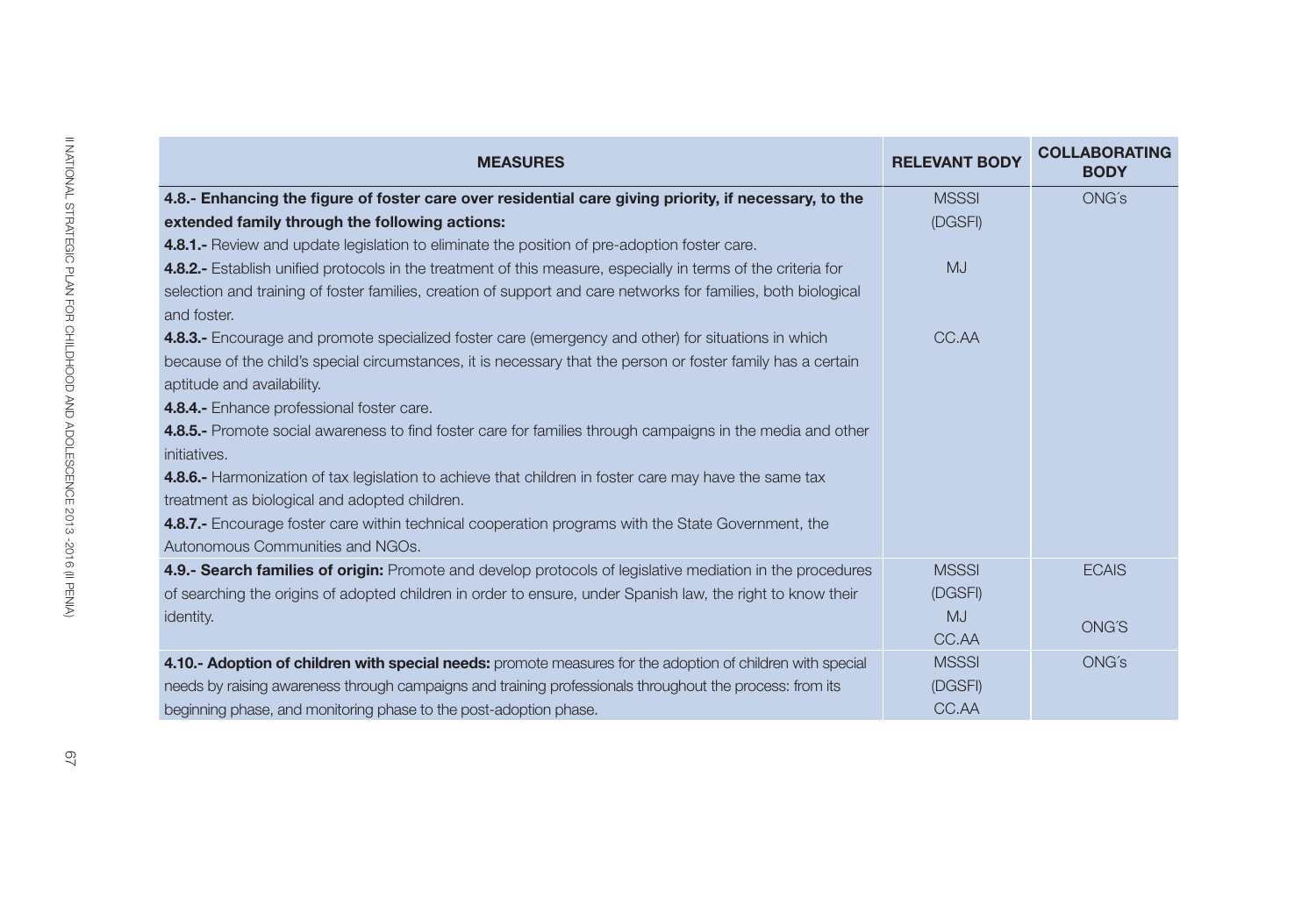| <b>MEASURES</b>                                                                                                                                                                                                                                                                                                                 | <b>RELEVANT BODY</b> | <b>COLLABORATING</b><br><b>BODY</b> |
|---------------------------------------------------------------------------------------------------------------------------------------------------------------------------------------------------------------------------------------------------------------------------------------------------------------------------------|----------------------|-------------------------------------|
| 4.11.- Promotion of personal autonomy:                                                                                                                                                                                                                                                                                          | <b>INJUVE</b>        | $\Omega$                            |
| 4.11.1.- Strengthen programs aimed at the promotion of personal autonomy and provide a context of<br>coexistence and social integration for young people leaving foster care in the process of emancipation, and<br>disseminate good practice and conduct studies to determine the situation of the young population at risk of | CC.AA                |                                     |
| social exclusion.                                                                                                                                                                                                                                                                                                               | CC.LL                |                                     |
| 4.11.2.- Continue with the research on young people at risk of social exclusion, particularly on young<br>people in situations of unemployment and lack of education.                                                                                                                                                           | (FEMP)               | <b>ONG's</b>                        |
|                                                                                                                                                                                                                                                                                                                                 | <b>MSSSI</b>         |                                     |
|                                                                                                                                                                                                                                                                                                                                 | (DGSFI)              | <b>MEYSS</b>                        |
| 4.12.- Encourage programs and resources for foreign minors from an intercultural perspective,                                                                                                                                                                                                                                   | <b>MEYSS</b>         |                                     |
| with special attention to unaccompanied children and children in situations of vulnerability.                                                                                                                                                                                                                                   | (SGIE)               | <b>ONG's</b>                        |
|                                                                                                                                                                                                                                                                                                                                 | CC.AA                |                                     |
| 4.13.- Promoting prevention actions of migration of MENAS (Non-accompanied Foreign Minors, by                                                                                                                                                                                                                                   | <b>MEYSS</b>         | O <sub>l</sub>                      |
| its Spanish initials) in their countries of origin, increasing collaboration and promoting action and bilateral                                                                                                                                                                                                                 | (SGIE)               | <b>MAEC</b>                         |
| agreements with countries of origin.                                                                                                                                                                                                                                                                                            | MI                   | (AECID)                             |
|                                                                                                                                                                                                                                                                                                                                 | CC.AA                | <b>ONG's</b>                        |
| 4.14.- Framework Protocol for Unaccompanied Foreign Minors (MENAS): Develop an Action                                                                                                                                                                                                                                           | <b>MEYSS</b>         | <b>MSSSI</b>                        |
| Protocol, as set out in the Immigration Regulations, Article 190.2 (BOE 30.4.2011)                                                                                                                                                                                                                                              | (SGIE)               | (DGSFI-OI)                          |
| 4.14.1.- Working with Security Forces. Strengthen coordination mechanisms between public                                                                                                                                                                                                                                        |                      |                                     |
| administrations to improve the functioning OF the MENAS Registry.                                                                                                                                                                                                                                                               | MI                   | CC.AA                               |
|                                                                                                                                                                                                                                                                                                                                 |                      | $\overline{O}$                      |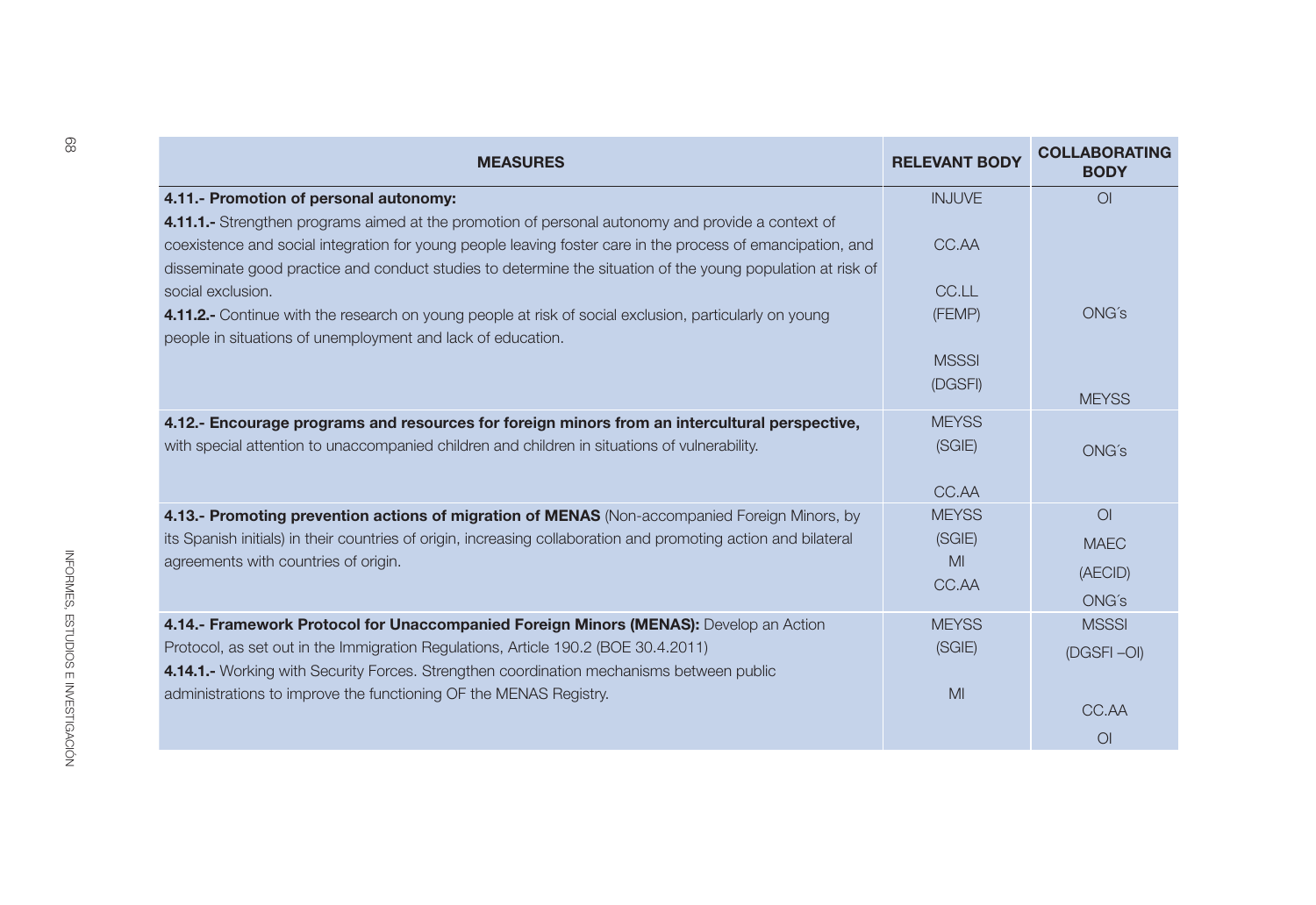| <b>MEASURES</b>                                                                                                                                                                                                        | <b>RELEVANT BODY</b>      | <b>COLLABORATING</b><br><b>BODY</b> |
|------------------------------------------------------------------------------------------------------------------------------------------------------------------------------------------------------------------------|---------------------------|-------------------------------------|
| 4.15.- Programs for temporary stays of foreign minors in Spain: Consistent with the provisions of the                                                                                                                  | <b>MEYSS</b>              | CC.AA                               |
| Immigration Regulations, ensure the nature of the programs for a temporary stay of foreign minors in Spain                                                                                                             | (DGM)                     |                                     |
| giving them a uniform monitoring and evaluation.                                                                                                                                                                       | M <sub>l</sub>            | <b>ONG's</b>                        |
|                                                                                                                                                                                                                        | <b>MAEC</b>               |                                     |
|                                                                                                                                                                                                                        | (Directorate General      |                                     |
|                                                                                                                                                                                                                        | for Spaniards             |                                     |
|                                                                                                                                                                                                                        | residing abroad           |                                     |
|                                                                                                                                                                                                                        | and Consular and          |                                     |
|                                                                                                                                                                                                                        | <b>Migration Affairs)</b> |                                     |
| 4.16.- Programs for families with children with social difficulties. - Promoting positive parenting                                                                                                                    | <b>MSSSI</b>              | <b>ONG's</b>                        |
| programs aimed at providing guidance to these families through skills training and parenting skills to                                                                                                                 | (DGSFI)                   |                                     |
| facilitate the preservation and reintegration of children into the family home.                                                                                                                                        |                           |                                     |
|                                                                                                                                                                                                                        | CC.AA                     |                                     |
| 4.17.- Care for children with behavioral problems. Regulate, standardize and improve treatment,                                                                                                                        | <b>MSSSI</b>              | <b>ONG's</b>                        |
| intervention criteria and agreed procedures with guarantees.                                                                                                                                                           | (DGSFI) - OI              |                                     |
| 4.17.1.- Promote the creation of multidisciplinary teams of professionals specialized in infant mental health<br>and create grants for youth for care and prevention.                                                  | (DGSPCI)                  |                                     |
| 4.17.2.- Consider measures to improve the care of children with hyperactivity or conduct disorders, both<br>at school and in other areas, by action or intervention protocols with those who have greater difficulties | <b>MECD</b>               |                                     |
| for integration and applying them according to the characteristics of the child or young person to avoid                                                                                                               | CC.AA                     |                                     |
| exclusion or expulsion from the compulsory and non-compulsory education system.                                                                                                                                        |                           |                                     |
| 4.17.3.- Definition of special education centers and legal regulation of protection centers for minors with                                                                                                            |                           |                                     |
| behavioral disorders.                                                                                                                                                                                                  |                           |                                     |
|                                                                                                                                                                                                                        |                           | <b>MJ</b>                           |
|                                                                                                                                                                                                                        |                           | <b>FGE</b>                          |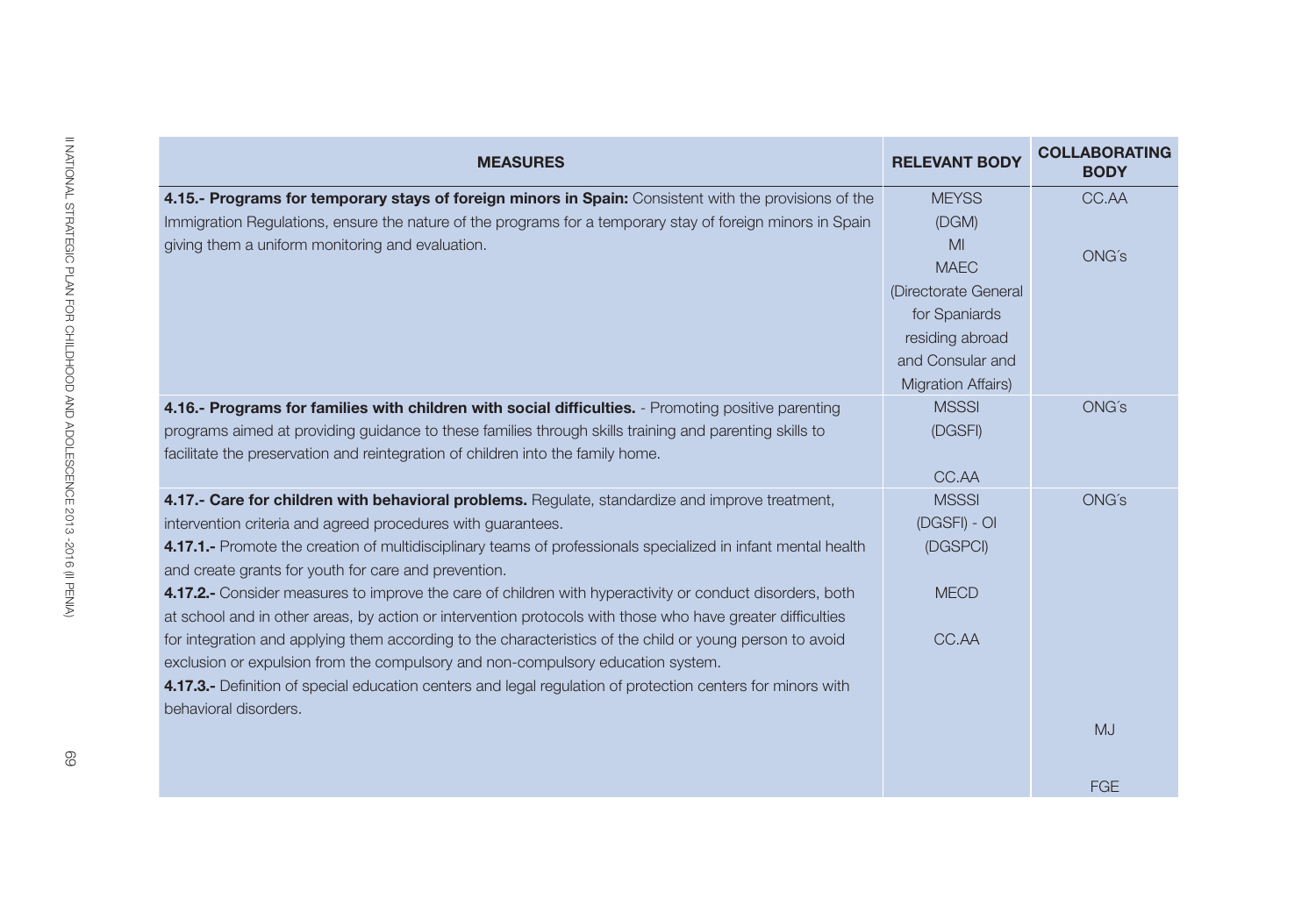| <b>MSSSI</b><br>4.18.- Residential resources for children: They will be optimized and the quality of residential protection<br>resources for children and adolescents will be increased, strengthening the expertise of these centers and<br>(DGSFI)<br>strengthening the leading figure of educators, implementing unified criteria for these quality standards.<br>CC.AA<br>4.19.- Care for child abuse cases: Encourage the application of protocols and other measures to<br><b>MSSSI</b><br>improve care and intervention in cases of child abuse, including the children of women victims of gender<br>(DGVG) | <b>ONG's</b><br><b>MSSSI</b> |
|---------------------------------------------------------------------------------------------------------------------------------------------------------------------------------------------------------------------------------------------------------------------------------------------------------------------------------------------------------------------------------------------------------------------------------------------------------------------------------------------------------------------------------------------------------------------------------------------------------------------|------------------------------|
|                                                                                                                                                                                                                                                                                                                                                                                                                                                                                                                                                                                                                     |                              |
|                                                                                                                                                                                                                                                                                                                                                                                                                                                                                                                                                                                                                     |                              |
|                                                                                                                                                                                                                                                                                                                                                                                                                                                                                                                                                                                                                     |                              |
|                                                                                                                                                                                                                                                                                                                                                                                                                                                                                                                                                                                                                     |                              |
|                                                                                                                                                                                                                                                                                                                                                                                                                                                                                                                                                                                                                     | (OVDG)                       |
| (DGSFI) - OI<br>violence.                                                                                                                                                                                                                                                                                                                                                                                                                                                                                                                                                                                           | CC.AA                        |
| 4.20.- Propose models of intervention to combat child poverty: Develop a practical tool, with the<br><b>MSSSI</b>                                                                                                                                                                                                                                                                                                                                                                                                                                                                                                   | <b>ONG's</b>                 |
| participation of children and adolescents and key actors, to define models of intervention with the excluded<br>(DGSFI)                                                                                                                                                                                                                                                                                                                                                                                                                                                                                             |                              |
| CC.AA<br>child population.                                                                                                                                                                                                                                                                                                                                                                                                                                                                                                                                                                                          |                              |
| 4.21.- Incorporate child poverty as a key strategic objective in the National Action Plans for Social<br><b>MSSSI</b>                                                                                                                                                                                                                                                                                                                                                                                                                                                                                               | <b>ONG's</b>                 |
| Inclusion, considering the annual National Reform Programs under the Europe 2020 Strategy.<br>(DGSFI)                                                                                                                                                                                                                                                                                                                                                                                                                                                                                                               |                              |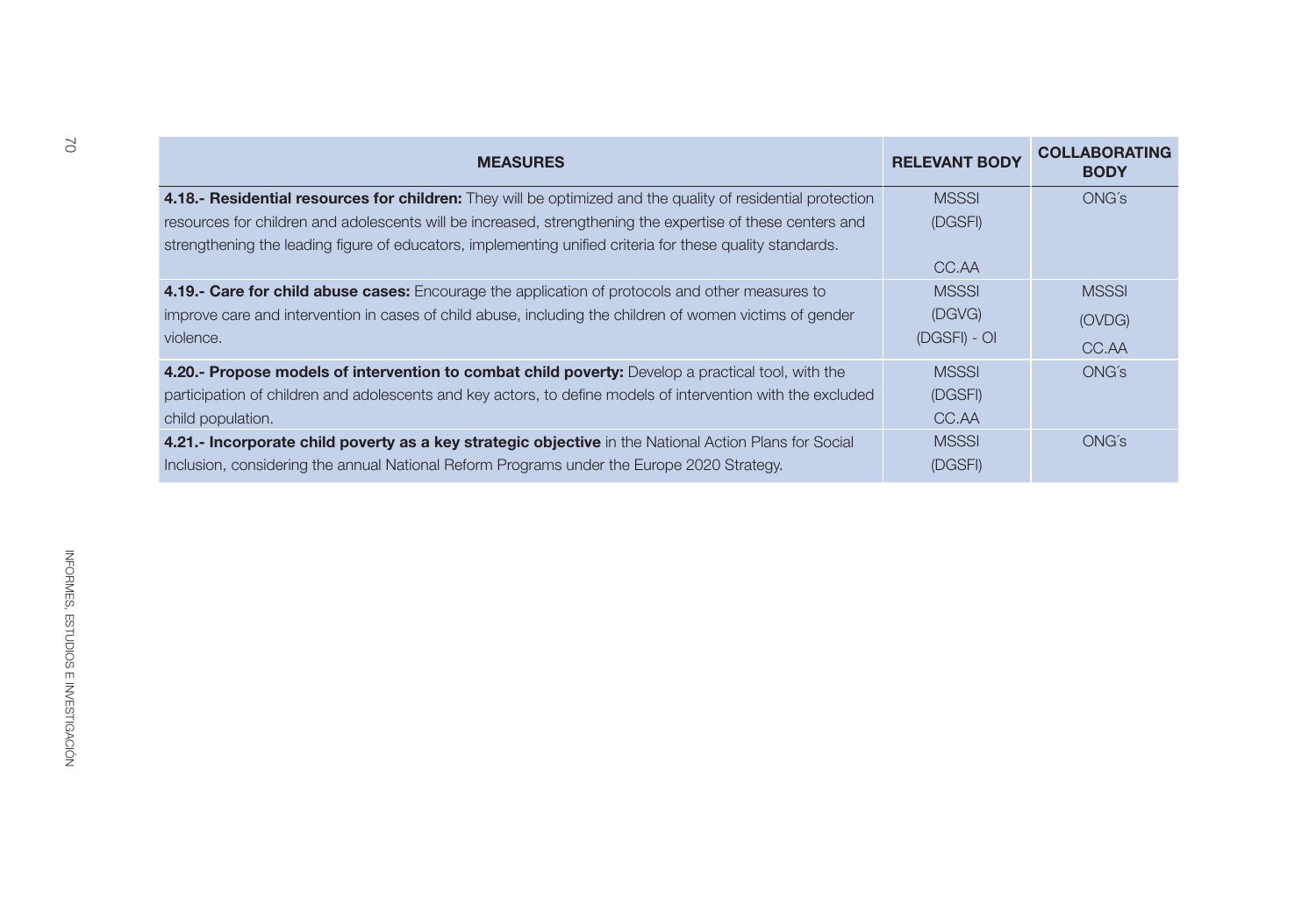| situations of social conflict                                                                                    |                      | Intensify prevention and rehabilitation activities of children and adolescents associations in |
|------------------------------------------------------------------------------------------------------------------|----------------------|------------------------------------------------------------------------------------------------|
| <b>MEASURES</b>                                                                                                  | <b>RELEVANT BODY</b> | <b>COLLABORATING</b><br><b>BODY</b>                                                            |
| 5.1.- Knowledge about children in social conflict: Promote studies on the situation of the childhood             | <b>MSSSI</b>         | MI                                                                                             |
| social conflict in Spain and on the analysis of the many factors that influence the occurrence of criminal       | (DGSFI)              | (General Secretariat                                                                           |
| behavior by encouraging participation and synergy between agents and institutions involved in the                |                      | of Penitentiary                                                                                |
| intervention process.                                                                                            |                      | Institutions)                                                                                  |
|                                                                                                                  | CC.AA                |                                                                                                |
|                                                                                                                  |                      | <b>MSSSI</b>                                                                                   |
|                                                                                                                  |                      | (DGPAD)                                                                                        |
|                                                                                                                  |                      | <b>ONG's</b>                                                                                   |
| 5.2.- Research on potential legislative changes that can respond to particular behaviors of special              | <b>MJ</b>            | <b>MSSSI</b>                                                                                   |
| severity, with enough amplitude and duration of the measures for the rehabilitation of young offenders.          |                      |                                                                                                |
| 5.3.- Increase Technical Cooperation with Autonomous Communities: Promote collaboration with                     | <b>MSSSI</b>         |                                                                                                |
| technicians of Autonomous Communities for the exchange of information, data and best practices through           | (DGSFI)              |                                                                                                |
| spaces for horizontal cooperation, seminars and conferences.                                                     | CC.AA                |                                                                                                |
| 5.4.- Development of standards and quality requirements: Progress in the development of standards                |                      |                                                                                                |
| and quality requirements, assessment, monitoring and best practices in the intervention to childhood in          | <b>MSSSI</b>         |                                                                                                |
| situation of social conflict, applicable to specialized services in the implementation of detention, open        | (DGSFI)              | <b>FGE</b>                                                                                     |
| environment, mediation and extra-judicial correction measures as well as the competent institutions in           |                      | <b>ONG's</b>                                                                                   |
| the criminal liability for minors, by setting guidelines for specific intervention with young offenders, foreign | CC.AA                |                                                                                                |
| offenders based upon their age, real chances of insertion and access to labor market or preliminary training.    |                      |                                                                                                |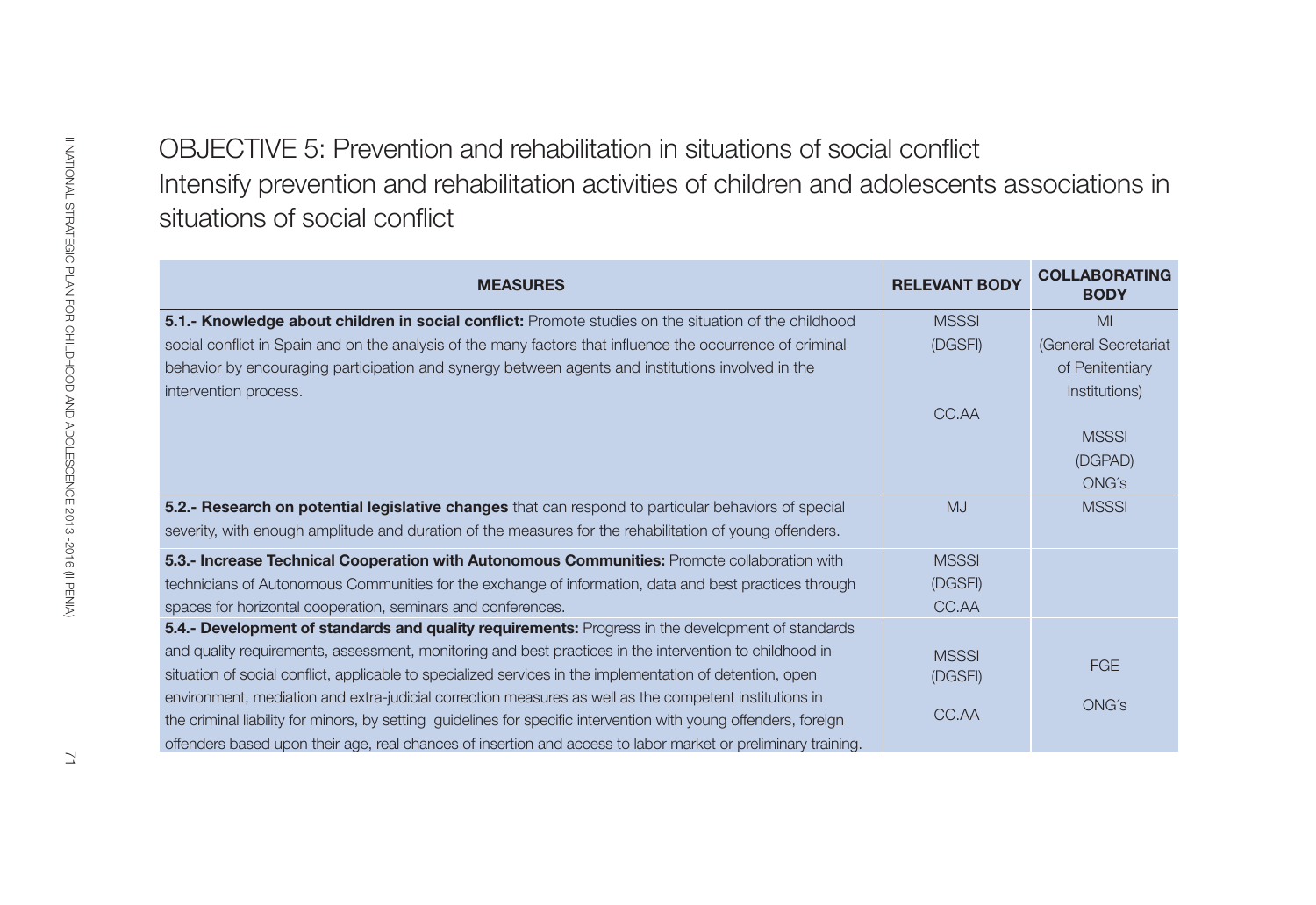| <b>MEASURES</b>                                                                                                                                | <b>RELEVANT BODY</b> | <b>COLLABORATING</b><br><b>BODY</b> |
|------------------------------------------------------------------------------------------------------------------------------------------------|----------------------|-------------------------------------|
| 5.5.- Judges and prosecutors training: Enhance training actions for judges and prosecutors regarding                                           | <b>CGPJ</b>          | <b>MSSSI</b>                        |
| minors in situations of social conflict and good professional practices, using the most appropriate                                            |                      | (DGSFI)                             |
| methodology and tools, including Internet training.                                                                                            | FGE                  |                                     |
| 5.6.- Alternative measures to internment: Promote the development of programs of implementation                                                | <b>MSSSI</b>         | MJ                                  |
| of measures for minors as an alternative to internment issued by the children's judge and continue with                                        | (DGSFI)              | <b>CGPJ</b>                         |
| the professional training in Autonomous Communities such as cohabitation as a family, an educational                                           | CC.AA.               | <b>ONG's</b>                        |
| countermeasure non-custodial that is proving big efficiency in the intervention of minors due to ancestor                                      |                      |                                     |
| maltreatment.                                                                                                                                  |                      | <b>FGE</b>                          |
| 5.7.- Residential equipment program: Promote and develop residential equipment programs for minors                                             | <b>MSSSI</b>         | <b>ONG's</b>                        |
| in situations of special difficulty or social conflict as well as experimental programs for the application of                                 | (DGSFI)              |                                     |
| alternative measures to internment.                                                                                                            | CC.AA                |                                     |
| 5.8.- Family support:                                                                                                                          | <b>MSSSI</b>         | <b>ONG's</b>                        |
| <b>5.8.1.-</b> Promote programs to support families with minors in situation of social conflict.                                               | (DGSFI)              |                                     |
| <b>5.8.2.-</b> Promote programs to support families victim of crimes committed by minors.                                                      | CC.AA                |                                     |
| <b>5.8.3.-</b> Promote programs to support families victim of filioparental mistreatment committed by minors.                                  |                      |                                     |
| 5.9.- Crime against sexual liberty: Promote specific programs to treat minors who have committed any                                           | <b>MSSSI</b>         | <b>ONG's</b>                        |
| kind of crime against the sexual liberty similar to some measures included in the III PESI.                                                    | (DGSFI)-OI           |                                     |
|                                                                                                                                                | CC.AA                |                                     |
| <b>5.10.- Prevention of violent groups:</b> Promote actions to prevent and impede the creation of violent and/<br>or organized groups (gangs). | MI                   | <b>ONG's</b>                        |
|                                                                                                                                                | CC.AA                |                                     |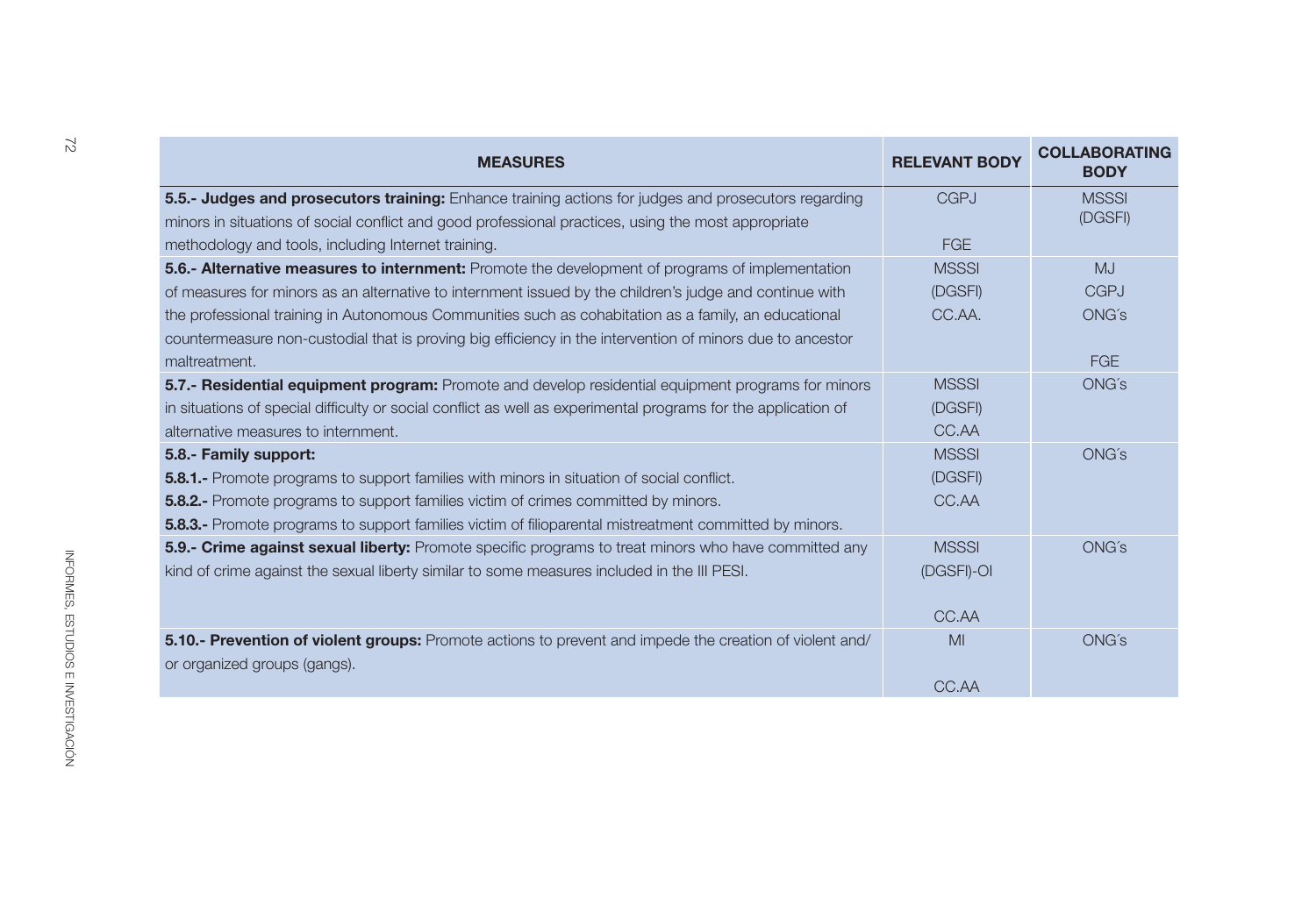| <b>MEASURES</b>                                                                                                 | <b>RELEVANT BODY</b> | <b>COLLABORATING</b><br><b>BODY</b> |
|-----------------------------------------------------------------------------------------------------------------|----------------------|-------------------------------------|
| 5.11.- Prevention of risk of social disruption: Develop programs of prevention of risk of social                | MI                   | <b>MECD</b>                         |
| disruption for minors (such as vandalism), as well as socio educational programs and early attention to         | <b>MSSSI</b>         |                                     |
| social difficulties, reinforcing the role of families, school and social educators in order to avoid it causes. | (DGSFI)              | <b>ONG's</b>                        |
|                                                                                                                 | CC.AA                |                                     |
| 5.12.- Make use of performing arts, music and sports as a path for education, awareness and                     | <b>MECD</b>          | CC.AA                               |
| formation in values, promoting them in the leisure of adolescent offenders and encouraging educational          | (S.E CULTURA)        | <b>ONG's</b>                        |
| projects in centers for reeducation and integration.                                                            | (CSD)                |                                     |
|                                                                                                                 |                      |                                     |
|                                                                                                                 |                      |                                     |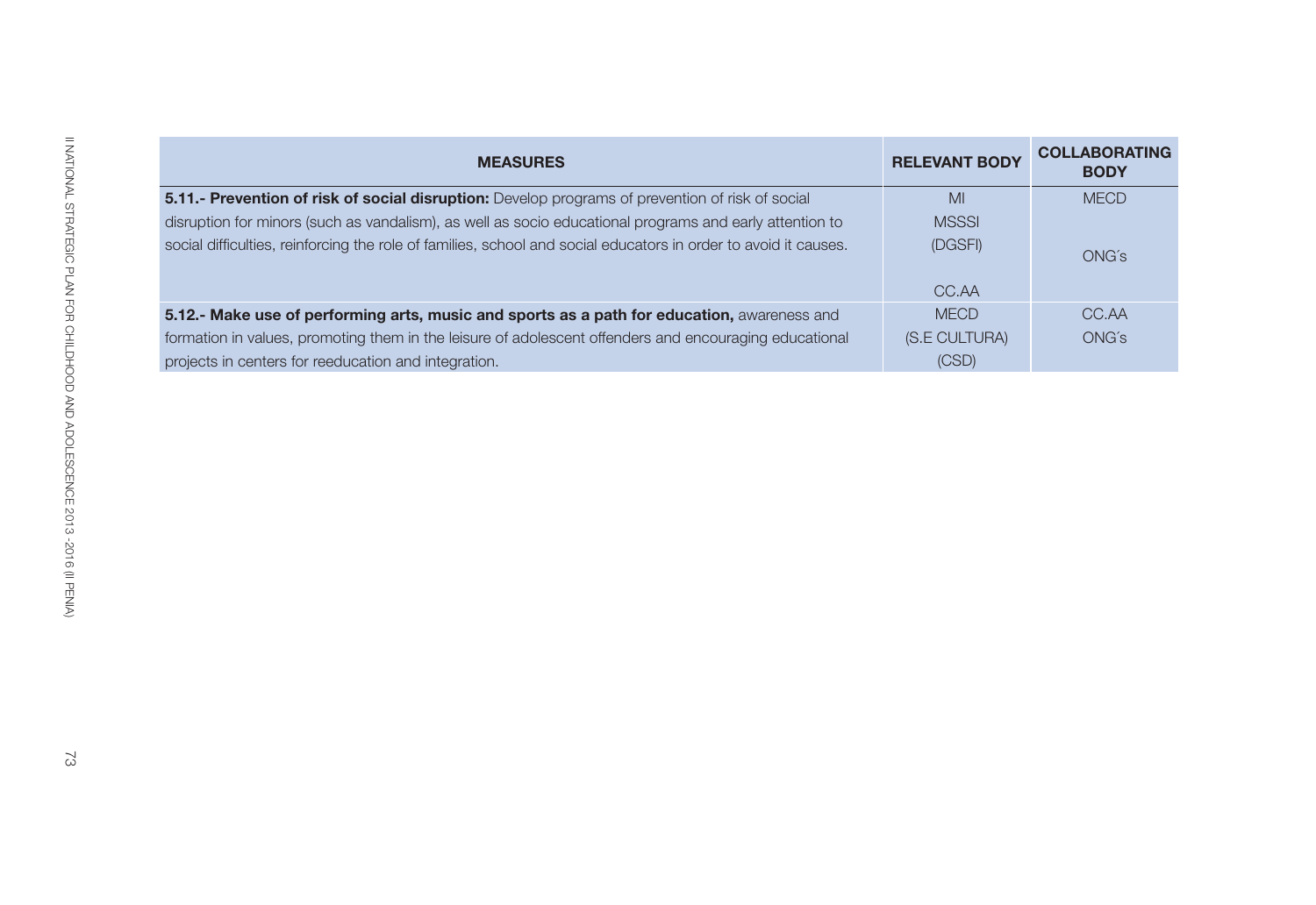| Ensure a quality education for all children and adolescents characterized by the instruction<br>in values, attention to diversity, progress in equal opportunities, multiculturalism, respect<br>for minorities, promoting equity and compensation of inequalities and helping by a<br>continuous attention, the development of children's potential from the first years of life |                      |                                     |
|-----------------------------------------------------------------------------------------------------------------------------------------------------------------------------------------------------------------------------------------------------------------------------------------------------------------------------------------------------------------------------------|----------------------|-------------------------------------|
| <b>MEASURES</b>                                                                                                                                                                                                                                                                                                                                                                   | <b>RELEVANT BODY</b> | <b>COLLABORATING</b><br><b>BODY</b> |
| 6.1.- Early childhood education: Consolidate the free of charge in the second cycle of the early                                                                                                                                                                                                                                                                                  | <b>MECD</b>          |                                     |
| childhood education from three years old and the early attention to minors with any disability to develop                                                                                                                                                                                                                                                                         | <b>MSSSI</b>         |                                     |
| their capabilities to the maximum.                                                                                                                                                                                                                                                                                                                                                | (DGPAD)              |                                     |
|                                                                                                                                                                                                                                                                                                                                                                                   | CC.AA                |                                     |
| 6.2.- Prevention of school failure: Study in depth the measures to prevent school failure and promote success                                                                                                                                                                                                                                                                     | <b>MECD</b>          | <b>ONG'S</b>                        |
| through educational support, supply of resources or research of new organizational solutions as well as the<br>promotion of territorial cooperation programs that are being positive.                                                                                                                                                                                             | CC.AA                |                                     |
| 6.3.- Student diversity: Elaborate curricular and organizational proposals that deal with the different<br>characteristics of the students and facilitate their improvement and school success.                                                                                                                                                                                   | <b>MECD</b>          | <b>MSSSI</b><br>(DGSFI)             |
|                                                                                                                                                                                                                                                                                                                                                                                   | CC.AA                | (DGIO)                              |
|                                                                                                                                                                                                                                                                                                                                                                                   | <b>MSSSI</b>         | <b>ONG's</b>                        |
|                                                                                                                                                                                                                                                                                                                                                                                   |                      |                                     |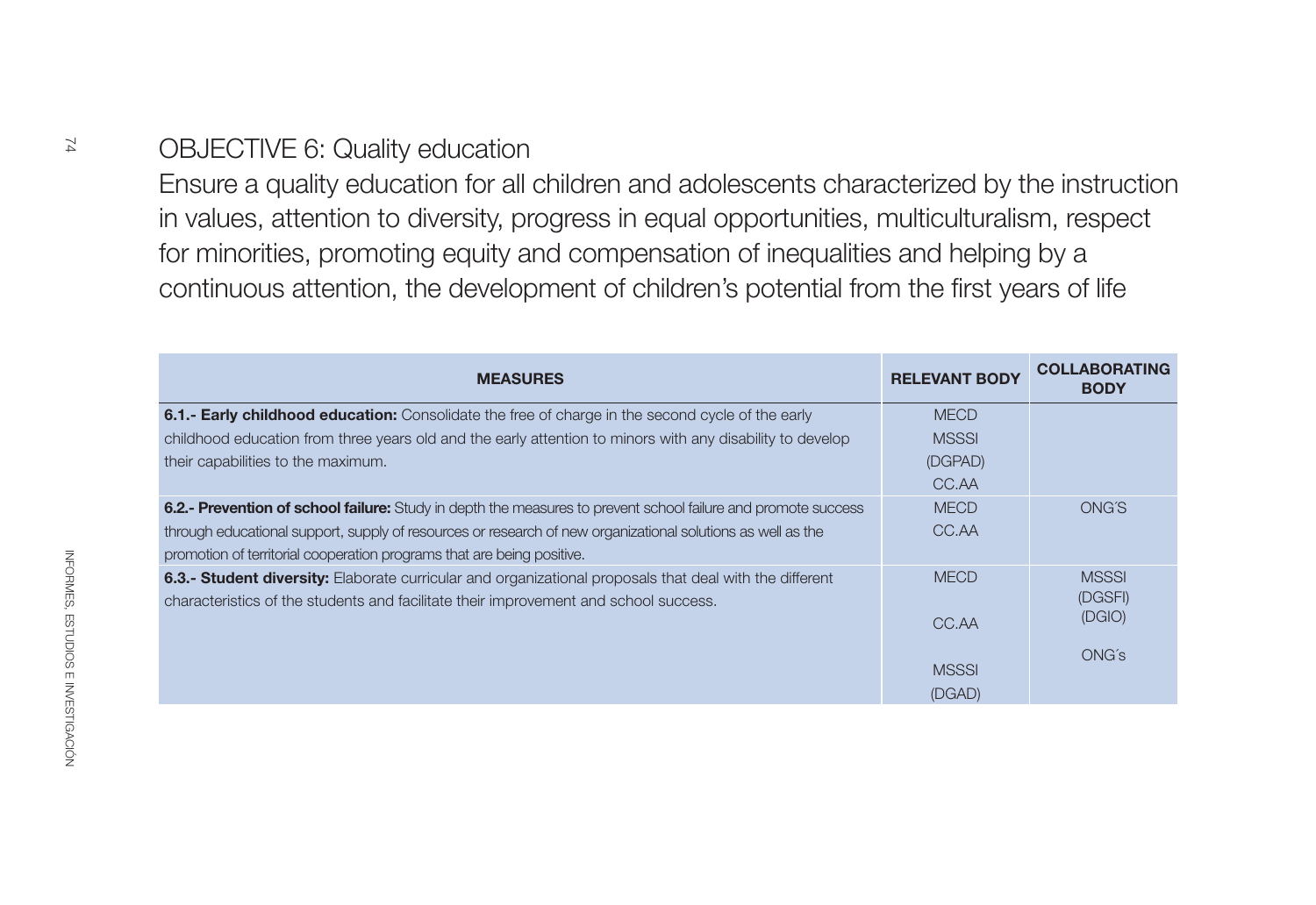| <b>MEASURES</b>                                                                                                                                                                                                                                                                                                                                                                                                                                                                                                                                                                                                                                                         | <b>RELEVANT BODY</b>                                               | <b>COLLABORATING</b><br><b>BODY</b> |
|-------------------------------------------------------------------------------------------------------------------------------------------------------------------------------------------------------------------------------------------------------------------------------------------------------------------------------------------------------------------------------------------------------------------------------------------------------------------------------------------------------------------------------------------------------------------------------------------------------------------------------------------------------------------------|--------------------------------------------------------------------|-------------------------------------|
| 6.4.- Facilitate the access to different official languages in the national territory, as well as other<br>languages, allocating resources to avoid exclusion due to the ignorance of the working language in every<br>Autonomous Community. Additionally, access to foreign languages will be facilitated for children.<br><b>6.4.1.-</b> Facilitate the access to the Spanish sing language as well as the use of Alternative Systems and/or<br>augmentative communication to children and adolescents with special communication needs.                                                                                                                              | <b>MECD</b><br><b>MSSSI</b><br>(DGPAD)<br>CC.AA<br>CC.LL<br>(FEMP) | <b>ONG's</b>                        |
| 6.5.- Sponsorship and study grants: Maintain an adequate number of sponsorship and study grants<br>giving priority to the extension of compensatory aids as well as aids to acquire text books for families with<br>lower income or with more family responsibilities.                                                                                                                                                                                                                                                                                                                                                                                                  | <b>MECD</b><br>CC.AA                                               | <b>MHAAPP</b>                       |
| 6.6.- Favor the extension of the number of students that attend to non-compulsory education in order<br>to reach the European objective of 85% of young people to complete high school or professional training.                                                                                                                                                                                                                                                                                                                                                                                                                                                        | <b>MECD</b><br>CC.AA                                               |                                     |
| 6.7.- Cooperation mechanisms: Establish cooperation mechanisms between the Councils of Social<br>Welfare and Education of the Autonomous Communities for specific attention or support for children in<br>school who come from families or areas socially depressed, in risk situation or that are going through<br>measures of familiar intervention or protection.                                                                                                                                                                                                                                                                                                    | <b>MECD</b><br>CC.AA                                               | CC.LL<br>(FEMP)<br><b>ONG's</b>     |
| 6.8.- Education of values and prevention of conflict: Promote values based on cohabitation, respect<br>and good treatment, avoiding school conflict situations by:<br>6.8.1.- Actions to encourage research, cooperation and exchange of experiences and materials in the area                                                                                                                                                                                                                                                                                                                                                                                          | <b>MECD</b>                                                        | <b>MSSSI</b><br>(IM)<br>(DGPAD)     |
| of improving cohabitation and social climate.<br><b>6.8.2.-</b> Actions to complement the development of the education in values and human rights in primary<br>and secondary schools, with an impact in equity relationships and good treatment among people.<br>6.8.3.- Initiatives from the faculty in order to prevent violence and proposals of relationship models based<br>on the interests and needs of the children and in the education of their duties and responsibilities.<br><b>6.8.5.-</b> Promote every measure that prevents and intervenes in school bullying situations making students<br>responsible in order to create a nice school environment. | CC.AA                                                              |                                     |
| <b>6.8.6.-</b> Promote actions to recognize the figure of the teacher in order to guarantee the practice of its function.<br>6.8.7.- Educate the faculty in multicultural education.                                                                                                                                                                                                                                                                                                                                                                                                                                                                                    | <b>MECD</b><br>(INTEF)                                             | <b>MEYSS</b><br>(SGIE)              |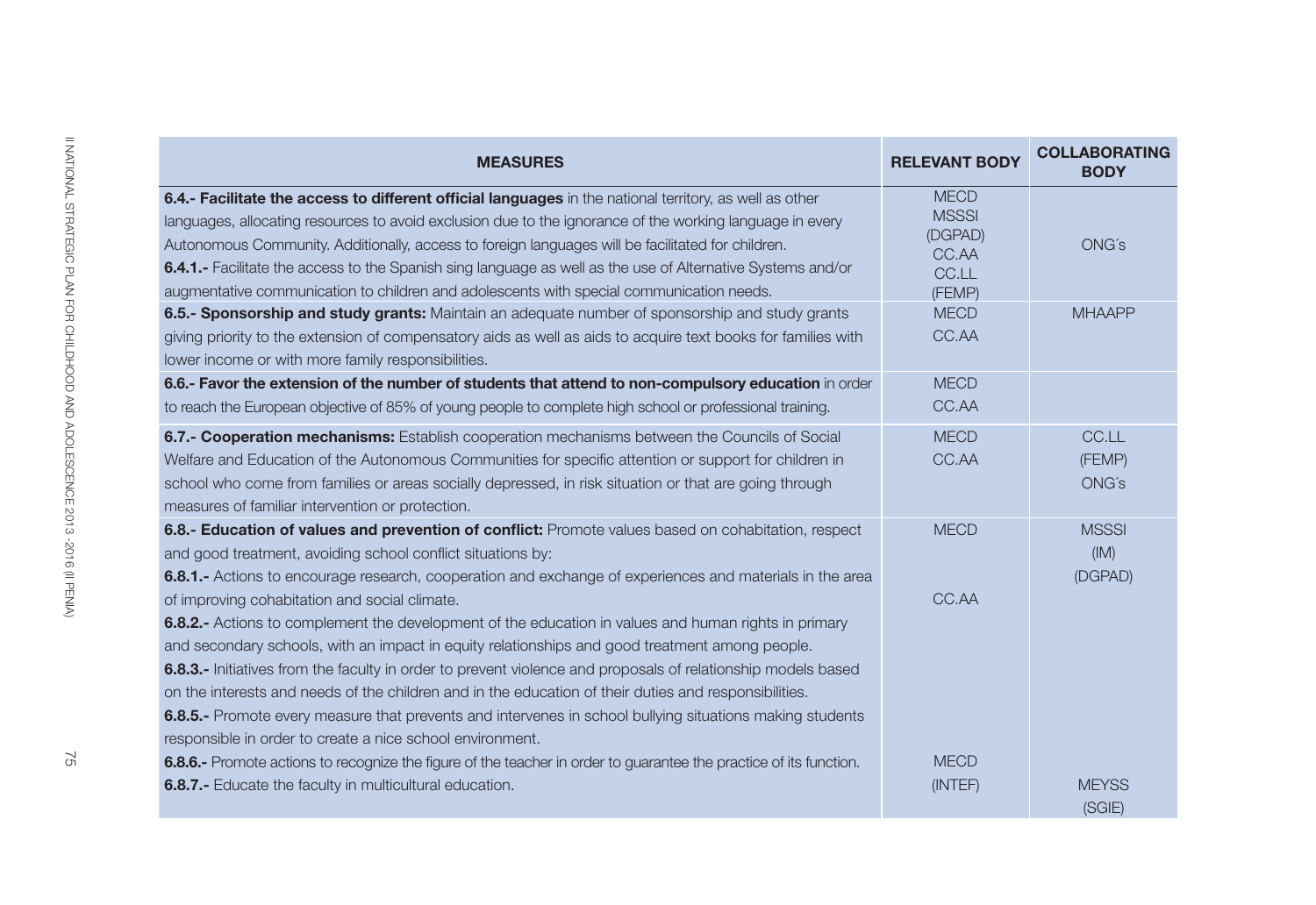| <b>MEASURES</b>                                                                                                                                                                                             | <b>RELEVANT BODY</b> | <b>COLLABORATING</b><br><b>BODY</b> |
|-------------------------------------------------------------------------------------------------------------------------------------------------------------------------------------------------------------|----------------------|-------------------------------------|
| 6.9.- Reduction of truancy: Collect and analyze best practices experiences related to constant                                                                                                              | <b>MECD</b>          | CC.LL                               |
| attendance to school and to the reduction of truancy and dropout rates. Disseminate the results and                                                                                                         |                      | (FEMP)                              |
| promote its application by implementing preventing and supporting actions in order to avoid early dropout.                                                                                                  |                      |                                     |
| Also, promote formal education in disadvantaged populations.                                                                                                                                                | <b>MSSSI</b>         | ONG's                               |
| 6.9.1.- Promote actions towards Roma students with high level of truancy and focus its reduction in primary                                                                                                 | (DGSFI)              |                                     |
| and secondary school. Additionally, promote educational support and school support according to what was                                                                                                    |                      |                                     |
| established in the National Strategy for the Social Inclusion of the Roma Population in Spain 2012-2020.                                                                                                    | CC.AA                |                                     |
| 6.10.- Facilitate young people access to any profession without gender discrimination: Implement                                                                                                            | <b>MECD</b>          | CC.LL.                              |
| specific programs to facilitate young people the access to professions that have traditionally been related                                                                                                 |                      | (FEMP)                              |
| to a concrete gender and practice a social education regarding the inclusion of this idea. Specially, promote                                                                                               | <b>MSSSI</b>         |                                     |
| awareness actions as well as education in equity of opportunities between women and men targeted to                                                                                                         | (IM)                 |                                     |
| mothers, fathers, associations and teaching staff in kindergarten, primary and secondary school.                                                                                                            |                      | ONG's                               |
|                                                                                                                                                                                                             | CC.AA                |                                     |
| 6.11.- Integration of diversity: Increase actions that promote and facilitate the inclusion of the foreign                                                                                                  | <b>MECD</b>          | <b>MSSSI</b>                        |
| students in our system.                                                                                                                                                                                     | <b>MSSSI</b>         | (DGPAD)                             |
|                                                                                                                                                                                                             | (DGIO)               | CC.LL                               |
|                                                                                                                                                                                                             | CC.AA.               | (FEMP)                              |
|                                                                                                                                                                                                             |                      |                                     |
|                                                                                                                                                                                                             | <b>MECD</b>          | <b>ONG's</b><br><b>MSSSI</b>        |
| 6.12.- Integration of the Attention deficit hyperactivity disorder (ADHD) students: Develop actions<br>and programs intended to guarantee the adaption of ADHD students or students with behavior problems, |                      |                                     |
| as well as to provide teachers and families tools to support them.                                                                                                                                          | CC.AA                | (DGSPCI)                            |
|                                                                                                                                                                                                             |                      |                                     |
|                                                                                                                                                                                                             |                      | CC.LL                               |
|                                                                                                                                                                                                             |                      | (FEMP)                              |
|                                                                                                                                                                                                             |                      | ONG's                               |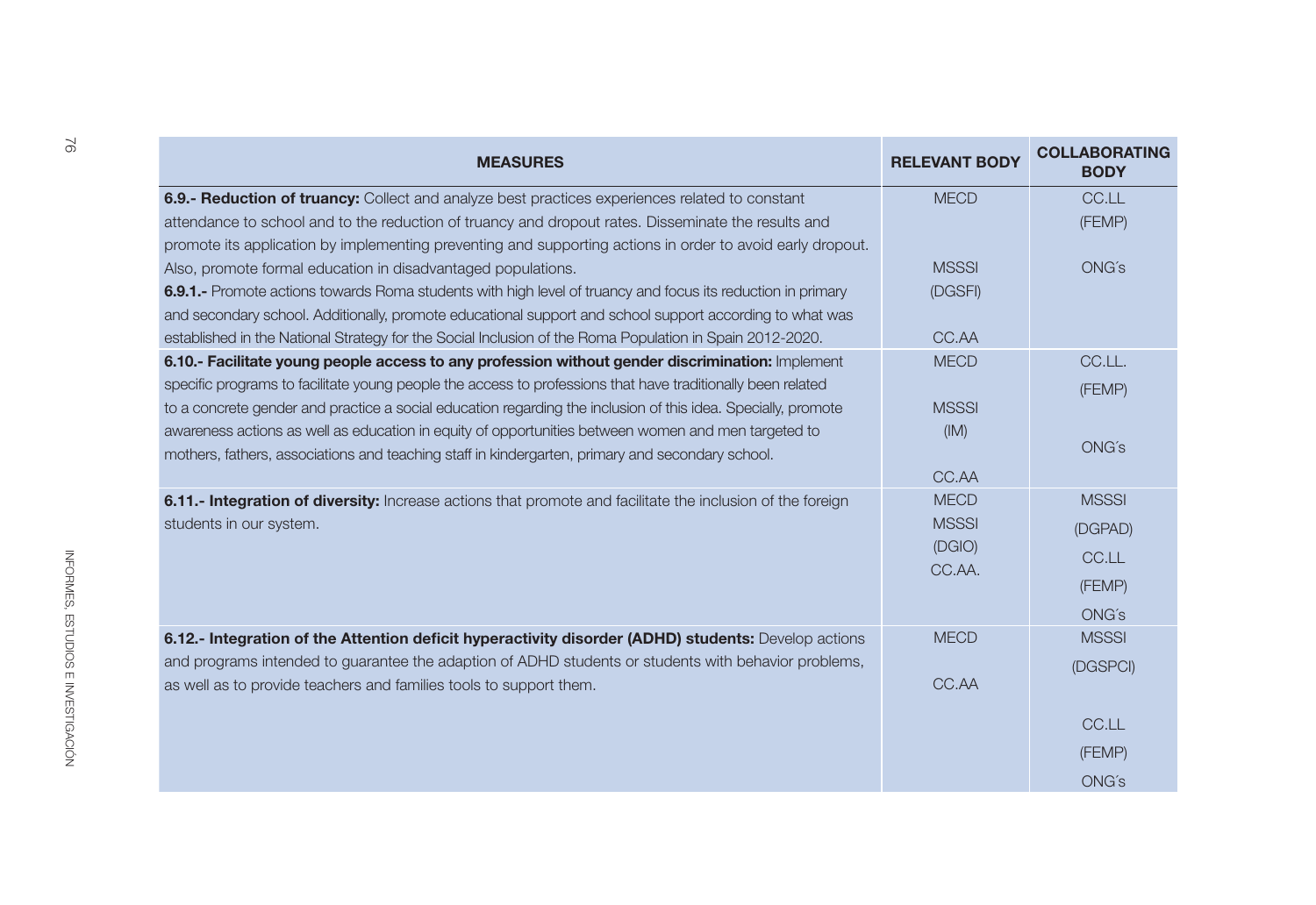| <b>MEASURES</b>                                                                                                                                                                                                       | <b>RELEVANT BODY</b> | <b>COLLABORATING</b><br><b>BODY</b> |
|-----------------------------------------------------------------------------------------------------------------------------------------------------------------------------------------------------------------------|----------------------|-------------------------------------|
| 6.13.- Participation in schools: Encourage process with child participation in schools from primary<br>school with special interest on secondary school.                                                              | <b>MECD</b>          | ONG's                               |
|                                                                                                                                                                                                                       | CC.AA                |                                     |
| 6.14.- Rights curriculum: Promote and create curricular contents in terms of childhood rights for every<br>educational stage as well as duties and responsibilities for children in the educational area. Initial and | <b>MECD</b>          | <b>ONG'S</b>                        |
| permanent training programs for teachers will be created and promoted based on the CRC (Convention on                                                                                                                 | <b>MSSSI</b>         |                                     |
| the Rights of the Child), and childhood rights and needs.                                                                                                                                                             | (DGSFI)-OI           |                                     |
|                                                                                                                                                                                                                       | CC.AA                |                                     |
| 6.15.- Exchanges programs: Support exchange programs (both for students and for faculty) within the<br>European Union area.                                                                                           | <b>MECD</b>          | <b>ONG's</b>                        |
|                                                                                                                                                                                                                       | CC.AA                |                                     |
| 6.16.- Non-formal education: Develop non formal education actions in order to favor multiculturalism                                                                                                                  | <b>MECD</b>          | <b>MSSSI</b>                        |
| and the education in values (Program Youth in Action, Program Young Researchers).                                                                                                                                     | <b>INJUVE</b>        | (DGIO)                              |
|                                                                                                                                                                                                                       | CC.AA                |                                     |
|                                                                                                                                                                                                                       | CC.LL                |                                     |
|                                                                                                                                                                                                                       | (FEMP)               | <b>ONG's</b>                        |
| 6.17.- Gender violence: Prevention of gender violence will be promoted in the educational area by<br>making programs of awareness in schools.                                                                         | <b>MECD</b>          | $\overline{O}$                      |
|                                                                                                                                                                                                                       | <b>MSSSI</b>         | CC.LL                               |
|                                                                                                                                                                                                                       | (DGVG)               |                                     |
|                                                                                                                                                                                                                       | (IM)                 | (FEMP)                              |
|                                                                                                                                                                                                                       | CC.AA.               |                                     |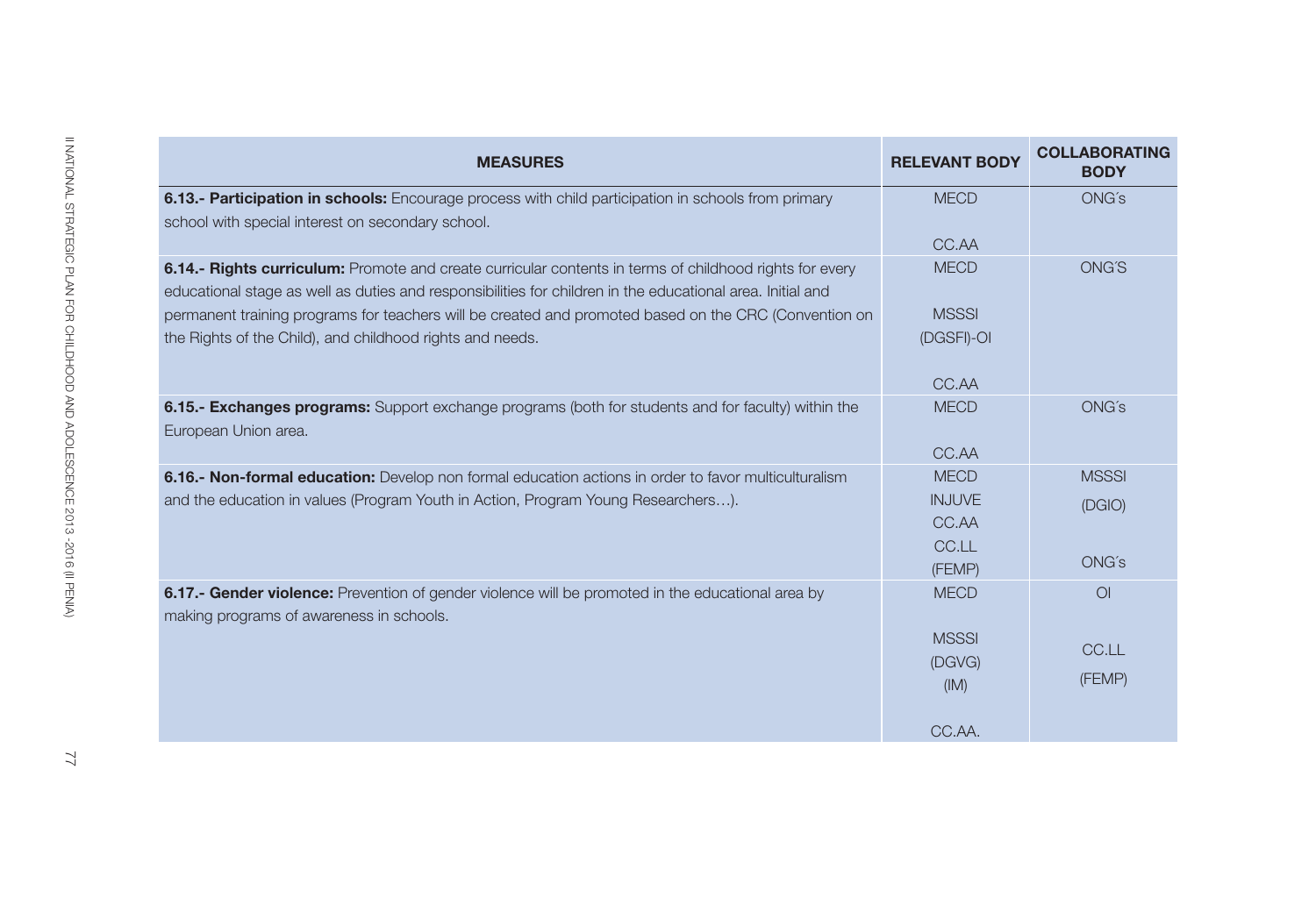| <b>MEASURES</b>                                                                                           | <b>RELEVANT BODY</b> | <b>COLLABORATING</b><br><b>BODY</b> |
|-----------------------------------------------------------------------------------------------------------|----------------------|-------------------------------------|
| 6.18.- Complementary cultural activities: Enable museums and other cultural institutions offer activities | <b>MECD</b>          | CC.AA                               |
| to support and complement formal education and that they share their objectives and values in terms of    | (SEC)                |                                     |
| diversity and equity by offering free of charge access to their educative programs.                       |                      |                                     |
|                                                                                                           |                      | <b>ONG's</b>                        |
| 6.19.- Promote the transmission of Olympic values as a legacy for the youth. Promote the                  |                      | <b>CCAA</b>                         |
| development and teaching of the values that entails the Olympic spirit such as mutual understanding,      | <b>MECD</b>          | <b>CCLL</b>                         |
| friendship, solidarity and fair play, as well as the cultural and humanistic area of sports.              | COE                  |                                     |
|                                                                                                           |                      |                                     |
|                                                                                                           |                      |                                     |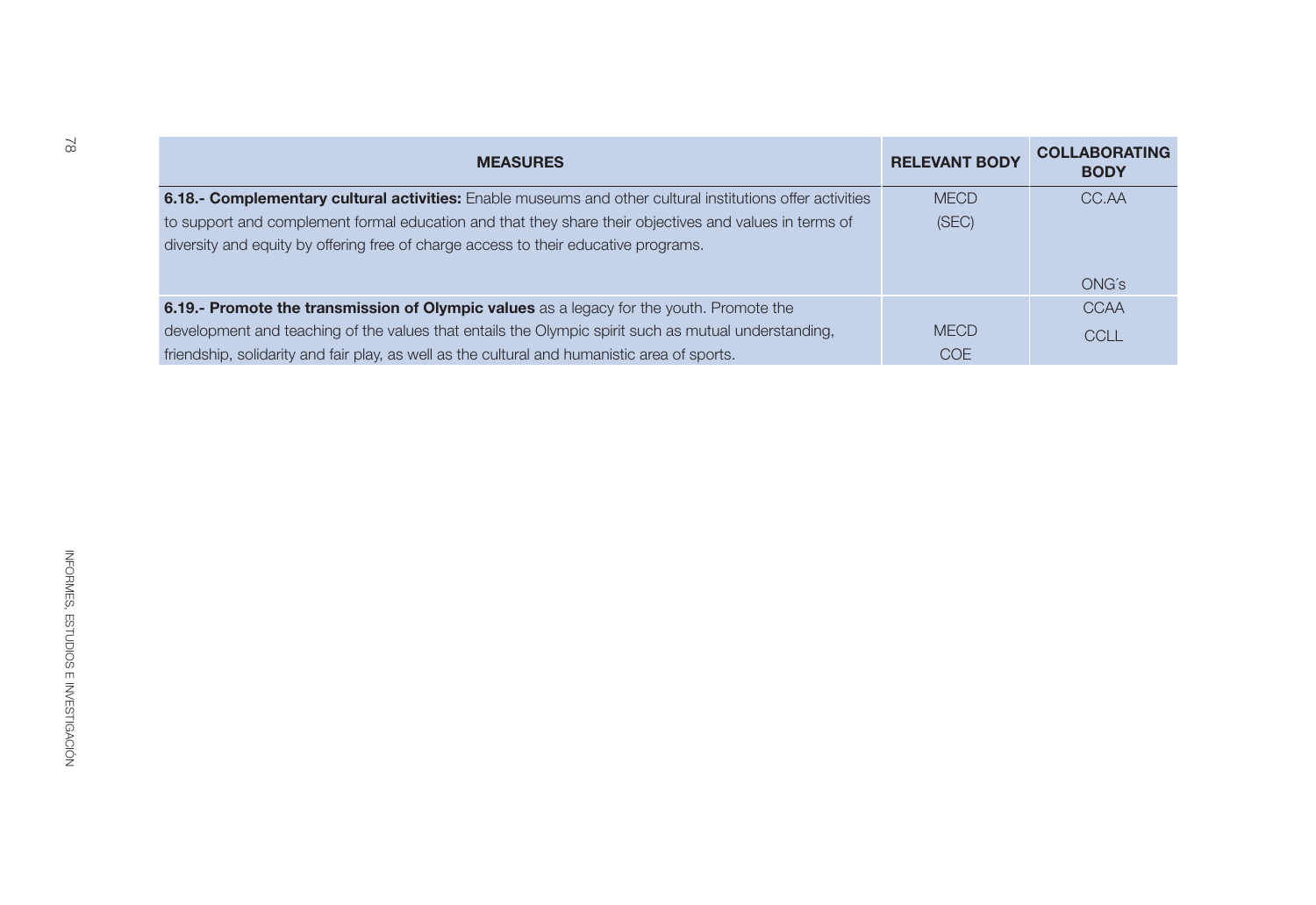| Promote actions to achieve the maximum development of right to health for children<br>and adolescents, from health promotion to rehabilitation, giving priority to the most |                      |                                     |
|-----------------------------------------------------------------------------------------------------------------------------------------------------------------------------|----------------------|-------------------------------------|
| vulnerable groups                                                                                                                                                           |                      |                                     |
| <b>MEASURES</b>                                                                                                                                                             | <b>RELEVANT BODY</b> | <b>COLLABORATING</b><br><b>BODY</b> |
| 7.1.- Diagnosis of children and adolescent's health status in Spain: Promote knowledge from a                                                                               | <b>MSSSI</b>         | <b>MSSSI</b>                        |
| public health perspective taking into account social determinants of health by analyzing inequity in age                                                                    | (DGSPCI)             | (DGPND)                             |
| groups, social level, sex, country of origin and others, trying to establish a base of common indicators.                                                                   |                      |                                     |
|                                                                                                                                                                             |                      | CC.AA                               |
| 7.2.- Prevention of diseases and protection and promotion of health: Promote the development of                                                                             | <b>MSSSI</b>         | <b>MSSSI</b>                        |
| measures to promote and protect minors' health.                                                                                                                             | (DGSPCI)             | (DGPAD)                             |
| <b>7.2.1.-</b> Promote the coordination of the actions of promoting health and preventing children and                                                                      | (DGPND)              | <b>MECD</b>                         |
| adolescent's diseases by paying special attention to the most vulnerable population (early stimulation in                                                                   |                      | <b>ONG'S</b>                        |
| minors with any incapability, socially disadvantages families, people with mental health problems, foreign                                                                  | CC.AA                |                                     |
| minors not accompanied and ethnic minorities) in the framework of the National Strategy of Promotion of                                                                     |                      |                                     |
| Health and Prevention of Disease.                                                                                                                                           | <b>MSSSI</b>         |                                     |
| <b>7.2.2.-</b> Develop actions and educational campaigns directed to prevent risk behaviors and to promote                                                                  | (DGSPCI)             |                                     |
| gender equity and non-violent relationships instead.                                                                                                                        | (DGPND)              |                                     |
| 7.2.3.- Promote the use of children restraint device, helmets, child chairs, elevator cushions, belts in school                                                             | (IM)                 |                                     |
| buses and other security devices in order to prevent car accident injures. Promote the Health Council in this                                                               |                      |                                     |
| area.                                                                                                                                                                       | MI (DGT)             |                                     |
| <b>7.2.4.-</b> Promote safety environments in every area and every stage of the child's development.                                                                        |                      |                                     |
| 7.2.5.- Collaborate with the European Child Safety Alliance.                                                                                                                |                      |                                     |
|                                                                                                                                                                             |                      |                                     |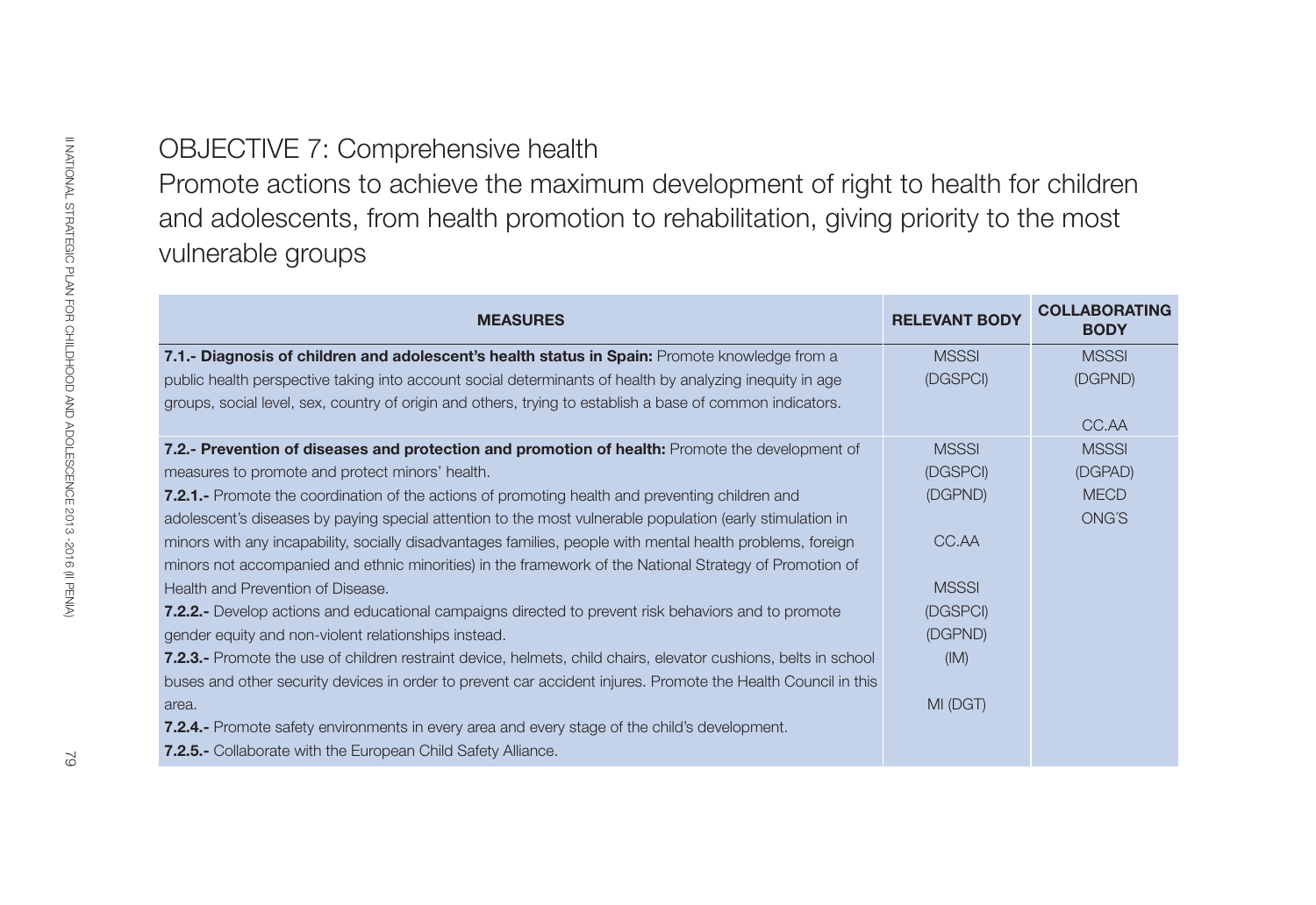| <b>MEASURES</b>                                                                                               | <b>RELEVANT BODY</b> | <b>COLLABORATING</b><br><b>BODY</b> |
|---------------------------------------------------------------------------------------------------------------|----------------------|-------------------------------------|
| <b>7.2.6.-</b> Develop actions directed to prevent the consumption of tobacco, alcohol and other psychoactive |                      | CC.LL.                              |
| substances as well as to reduce harms and risks among adolescents that consume them.                          |                      | (FEMP)                              |
| <b>7.2.6.1.-</b> Establish the field to prevent and the measures to implement in every area to ensure the     |                      | <b>MECD</b>                         |
| involvement of other factors in the development of preventive actions facing the start and the consumption    |                      | ONG's                               |
| of addictive substances.                                                                                      |                      |                                     |
| 7.2.6.2.- Establish basic mechanisms to confirm the preventive actions that have to be develop in the State   |                      |                                     |
| so as to quarantee scientific evidence, its efficiency and so as to avoid potential antipreventive actions.   |                      |                                     |
| 7.2.7.- Coordinate actions directed to prevent unwanted pregnancies, HIV infection and other sexually         |                      |                                     |
| transmitted infections.                                                                                       |                      |                                     |
| <b>7.2.8.-</b> Promote the use of the child vaccination schedule and its follow up.                           |                      |                                     |
| 7.3.- Prevent over prescriptions and accidental poisoning. Correct diagnosis and treatments,                  | <b>MSSSI</b>         | <b>MSSSI</b>                        |
| especially those related to ADHD and other difficulties of behavior in order to prevent the abuse on the      | (DGPND)              | (DGSPCI)                            |
| consumption of substances. Ensure preventive measures in order to avoid accidental poisoning.                 |                      | CC.AA.                              |
| 7.4.- Promoting health at school:                                                                             | <b>MSSSI</b>         | <b>MSSSI</b>                        |
| 7.4.1.- Develop actions that allow to implement policies to prevent addictions in the school environment      | (DGSPCI)             | (DGPAD)                             |
| within a wider strategy that pays attention to the problematic in educative centers, because there are        | (DGPND)              |                                     |
| common bases that are underneath facts, apparently unrelated, such as violence in the adolescent stage,       |                      |                                     |
| consumption of addictive substances and the abuse of new technologies, communication and game.                | <b>MECD</b>          | <b>ONG's</b>                        |
| 7.4.2.- Promote the creation of school roads in order to develop safety costumes and to favor the             | (CSD)                |                                     |
| acquisition of healthy habits promoting the autonomy of students in their usual route.                        |                      |                                     |
|                                                                                                               | M <sub>l</sub>       |                                     |
|                                                                                                               | (DGT)                |                                     |
|                                                                                                               | CC.AA                |                                     |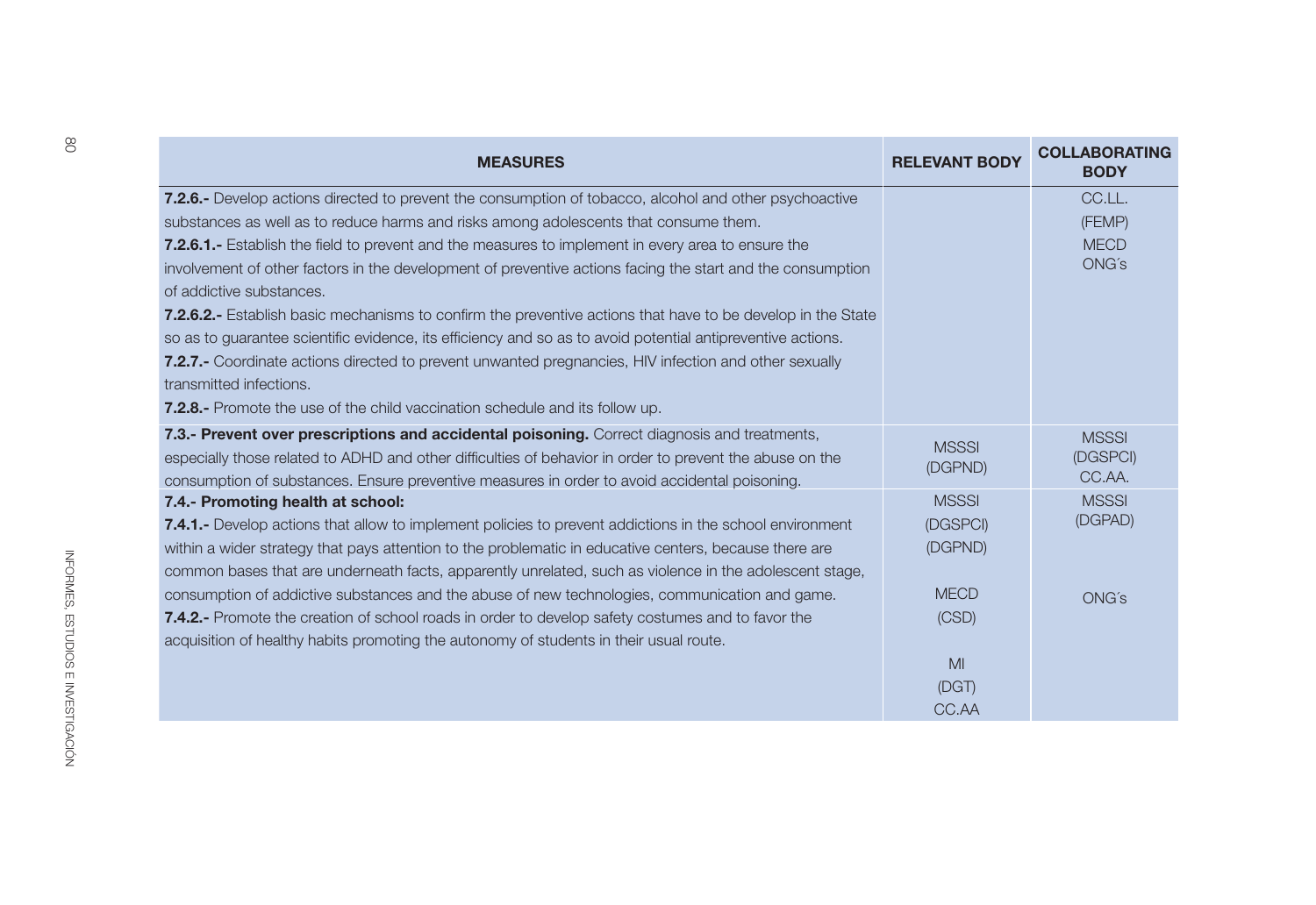| <b>MEASURES</b>                                                                                                     | <b>RELEVANT BODY</b> | <b>COLLABORATING</b><br><b>BODY</b> |
|---------------------------------------------------------------------------------------------------------------------|----------------------|-------------------------------------|
| 7.5.- Promote healthy lifestyles in terms of diet and physical activity:                                            | <b>MSSSI</b>         | <b>MSSSI</b>                        |
| 7.5.1.- Healthy diet: Promote a healthy and complete diet in order to prevent childhood obesity and to              | (AESAN)              | (DGSPCI)                            |
| prevent eating disorders.                                                                                           |                      | (IM)                                |
| <b>7.5.2.-</b> Physical activity and Sports for everyone: Promote physical activity and sports practice and leisure | <b>MECD</b>          |                                     |
| as a source of physical and mental health as well as a way to acquire positive values related to that practice      | (CSD)                | ONG's                               |
| such as teamwork, discipline and respect.                                                                           |                      |                                     |
|                                                                                                                     | CC.AA                | CC.LL.                              |
|                                                                                                                     |                      | (FEMP)                              |
| 7.6.- Education for consumption: Promote the development of measures directed to education for                      | <b>MSSSI</b>         | <b>MSSSI</b>                        |
| consumption of minors, promoting reflexing and sustainable consumption.                                             | (INC)                | (DGSFI) - OI                        |
| 7.6.1.- Create a school context every year for primary and secondary students.                                      |                      |                                     |
| <b>7.6.2.-</b> Collaborate with the ADESE (Spanish Association of Entertaiment Software producers and               |                      |                                     |
| distributors) and with the NGO that protects childhood in order to spread information to video game                 | CC.AA.               | CC.LL.                              |
| players.                                                                                                            |                      | (FEMP)                              |
| <b>7.6.3.-</b> Create conferences for adolescents to favor a sustainable consumption.                               |                      |                                     |
| <b>7.6.4.-</b> Support the work done by the training team of every Autonomous Community along with the INC          |                      | <b>ONG's</b>                        |
| (Institute of National Consumption) that aims to educate minors and young consumers.                                |                      |                                     |
| 7.7.- Preventing disease and promotion of health during pregnancy and postpartum period:                            | <b>MSSSI</b>         | <b>MSSSI</b>                        |
| 7.7.1.- Promote a multidimensional attention to pregnant women, healthy lifestyles in women and                     | (DGSPCI)             | (DGPND)                             |
| their families from the beginning of the pregnancy, providing quality information about the process and             | (DGPND)              | (DGSFI)                             |
| supporting the development of different skills and attitudes in order to improve costumes, taking into              |                      |                                     |
| account particular needs and circumstances in every women, preventing risks for the child's health                  |                      |                                     |
| (balanced diet, avoid consumption of tobacco, alcohol, and other toxics) as well as access to adequate              | CC.AA                | CC.LL                               |
| resources both social and economic.                                                                                 |                      | (FEMP)                              |
|                                                                                                                     |                      |                                     |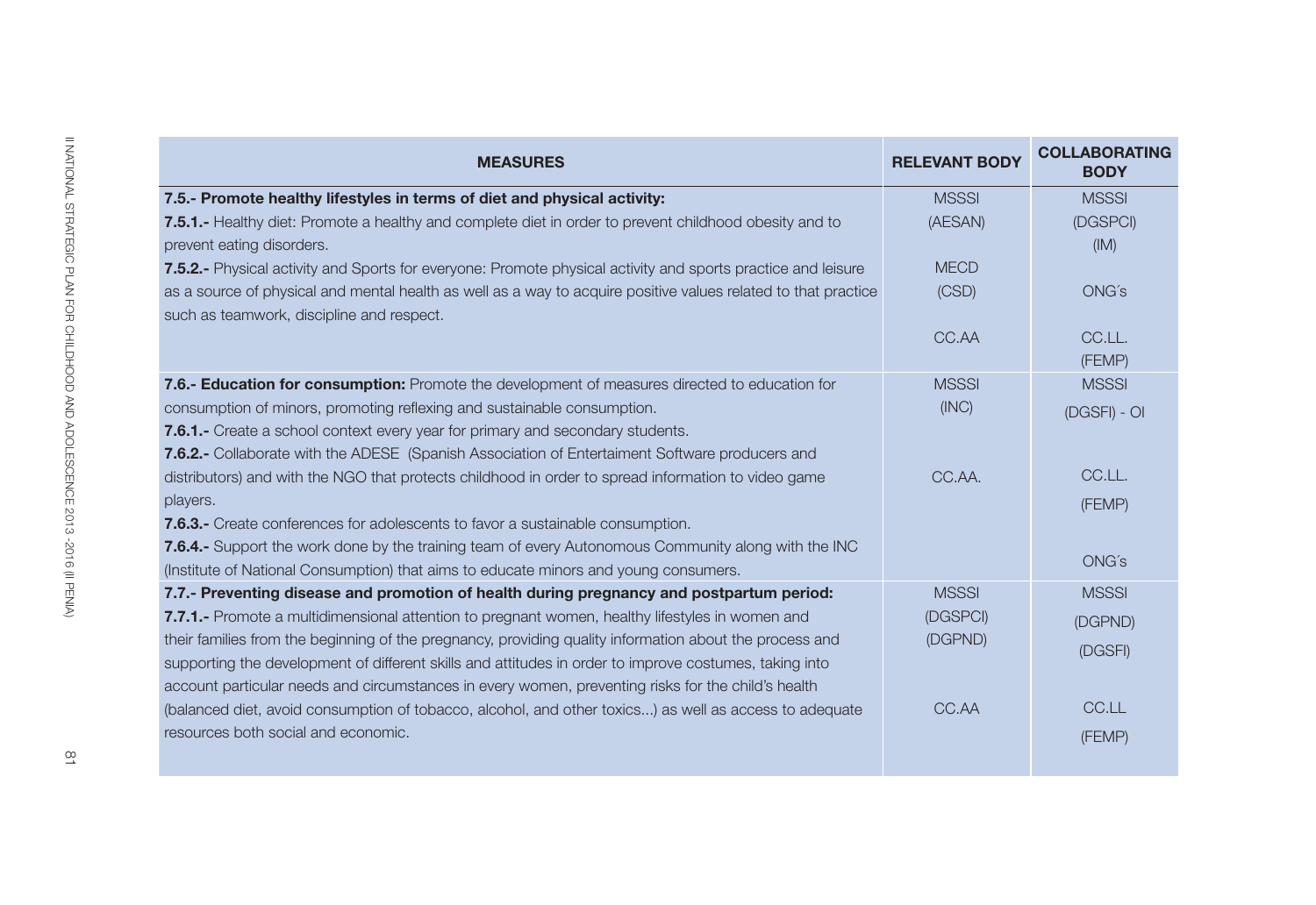| 7.7.2.- Establish measures to support pregnant adolescents and mothers, especially to women and<br>couples in the most vulnerable situation.<br><b>ONG's</b><br><b>MEYSS</b><br><b>7.7.3.-</b> Promote the pregnant women's protection facing labor and environmental risks (contact with toxics,<br>(DGITSS)<br>postures, lack of iodine) that may have a negative influence on the pregnancy, the labor or the child's<br>health.<br><b>7.7.4.-</b> Promote and collaborate with programs that prevent congenital deficiencies.<br>7.7.5.- Early report and identification of women with risk factors, health problems, pregnancy difficulties or<br>fetal symptoms in order to minimize its consequences, facilitate additional prenatal cares in women who<br>need them.<br>7.7.6.- Include measures related to maternity support.<br><b>7.7.7.-</b> Promote health and wellbeing of women in the postpartum period, facilitating advices and cares,<br>exploring their needs, emotional and psychological changes as well as their situation, breastfeeding and the<br>partner's support.<br><b>MSSSI</b><br><b>MSSSI</b><br>7.8.- Minors autonomy: Develop measures to promote and protect children and adolescent's health<br>by developing their progressive autonomy and their joint responsibility about their health with proper<br>(DGSPCI)<br>(DGSFI) -OI<br>information for their age and development in an accessible language. | <b>MEASURES</b> | <b>RELEVANT BODY</b> | <b>COLLABORATING</b><br><b>BODY</b> |
|------------------------------------------------------------------------------------------------------------------------------------------------------------------------------------------------------------------------------------------------------------------------------------------------------------------------------------------------------------------------------------------------------------------------------------------------------------------------------------------------------------------------------------------------------------------------------------------------------------------------------------------------------------------------------------------------------------------------------------------------------------------------------------------------------------------------------------------------------------------------------------------------------------------------------------------------------------------------------------------------------------------------------------------------------------------------------------------------------------------------------------------------------------------------------------------------------------------------------------------------------------------------------------------------------------------------------------------------------------------------------------------------------------------------------------------------|-----------------|----------------------|-------------------------------------|
|                                                                                                                                                                                                                                                                                                                                                                                                                                                                                                                                                                                                                                                                                                                                                                                                                                                                                                                                                                                                                                                                                                                                                                                                                                                                                                                                                                                                                                                |                 |                      |                                     |
| CC.AA.<br><b>ONG's</b>                                                                                                                                                                                                                                                                                                                                                                                                                                                                                                                                                                                                                                                                                                                                                                                                                                                                                                                                                                                                                                                                                                                                                                                                                                                                                                                                                                                                                         |                 |                      | <b>CC.LL (FEMP)</b>                 |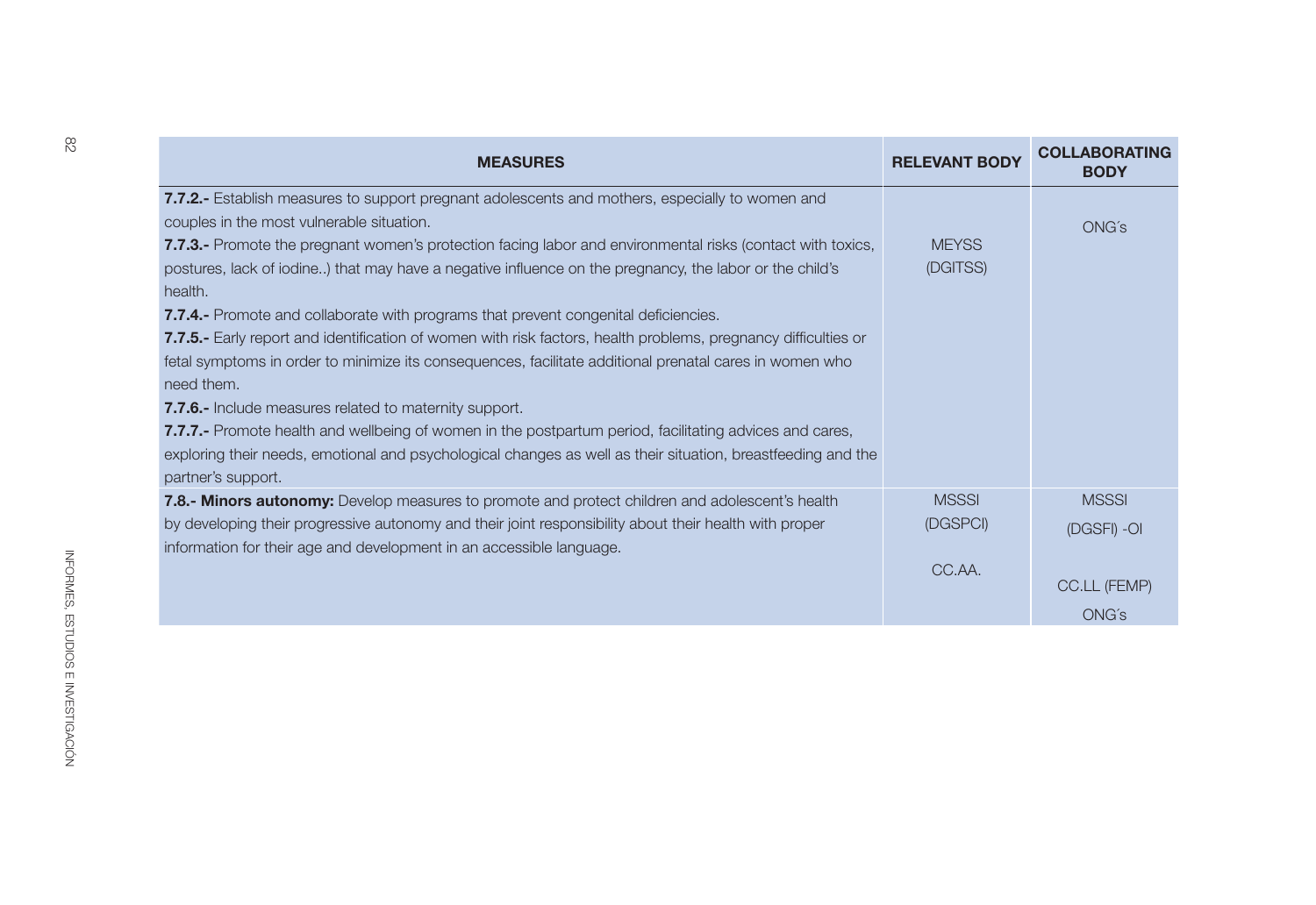| <b>MECD</b>  |
|--------------|
|              |
| <b>MSSSI</b> |
|              |
| (DGSFI) -OI  |
|              |
| CC.AA        |
|              |
|              |
| ONG's        |
|              |
|              |
|              |
|              |
|              |
|              |
|              |
|              |
|              |
|              |
| <b>ONG's</b> |
|              |
|              |
|              |
|              |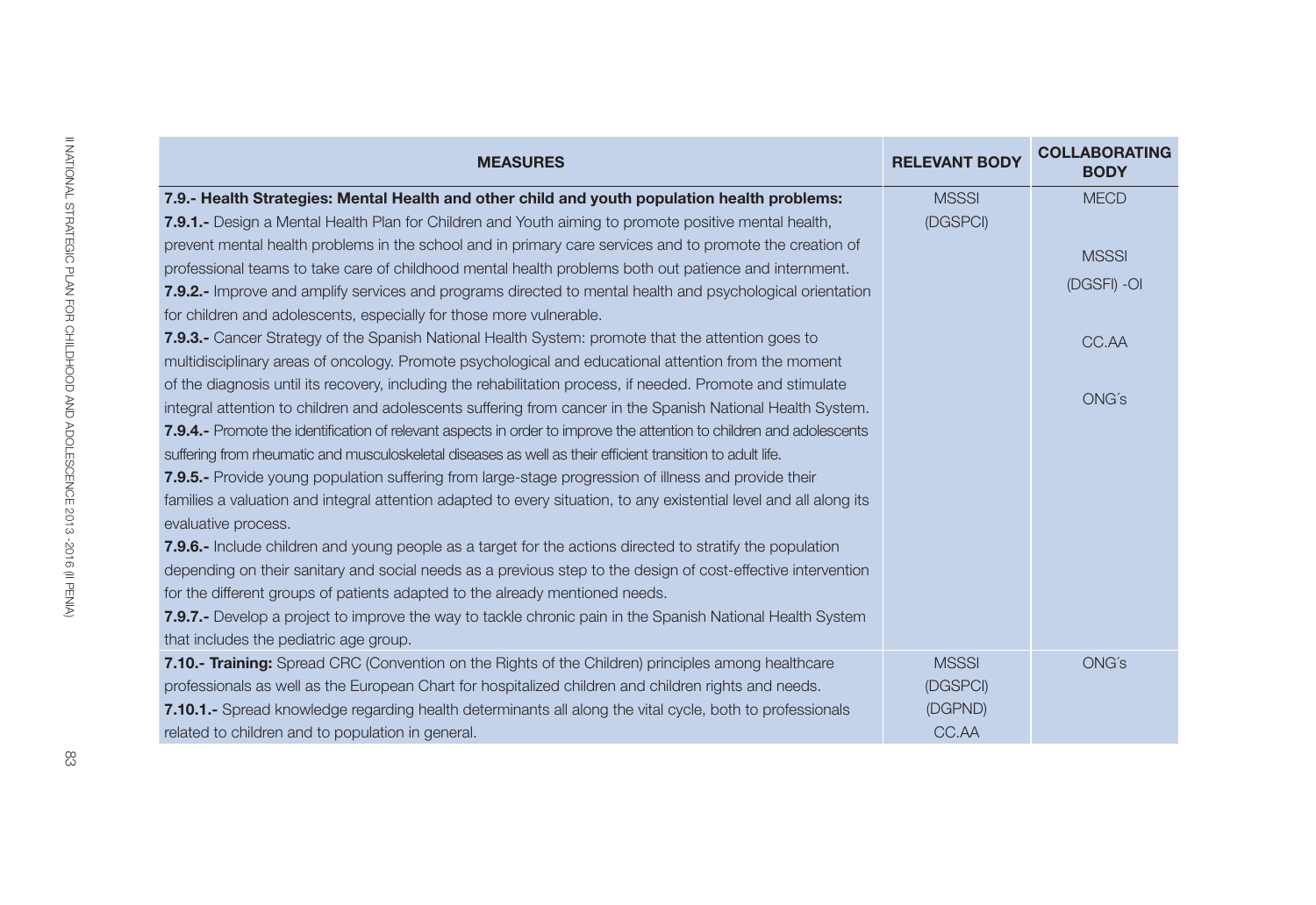| <b>MEASURES</b>                                                                                                  | <b>RELEVANT BODY</b> | <b>COLLABORATING</b><br><b>BODY</b> |
|------------------------------------------------------------------------------------------------------------------|----------------------|-------------------------------------|
| 7.11.- Health equity from birth guaranteeing the best start in children lives in order to maximize               | <b>MSSSI</b>         | <b>MECD</b>                         |
| their health potential.                                                                                          | (DGSPCI)             |                                     |
| <b>7.11.1.-</b> Redirect the health system into health equity including promoting and preventing services,       | (DGPND)              | <b>ONG's</b>                        |
| guaranteeing equity both in the access and in the quality of health services starting by pregnancy and           |                      |                                     |
| childhood.                                                                                                       | CC.AA                |                                     |
| 7.11.2.- Start the training in health equity by raising awareness in society and in the health area regarding    |                      |                                     |
| the important of social determining factors in health.                                                           | CC.LL                |                                     |
| <b>7.11.3.-</b> Promote actions related with social health determining factors along the social gradient.        | (FEMP)               |                                     |
| 7.11.4.- Prioritize prevention and early detection of those conditions highly linked with health inequalities.   |                      |                                     |
| 7.11.5.- Promote literacy and health capacity building in children and adolescents. Strengthen the creation      |                      |                                     |
| of a health inequity commission in the Interterritorial Council of the National Health System.                   |                      |                                     |
| 7.11.6.- Promote childhood equity through a specific group work within the Spanish Health Cities Network         |                      |                                     |
| that addresses intervention strategies in the short run that can be introduced in the health plans in            |                      |                                     |
| municipalities in order to provide comprehensive support to children and promote the best start in life.         |                      |                                     |
| 7.12.- Promote education in affective sexual and reproductive health in young people:                            | <b>MSSSI</b>         | <b>MECD</b>                         |
| 7.12.1.- Promote educational programs related to affective sexual health adapted to every educational            | (DGSPCI)             | <b>ONG's</b>                        |
| level.                                                                                                           |                      | CC.LL                               |
| 7.12.2.- Promote specific programs related to affective sexual education as well as attention and support        | CC.AA                |                                     |
| to pregnant adolescents.                                                                                         |                      | (FEMP)                              |
| 7.13.- Improve quality of healthcare in pediatric inpatient units.                                               | <b>MSSSI</b>         |                                     |
| <b>7.13.1.-</b> Promote attention to minors until 18 years old in pediatric inpatient units.                     | (DGSPCI)             |                                     |
| 7.13.2.- Promote mother, father or any other relative accompaniment, their active participation in cares and     |                      |                                     |
| collaboration with professionals in the realization of diagnostic tests or therapeutic interventions in any care | CC.AA                |                                     |
| modality, unless medically restricted.                                                                           |                      |                                     |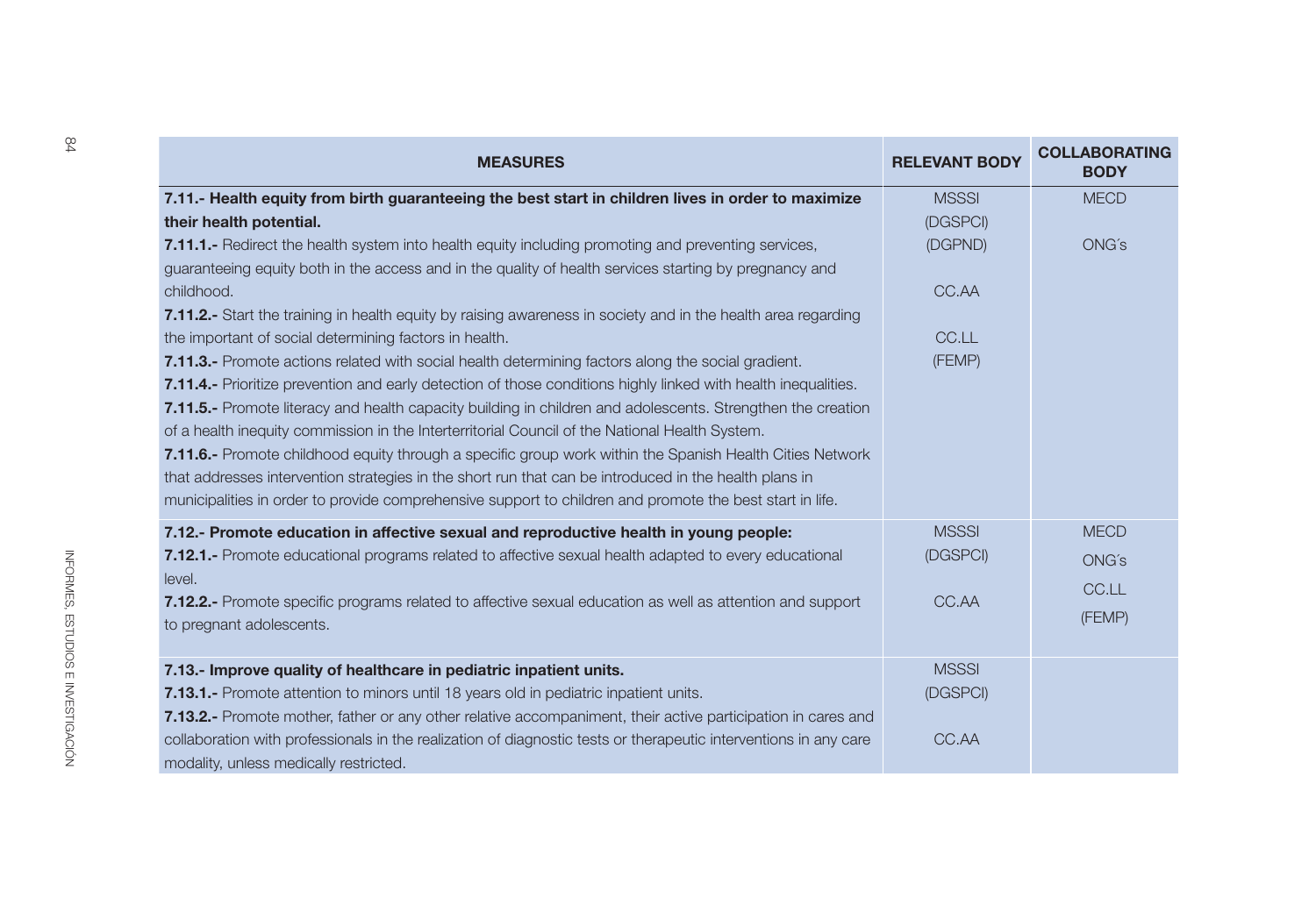| environments that allow the development of their skills, defending the right to play,<br>leisure, free time in safe environments, and promoting responsible consumption, both<br>in urban and in rural areas in the interests of sustainable development                                                                                                                                                                                                                                                                                           | Promoting children's participation by encouraging appropriate ecological and social |                                                  |
|----------------------------------------------------------------------------------------------------------------------------------------------------------------------------------------------------------------------------------------------------------------------------------------------------------------------------------------------------------------------------------------------------------------------------------------------------------------------------------------------------------------------------------------------------|-------------------------------------------------------------------------------------|--------------------------------------------------|
| <b>MEASURES</b>                                                                                                                                                                                                                                                                                                                                                                                                                                                                                                                                    | <b>RELEVANT BODY</b>                                                                | <b>COLLABORATING</b><br><b>BODY</b>              |
| 8.1.- Children's opinion surveys:<br>8.1.1.- Make surveys that collect children's opinion where they express their points of view regarding<br>childhood and adolescents' situation, the decisions that are taken and that affect them and create specific<br>and efficient tools to strictly evaluate the quality of actions addressed to promote children and adolescents'<br>participation without any kind of discrimination and guaranteeing that disabled children are able to express<br>their opinions regarding matters that affect them. | <b>MSSSI</b><br>(DGSFI) - OI<br>(DGPAD)                                             | CC.LL<br>(FEMP)<br><b>UNIVERSIDADES</b><br>ONG's |
| 8.2.- Establishment of participation indicators:<br>8.2.1.- Implement participation indicators systems for children and adolescents in their closest areas that<br>hold variables such as incapability, immigration and ethnic minorities that should be complemented with<br>other broader areas related to childhood and adolescence.                                                                                                                                                                                                            | <b>MSSSI</b><br>(DGSFI-OI)<br>(DGPAD)<br>CC.LL<br>(FEMP)                            | <b>ONG's</b>                                     |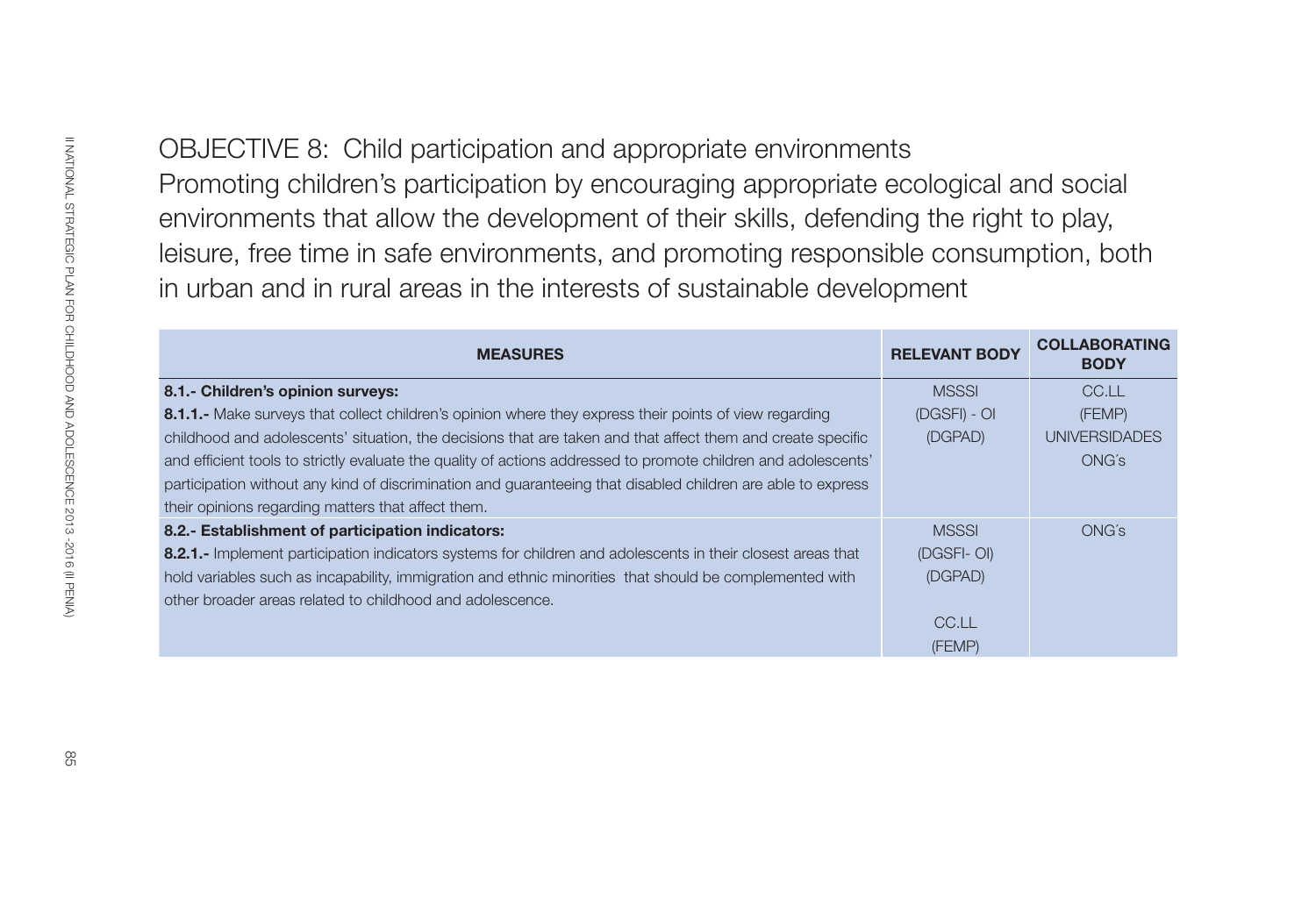| တ္တ                                | <b>MEASURES</b>                                                                                                                                                                                                                                                                                                                                                                                                                                                                                                                                                                                                                                                                                                                                                                                                                                                                                                                                                                                                                                                                                      | <b>RELEVANT BODY</b>                                                 | <b>COLLABORATING</b><br><b>BODY</b> |
|------------------------------------|------------------------------------------------------------------------------------------------------------------------------------------------------------------------------------------------------------------------------------------------------------------------------------------------------------------------------------------------------------------------------------------------------------------------------------------------------------------------------------------------------------------------------------------------------------------------------------------------------------------------------------------------------------------------------------------------------------------------------------------------------------------------------------------------------------------------------------------------------------------------------------------------------------------------------------------------------------------------------------------------------------------------------------------------------------------------------------------------------|----------------------------------------------------------------------|-------------------------------------|
|                                    | 8.3.- Awareness and training for European citizens:                                                                                                                                                                                                                                                                                                                                                                                                                                                                                                                                                                                                                                                                                                                                                                                                                                                                                                                                                                                                                                                  | <b>MAEC</b>                                                          | <b>MECD</b>                         |
|                                    | 8.3.1.- Realize training initiatives involving awareness in the local area, specially focused on the childhood<br>participation, regarding the situation of child rights and International Cooperation, Development Cooperation and<br>the importance of Decentralized Cooperation as tools to reach the Millennium Development Goals. (MDG)                                                                                                                                                                                                                                                                                                                                                                                                                                                                                                                                                                                                                                                                                                                                                         | (AECID)                                                              | <b>MINETUR</b><br>(SET)             |
|                                    | 8.3.2.- Create a child participation network aiming to coordinate and launch actions in the state area, in the                                                                                                                                                                                                                                                                                                                                                                                                                                                                                                                                                                                                                                                                                                                                                                                                                                                                                                                                                                                       | <b>INJUVE</b>                                                        | <b>ONG's</b>                        |
|                                    | European area and in other international institutions.<br>8.3.3.- Strengthen the program Youth in Action: Action 1: Youth with Europe, supporting participative<br>democracy projects and youth exchanges in the international level.<br>8.3.4.- Promote trips through the European Youth Card and hostelling networks that have an impact in mobility,<br>culture, participation and communication among young people.                                                                                                                                                                                                                                                                                                                                                                                                                                                                                                                                                                                                                                                                              | CC.AA                                                                | CC.LL<br>(FEMP)                     |
| INFORMES, ESTUDIOS E INVESTIGACIÓN | 8.4.- Child participation in municipalities and common strategies: Promote that the involvement of<br>citizens is a cross-cutting component in child attention programs, promoting the creation of Councils, child clubs<br>and meeting spaces with other groups in order to optimize dialogue spaces, by informing and spreading its<br>influence to children and adolescents and developing common strategies through local authorities with special<br>mention in rural areas and vulnerable groups such as disabled minors, who usually face more barriers to social<br>participation.<br>8.4.1.- Insist on actions of an alternative leisure to consumption of addictive substances, prioritizing on those<br>addressed to groups suffering a big risk of exclusion. They should be made in problematic areas that tend to<br>accumulate risk factors to the start or the consolidation of consumptions.<br>8.4.2.- Promote training programs for intervention agents in free time and environment with children, insisting on<br>those that develop skills to act with vulnerable populations. | <b>MSSSI</b><br>(DGPND)<br>(DGPAD)<br>(DGSFI) -OI<br>CC.LL<br>(FEMP) | <b>ONG's</b><br><b>UNICEF</b>       |
|                                    |                                                                                                                                                                                                                                                                                                                                                                                                                                                                                                                                                                                                                                                                                                                                                                                                                                                                                                                                                                                                                                                                                                      |                                                                      |                                     |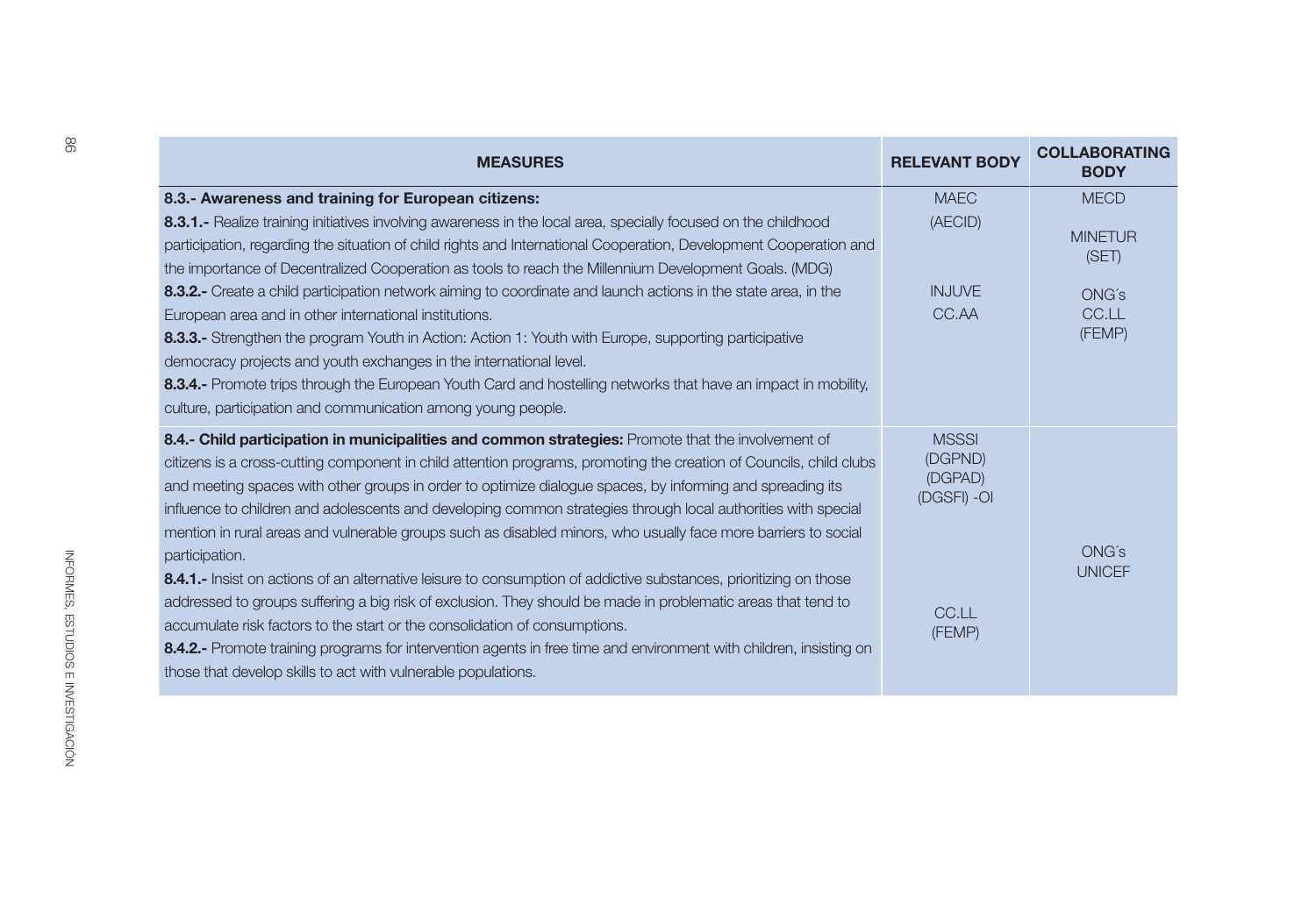| <b>MEASURES</b>                                                                                                | <b>RELEVANT BODY</b> | <b>COLLABORATING</b><br><b>BODY</b> |
|----------------------------------------------------------------------------------------------------------------|----------------------|-------------------------------------|
| 8.5.- Sports for everyone:                                                                                     | <b>MECD</b>          | <b>MSSSI</b>                        |
| 8.5.1.- Promote programs to favor the education in positive values related to sports such as respect, team     | (CSD)                | (AESAN)                             |
| work and comradeship, mixing therefore the access to "sports for everyone" and the right to play in safety     |                      | CC.LL                               |
| environments without distinctions on grounds on incapability or any other.                                     |                      | (FEMP)                              |
| 8.5.2.- Optimize infrastructure for sports practice.                                                           | CC.AA                |                                     |
| 8.5.3.- Promote, foster and make use of the resources available and offer maximum chances for sport            |                      |                                     |
| practice during school days, complementary and extracurricular through the School Network that                 |                      | <b>ONG's</b>                        |
| promotes Physical Education and Sports.                                                                        |                      |                                     |
| 8.6.- Development of play center and other educational centers:                                                | CC.AA                | ONG's                               |
| 8.6.1.- Promote the creation and the use of play centers and other spaces so they are accessible to the        |                      |                                     |
| development of child's skills and that they help to stimulate cohabitation relationships and favor child       | CC.LL                |                                     |
| participation.                                                                                                 | (FEMP)               | <b>CGCEES</b>                       |
| 8.6.2.- Promote websites addressed to people in charge of play centers and to families in order to share       |                      |                                     |
| the right to play, leisure, free time, and experiences of best practices.                                      |                      |                                     |
| 8.7.- Barriers elimination, traffic regulation and pollution control:                                          | CC.AA                | <b>MSSSI</b>                        |
| 8.7.1.- Promote barriers elimination in order to favor full accessibility for children and adolescents who     |                      | (DGPAD)                             |
| are disabled or in a situation of dependence as well as its full integration in their neighborhood, including  | CC.LL                |                                     |
| supervision of traffic rules in urban areas that allow safe movements for everyone and identifying conflictive | (FEMP)               |                                     |
| or dangerous points for them in the urban framework.                                                           |                      |                                     |
| 8.7.2.- Improve security and quality in playgrounds and other public infrastructures for children.             | MI                   |                                     |
| 8.7.3.- Insist on municipal policies to promote a less polluting environment.                                  | (D.G.T)              | <b>ONG's</b>                        |
| 8.7.4.- Improve aspects related to road safety favoring that every action in this area lead to a sustainable   |                      |                                     |
| mobility.                                                                                                      |                      |                                     |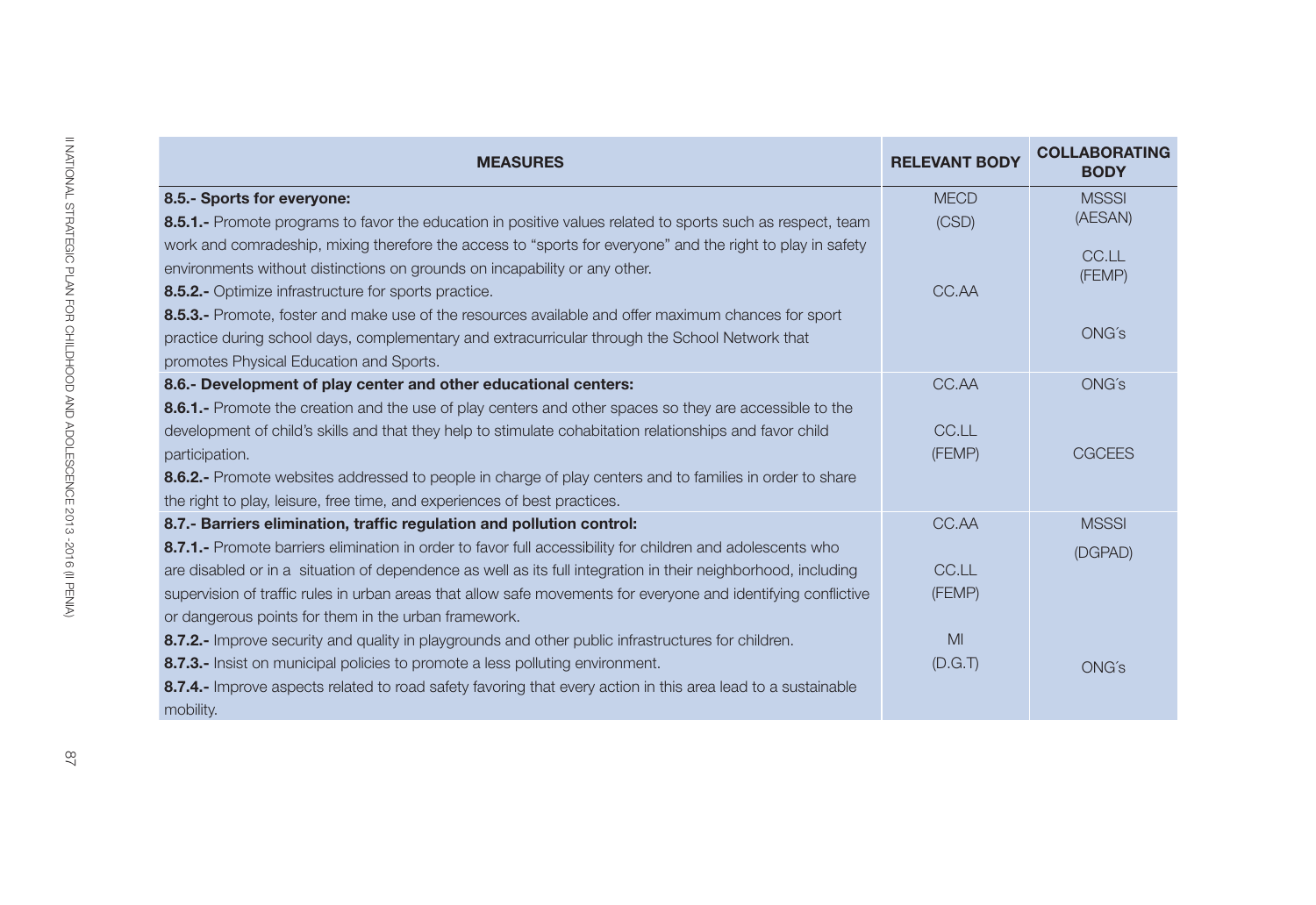| <b>MEASURES</b>                                                                                                   | <b>RELEVANT BODY</b> | <b>COLLABORATING</b><br><b>BODY</b> |
|-------------------------------------------------------------------------------------------------------------------|----------------------|-------------------------------------|
| 8.8.- Promotion of reading: Strengthen actions to promote the reading as a tool of personal                       | <b>MECD</b>          | CC.LL                               |
| development, construction of opinion, knowledge and social integration. Actions that imply the family and         |                      | (FEMP)                              |
| the educational community and other environments and favor the supply of books of child and young                 | CC.AA.               |                                     |
| literature as well as the activities in public libraries.                                                         |                      | <b>ONG's</b>                        |
| 8.9.- Promotion of arts:                                                                                          | <b>MECD</b>          | CC.LL                               |
| 8.9.1.- Progress in the promotion of arts addressed to the active incorporation of children and adolescents,      | (INAEM)              |                                     |
| with no distinction, as a tool for their personal development and enrichment facilitating the ways so             |                      | (FEMP)                              |
| disabled children can also enjoy participation of cultural assets.                                                |                      |                                     |
| 8.9.2.- Promote the creation and maintenance of areas and specific services for the attention of children         |                      |                                     |
| and adolescents in museums, archives, libraries, theatres, auditoriums and other cultural institutions, either    |                      |                                     |
| by adding routes or adequate tours for them or by offering activities and services that contribute to the         |                      |                                     |
| enjoyment of their leisure time.                                                                                  |                      | ONG's                               |
| 8.9.3.- Design a plan of theatre plays for adolescents and young people in the National Company of                |                      |                                     |
| Classic Theatre.                                                                                                  |                      |                                     |
| 8.9.4.- Establish plans to spread scenic arts and music for childhood and youth through specific cycles           |                      |                                     |
| and didactic programs in centers of creation and artistic management such as INAEM or in the Almagro              | CC.AA                | <b>International Festival</b>       |
| International Festival of Classic Theatre.                                                                        |                      | Foundation of                       |
| 8.9.5.- Promote cultural actions (music, theatre, painting) taking into account ethnic, linguistic and social     |                      | Almagro Classic                     |
| diversity, as well as physical, sensitive and intellectual disability in children and adolescents in every level, |                      | Theatre                             |
| neighborhoods, districts, municipalities, schools and high schools                                                | <b>MSSSI</b>         |                                     |
|                                                                                                                   | (DGPAD)              |                                     |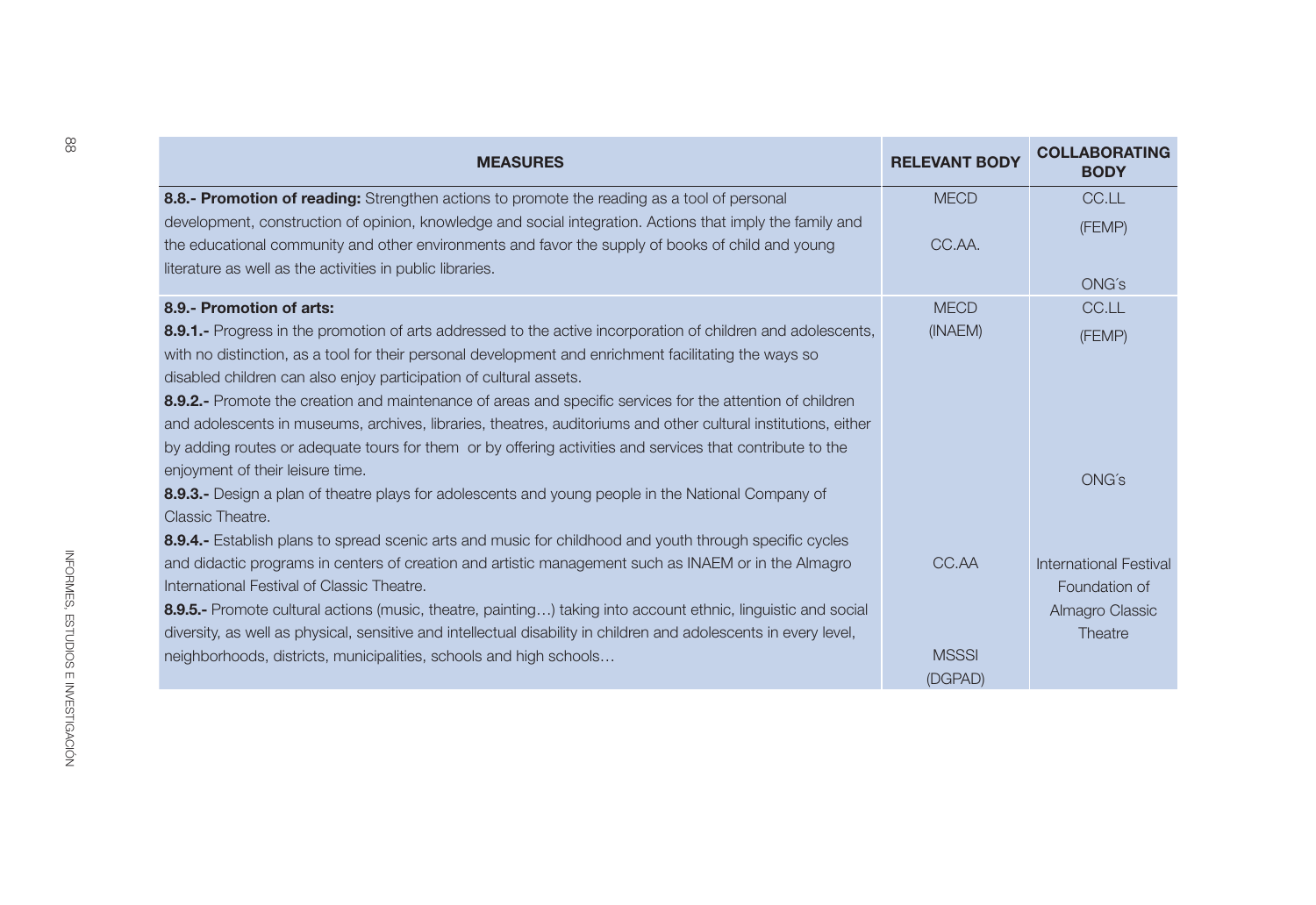| <b>MEASURES</b>                                                                                           | <b>RELEVANT BODY</b> | <b>COLLABORATING</b><br><b>BODY</b> |
|-----------------------------------------------------------------------------------------------------------|----------------------|-------------------------------------|
| 8.10.- Promotion of volunteerism: Promote solidarity attitudes in children and adolescents and their      | <b>MSSSI</b>         | CC.LL                               |
| participation in order to favor volunteerism, especially in associations from 14 years old on.            | (DGSFI)              | (FEMP)                              |
|                                                                                                           | CC.AA                | <b>ONG's</b>                        |
| 8.11.- Associationism between adolescents and young people: Promote associationism and                    | <b>INJUVE</b>        | CC.LL                               |
| adolescent and young participation, especially insisting on it from 14 years old.                         |                      | (FEMP)                              |
|                                                                                                           | CC.AA                | <b>ONG's</b>                        |
| 8.12.- Program Child Friendly Cities: Continue spreading and implementing the program Child Friendly      | <b>MSSSI</b>         | CC.AA                               |
| Cities in order to keep adding cities and autonomous communities to the network. Continue with the        | (DGSFI) - OI         | <b>MINETUR</b>                      |
| evaluation and sustainability of those that have achieved their grade, rewarding those that add a right   | CC.LL                | (SET)                               |
| approach to their municipal policies.                                                                     | (FEMP)               |                                     |
|                                                                                                           |                      | <b>UNICEF</b>                       |
| 8.13.- Responsible consumption: Promote the development of measures addressed to educate for a            | <b>MSSSI</b>         | CC.AA                               |
| responsible consumption. Organize annual scholar contest for students in the last years of primary school | <b>INC</b>           |                                     |
| and the last for years of high school.                                                                    |                      |                                     |
| 8.14.- Accessible toys: Promote that every toy is accessible for children with disability through         | <b>MSSSI</b>         | <b>MSSSI (DGSFI)</b>                |
| collaboration with manufacturers and raise awareness among distributors of those products.                | (DGPAD)              | <b>CCAA</b>                         |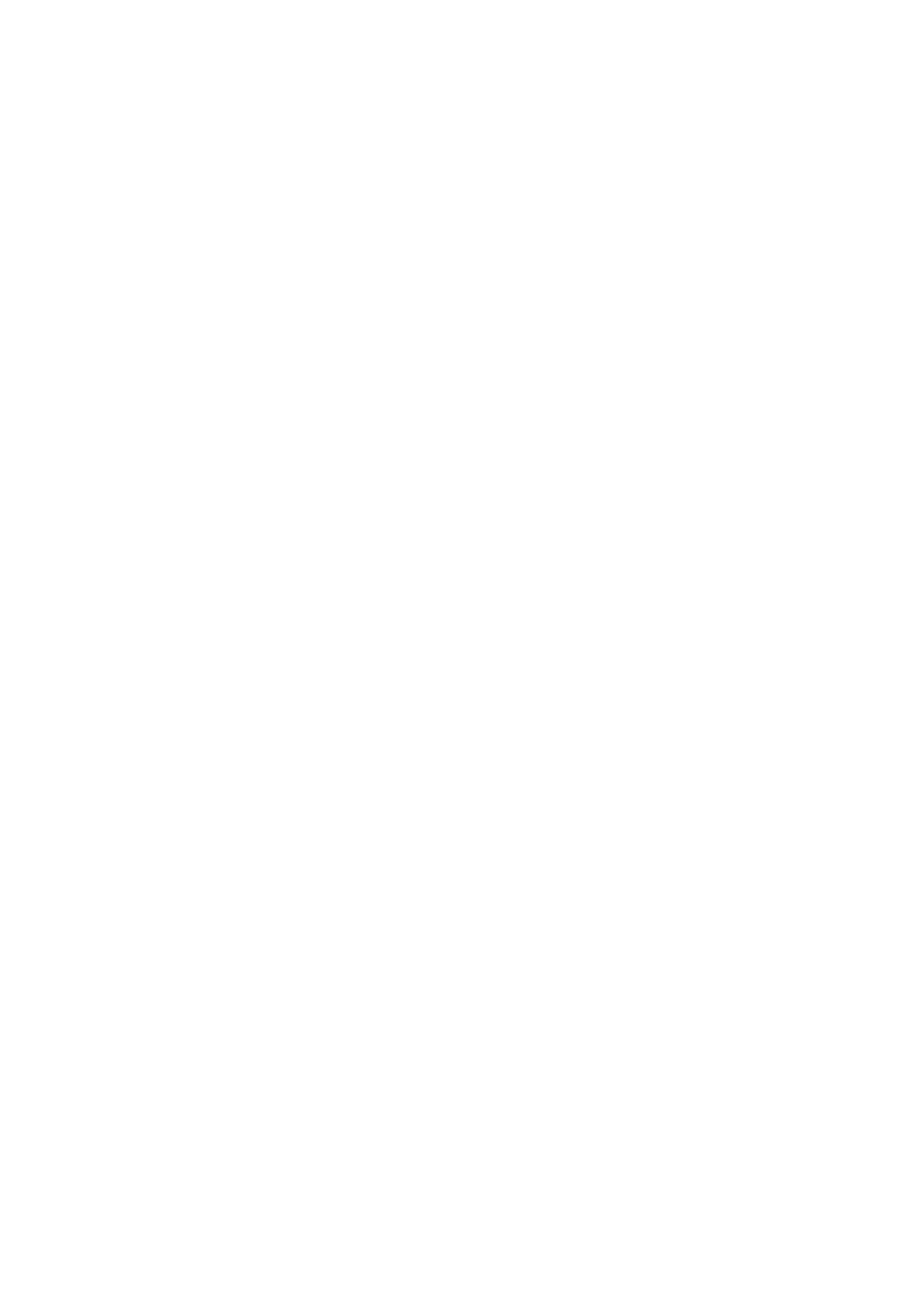# VII. Monitoring and evaluation of II PENIA

### Monitoring and Evaluation Body of II PENIA

One of the key aspects of PENIA II is setting more precise monitoring and evaluation mechanisms of the policies developed in order to assess progresses made in the defense and promotion of the rights of the children.

Once underway, there will be a monitoring about the level of implementation achieved by the objectives and measures to analyze its relevance, efficiency, effectiveness, impact and sustainability. These evaluation criteria will allow us to rationalize the use of resources, to improve quality in services and to have a better view of the transparency of its actions.

Another evaluation axis is to facilitate the involvement of all public institutions and civil society entities, especially the Platform of Childhood Association in order to achieve coherence in child policies as well as consistency between the goals and the identified needs. In this regard, it is essential to listen to children's voices and opinions as active and participative citizens.

This type of continuous evaluation is of vital importance since it will allow implementing the corrective measures needed from potential deviations that may be detected in its implementation. For this reason a Monitoring Committee of II PENIA will be created and it will hold the mid-term and final evaluation. Plan indicators and information provided by every entity involved in its implementation will be taken into account.

Since this type of evaluations are complex due to the amount of factors that influence the promotion achievement and the application of rights, the most appropriate methodology consists on the determination of some specific indicators that provide us the most accurate information regarding its positive impact on children population, especially on children with a vulnerable situation.

Due to that complexity, it would be very useful that the final evaluation was educational and that there were conferences and workshop of information of results that would reach as soon as possible those people who have been part of PENIA as actors, operators or beneficiaries through the most appropriated channels.

Reports will be held in the Childhood Observatory.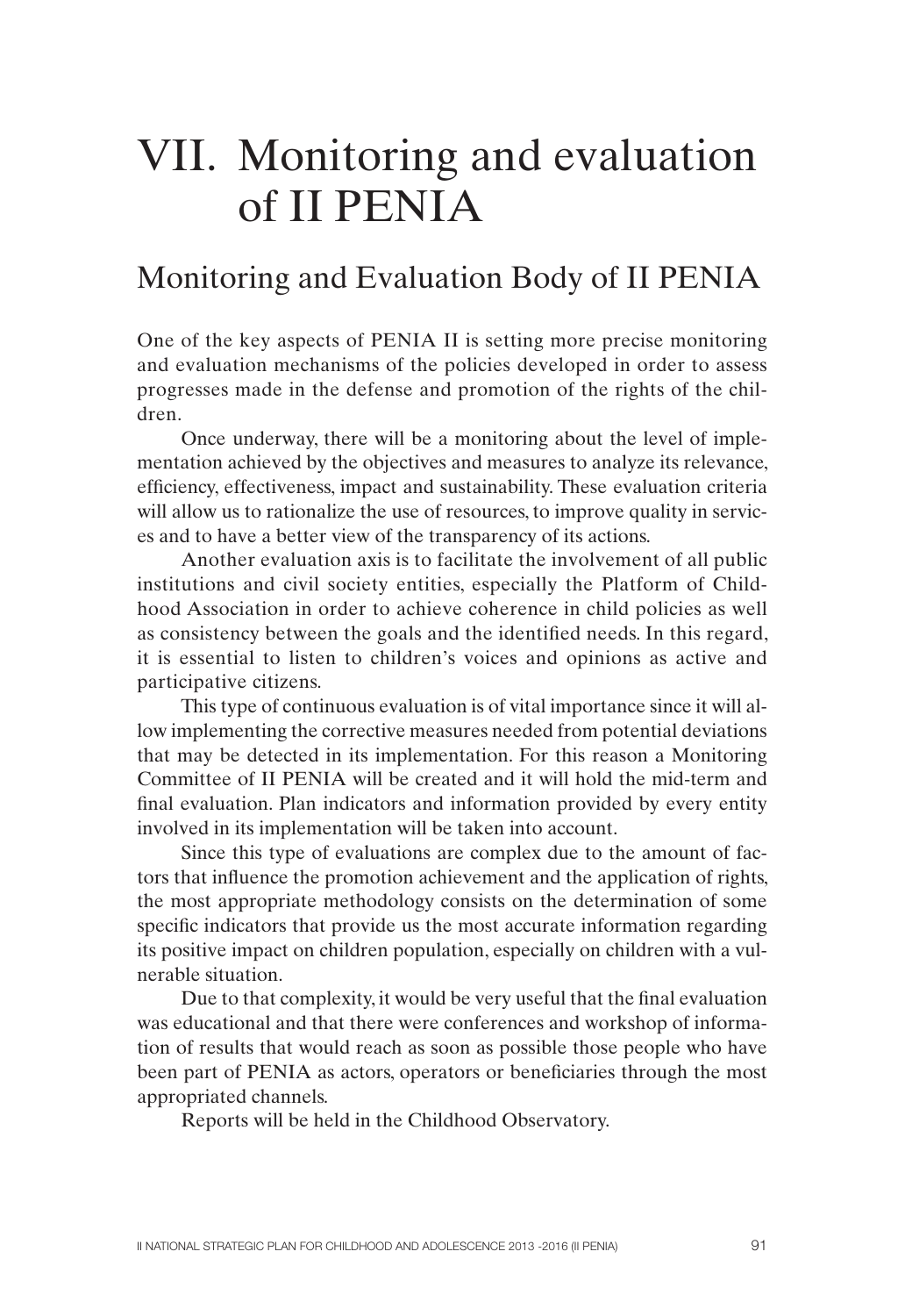## Indicators on children situation in Spain

### General Indicators

- Population from 0 to 17 years old by sex and age.
- Population from 0 to 17 years old by sex, age and type of disability of limitation (the latter only for minors under 6 years old).
- Births and birth rate.
- Births by the age of the mother.
- Births by mother's place of birth.
- Deaths and children mortality rate by sex and age.
- Main causes of children mortality by sex and age.
- Percentage of children born from foreign mothers by mother's birth place (total and by autonomous community).
- Percentage of foreign population from 0 to 17 years old by sex over the total population (total and by autonomous community).
- Population from 0 to 17 years old by sex and age and type of family nucleus.
- Houses with a population from 0 to 17 years old by number of people that cohabitates and have a familiar relationship.
- Single-parent families with children from 0 to 17 years old by sex from the parent and age of him/her.
- Public expenditure in compensations depending on the family and children as a GDP's percentage.
- Population from 0 to 17 years old assisted by primary social services by age, sex and origin (total and by autonomous community).
- Total expenditure in public and state education regarding GDP.
- Education expenditure by student.
- Quantity of money intended for grants on personal income tax system for programs addressed to childhood sorted by areas.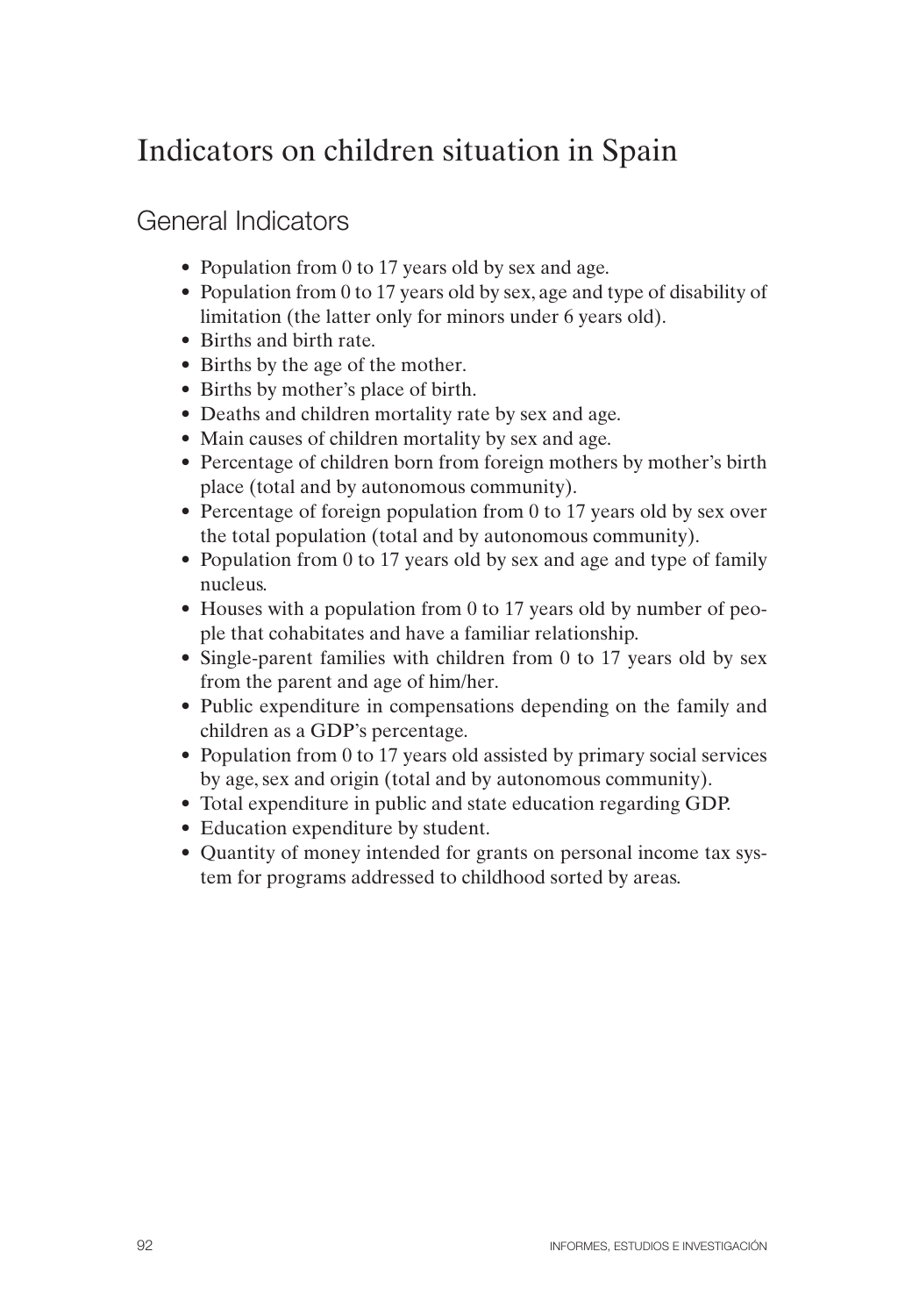## Indicators by Strategic Objectives

| <b>PENIA Objective</b>                                                                                                                                                                                                                                                                           | Specific indicators by objectives                                                                                                                                                                                                                                                                                                                                                                                                                                                                                                                                                                                                                                                                                                                                                                                                                                 |
|--------------------------------------------------------------------------------------------------------------------------------------------------------------------------------------------------------------------------------------------------------------------------------------------------|-------------------------------------------------------------------------------------------------------------------------------------------------------------------------------------------------------------------------------------------------------------------------------------------------------------------------------------------------------------------------------------------------------------------------------------------------------------------------------------------------------------------------------------------------------------------------------------------------------------------------------------------------------------------------------------------------------------------------------------------------------------------------------------------------------------------------------------------------------------------|
| <b>Objective 1:</b><br>Promote knowledge of the situation of<br>children and adolescents, the impact of<br>childhood policies, making the popula-<br>tion aware and mobilize social actors.                                                                                                      | . Number of coordination or information agents at<br>the state level, in autonomous communities or in<br>local networks.<br>• Number of childhood plans evaluated or in imple-<br>mentation in autonomous communities or in local<br>corporations.<br>• Number of research done and disseminated at the<br>state level addressed to the knowledge of child-<br>hood reality in Spain.<br>· Number of awareness campaigns on children's<br>rights.<br>· Instruments or information systems created for<br>monitoring statistics and for collecting data.<br>• Presentation of reports within the deadline to the<br>Committee of the Rights of the Child of the UN.<br>• Number of resolutions and other relevant UN doc-<br>uments where Spain has participated in their ne-<br>gotiation process or for those that some specific<br>answers have been developed. |
| <b>Objective 2: Support families</b><br>Make progress in the promotion of pol-<br>icies to support families in the exercise<br>of their responsibilities in the care, ed-<br>ucation and comprehensive develop-<br>ment of children, and facilitate reconcili-<br>ation of work and family life. | · Education rate in the first cycle of early education<br>(average school 0.1-2 years).<br>• Number of enterprises holding a responsible family<br>business certification.<br>Number of training activities and number of pro-<br>fessionals that have participated in those activities,<br>regarding the support to the application of familiar<br>responsibilities.<br>Number of programs and entities funded under the<br>call for grants personal income tax for social pur-<br>poses in the field of family.                                                                                                                                                                                                                                                                                                                                                 |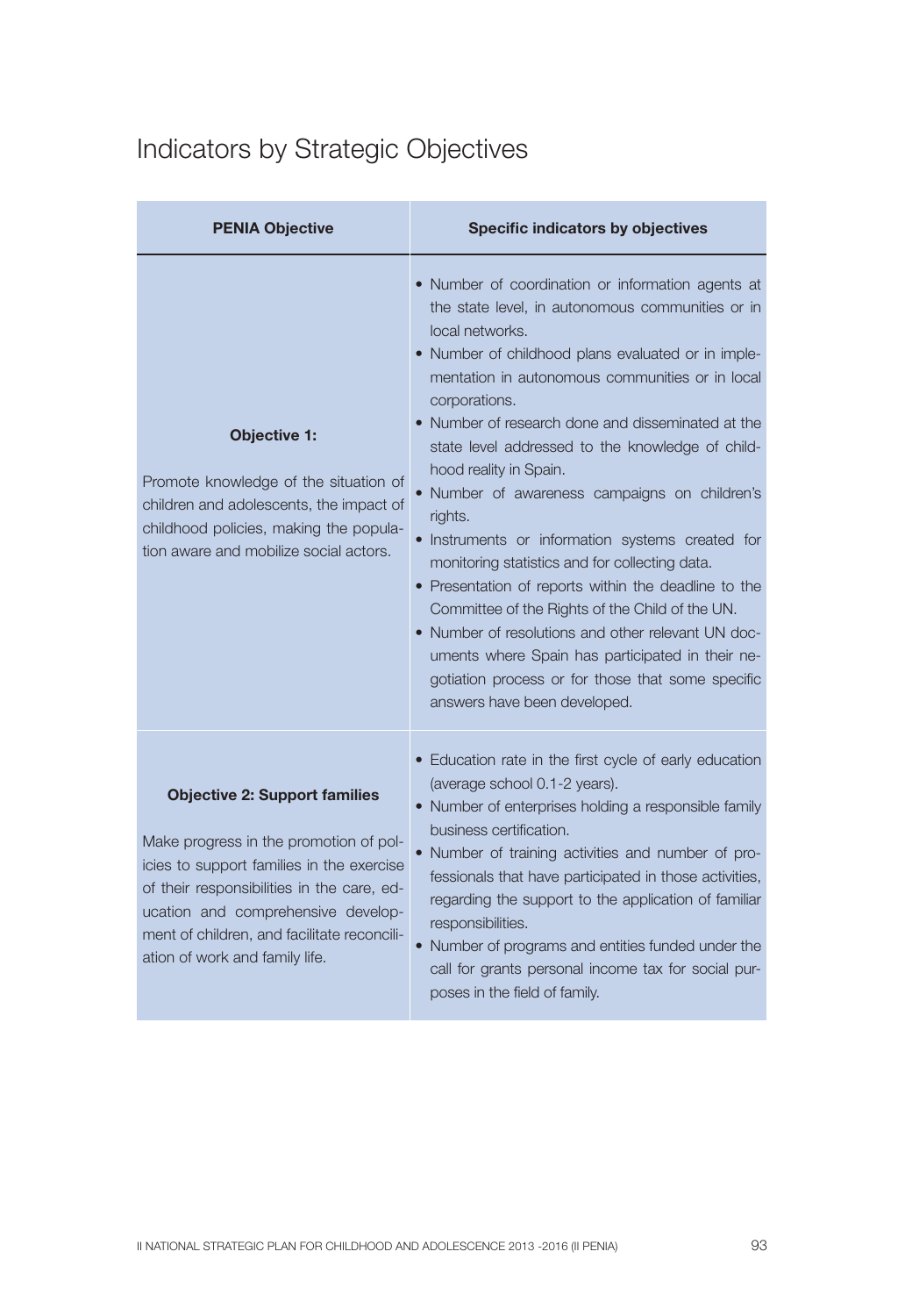| <b>PENIA Objective</b>                                                                                                                                                                                                                                                                                   | Specific indicators by objectives                                                                                                                                                                                                                                                                                                                                                                                                                                                                                                                                                                                                                                                                                                                                                                                                                                                                                                                                                                                                                                                                                                                                                          |
|----------------------------------------------------------------------------------------------------------------------------------------------------------------------------------------------------------------------------------------------------------------------------------------------------------|--------------------------------------------------------------------------------------------------------------------------------------------------------------------------------------------------------------------------------------------------------------------------------------------------------------------------------------------------------------------------------------------------------------------------------------------------------------------------------------------------------------------------------------------------------------------------------------------------------------------------------------------------------------------------------------------------------------------------------------------------------------------------------------------------------------------------------------------------------------------------------------------------------------------------------------------------------------------------------------------------------------------------------------------------------------------------------------------------------------------------------------------------------------------------------------------|
| <b>Objective 3: Media and</b><br>communication technologies<br>Promote children's rights and children<br>protection regarding the media and infor-<br>mation technology in general.                                                                                                                      | • Percentage of children in houses without computer.<br>• Percentage of children from 1 to 18 years old users<br>of Internet at least two hours a day during week<br>days.<br>• Percentage of children from 1 to 18 years old con-<br>sumers of television at least two hours a day during<br>week days.<br>• Percentage of children with a mobile phone from 10<br>to 15 years old.                                                                                                                                                                                                                                                                                                                                                                                                                                                                                                                                                                                                                                                                                                                                                                                                       |
| <b>Objective 4:</b><br><b>Protection and social inclusion</b><br>Promote social care and intervention for<br>children and adolescents at risk because<br>of vulnerability, disability and/or social<br>exclusion, establishing common quality<br>criteria and shared practices capable of<br>evaluation. | • Population from 0 to 17 years old with protective<br>measures by autonomous community.<br>• Population from 0 to 17 years old with measures<br>of protection of family care by typology of care<br>(by autonomous community).<br>• Percentage of children in family care in relation to<br>the total of children cared.<br>• Population from 0 to 17 years old in residential<br>care (by autonomous community).<br>• National and international adoptions (by autono-<br>mous community).<br>• Number of children from 0 to 17 years old victims<br>of violence (identified by police) in the family area.<br>• Number of complaints by sexual assault to mi-<br>nors under 18 years old by age.<br>• Number of complaints by violence against wom-<br>en with children under 18 years old by age of the<br>child.<br>• Number of complaints by assaults to minors un-<br>der 18 years old with any type of disability.<br>• Number of children (from 0 to 17 years old) in risk<br>of poverty or social exclusion (according to the<br>EU 2020 definition).<br>• Number of children (from 0 to 17 years old) living<br>in houses where none of the members has a re-<br>munerated job. |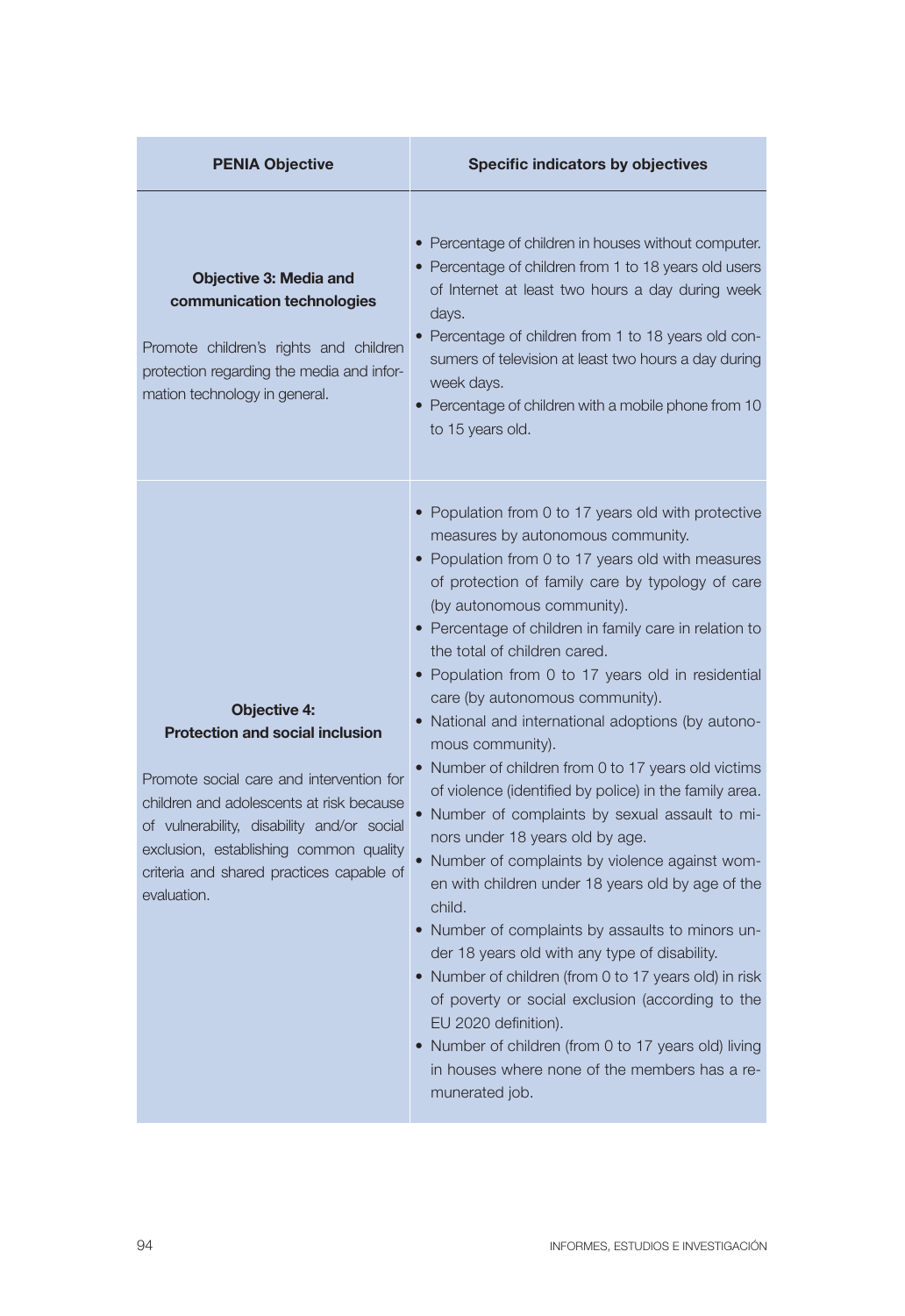| <b>PENIA Objective</b>                                                                                                                                                                                                                                                                                                                                                                                                                          | <b>Specific indicators by objectives</b>                                                                                                                                                                                                                                                                                                                                                                                                                                                                                                                                                                                                                                                                                                                                                                                                                                                                                                                                                                                                                                                                                                                                                                                                                 |
|-------------------------------------------------------------------------------------------------------------------------------------------------------------------------------------------------------------------------------------------------------------------------------------------------------------------------------------------------------------------------------------------------------------------------------------------------|----------------------------------------------------------------------------------------------------------------------------------------------------------------------------------------------------------------------------------------------------------------------------------------------------------------------------------------------------------------------------------------------------------------------------------------------------------------------------------------------------------------------------------------------------------------------------------------------------------------------------------------------------------------------------------------------------------------------------------------------------------------------------------------------------------------------------------------------------------------------------------------------------------------------------------------------------------------------------------------------------------------------------------------------------------------------------------------------------------------------------------------------------------------------------------------------------------------------------------------------------------|
| <b>Objective 5: Prevention and rehabili-</b><br>tation in situations of social conflict<br>Intensify prevention and rehabilitation ac-<br>tivities of children and adolescents asso-<br>ciations in situations of social conflict.                                                                                                                                                                                                              | Rate of imposed measured (by applying the Law of<br>Criminal Liability of Minors) to children from 14 to<br>17 years old by every 100.000 children from 14 to<br>17 years old.<br>• Percentage of interments of young offenders with<br>regard to the total of the imposed measures by ap-<br>plying the Law of Criminal Liability of Minors.                                                                                                                                                                                                                                                                                                                                                                                                                                                                                                                                                                                                                                                                                                                                                                                                                                                                                                            |
| <b>Objective 6: Quality education</b><br>Ensuring a quality education for all chil-<br>dren and adolescents characterized by<br>the instruction in values, attention to di-<br>versity, progress in equal opportunities,<br>multiculturalism, respect for minorities,<br>promoting equity, compensation of in-<br>equalities and helping by a continuous<br>attention, the development of children's<br>potential from the first years of life. | • Percentage of students that have completed prima-<br>ry school at the age of 12.<br>• Percentage of students graduating of Secondary<br>Education.<br>• Percentage of students that finishes the baccalau-<br>reate.<br>• Percentage of population from 18 to 24 years old<br>that has completed no more than the first stage<br>of secondary and that does not keep any study or<br>training.<br>• Scholar rate in the first cycle of early education (av-<br>erage school 0.1-2).<br>• Number of children (from 16 to 18 years old) cur-<br>rently working.<br>• Number of children (from 16 to 18 years old) who<br>have worked at least once.<br>Number of children with special educational needs<br>and percentage of those who are attending special<br>education and integration centers.<br>• Percentage of schools with computer equipment<br>available for students by cycles.<br>. Number of children by educational cycles (Early<br>education, primary school, secondary education,<br>baccalaureate, Training Cycles, Programs of pro-<br>fessional qualification and programs of professional<br>qualification for special education) by sex and au-<br>tonomous communities with support measures for<br>learning by type of measure. |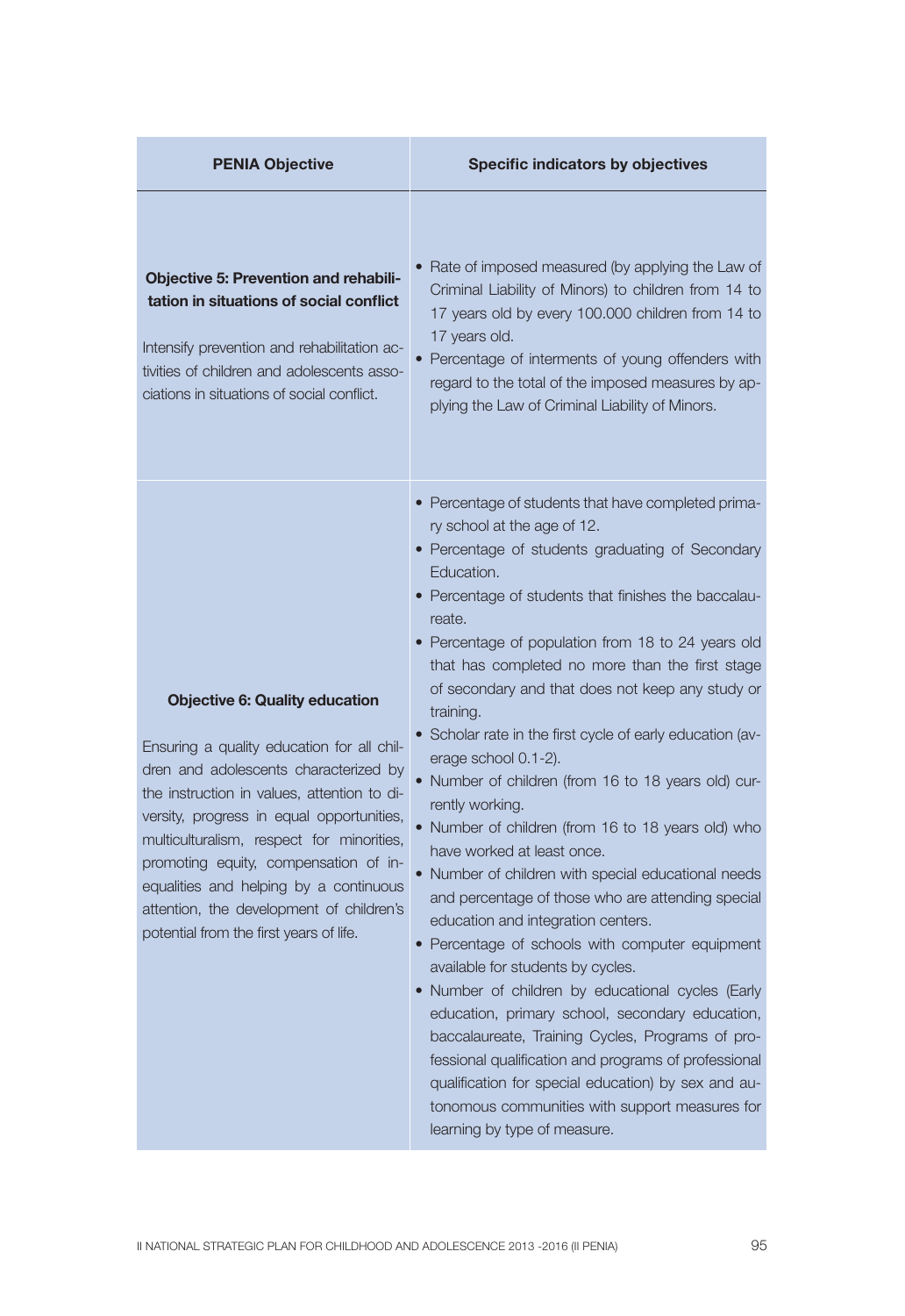| <b>PENIA Objective</b>                                                                                                                                                                                                                                  | <b>Specific indicators by objectives</b>                                                                                                                                                                                                                                                                                                                                                                                                                                                                                                                                                                                                                                                                                                                                                                                                                                                                                                                                                                                                                                                                                                                                                                                                                                                                                                                                                                                                                                                                                        |
|---------------------------------------------------------------------------------------------------------------------------------------------------------------------------------------------------------------------------------------------------------|---------------------------------------------------------------------------------------------------------------------------------------------------------------------------------------------------------------------------------------------------------------------------------------------------------------------------------------------------------------------------------------------------------------------------------------------------------------------------------------------------------------------------------------------------------------------------------------------------------------------------------------------------------------------------------------------------------------------------------------------------------------------------------------------------------------------------------------------------------------------------------------------------------------------------------------------------------------------------------------------------------------------------------------------------------------------------------------------------------------------------------------------------------------------------------------------------------------------------------------------------------------------------------------------------------------------------------------------------------------------------------------------------------------------------------------------------------------------------------------------------------------------------------|
| <b>Objective 7: Comprehensive health</b><br>Promoting actions to achieve the max-<br>imum development of right to health for<br>children and adolescents, from health<br>promotion to rehabilitation, giving priority<br>to the most vulnerable groups. | • Number of births for every 1000 girls from 15 to 17<br>years old.<br>• Percentage of children from 11 to 17 years old with<br>an excellent or good health status.<br>• Percentage of babies that with 6 months are fed by<br>exclusive or mix breastfeeding.<br>• Percentage of children from 6 to 9 years old suffering<br>from obesity or overweight.<br>• Percentage of children from 11 to 17 years old that<br>has suffered or is still suffering any eating disorder.<br>• Number of voluntary terminations of pregnancy in<br>minors under 15 years old and from 15 to 19 years<br>old.<br>• Percentage of children from 14 to 17 years old de-<br>claring they have consumed alcohol in the last 30<br>days.<br>• Percentage of students in secondary schools (from<br>14 to 18 years old) thinking that consuming alcohol<br>everyday may cause some or a lot of problems.<br>• Percentage of children from 11 to 17 years old de-<br>claring that they have felt down at least some time<br>every week during the last 6 months.<br>• Percentage of children from 0 to 4 years old that has<br>suffered an accident at home.<br>• Prevalence of tobacco consumption among stu-<br>dents from 14 to 18 years old in the last 30 days:<br>daily smokers, weekly, occasional (less than once a<br>week), non-smokers.<br>• Average consumption of daily cigarettes among stu-<br>dents from 14 to 18 years old.<br>• Average consumption of the first cigarette: Age<br>where a young says he/she has consumed a ciga- |
|                                                                                                                                                                                                                                                         | rette for the first time.                                                                                                                                                                                                                                                                                                                                                                                                                                                                                                                                                                                                                                                                                                                                                                                                                                                                                                                                                                                                                                                                                                                                                                                                                                                                                                                                                                                                                                                                                                       |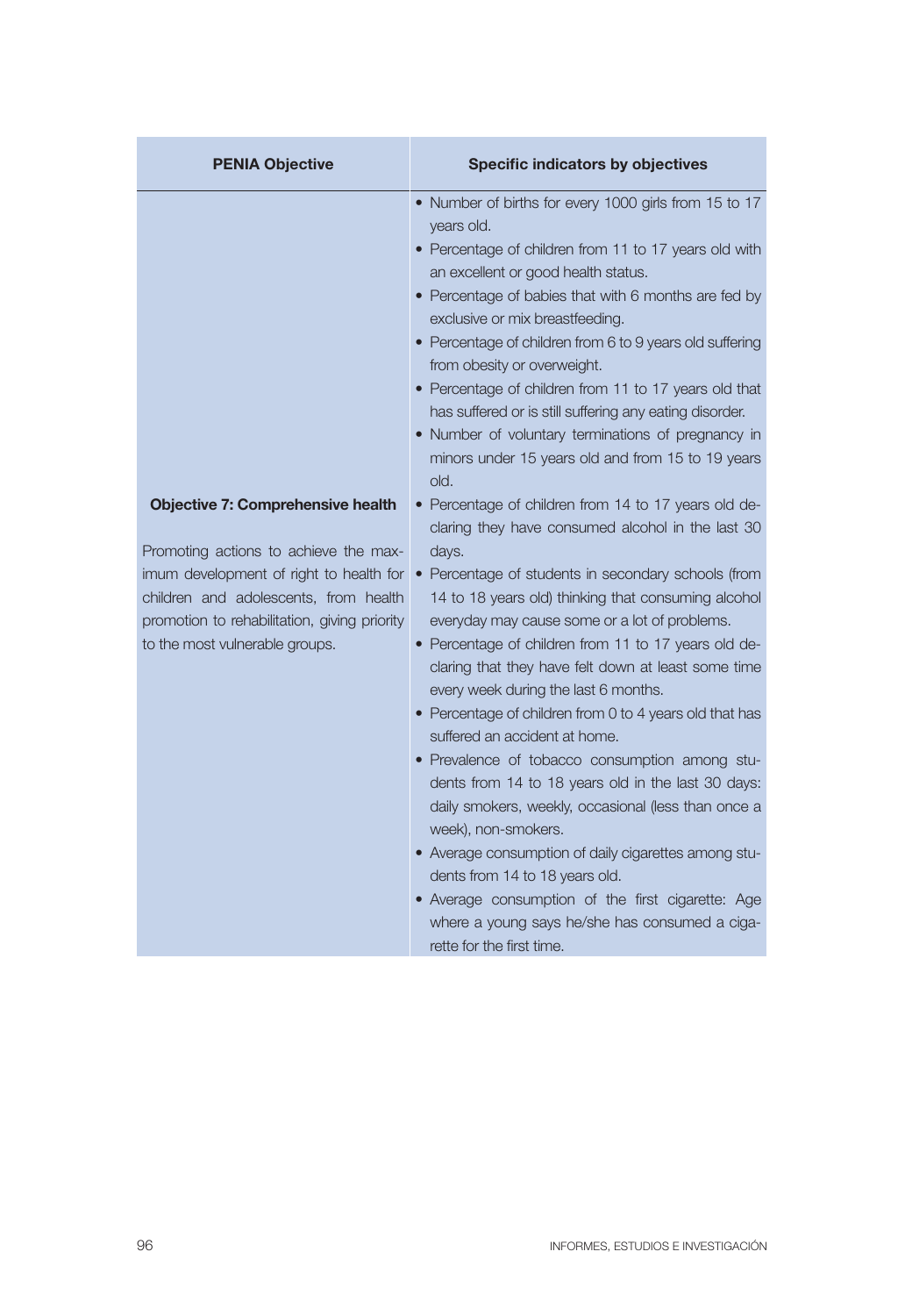| <b>PENIA Objective</b>                                                                                                                                                                                                                                                                                                                                                                                                                                                        | Specific indicators by objectives                                                                                                                                                                                                                                                                                                                                                                                                                                                                                                                                                                                                                                                                                                                                                                                                                                                                                                                                                                                                                                                                                                                                                                                                                                                                                                                                                                                                                                                                                                                                                                                                                                                                                                                                                                                                                             |
|-------------------------------------------------------------------------------------------------------------------------------------------------------------------------------------------------------------------------------------------------------------------------------------------------------------------------------------------------------------------------------------------------------------------------------------------------------------------------------|---------------------------------------------------------------------------------------------------------------------------------------------------------------------------------------------------------------------------------------------------------------------------------------------------------------------------------------------------------------------------------------------------------------------------------------------------------------------------------------------------------------------------------------------------------------------------------------------------------------------------------------------------------------------------------------------------------------------------------------------------------------------------------------------------------------------------------------------------------------------------------------------------------------------------------------------------------------------------------------------------------------------------------------------------------------------------------------------------------------------------------------------------------------------------------------------------------------------------------------------------------------------------------------------------------------------------------------------------------------------------------------------------------------------------------------------------------------------------------------------------------------------------------------------------------------------------------------------------------------------------------------------------------------------------------------------------------------------------------------------------------------------------------------------------------------------------------------------------------------|
| <b>Objective 8: Child participation</b><br>and appropriate environments<br>Promoting children's participation by en-<br>couraging appropriate ecological and<br>social environments that allow the devel-<br>opment of their skills, defending the right<br>to play, leisure, free time in equal opportu-<br>nities and in safe environments, and pro-<br>moting responsible consumption, both in<br>urban and in rural areas in the interests of<br>sustainable development. | • Percentage of scholar population that practices any<br>physical activity or sport in an organized manner,<br>apart from school schedule.<br>• Percentage of scholar population that practices any<br>physical activity or sport in an unorganized manner,<br>apart from school schedule.<br>• Percentage of children from 11 to 17 years old who<br>declare to feel good with themselves.<br>• Percentage of children from 11 to 17 years old who<br>declare to agree with the statement "I feel I am free to<br>express my ideas and opinions during my activities in<br>my free time".<br>• Percentage of children from 11 to 17 years old who<br>declare to read books at least once a week.<br>• Number of libraries for every 10.000 children from 0<br>to 17 years old.<br>• Percentage of early education students who do any<br>extracurricular cultural activity (no a sportive one: the-<br>atre, arts, drawing, painting, music, and dance).<br>• Percentage of children from 0 to 15 years old living in<br>areas where green zones are scarce.<br>• Percentage of children from 11 to 17 years old who<br>declare to spend time with parents "just chatting".<br>• Percentage of children from 11 to 17 years old who<br>declare to have a "special friend, someone to trust,<br>someone who makes them feel good and who helps<br>them when they need it".<br>• Number of programs intended to favor children and<br>adolescent participation funded by public adminis-<br>tration.<br>• Number of municipal councils intended for children<br>participation.<br>• Number of minors under 14 years old belonging to<br>any association by any activity.<br>• Number of associations created by minors under 14<br>years old.<br>• Number of Km of cycle paths for every 100.000 in-<br>habitants.<br>• Surface for sports in scholar centers. |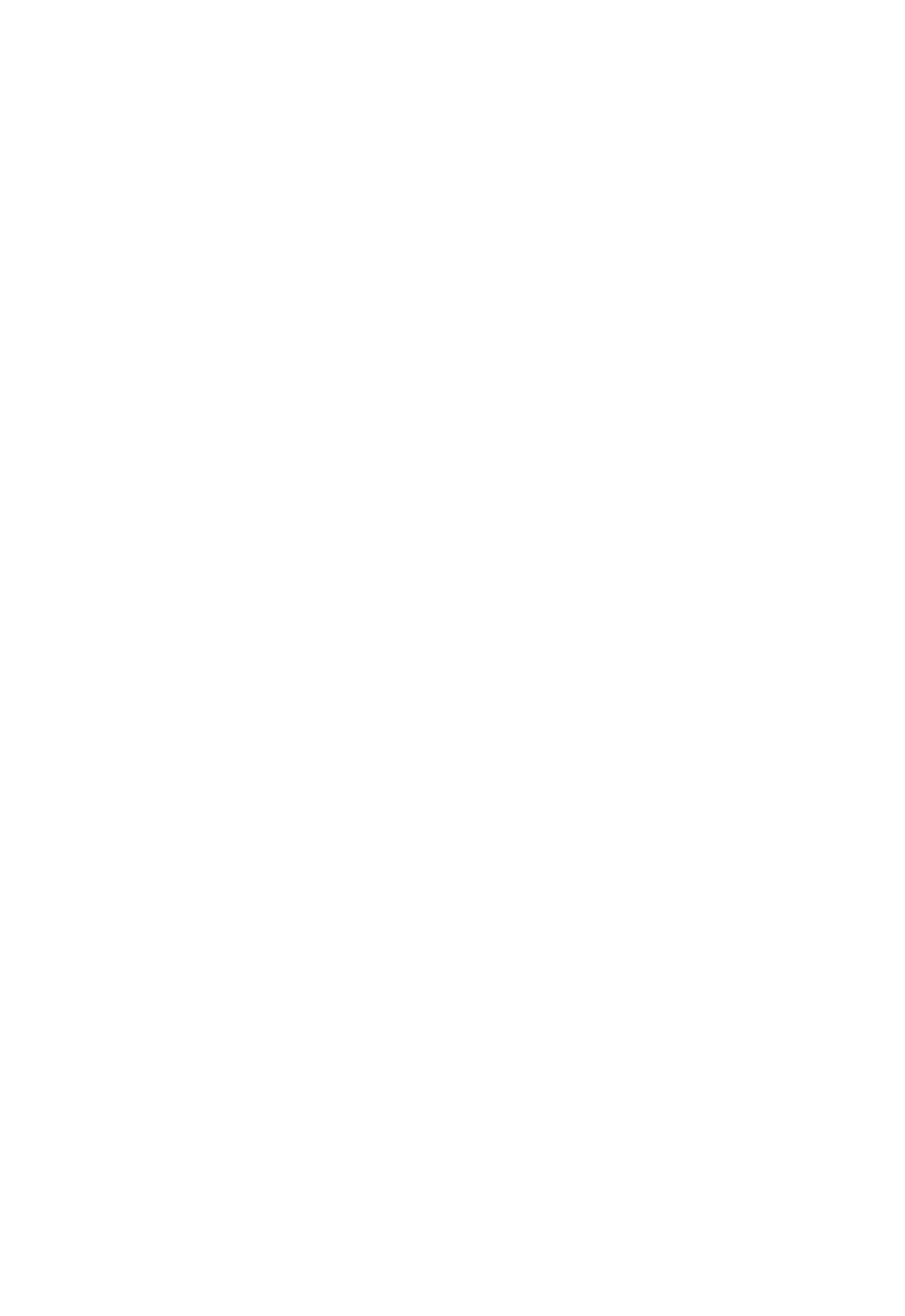# VIII. Budget estimate

The characteristics of the measures contemplated in this II PENIA, that pretend to strengthen above all the cooperation among every public administration and the association movement in order to incentive and to improve the situation of the children, make it hard to quantify its costs during its execution process.

Nevertheless the estimation of the cost has been effected based on the information facilitated by Ministries and Autonomous Communities. The already stated estimation, for all the PENIA's contract period, breakdown by objectives is the following:

| <b>OBJECTIVES</b> | <b>CENTRAL STATE</b><br><b>ADMINISTRATION</b> | <b>AUTONOMOUS</b><br><b>COMMUNITIES</b> | TOTAL (*)    |
|-------------------|-----------------------------------------------|-----------------------------------------|--------------|
| $\mathbf{1}$      | 43.402,46                                     | 114.851,63                              | 158.254,09   |
| $\overline{2}$    | 47.892,21                                     | 99.508,13                               | 147.400,34   |
| 3                 | 18.900,81                                     | 3.266,43                                | 22.167,24    |
| $\overline{4}$    | 31.035,15                                     | 1.739.502,68                            | 1.770.537,83 |
| 5                 | 45.717,50                                     | 414.570,19                              | 460.287,69   |
| 6                 | 420.700,01                                    | 470.534,72                              | 891.234,73   |
| $\overline{7}$    | 55.216,78                                     | 1.397,65                                | 56.614,43    |
| $\mathsf{R}$      | 59.107,67                                     | 1.593.472,39                            | 1.652.580,06 |
| TOTAL (*)         | 721.972,61                                    | 4.437.103,82                            | 5.159.076,43 |

(\*) In thousand of euros.

Execution of these measures will be carried out and will be charged to the different public administrations responsible for its implementation. It will be conditioned, in any case, to the achievement of the objectives of the "stability budget" and "financial sustainability". Eventually the development of the measures will be subtject to the budget availability and the achivement of these mentioned objectives.